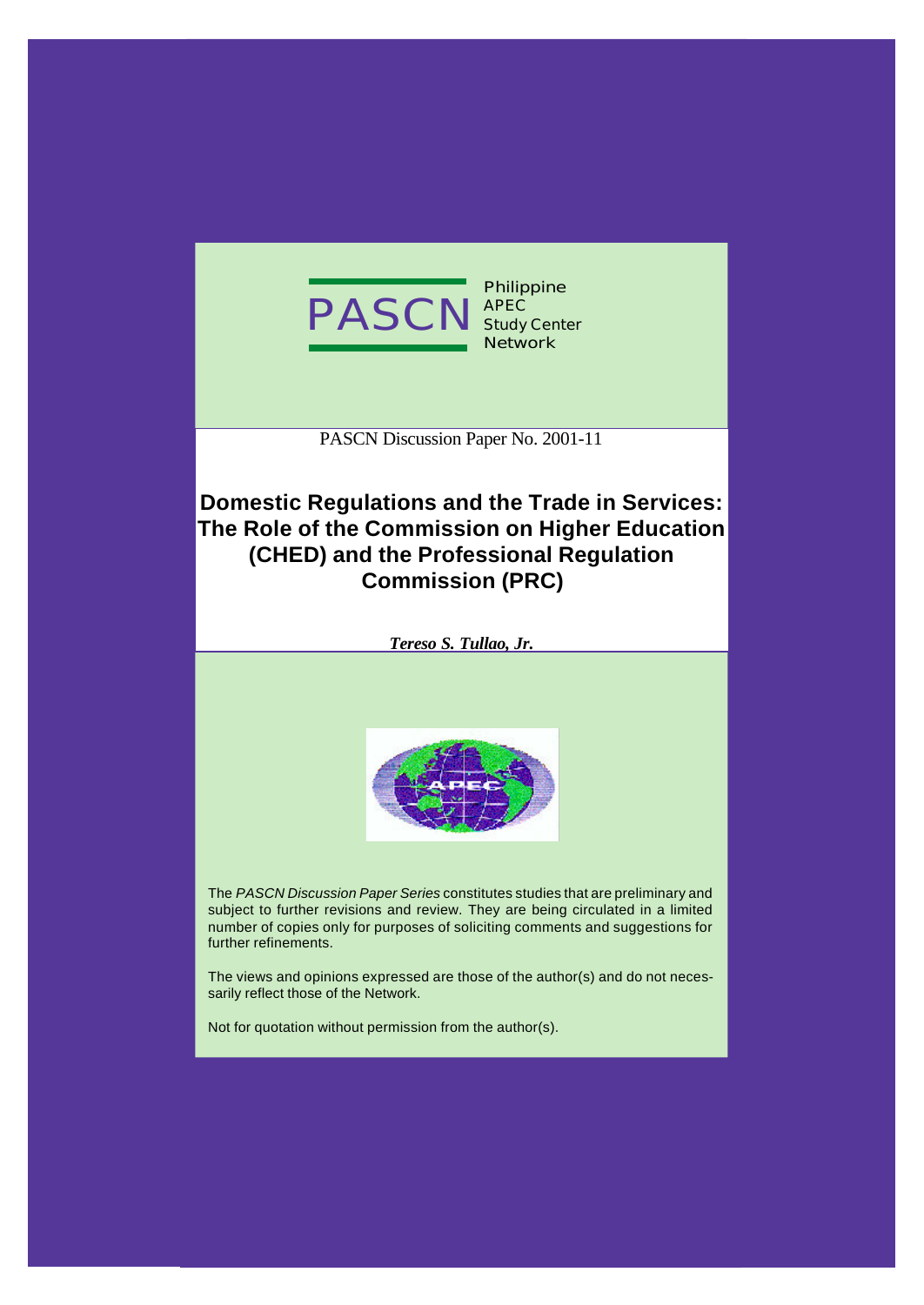

**PHILIPPINE** S TUDY C ENTER **NETWORK** 

PASCN Discussion Paper No. 2001-11

# **Domestic Regulation and the Trade in Services: The Role of the Commission on Higher Education (CHED) and the Professional Regulation Commission (PRC)**

*Tereso S. Tullao, Jr.* De La Salle University-Manila

January 2002

The *PASCN Discussion Paper Series* constitutes studies that are preliminary and subject to further revisions and review. They are being circulated in a limited number of copies only for purposes of soliciting comments and suggestions for further refinements.

The views and opinions expressed are those of the author(s) and do not necessarily reflect those of the Network.

Not for quotation without permission from the author(s).

For comments, suggestions or further inquiries, please contact:

**The PASCN Secretariat** Philippine Institute for Development Studies NEDA sa Makati Building, 106 Amorsolo Street Legaspi Village, Makati City, Philippines Tel. Nos. 893-9588 and 892-5817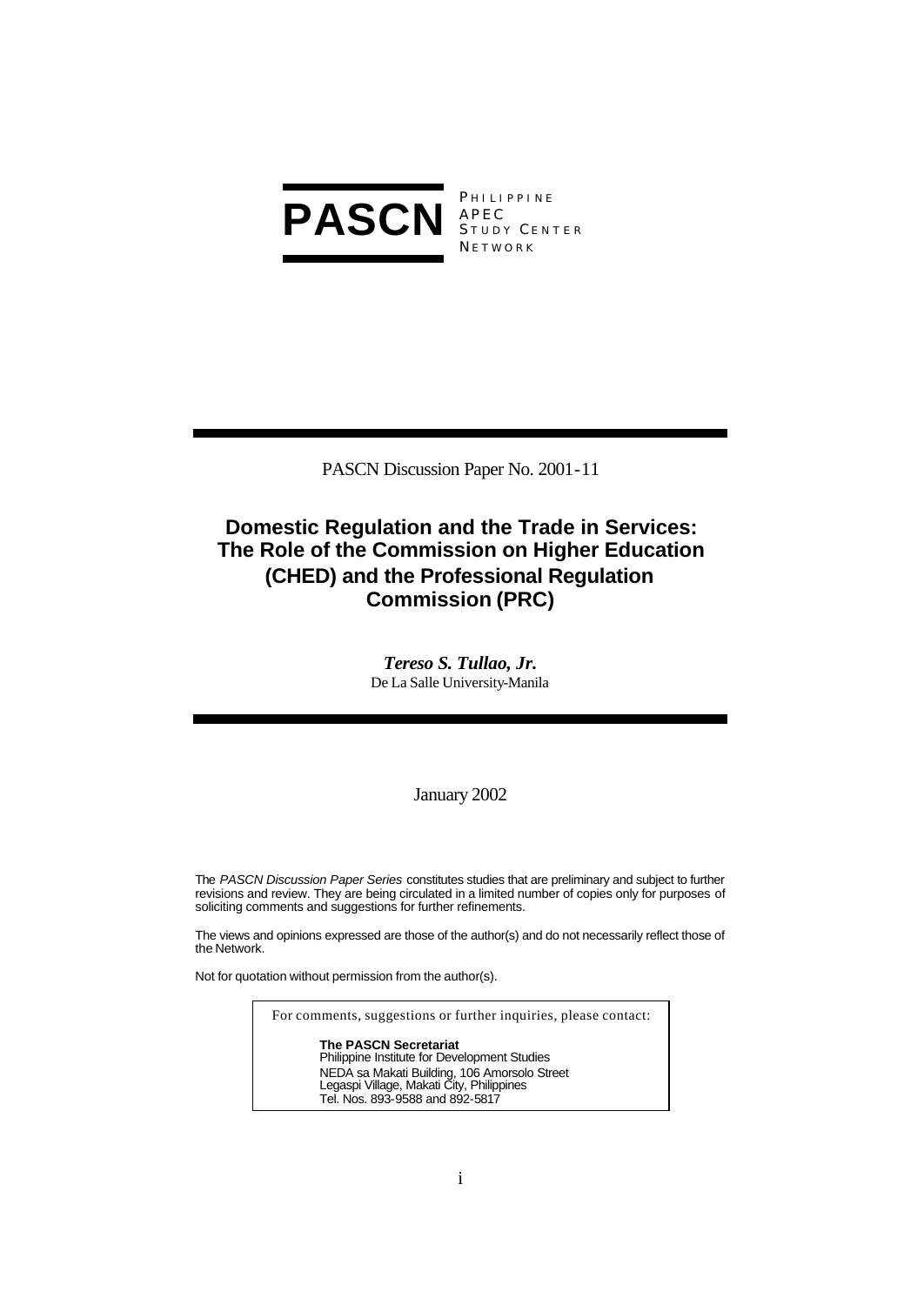## **Table of Contents**

page

| <b>Table of Contents</b><br>List of Exhibits<br>Abstract<br><b>Executive Summary</b>                                                                                                                                                                                                                                                                                                                                                                                                                                                 |                                                                    |  |
|--------------------------------------------------------------------------------------------------------------------------------------------------------------------------------------------------------------------------------------------------------------------------------------------------------------------------------------------------------------------------------------------------------------------------------------------------------------------------------------------------------------------------------------|--------------------------------------------------------------------|--|
| Introduction<br>1.<br>1.1 Objectives of the Study<br>1.2 Significance of the Study<br>1.3 Review of Related Literature                                                                                                                                                                                                                                                                                                                                                                                                               | $\mathbf{1}$<br>$\overline{c}$<br>$\overline{3}$<br>$\overline{3}$ |  |
| II. Domestic Regulation and International Trade<br>2.1 The Role of Domestic Regulation under the General Agreement on<br>Trade in Services (GATS)                                                                                                                                                                                                                                                                                                                                                                                    | 6<br>6                                                             |  |
| 2.2 The Basis for Domestic Regulation<br>2.3 Formulation of Public Policy and Government Regulation<br>2.4 Evaluation of the Rules on Domestic Regulation under the GATS<br>2.4.1 Strengthening Article VI of the GATS on Regulation<br>2.4.2 The Sectoral Negotiations<br>2.5 Disciplines on Domestic Regulation in the Accountancy Sector<br>2.5.1 Elements, Conditions and Disciplines in the Practice of<br>Accountancy<br>Various Perspectives in the Formulation of the Disciplines in<br>2.5.2<br>the Practice of Accountancy | 8<br>11<br>12<br>12<br>14<br>15<br>15<br>17                        |  |
| Ш.<br>Commission on Higher Education<br>3.1 Legal Basis<br>3.2 Powers and Functions of CHED<br>3.3 Regulatory Powers of CHED<br>3.3.1 Entry of Foreign Students<br>3.3.2 Foreign Linkages<br>3.3.3 Entry of Foreign Professors<br>3.3.4 Accreditation of Academic Units<br>3.3.5 Establishments of Schools and Branches<br>3.3.6 Qualification Requirements for Foreign Students<br><b>Tuition Fees for Foreign Students</b><br>3.3.7                                                                                                | 19<br>19<br>21<br>21<br>26<br>28<br>29<br>29<br>30<br>30<br>31     |  |
| The Professional Regulation Commission (PRC)<br>IV.<br>4.1 Legal Basis<br>4.4.1 Laws Governing the Practice of Various Professions<br>Powers and Functions of the Professional Regulation Commission<br>(PRC)                                                                                                                                                                                                                                                                                                                        | 32<br>32<br>32<br>35                                               |  |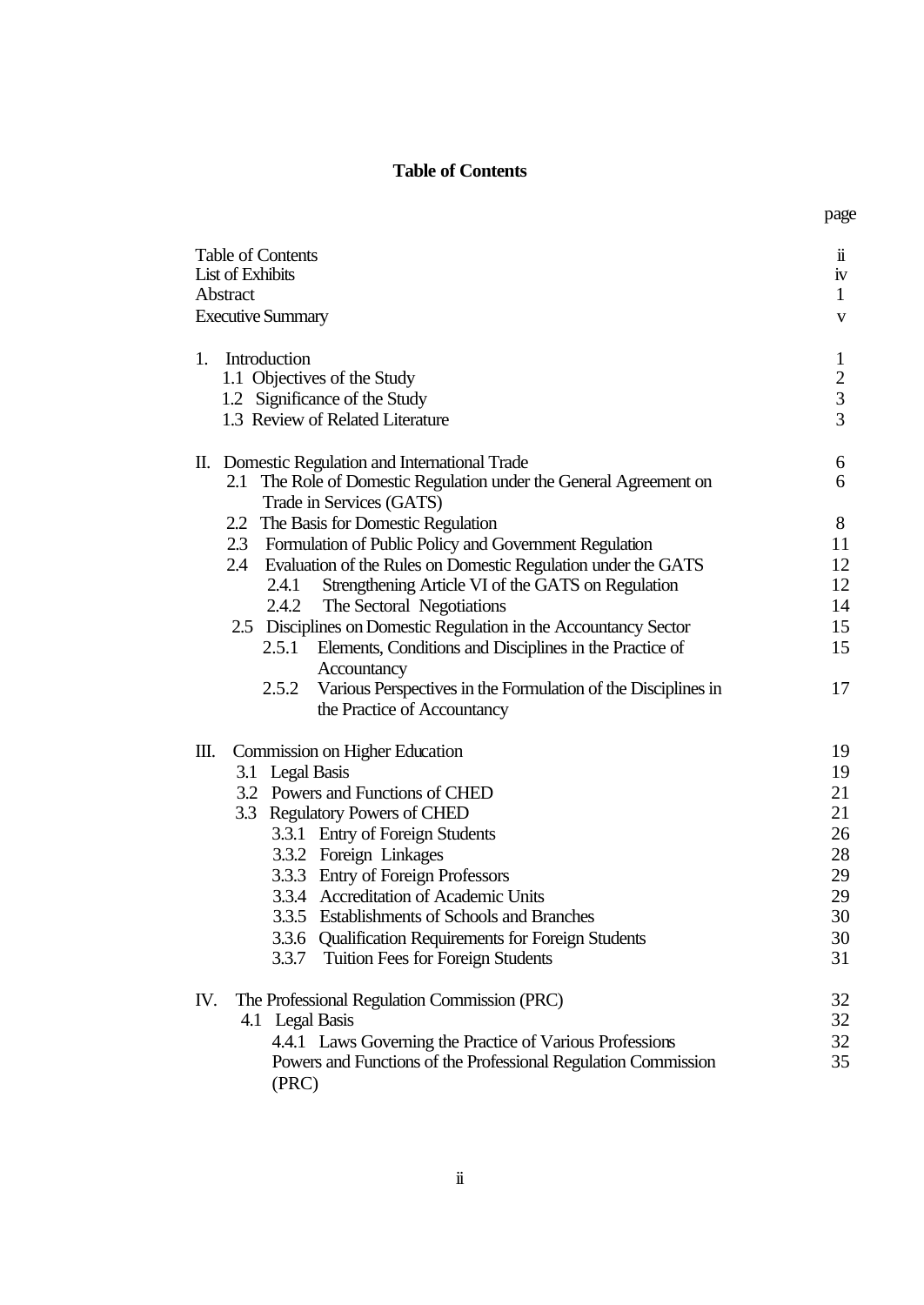|     | 4.2 | Rules on the Entry of Foreign Professional                                                                                                                    | 36 |
|-----|-----|---------------------------------------------------------------------------------------------------------------------------------------------------------------|----|
|     | 4.3 | <b>Regulations on Recognition</b>                                                                                                                             | 38 |
|     | 4.4 | Regulations on Registration                                                                                                                                   | 40 |
|     | 4.5 | Limitations and Restrictions on Practice                                                                                                                      | 41 |
|     |     | 4.6 Rules on Advertising                                                                                                                                      | 42 |
| IV. |     | Regulatory Functions of CHED and PRC and GATS Principles on                                                                                                   | 43 |
|     |     | <b>Domestic Regulation</b>                                                                                                                                    |    |
|     | 5.1 | Framework in Domestic Regulation in the GATS and the Disciplines                                                                                              | 43 |
|     |     | on the Practice of Professions                                                                                                                                |    |
|     |     | 5.2 Comparative Analysis                                                                                                                                      | 44 |
|     |     | 5.2.1 Congruence and Differences on the Practice of Domestic<br>Regulation on Educational Services and Professional Services<br>with the Criteria Set by GATS | 44 |
|     |     | 5.2.2 Regulatory Powers of CHED and PRC and their Impact on<br>Trade in Services                                                                              | 45 |
|     | 5.3 | Measures for the Development of Higher Education and the                                                                                                      | 46 |
|     |     | Improvement of Global Competitiveness of Filipino Professionals                                                                                               |    |
|     |     | Measures to Improve the Quality of Filipino Professionals<br>5.3.1                                                                                            | 46 |
|     |     | 5.3.1.1 Enhance the Continuing Professional Education                                                                                                         | 46 |
|     |     | Program                                                                                                                                                       |    |
|     |     | 5.3.1.2 Enforce Government Regulations on the Working                                                                                                         | 47 |
|     |     | <b>Environment for Professionals</b>                                                                                                                          |    |
|     |     | 5.3.1.3 Focus on the Development of Specialization Among                                                                                                      | 48 |
|     |     | Professionals                                                                                                                                                 |    |
|     |     | 5.3.1.4 Create Pressures for Innovation                                                                                                                       | 48 |
|     |     | Measures to Improve Higher Education in the Country<br>5.3.2                                                                                                  | 49 |
|     |     | 5.3.2.1<br>Improve the Faculty Qualifications                                                                                                                 | 49 |
|     |     | 5.3.2.2<br>Expand Research and Improve Graduate Education                                                                                                     | 49 |
|     |     | Rationalization of Higher Educational Institutions<br>5.3.2.3                                                                                                 | 50 |
|     |     | 5.3.2.4<br>Improve the Role of CHED in Information<br><b>Dissemination</b>                                                                                    | 51 |
|     |     | Rationalize the Price of Higher Education<br>5.3.2.5                                                                                                          | 51 |
|     | 5.4 | Reforms in the Regulatory Powers of PRC                                                                                                                       | 51 |
|     | 5.5 | Reforms in the Regulatory Powers of CHED                                                                                                                      | 53 |
|     | 5.6 | Policy Recommendations                                                                                                                                        | 53 |
|     | 5.7 | <b>Areas for Future Research</b>                                                                                                                              | 54 |
|     |     |                                                                                                                                                               |    |

Bibliography 56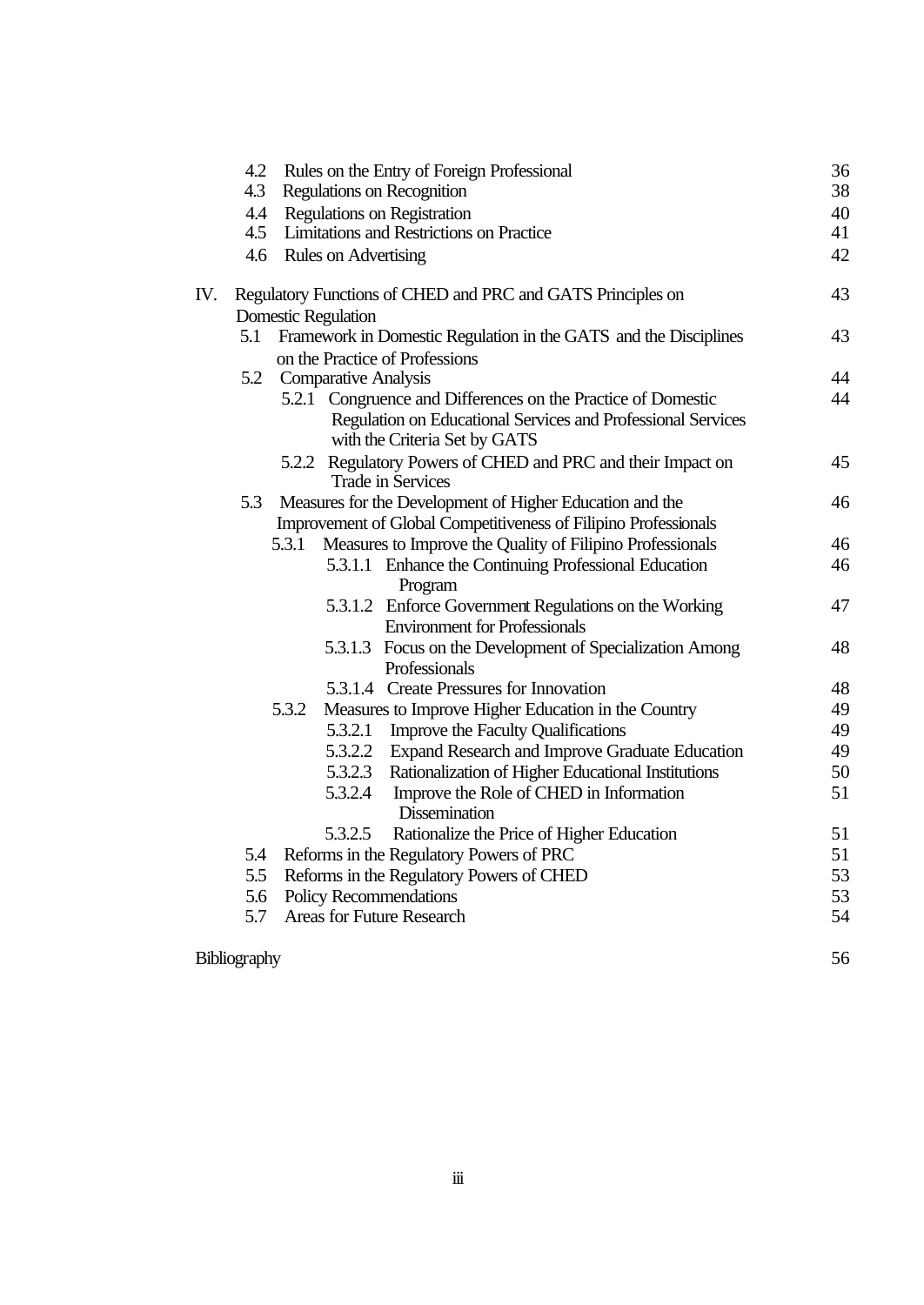## **List of Exhibits**

page

|  | Exhibit A Documentary Requirements                | 60 |
|--|---------------------------------------------------|----|
|  | Exhibit B Various Rules Governing the Practice of | 62 |
|  | Professions Accountancy, Architecture, Civil      |    |
|  | Engineering and Electrical Engineering            |    |
|  | Exhibit C Various Rules Governing the Practice of | 81 |
|  | Professions Aeronautical Engineering,             |    |
|  | Agricultural Engineering, Chemical                |    |
|  | Engineering and Electronics $\&$                  |    |
|  | <b>Communications Engineering</b>                 |    |
|  |                                                   |    |
|  | Exhibit D Various Rules Governing the Practice of | 98 |
|  | Professions Geodetic Engineering, Mechanical      |    |
|  | Engineering, Metallurgical Engineering, and       |    |
|  | Mining Engineering                                |    |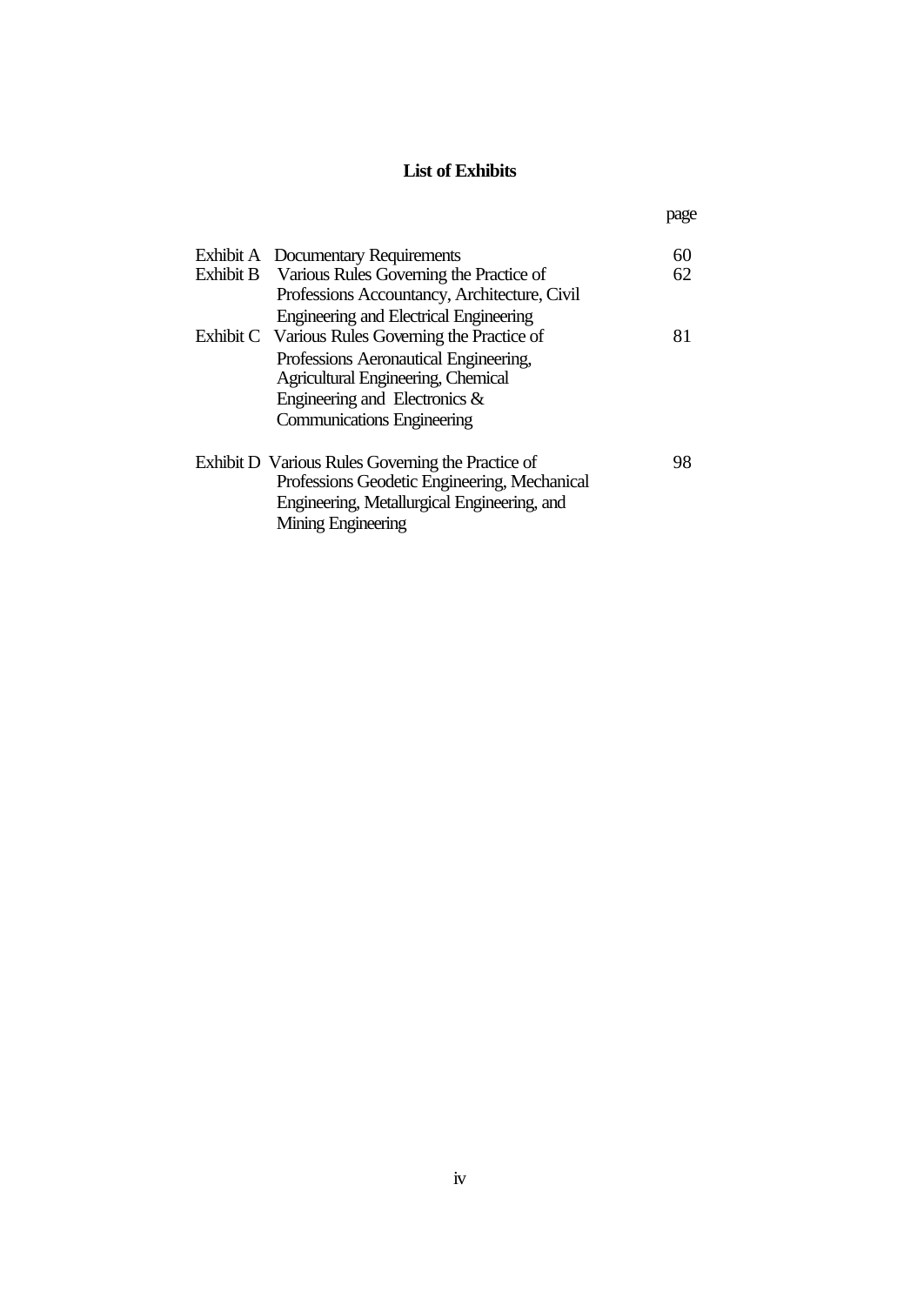## **EXECUTIVE SUMMARY**

## **I. Introduction**

The next round of negotiations under the World Trade Organization (WTO) will focus, among others, on trade in services. While the Philippines has agreed to subject selected industries in the services sector under the rules of General Agreement on Trade in Services (GATS) contingent to certain limitations on market access and national treatment, it did not, however, make any commitment on professional services and a related sub-sector, educational services. Thus, further discussions on liberalization measures in the services sector will put a greater pressure on the Philippines to make commitments in the trade in professional services as well as educational services.

One of the rules of conduct embodied in the General Agreement on Trade in Services is the permission for acceding countries to regulate the provision of any service domestically provided that such domestic regulatory measures are not meant to discriminate against the entry of foreign service providers.

In a liberalized trading environment, domestic regulations are allowed for the promotion of some socially acceptable goals. However, in practice, they may be abused and go beyond what is mandated by the GATS. Thus, the study will provide an analysis and evaluation on the extent government agencies established for the regulation of higher education and professional services are being used in promoting social objectives, protecting consumers' welfare, or protecting the industry's interests.

The study has the following objectives:

- To identify and analyze the basis utilized in formulating the rules on domestic regulations under the General Agreement on Trade in Services (GATS).
- To evaluate the existing disciplines on domestic regulations in certain professions.
- To identify and assess the regulatory functions and powers of the Commission on Higher Education (CHED) in monitoring the operations of higher educational institutions in the Philippines.
- To identify and assess the regulatory functions and powers of the Professional Regulation Commission (PRC) in the practice of various professions in the country.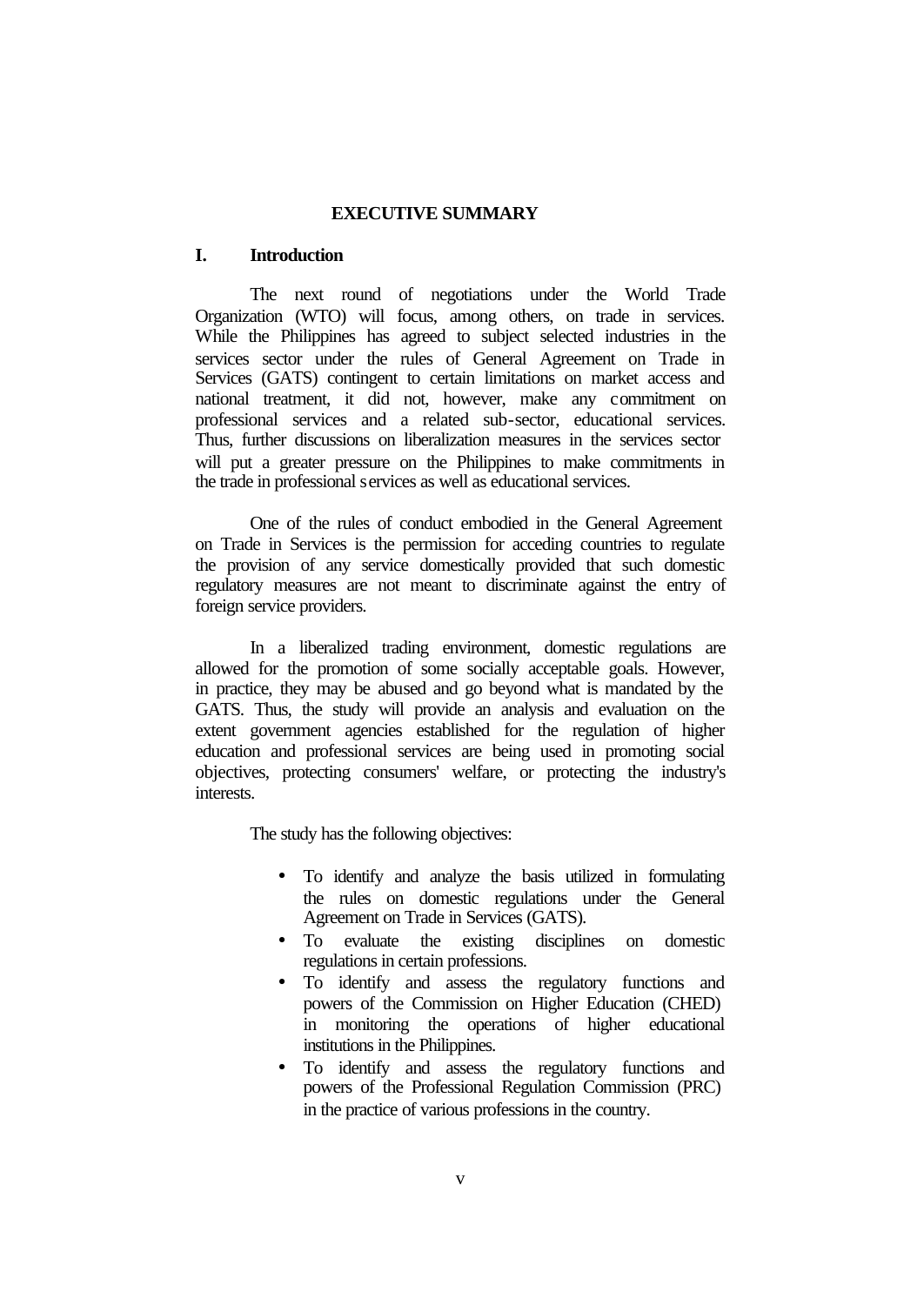- To review the regulatory functions of CHED and PRC relative to the principles utilized in the formulation of domestic regulations under GATS.
- To propose various measures that would make the regulatory powers and functions of CHED and PRC consistent with the GATS rules on domestic regulation.
- To propose various measures that would contribute to the development of higher education in the country and improve the global competitiveness of Filipino professionals.

## **II. Domestic Regulation and International Trade**

An important section in the general framework of rules and obligations of the GATS is the article containing Disciplines on Domestic Regulations. Domestic regulations are laws and policies that exist in an economy which recognizes the right of a nation to preserve its sovereignty by influencing activities within its borders especially with regards to matters of public safety and national security. It may also be defined quite broadly to include all microeconomic government interventions, from pollution control policy to implementing licensing procedures and technical standards. While the GATS ultimately aims for the elimination of barriers in the trade of services, these domestic regulations are subject to certain conditions.

Article VII, on the other hand, encourages signatories to enter into mutual recognition agreements. "For the purpose of the fulfillment, in whole or in part, of its standards or criteria for the authorization, licensing or certification of service suppliers…a member may recognize the education or experience obtained, requirements met, or licenses or certification obtained in a particular country."

Domestic regulation is based on national differences that compel nations to define the way on how they should conduct their economic affairs. In the economic sphere, the overriding reason for government regulation is the failure of the market system due to three major causes: exclusion of markets, asymmetric information, and imperfect competition. Aside from correcting for market failure, another argument supporting domestic regulation is for equity considerations.

In the course of regulating an economic activity, the problem of asymmetric information can occur between the government and its implementing agencies. The objectives and instruments of the regulator are typically analyzed using the principal-agent framework. The model characterizes the principal (government) as capable of defining the required outputs but unable to achieve them by simple fiat. Instead, the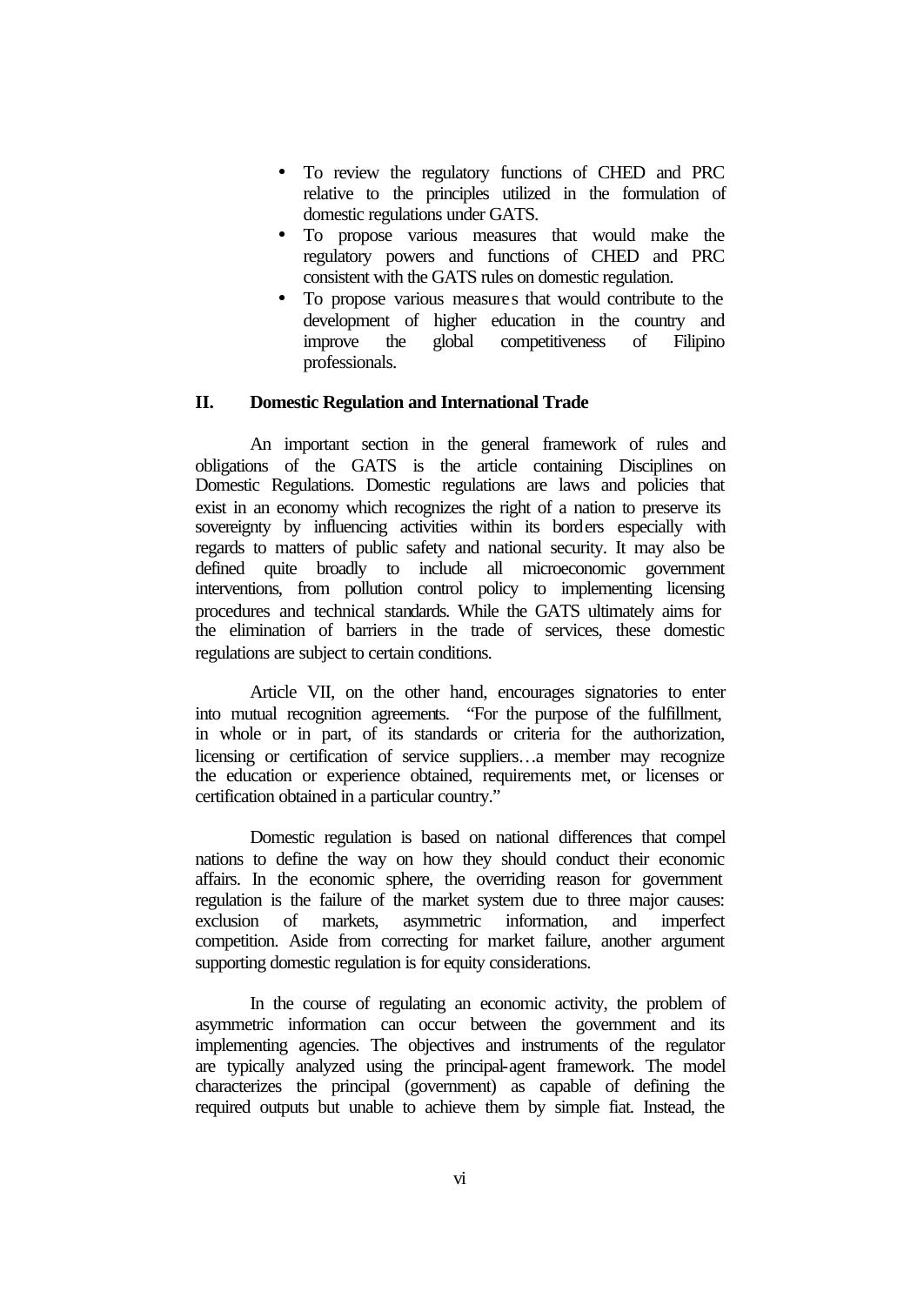principal has to contract with agents who are self-interested, and may well not share the principal's aims.

At the level of economic transactions, the problem of asymmetric information is particularly serious in the social sectors compared with the other sectors of the economy. In the social sectors consumers tend to be more vulnerable and less informed compared with the well-informed professional providers. Furthermore, difficulties of monitoring providers' behavior imply that contracting systems in social sectors tend to generate higher transactions processing and monitoring costs. Thus, treating situations with asymmetric information, the mandatory disclosures, liability insurance requirements and other labeling techniques may be prescribed to make the information more even to all economic actors. (Rollo and Winters, 1999)

A second relevant problem is the higher level of uncertainties that tends to prevail in the social sectors. These uncertainties are further exacerbated by the presence of high externalities. For these reasons, governments establish rules and policies for licensing and technical standards. Many transactions pose risks for consumers. In an attempt to control such risks, governments will require sellers to be licensed or alternatively, certified or registered.

Thus, domestic regulation is meant to reduce, if not avoid risk, in the light of asymmetric information, high degree of uncertainty, and the presence of externalities. In such a situation, the option of labeling may be considered as an appropriate regulatory measure. While licenses are difficult or costly to employ making them an implicit barrier to entry that limits market competition, increases the price, and reduces consumer choice, it may, on the other hand, serve to enhance service quality.

Government regulation of economic activities is typically divided into three classifications: antitrust policy, economic regulation and social regulation. Antitrust policy aimed at preserving competitive vigor in the economy as a whole; economic regulation, concerned with pricing and output decisions in specific industries; and social regulation, aimed at securing various social goods such as a cleaner environment and safer products and workplaces.

There are several suggestions on strengthening the provision on domestic regulation. Article VI of the GATS provides a basic framework for minimizing the trade restrictions created by domestic regulations. Article VI can be expanded to cover the scope of transparency stated in Article I by requiring members to explicitly state the public policy objective served by a regulation. The inclusion on a new provision in Article VI is recommended that would encourage Members to limit the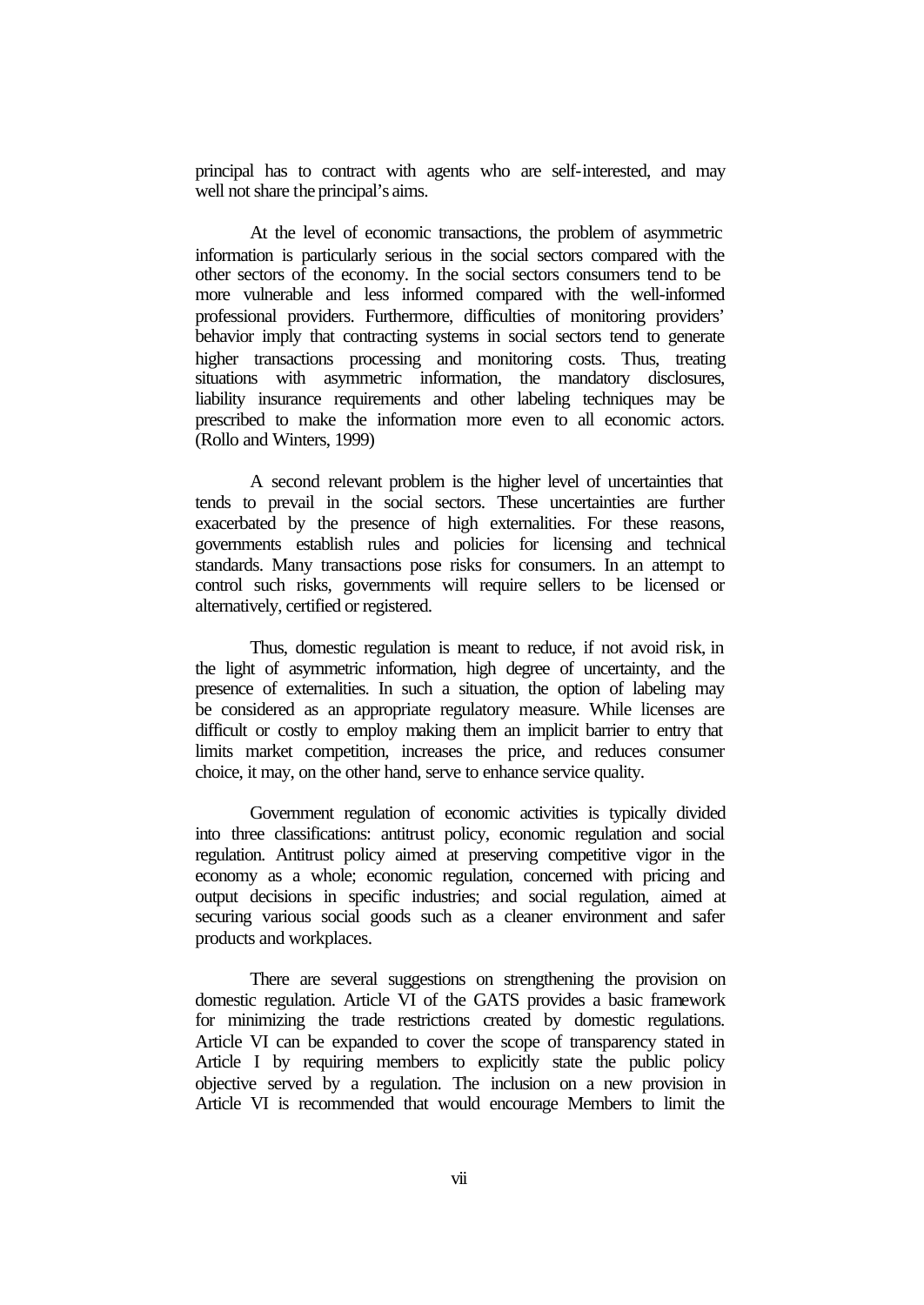scope of regulations to what is necessary to achieve the objective served by the regulation. Another addition to Article VI should include a provision that would encourage countries to adopt performance-oriented regulations rather than regulations that directly seek to establish bureaucratic control over the specific activities carried out by enterprises. Another possible addition could encourage member countries to use market-based incentives and disincentives to achieve desired social objectives with greater economic efficiency than directive regulations that seek to control the behavior of the market participants. Finally, Article VI could encourage self-regulations by industry where that satisfies the achievement of the desired social objective.

Efforts to create sectoral guidelines for the liberalization of trade in professional services have focused on the development of a model agreement for accounting services. The basic goal of these negotiations is to expand on the provisions contained in Article VI (4) of the GATS. Negotiators are focusing, in particular, on three criteria built into this provision. Regulations must be based on objective and transparent criteria, they must not be more burdensome than necessary to ensure the quality of the service, and any licensing procedure in itself must not restrict the supply of the service.

The basic issue for governments in accounting, as in other professional services, is to ensure the professional competence of the individual service provider, monitor professional performance, and disciplines any lapses of professionalism. From a trade point of view the key issues are whether the standard and procedures adopted by individual governments constitute unreasonable barriers to the trade.

The best method of ensuring that professional licensing and qualification standard and procedures are not hidden devices that restrict competition is to require full transparency of both the regulatory objectives and the regulations. The rule should also stipulate that regulations achieve their stated objectives in the least burdensome manner.

### **III. Commission on Higher Education**

 The Commission on Higher Education (CHED) was created under RA 7722 in 1994 as a separate and independent agency from the Department of Education Culture and Sports (DECS). As an offshoot of the tri-focalization in the educational reforms in the early 1990's, CHED was assigned the responsibility for overseeing the system of higher education in the country and for formulating policies, plans and programs for the development of public and private higher education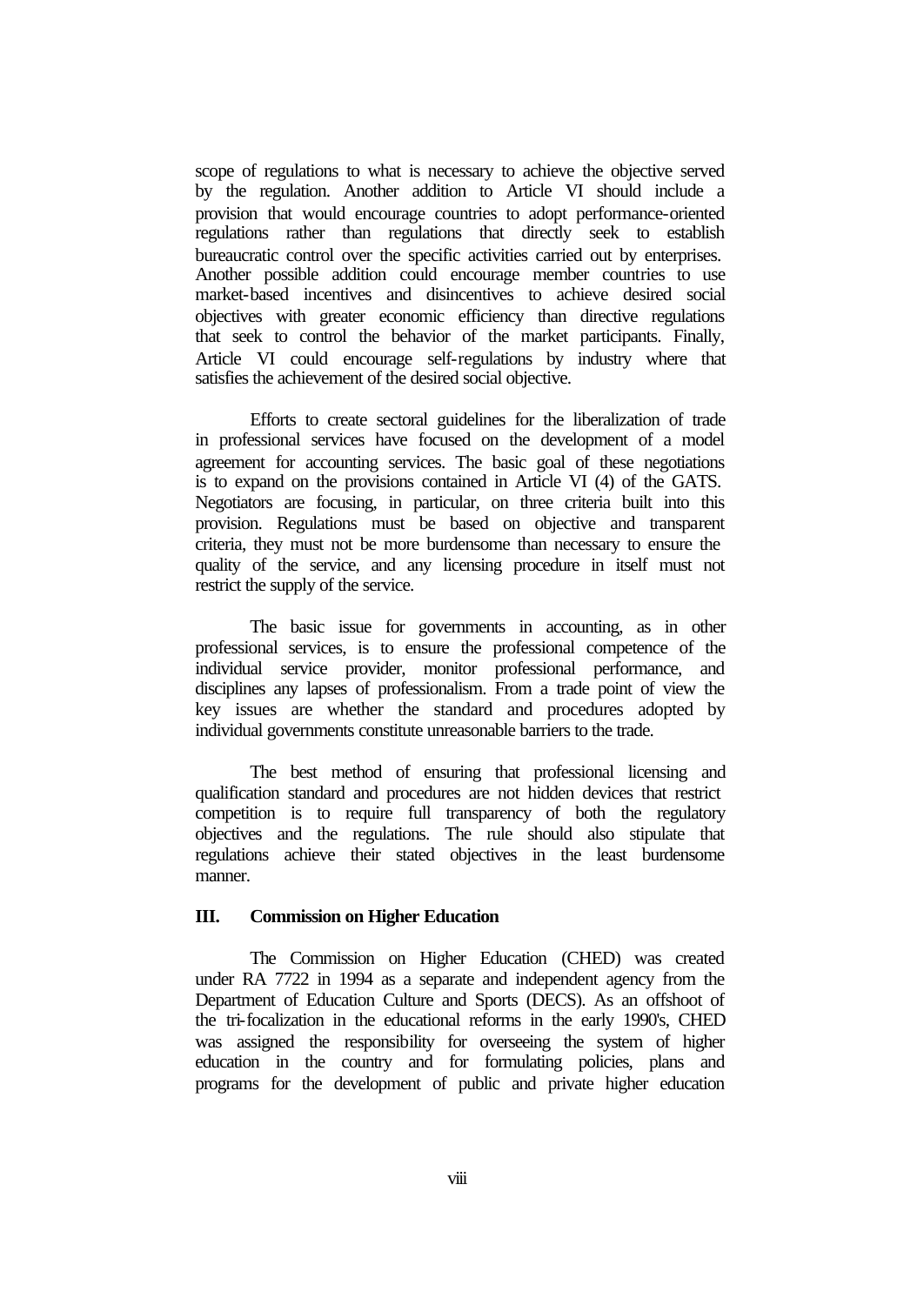institutions. Although an independent agency, it is attached to the Office of the President for administrative purposes.

Under Section 8 of RA 7722, the Commission has the following powers and functions:

- a. Formulate and recommend development plans, policies, priorities, and programs on Higher Education.
- b. Formulate and recommend development plans, policies, priorities, and programs on research.
- c. Recommend to the executive and legislative branches, priorities and grants on higher education and research.
- d. Set minimum standards for program and institution of higher learning recommended by panel of experts in the field and subject to public hearing, and enforce the same.
- e. Monitor and evaluate the performance of programs and institution of higher learning for appropriate incentives as well as the imposition of sanctions such as, but not limited to, diminution or withdrawal of subsidy, recommendation on the downgrading or withdrawal of the accreditation, program termination or school closure.
- f. Identify support and develop potential centers of excellence in program areas needed for the development of world-class scholarship, nation building and national development.
- g. Recommend to the Department of Budget and Management the budgets of public institutions of higher learning as well as general for the use of their income.
- h. Rationalize programs and institutions of higher learning and set standards, policies and guidelines for the creation of new ones as well as the conversion or elevation of schools to institution of higher learning, subject to budgetary limitations and the number of institutions of higher learning in the province or region where creation, conversion or elevation is sought to be made.
- i. Develop criteria for allocating additional resources such as research and program development grants, scholarship, and other similar programs: Provided that these shall not detract from the fiscal autonomy already enjoyed by colleges and universities.
- j. Direct or redirect purposive research by institution of higher learning to meet the needs of agro-industrialization and development.
- k. Devise and implement resource development schemes.
- l. Administer the Higher Education Development Fund, as described in Section 10 of RA 7722, which will promote their purposes of higher education.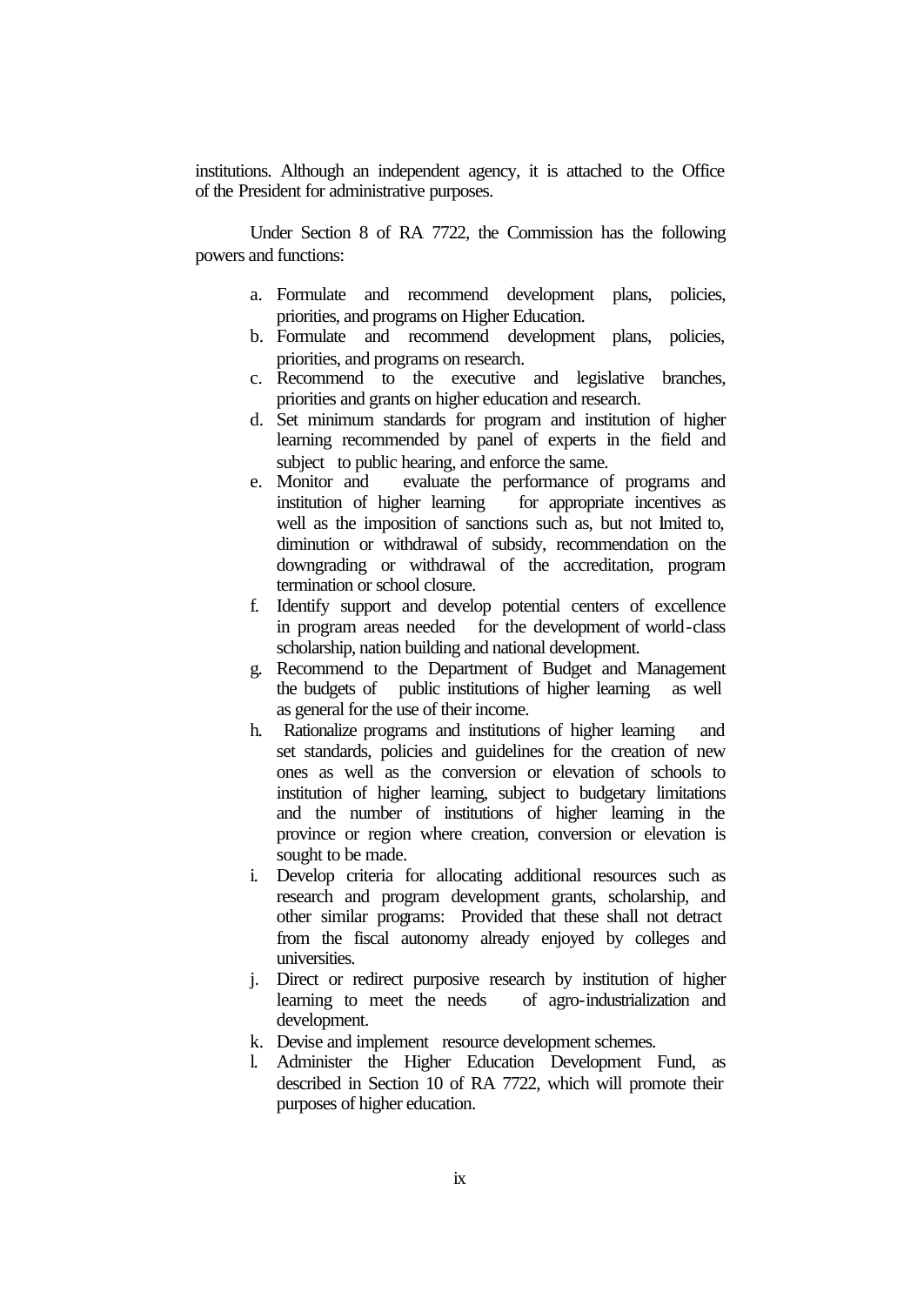- m. Review the charters of institution of higher learning and state universities and colleges including the chairmanship and membership of their governing bodies and recommend appropriate measures as basis for necessary action.
- n. Promulgate such rules and regulation and exercise such other powers and functions as may be necessary to carry out effectively the purpose and objective of this Act.
- o. Perform such other functions as may be necessary for its effective operations and for the continued enhancement, growth and development of higher education.

Among the powers vested on CHED, a number of them are regulatory in nature including setting minimum standards for programs and institutions, monitoring, evaluating and imposing sanctions on the performance of programs and institutions and setting standards, policies and guidelines on the rationalization of programs and institutions. Some of the specific regulatory powers that may impact on our GATS commitments on trade in professional services include, among others, the entry of foreign students, establishment of foreign linkages, entry of foreign professors, accreditation of academic units, establishment of schools and branches, qualification requirements for foreign students and tuition fees for foreign students.

## **IV. The Professional Regulation Commission (PRC)**

The Professional Regulation Commission (PRC) is a government agency under the Office of the President charged with the regulation and supervision of various professions under its jurisdiction. It was created by Presidential Decree No. 223 in June 22, 1973 and empowered to implement various laws and policies of the government including the technical and ethical standards governing the practice of professions. In December 5, 2000, the Professional Regulation Commission Modernization Act of 2000 (RA8981) was signed into law and repealed the various laws defining the legal basis of the PRC.

The practice of profession is governed by various legislation implemented by boards composed of practicing professionals in the field and subject to the supervision of the Professional Regulation Commission.

Pursuant to its mandate, the PRC carries out regulatory, licensing, and supervisory functions. As such, it formulates, prescribes and promulgates policies, rules and regulations, and standards relative to the admission and practice of professionals. It also administers the licensure examinations for professional practice in cooperation with the various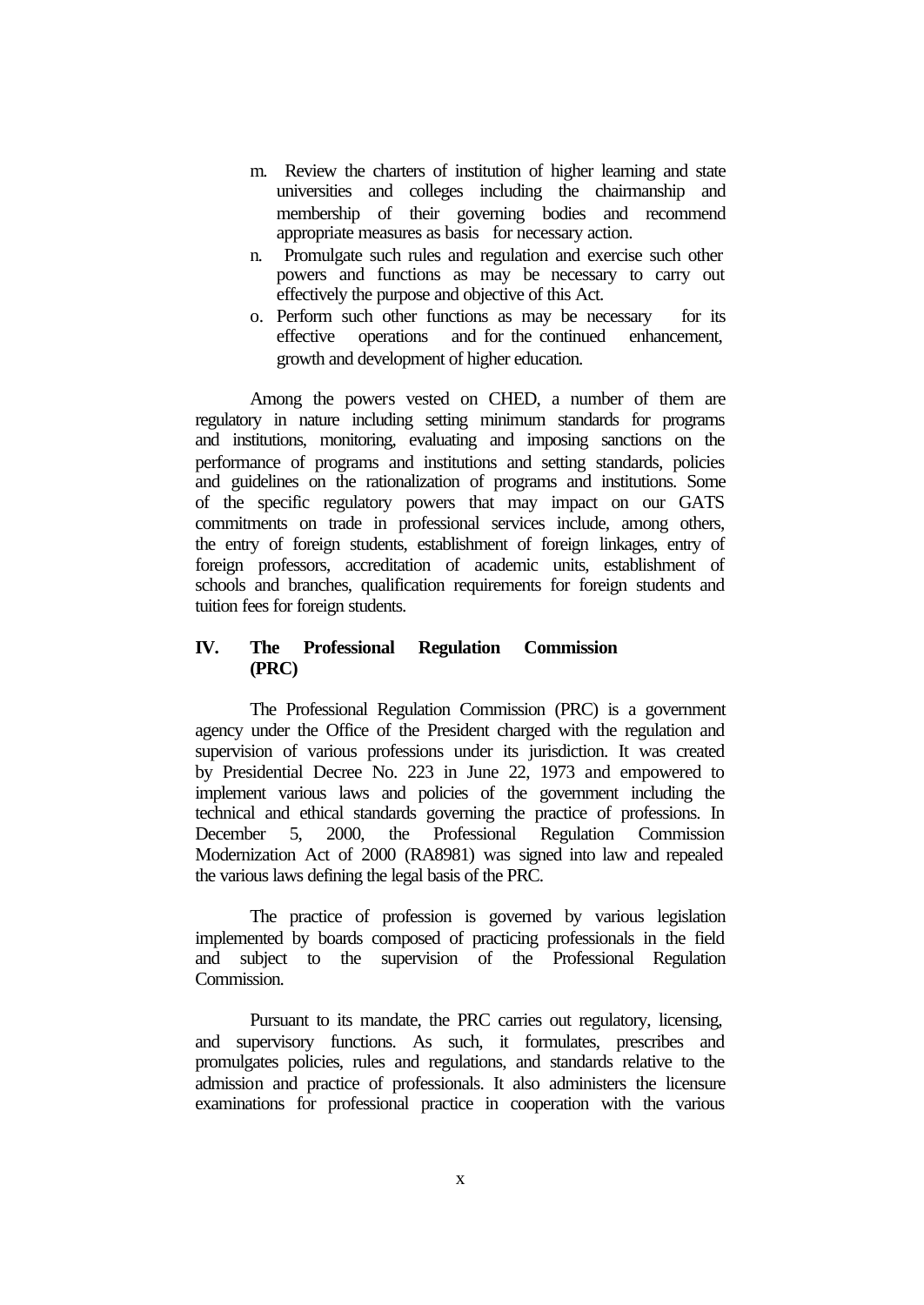Professional Regulatory Boards (PRBs). After the licensure examination, the PRC issues certificates of registration to the new professionals. The renewal of professional licenses is another function performed by PRC in conjunction with PRBs. To ensure compliance and professional standards, it conducts periodic inspection of establishments with the cooperation of the PRBs. To assure the global competitiveness and excellence of Filipino professionals, the Commission, in previous years, has enforced compliance with the continuing professional education (CPE) requirements. As a quasi-judicial body, it investigates and adjudicates complaints and cases against professionals.

With the passage of the PRC Modernization Act of 2000, additional powers and functions were granted to the Commission. It can require an examinee, who has failed three times to pass the licensure examination, to take refresher courses. It is also required to provide schools offering courses for licensure examinations with copies of sample test questions on examinations recently conducted by the Commission within six months from the release of the examination results. It has to monitor the performance of schools in licensure examinations by publishing the results of their performance. In addition, it has to adopt and institute a comprehensive rating system of schools on the overall performance of their graduates in licensure examinations. The PRC Modernization Act of 2000 has also repealed the mandatory requirement of continuing professional education (CPE) for the renewal of professional licenses.

Under the direct supervision of the Commission are thirty-eight (38) Professional Regulatory Boards and two (2) Specialty Boards that exercise administrative, quasi-legislative, and quasi-judicial powers over their respective professions. The 40 PRBs which are created by separate enabling laws, perform the following functions subject to review and approval by the Commission.

- Regulate the practice of professions
- Monitor the conditions affecting the practice of the profession
- Recommend the registration of a foreign professional without examination subject to certain conditions
- Recommend the issuance of certificate of registration/license or special temporary permit to foreign professionals subject to certain conditions
- Prepare the contents of licensure examinations
- Score and rate the examination papers of licensure examinations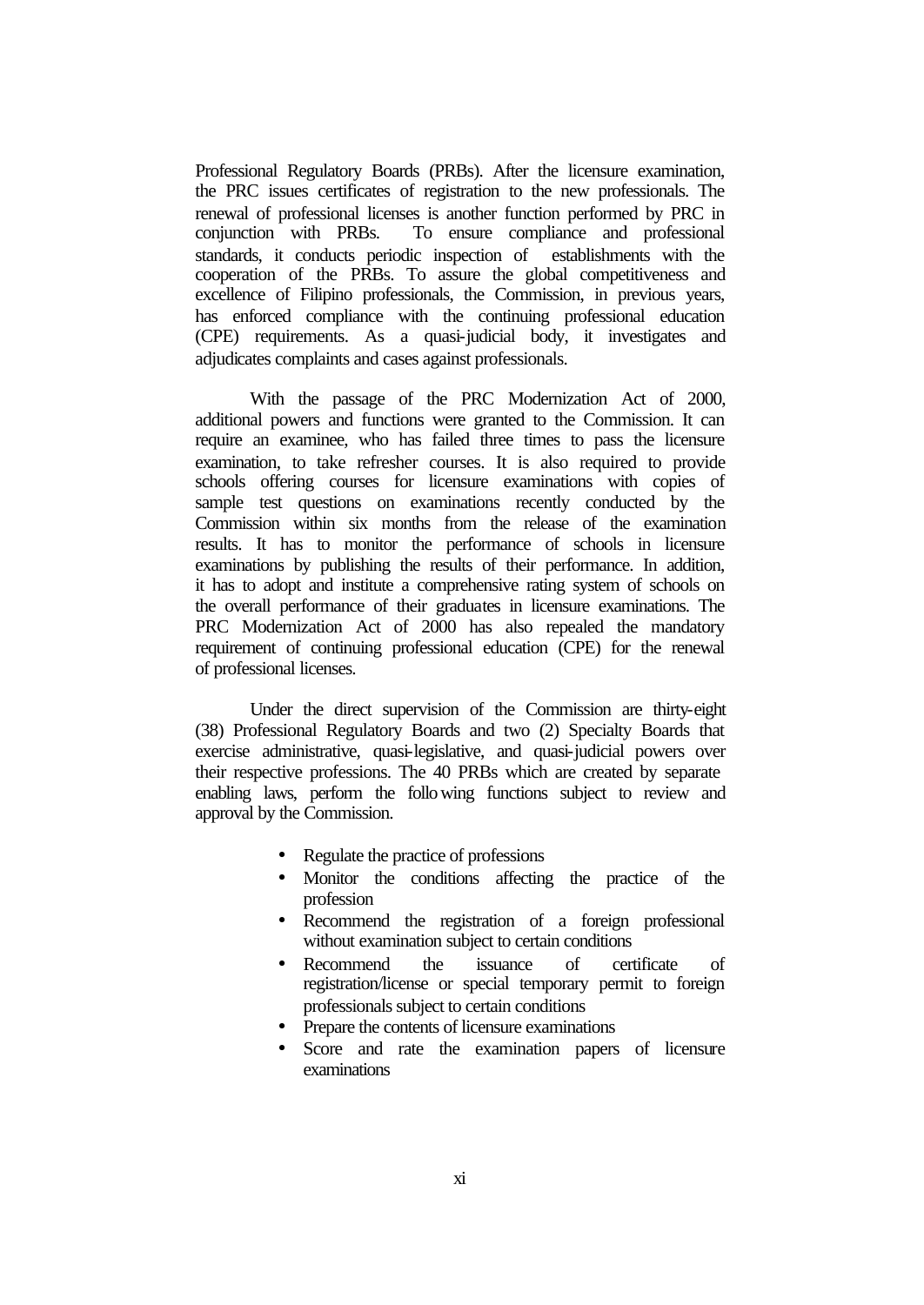- Subject to the approval of the Commission determine the appropriate passing average rating in licensure examinations
- Determine, prescribe, and revise the course requirements
- Visit / inspect schools and establishments for feedback
- Adopt and enforce a Code of Ethics for the practice of their respective professions
- Administer oaths and issue Certificate of Registration
- Investigate violations of set professional standards and adjudicate administrative and other cases against erring registrants
- Suspend, revoke, or reissue Certificate of Registration for causes provided by law

In addition to the above functions and powers, the PRC and various Professional Regulatory Boards implement rules on the entry of foreign professional, regulations on recognition, registration, limitations and restrictions on practice and rules on advertising. These domestic regulatory rules will have an effect on the supply mode of transfer of natural persons and will be subjected to the conditions on domestic regulation set under Art. VI of the GATS.

## **V. Regulatory Functions of CHED and PRC and GATS Principles on Domestic Regulation**

The framework on domestic regulation in the GATS operates mainly on three principles: "… each Member shall ensure that all measures of general application affecting trade in services are administered in a reasonable, objective, and impartial manner." (Art VI:1).

Regulation on the practice of professions facilitates the removal of market inefficiencies and seeks to lessen social costs of consumers by minimizing risks posed by foreign service-providers. Risks are minimized through licensing procedures, requirements and technical standards set by local authorities, all of which should be consistent with GATS provisions on domestic regulations (Art VI, GATS). These standards ensure the quality of service and professional competence of foreign providers.

A major difference is observed in the provision of Article VI:4 and rules governing the employment of foreigners in educational and professional services. According to the labor market test, employment of a foreign professional will only be allowed only after the determination of non-availability of a person in the Philippines who is competent, able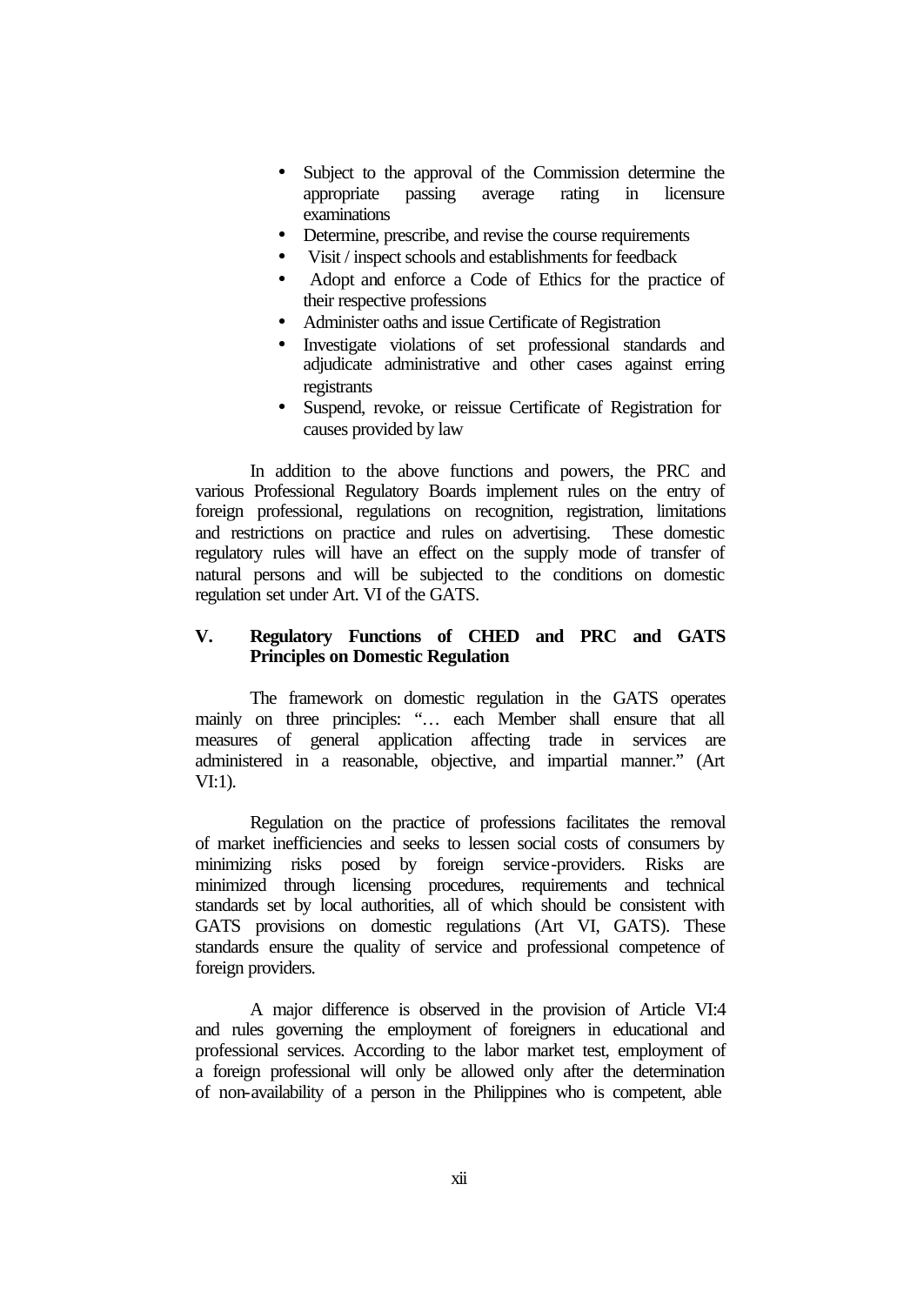and willing at time or application to perform the services for which the alien is desired.

The labor market test under the Labor Code is one of the main barriers for trade in services. This law is especially posing trade restrictions in the education sector, where foreign professionals may only be allowed to teach in the absence of any other Filipino competent enough to teach the subject where the foreigner specializes in. In addition, the foreign reciprocity rule requires that the country where the foreigner came from must apply the same principle or standard for the entry of Filipino professionals.

#### **Measures to Improve the Quality of Filipino Professionals**

## **a. Enhance the Continuing Professional Education Program**

Under this program, professionals undergo enhancement programs to continually upgrade and update their knowledge; competence and awareness of developments in their respective professions brought about by modernization and advances in technology. There is value in requiring professionals to have continuing education as a process of domestic regulation since this is in line with the protection of consumer and the promotion of public interest.

Although the current implementation of this program has been subject of criticism, the importance of CPE should not be underestimated. Thus, proposals of some sectors to eliminate CPE program as a precondition for renewal of license is uncalled for. In fact, the deletion of this requirement under the PRC Modernization Act of 2000 is a wrong move because continuing professional education is one of the pillars of domestic regulation of professionals enshrined under the GATS. What is needed is to restructure the program and its accreditation system towards graduate education, research and inventions away from its current emphasis on attendance of seminars. (Tullao, 1998).

#### **b. Enforce Government Regulations on the Working Environment for Professionals**

With the entry of foreign professionals, the PRC should educate the public on consumer education particularly the rights of consumers of professional service and should enjoin professionals to disclose information so that consumers may be guided accordingly. In an environment of asymmetric information, the role of PRC is bridge this information gap by requiring professionals to disclose their professional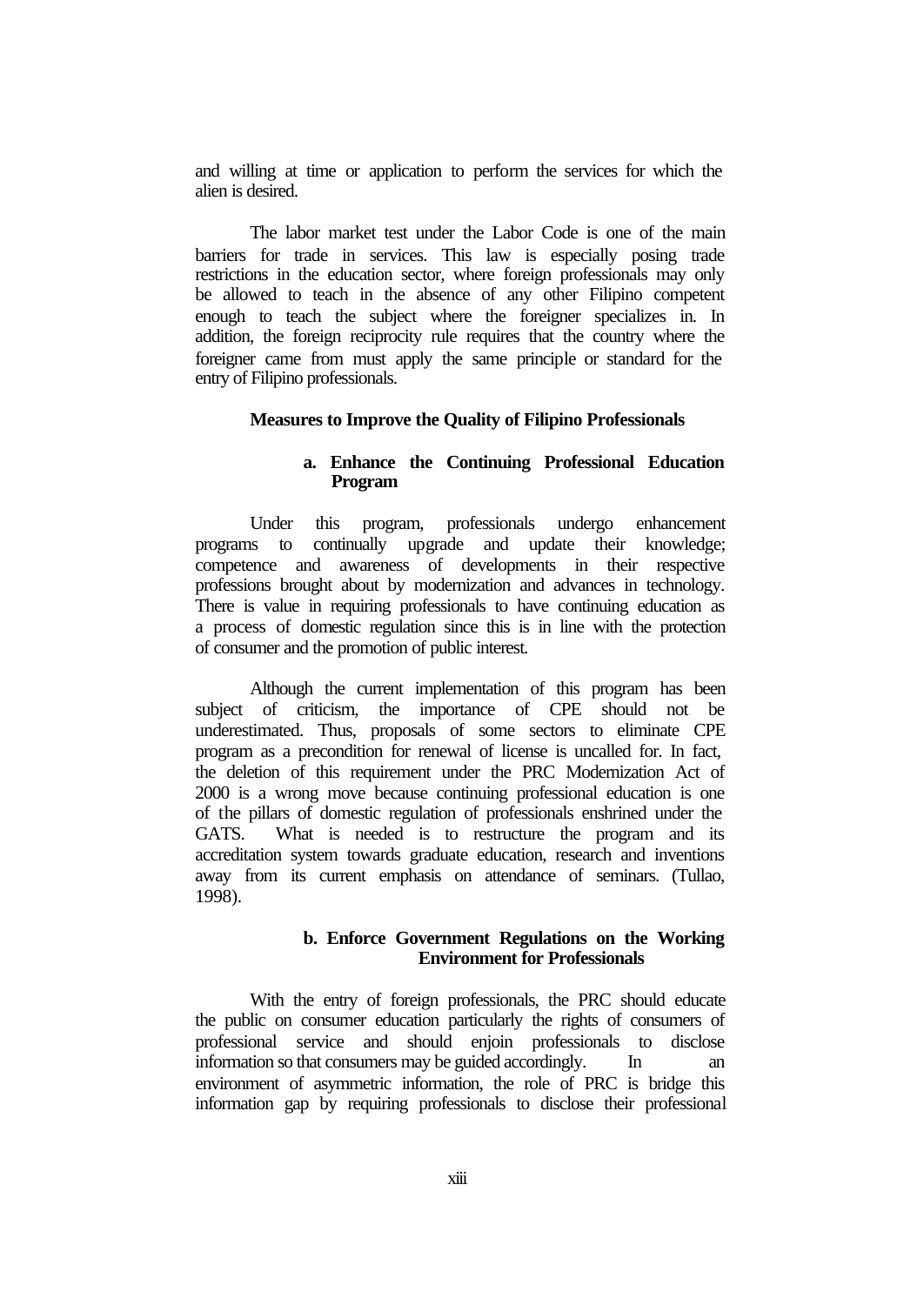competence aside from the licensure from the PRC. However such disclosure may violate the code of ethics of professionals regarding advertising.

## **c. Focus on the Development of Specialization Among Professionals**

Government has critical responsibilities for providing the fundamentals including basic education, national infrastructure, and research in areas of broad national concern. Yet these kinds of generalized efforts produce not so clear impact on the competitive advantage of professional services. Rather, the factors that translate significant effect on competitive advantage are advanced, specialized, and industry-related initiatives. Mechanisms such as specialized apprenticeship programs, research efforts in universities connected with an industry, trade association activities, and, private investments of companies ultimately create the factors that will yield competitive advantage.

#### **d. Create Pressures for Innovation**

Firms should seek out pressure and challenge, not avoid them. Part of strategy is to take advantage of the domestic market to create the impetus for innovation. To do that, firms should establish norms that exceed the toughest regulatory hurdles to stimulate upgrading of skills and productivity among professional employees. In addition, adequate incentive schemes should be developed so as to discourage local professionals to migrate and practice their professions overseas.

#### **Measures to Improve Higher Education in the Country**

#### **a. Improve the Faculty Qualifications**

In the light of poor qualifications of faculty where only one-third of faculty members possess the minimum requirements to teach, there is a need to have a massive faculty development programs to upgrade and retool faculty members in more than 1300 institutions of higher learning all over the country. This should be a continuous long-term program involving various forms of faculty development programs. The core program should be earning of graduate degrees in various fields here and abroad. This measure should be supplemented by attendance in seminars and post-doctoral studies.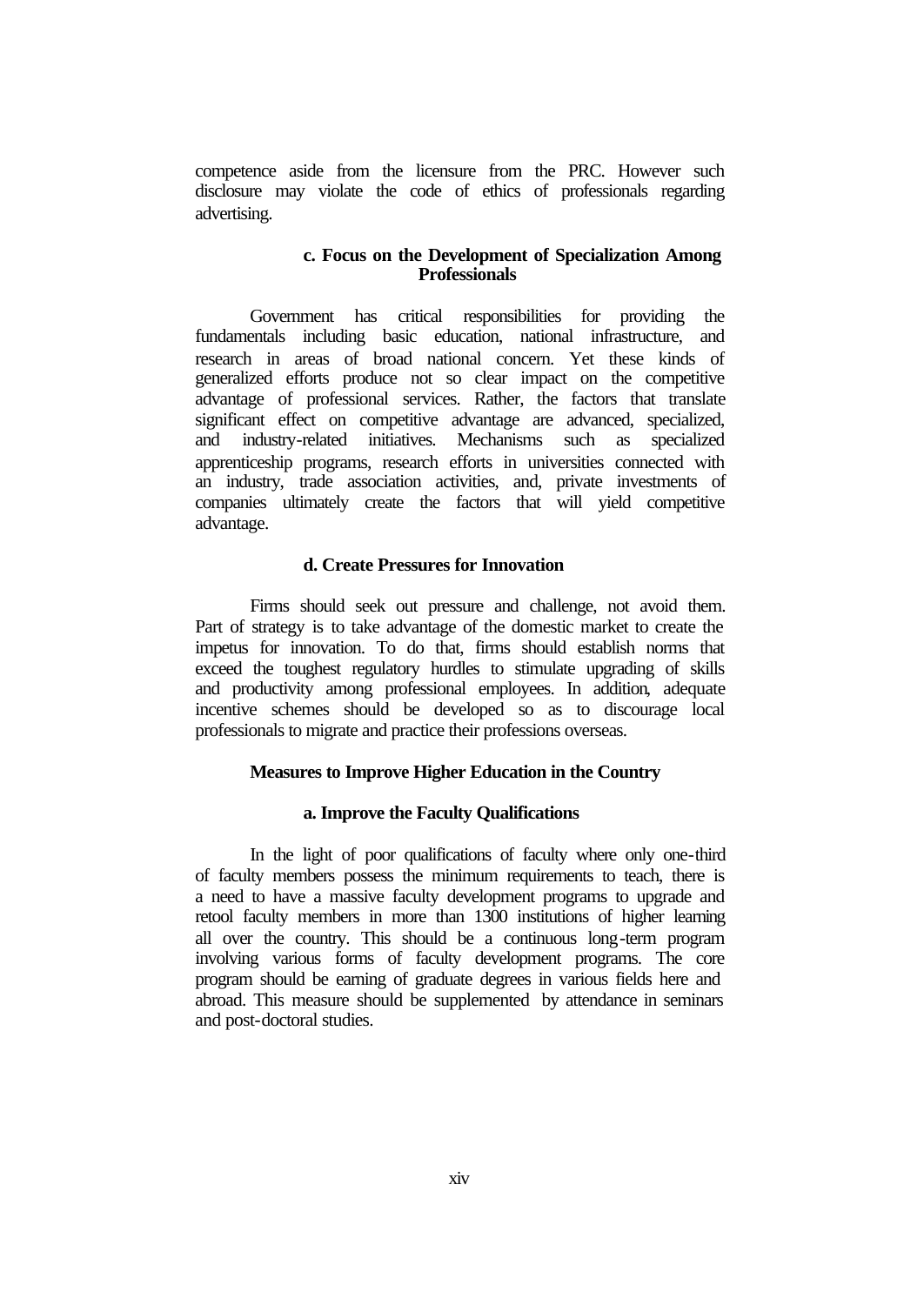#### **b. Expand Research and Improve Graduate Education**

Related to the supply constraint mentioned above, there is a need to develop and expand graduate studies beyond programs in education and business. If we have to develop and upgrade our professionals in various fields, all these fields should have excellent quality graduate programs available in the country. Research and graduate education can be improved by limiting graduate education and research to qualified universities though a flagship/consortia system.

#### **c. Rationalization of Higher Educational Institutions**

Currently, there are more than 1,300 higher educational institutions all over the country offering various courses to more than 2 million students. There are some 108 state universities and colleges (SUCs) that eat up more than 75 percent of the public funding to higher education. The huge number of both private and public higher educational institutions, their geographic locations and program offerings have be rationalized because they contribute to a great extent to the poor quality of higher education in the country. This issue of poor quality due to the proliferation of programs in an over-expanded tertiary education is being addressed through a moratorium on the establishment of new programs.

## **d. Improve the Role of CHED in Information Dissemination**

As a government body, the CHED can assist in addressing the problem of asymmetric information between graduates of educational institutions and employers. Upon graduation, institutions should confer meaningful degrees and certificates, perhaps including a warranty, to their graduates. Given this, an employer or parent should be able to trust that a degree signifies bona fide intellectual attainment, and students might be willing to pay for education services more than its worth in the marketplace.

#### **e. Rationalize the Price of Higher Education**

In order for the students to realize the value of higher education, a move towards internalizing the true cost of higher education should be undertaken. Public sector schools should start implementing full-cost pricing by charging higher tuition fees, and by increasing the responsibility of local government units in financing SUCs. This prescription is based on the notion that the primary beneficiaries of higher education are the students and therefore they should pay for the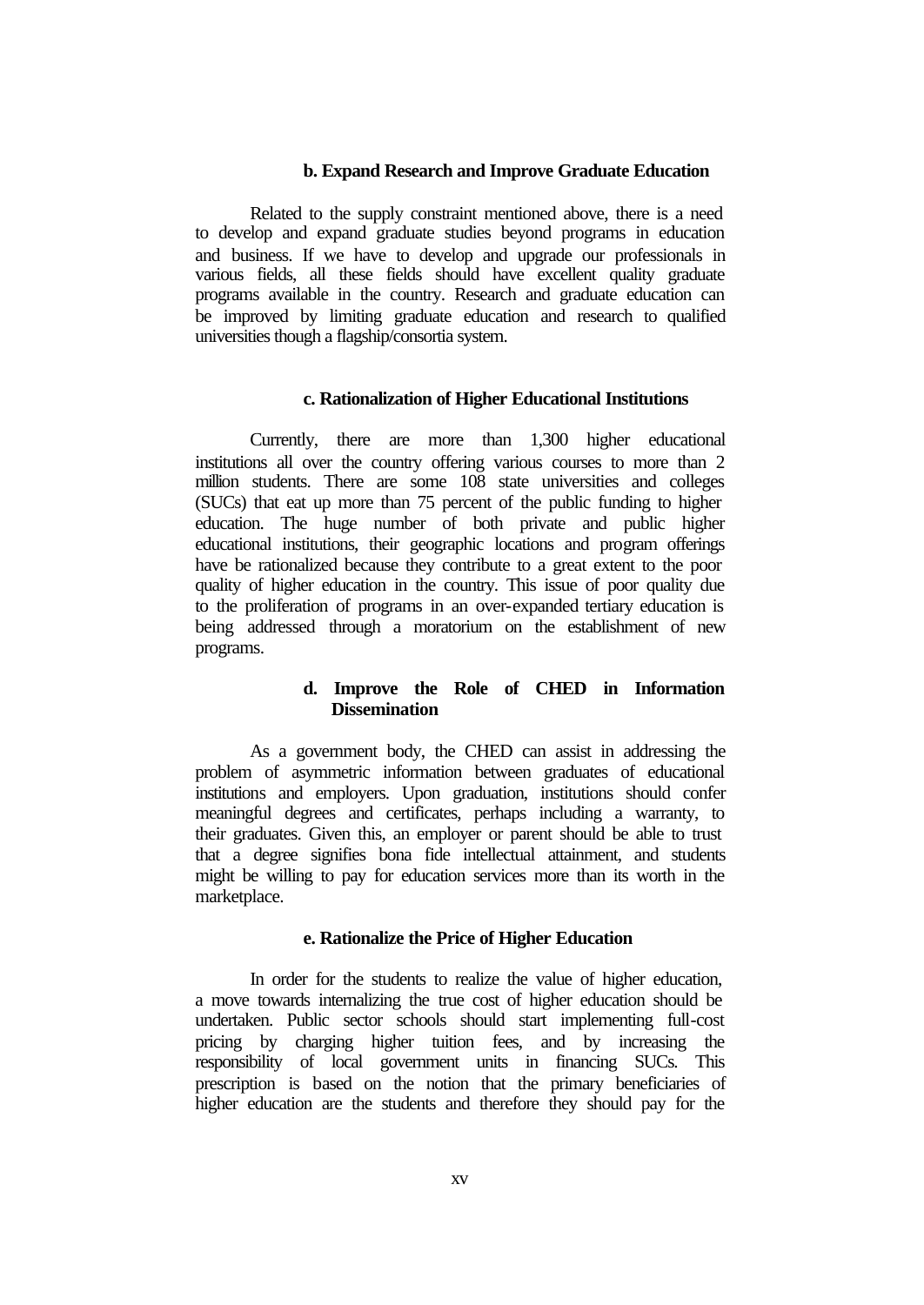internalized benefits. However, deserving and qualified students who cannot afford to pay must be given assistance in the form of scholarships to address the equity issues.

#### **Reforms in the Regulatory Powers of PRC**

Based on a policy paper on regulatory reform on professional services, GATS members should reform their rules and practices to increase economic competition in the professions. In particular, governments, especially competition authorities, should rescind or modify regulations that unjustifiably prevent entry and fix prices, and that prohibit truthful, non-deceptive advertising about prices and service offerings.

Member countries should make competition law applicable to professional business services, subject to safeguards to ensure consumer protection. To do this, governments should rescind or modify exemptions for the professions and their regulatory bodies from the generally applicable competition law, consistent with preserving sufficient oversight to ensure adequate quality of service. This may require action both by national and sub-national (state and provincial) authorities.

Governments should consider developing mutual recognition agreements (MRAs) for various facets of "professional qualifications" such as educational qualifications, competence, and skills.

#### **Reforms in the Regulatory Powers of CHED**

With globalization as a backdrop, CHED should not focus on establishing regulatory policies that are restrictive in nature, but rather, more developmental policies that can enhance the competitiveness of Filipino students when they become professionals. In addition, CHED can assist in the transformation of Philippine universities as leading institutions of higher learning in the region.

The role of CHED is to set standards. Although it cannot close down schools it can, however, close down academic programs that do not meet the minimum requirements set by the commission. Another aspect of improving quality through setting of standards is the role of accreditation. Although accreditation is voluntary on the part of HEIs, CHED encourages institutions to undergo accreditation process undertaken by various agencies under the umbrella group of the Federation of Accrediting Agencies of the Philippines (FAAP).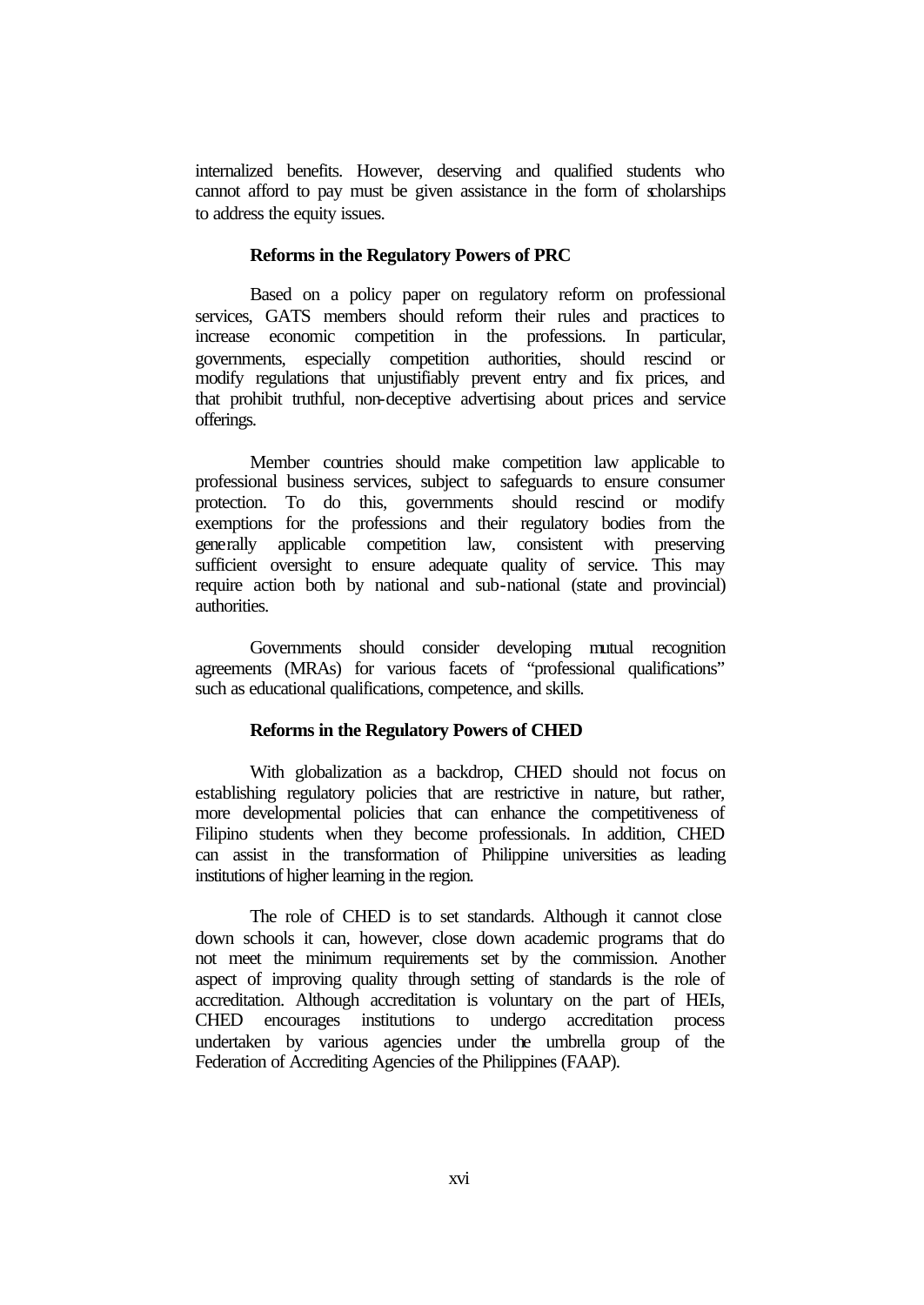#### **Policy Recommendations**

Based on the discussion in the previous sections the following are the recommendations:

- a. There is a need to evaluate the relevance of the labor market test as requirement for allowing foreign professionals to practice in the country.
- b. The domestic regulation governing the practice of professions should be consistent with the over-all competition policy of the country.
- c. There is a need to revisit and review the rule on advertising to make it more as a tool of mandatory disclosure for all professionals.
- d. The Commission on Higher Education should focus on its developmental functions by assisting the development of higher educational institutions in the areas of faculty development, research and graduate education through financial incentives.
- e. The Commission on Higher Education should channel its regulatory functions towards the dissemination of information particularly on the compliance of higher educational institutions in meeting minimum academic requirements, faculty profile, student profile, performance of students, quality of facilities and other educational inputs.
- f. The Professional Regulation Commission should focus on its developmental function by providing avenues for specialization within the profession and by empowering the various professional organizations particularly in the granting of supplemental and secondary professional titles.
- g. As part of the regulatory function of the Professional Regulation Commission, it should expand its information dissemination activities beyond the publication of list of leading and worst performing schools in the production of professionals and move towards information on market access in other countries, avenues for professional development and compliance of establishments on appropriate business environment for professionals.
- h. The Professional Regulation Commission should encourage the formation of outstanding professionals and give monetary incentives to young and promising professionals as well as give recognition to outstanding works, research, and inventions of professionals.
- i. Review the provision of RA 8981 that removed compulsory continuing professional education as a requirement for renewal of professional licenses.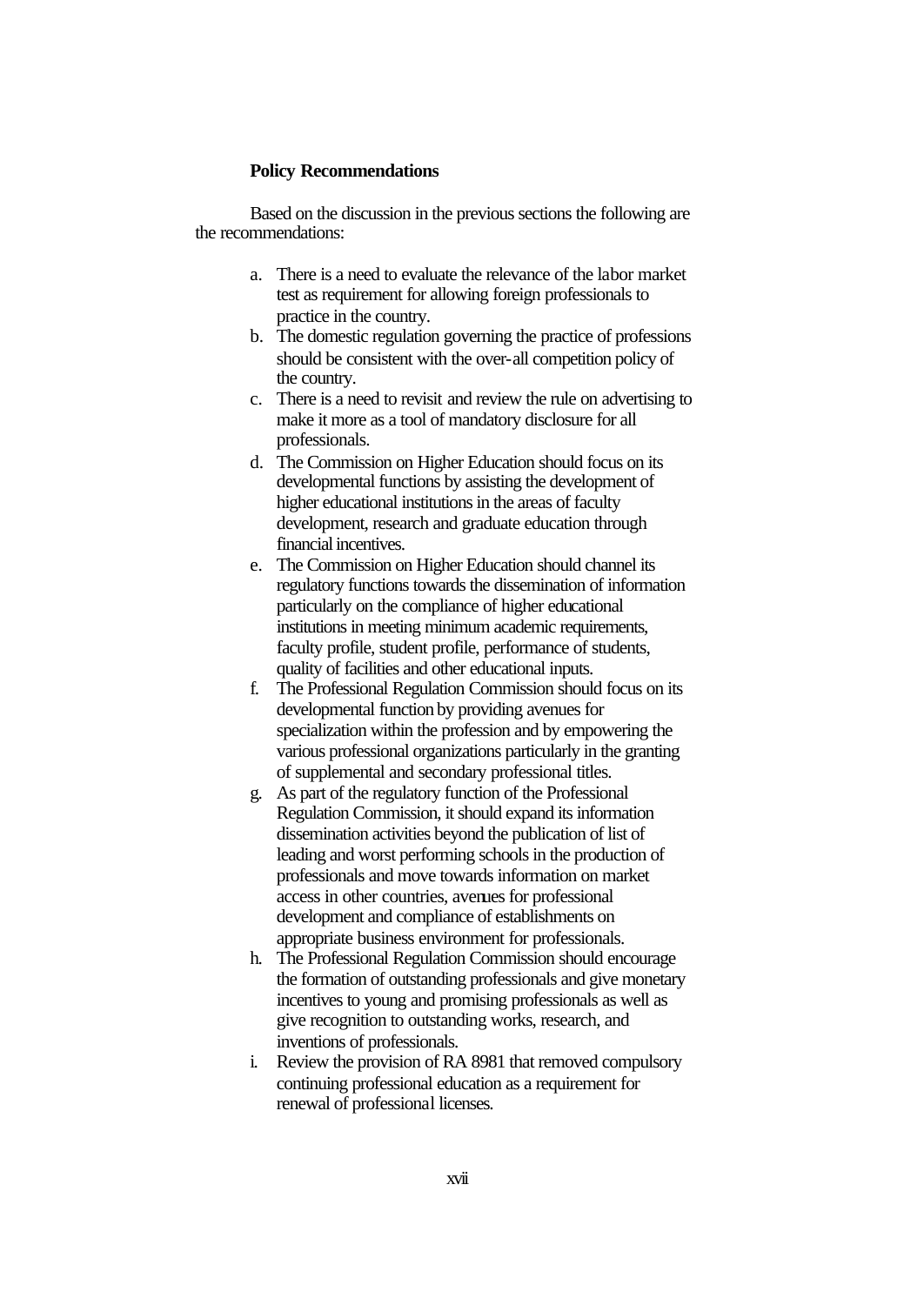j. Review the provision of RA 8981 that requires only licensed and registered professionals to teach subjects covered in licensure examinations.

## **Areas for Future Research**

- a. Need to examine the perspectives of trade and professional associations as regards domestic regulation. It would be interesting to know what role do these associations should play in the determination of rules and regulations pertaining to the practice of professions. In a political environment where consultation is taken seriously, should these private organizations play a key role in the formulation of domestic regulation? What then is the implication of their participation on regulatory capture?
- b. Since the basis of domestic regulation is the social risks associated with an unregulated activity in an environment full of uncertainties, there is also a need to study the type and costs of social risks or the threats to public interest that become the basis for domestic regulation including the regulations on the entry of entry of foreign professionals into the country.
- c. Since accession to international agreements may imply internationalization of standards, a study on the social costs of harmonization of standards and its impact on domestic regulation will determine our readiness for harmonization. Is it worth our while to surrender a huge part of our sovereignty in the name of international harmonization?
- d. Since foreign professionals wishing to practice domestically are usually those that bring with them vast professional experience, there is a need to study the feasibility of adopting a separate category for foreign professionals willing to practice with a corresponding set of licensing requirements and sphere of practice. Is such alternative GATS compliant? If, not how do we make it GATS compliant?
- e. A study to evaluate whether indeed regulatory measures are meant to minimize social risks in the light of asymmetry in information or are they domestic walls created to limit the market for professionals for local and foreign aspirants. Is domestic regulation a form of monopolization of the practice of professions?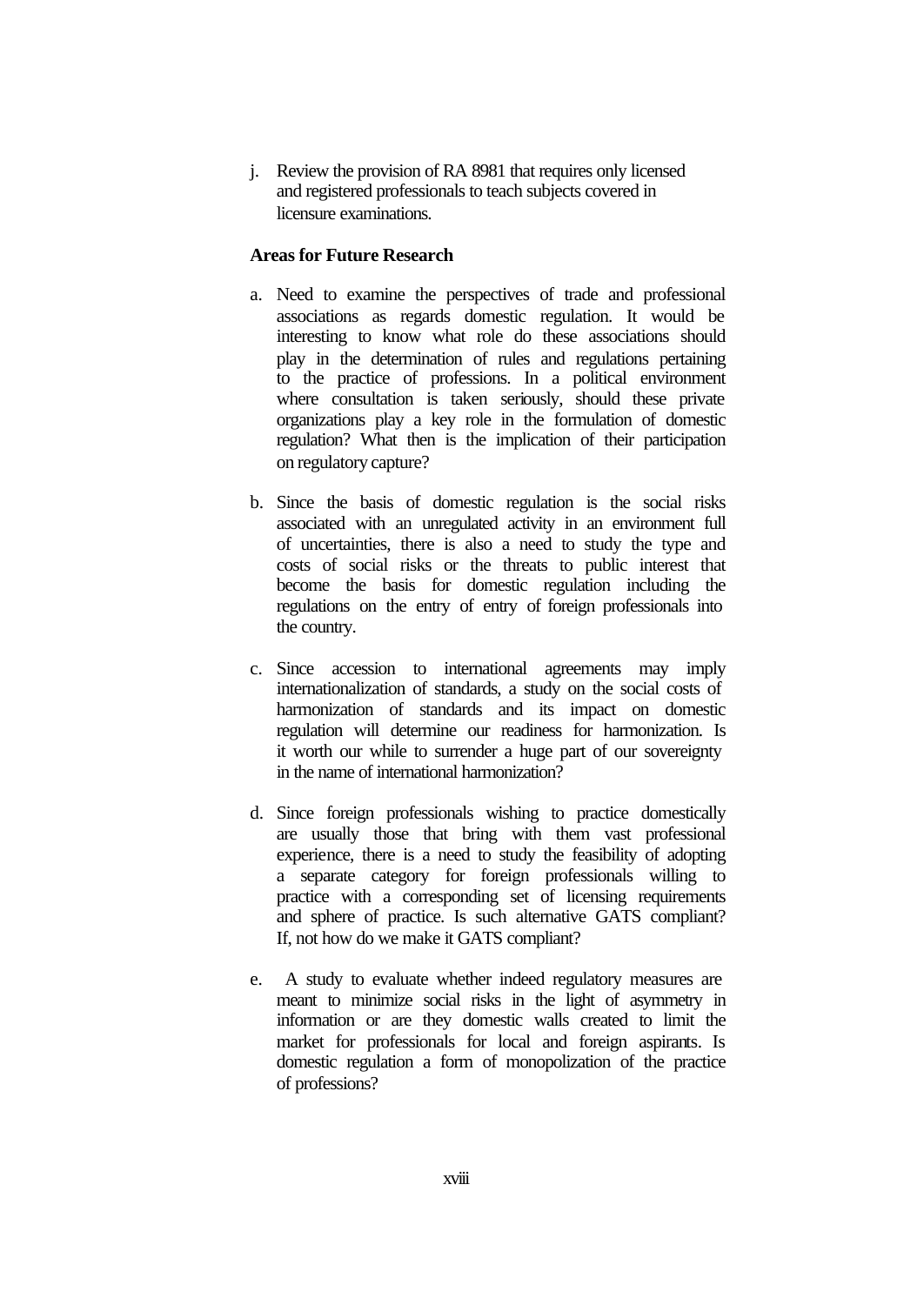f. A study to determine the possible compensating differences that may be considered when granting recognition to foreign professionals wishing to practice domestically.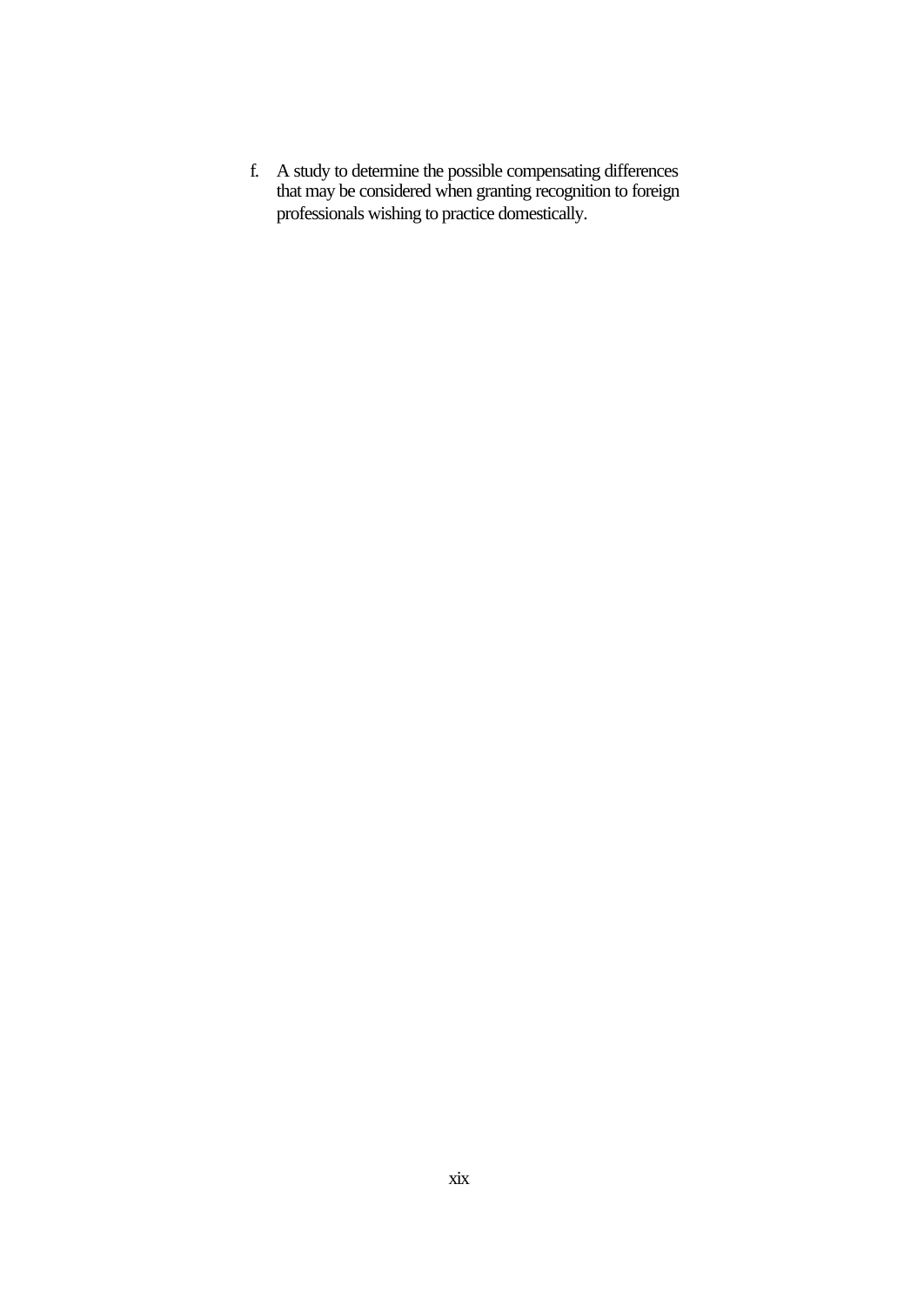### **Domestic Regulation and the Trade in Services: The Role of the Commission on Higher Education (CHED) and the Professional Regulation Commission (PRC)**

Tereso S. Tullao, Jr., Ph.D.\* Center for Business and Economic Research and Development College of Business and Economics De La Salle University-Manila

#### **Abstract**

Domestic regulation is a major element that defines the global trade in services under the rules of GATS. The study traces the various perspectives in the formulation of domestic regulation from market imperfections, exclusion of markets and asymmetric information. It identified the regulatory functions, and assessed the powers of the Commission on Higher Education (CHED) and Professional Regulation Commission (PRC) pertaining to the entry of foreign professionals and service providers. The assessment includes comparison with the GATS prescription that domestic regulation should be reasonable, objective, transparent, not burdensome than necessary and should not be used as restriction on trade. Drawing from the need to address the problem of asymmetric information in the delivery of professional services for public interest and consumer protection, the study recommends various ways of refocusing the regulatory functions of CHED and PRC.

## **I. Introduction**

j

The next round of negotiations under the World Trade Organization (WTO) will focus, among others, on trade in services. While the Philippines has agreed to subject selected industries in the services sector under the rules of General Agreement on Trade in Services (GATS) contingent to certain limitations on market access and national treatment, it did not, however, make any commitment on professional services and a related sub-sector, educational services. Thus, further discussions on liberalization measures in the services sector will put a greater pressure on the Philippines to make commitments in the trade in professional services as well as educational services.

Aside from the stimulus coming from WTO negotiations, developments in the region are putting enough push for the Philippines to review its competitive edge in the trade in professional services and educational services. Some countries in the ASEAN have started to liberalize their trading environment in the services sector including professional services. As part of the current reform measures, they are opening up their educational services and their professional services sector to international competition. In the field of education, they view the entry of foreign schools as a way of augmenting their limited number of colleges and

<sup>\*</sup> This research project was funded by the Philippine APEC Study Center Network PASCN as part of the research team on Education and Globalization. Research assistance provided for by Atty. Jocelyn Cruz and Ms. Tara Sia is gratefully acknowledged.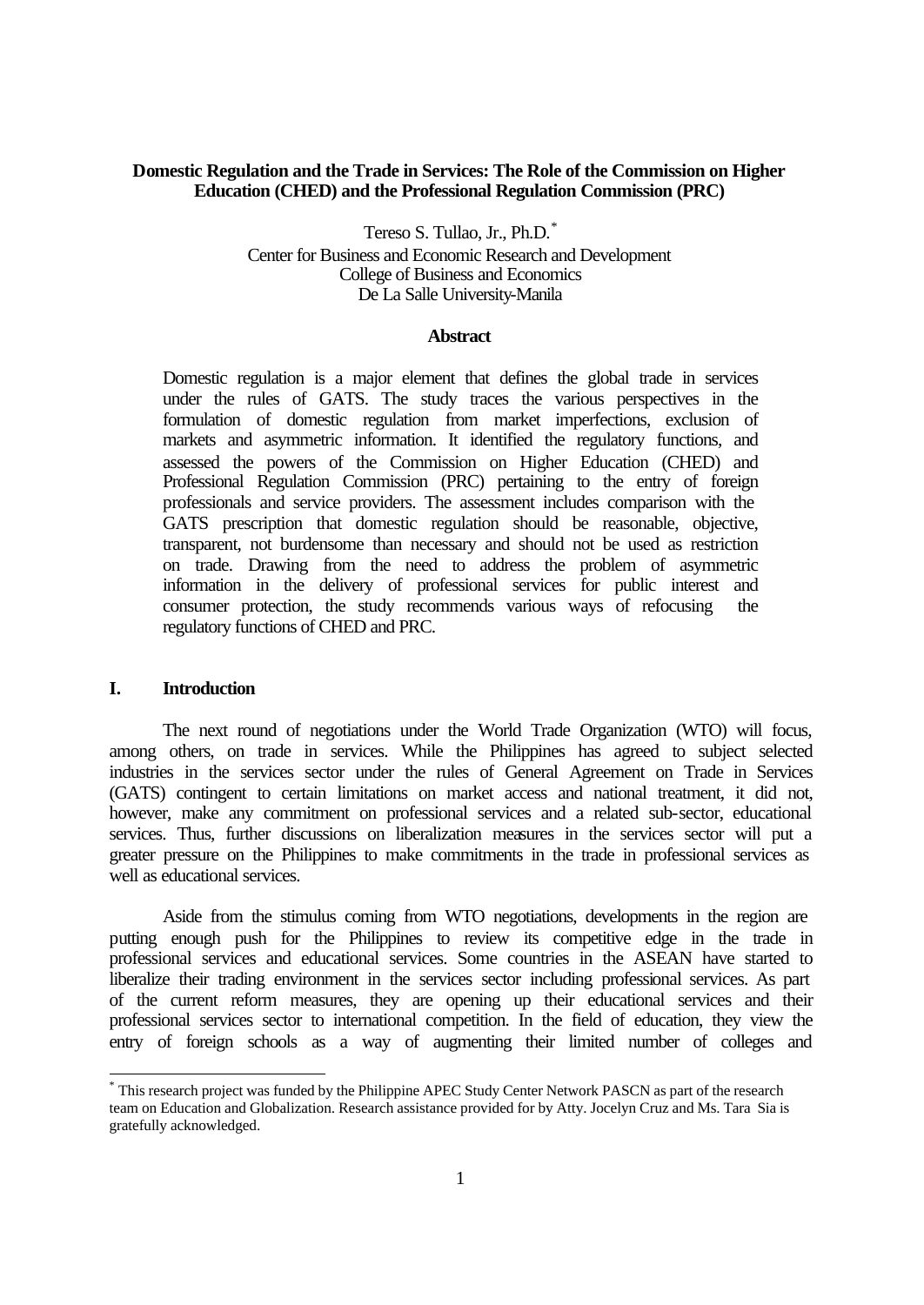universities, lower the cost of overseas education and improve the quality of higher education available locally. In the Philippines, however, these developments may not be well received by the 1,300 institutions of higher learning which view the entry of foreign players as potential threats to their market shares.

One of the rules of conduct embodied in the General Agreement on Trade in Services is the permission for acceding countries to regulate the provision of any service domestically provided that such domestic regulatory measures are not meant to discriminate against the entry of foreign service providers.

In a liberalized trading environment, domestic regulations are allowed for the promotion of some socially acceptable goals. However, in practice, they may be abused and go beyond what is mandated by the GATS. Thus, the study will provide an analysis and evaluation on the extent government agencies established for the regulation of higher education and professional services are being used in promoting social objectives, protecting consumers' welfare, or protecting the industry's interests. Specifically, we want to know whether the existing regulatory measures governing higher education and the practice of professions are consistent with the disciplines allowed by the GATS under domestic regulation. More importantly, we want to investigate whether these domestic regulatory rules facilitate the development of the sectors they are regulating and assist in reaping the benefits of a liberalized trading regime. In addition, we want to investigate whether domestic regulations serve as protective walls to the sectors and hinder their full development to face global competition.

Part of the study is to analyze the various rationales used as basis for formulating the rules on domestic regulation under GATS. In addition, we will review the provisions and disciplines governing the practice of professions, specifically accountancy, consistent with GATS rules and the free trade in services. We will also determine the regulatory functions of CHED in monitoring and directing the operations of institutions of higher learning in the country. In a similar vein, we will specify the regulatory functions of PRC in overseeing the practice of various professions. From these evaluations, we would like to propose measures on how to make the regulatory functions of CHED and PRC consistent with the GATS rules. At the same time these proposed measures should contribute towards the development of higher education in the country and prepare Filipino professionals to face competition in a global trading setting.

### **1.1. Objectives of the Study**

- To identify and analyze the basis utilized in formulating the rules on domestic regulations under the General Agreement on Trade in Services (GATS).
- To evaluate the existing disciplines on domestic regulations in certain professions.
- To identify and assess the regulatory functions and powers of the Commission on Higher Education (CHED) in monitoring the operations of higher educational institutions in the Philippines.
- To identify and assess the regulatory functions and powers of the Professional Regulation Commission (PRC) in the practice of various professions in the country.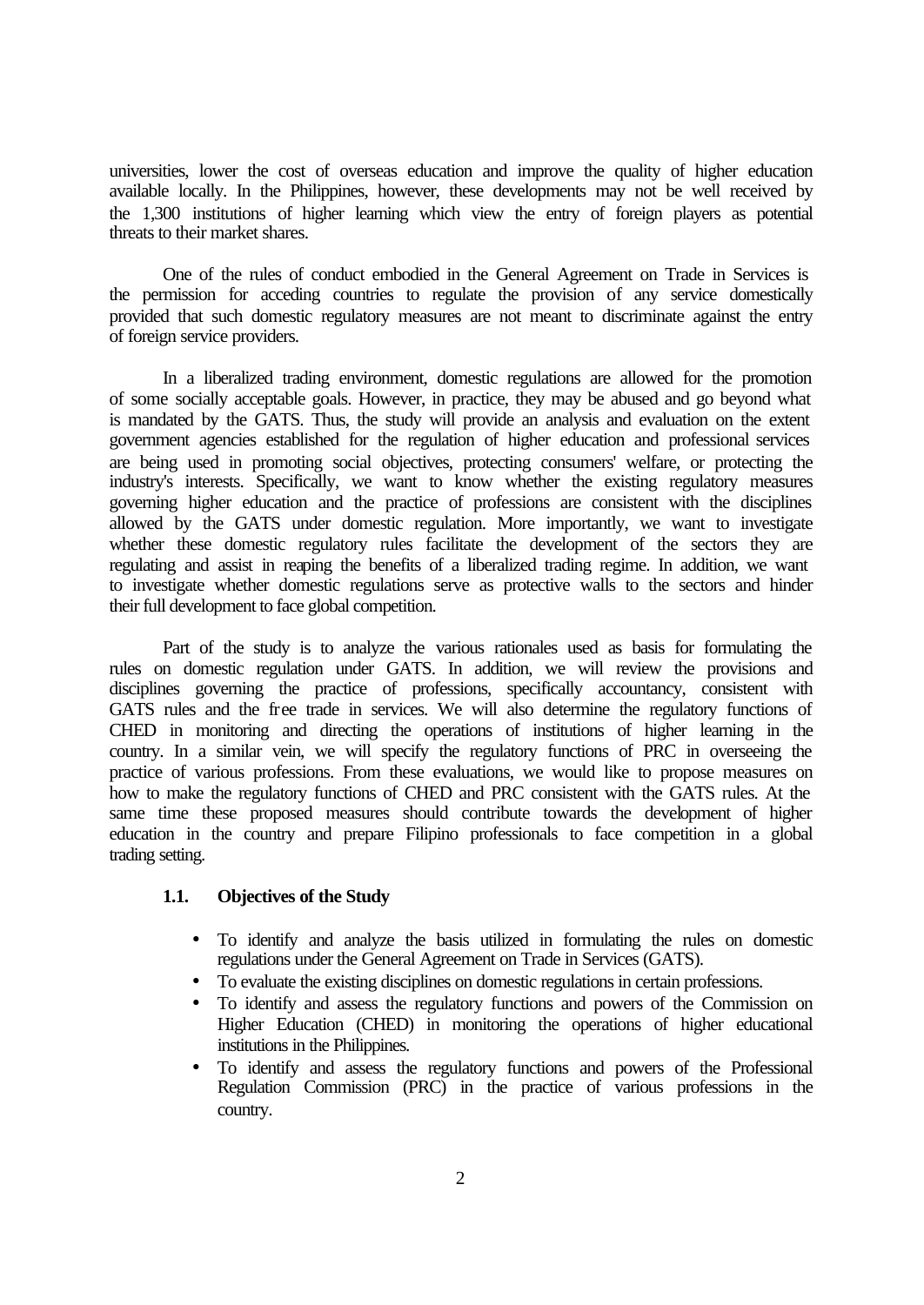- To review the regulatory functions of CHED and PRC relative to the principles utilized in the formulation of domestic regulations under GATS.
- To propose various measures that would make the regulatory powers and functions of CHED and PRC consistent with the GATS rules on domestic regulation.
- To propose various measures that would contribute to the development of higher education in the country and improve the global competitiveness of Filipino professionals.

#### **1.2. Significance of the Study**

In investigating the crucial role played by the educational sector in a global environment, one can view it as a supplier of human resources, on one hand, and the as a major player and subject of the liberalization process, on the other hand.

Although GATS rules allow for domestic regulations under a liberalized global flow of services, it is possible that domestic regulations are used not only to safeguard legitimate social interests but more so to protect vested domestic interests. As a consequence, it may create a domestic monopoly in a service provider being regulated. To the extent that the latter consequence occurs, it is also possible that it may lead to slow development of the sector or the professional service.

Thus, it is important to know whether existing policies being pursued by regulatory agencies like CHED and PRC are anti-developmental or counterproductive in the light of a liberalized trading regime in the professional services and educational services. The study can assist our policy makers in aligning these agencies with the country's commitments with GATS. While they pursue legitimate domestic regulatory objectives, these agencies should promote the improvement of higher education, and at the same time contribute in the production of competent Filipino professionals ready to compete with foreign counterparts domestically and internationally.

#### **1.3. Review of Related Literature**

Expanding trade in professional services will require measures towards the accreditation of qualifications of service providers in the light of existing differences in training, requirements, standards, licensing mechanisms across countries. These differences, in turn are brought about by various systems of domestic regulations influenced by the socio-economic and cultural milieu operative across countries. In establishing guidelines for harmonization of qualifications, member countries under GATS have different views on which pertinent article of the trade agreement should prevail: Article VI on domestic regulation or Article VII. on recognition of qualifications.

Preference for Article VI is premised on the principle that recognition of qualifications of service providers should operate within the basic right of sovereign nations to regulate their domestic economy. If this view is held, the intention of Art. VI is to prevent the setting up of barriers to trade in services arising from the course of the administration of domestic regulation.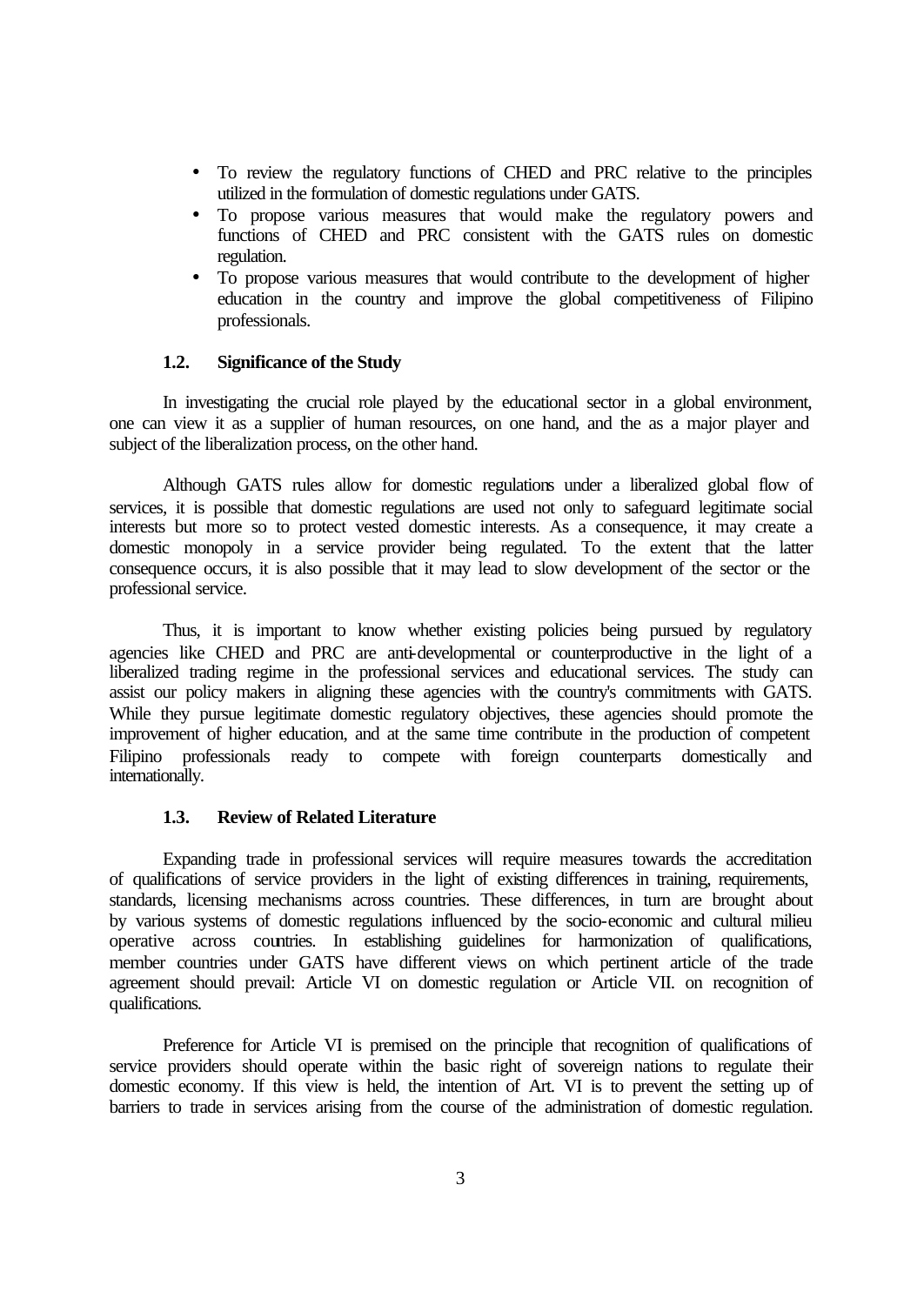Such domestic disciplines should be objective and transparent, not burdensome than necessary to ensure the quality of service, not inherently restriction on the supply of service. (Tullao, 1999)

In the same study by Tullao, it was pointed out that various alternatives for harmonization of standards are being put forward including the establishment of mutual recognition agreements and other measures but there was no mention on the implications of domestic regulations on the free flow of professional services internationally.

As mentioned earlier, educational reforms are being implemented in various countries in the region. These reform measures have certain implications on the trade in services. In Thailand, some responses to expand and improve the quality of higher education include the private internalization of cost, reduction in government subsidy and the permission for foreign universities to establish branches locally. In Malaysia, they have allowed twinning, partnership, establishment of branches and other forms of linkages to expand the number of school placements domestically. Singapore is currently attracting a number of well-known universities in the United States as their regional site in Asia. (Tullao, 2000a)

In the Philippines, the Commission on Higher Education has initiated programs towards the internationalization of higher education. These include the international business program, academic linkages, internationalization of curriculum, international consortium and global networking. (Tullao, 2000b)

Regulations applied in the professional services have as their primary objective the need to ensure and maintain certain quality of the service and hence to protect the consumers. Most professional services are heavily regulated and for good reasons; but its is also true that regulations can be unnecessary and usually unintended barrier to trade in services. Overly burdensome regulation could have a disproportionately large impact on foreign professionals who wish to enter foreign markets. The existence of unreasonable regulations can impede the development and growth of trade in services.

The movement of foreign professionals and skilled workers across borders on either a temporary or permanent basis is unquestionably an important factor that can contribute to the international competitiveness of many businesses. However, the hiring of foreign professionals can be a grueling process (Bachler, 1996). People have to cope with a thicket of governing regulations that so often seems meaningless, awkward and conflicting (Weston, Chi, Shieh 1996).

The OECD (1996) has conducted a survey and has compiled an inventory of regulations on access to professional services in the OECD member countries.

In the field of trade in accountancy services, the general impediments being cited include among others restrictions on international payments, restriction on the mobility of personnel, impediments on technology and information transfer, public procurement practices, differential taxation treatment, double taxation, monopolies and subsidies. On the other hand, the specific impediments affecting accountancy include nationality requirements,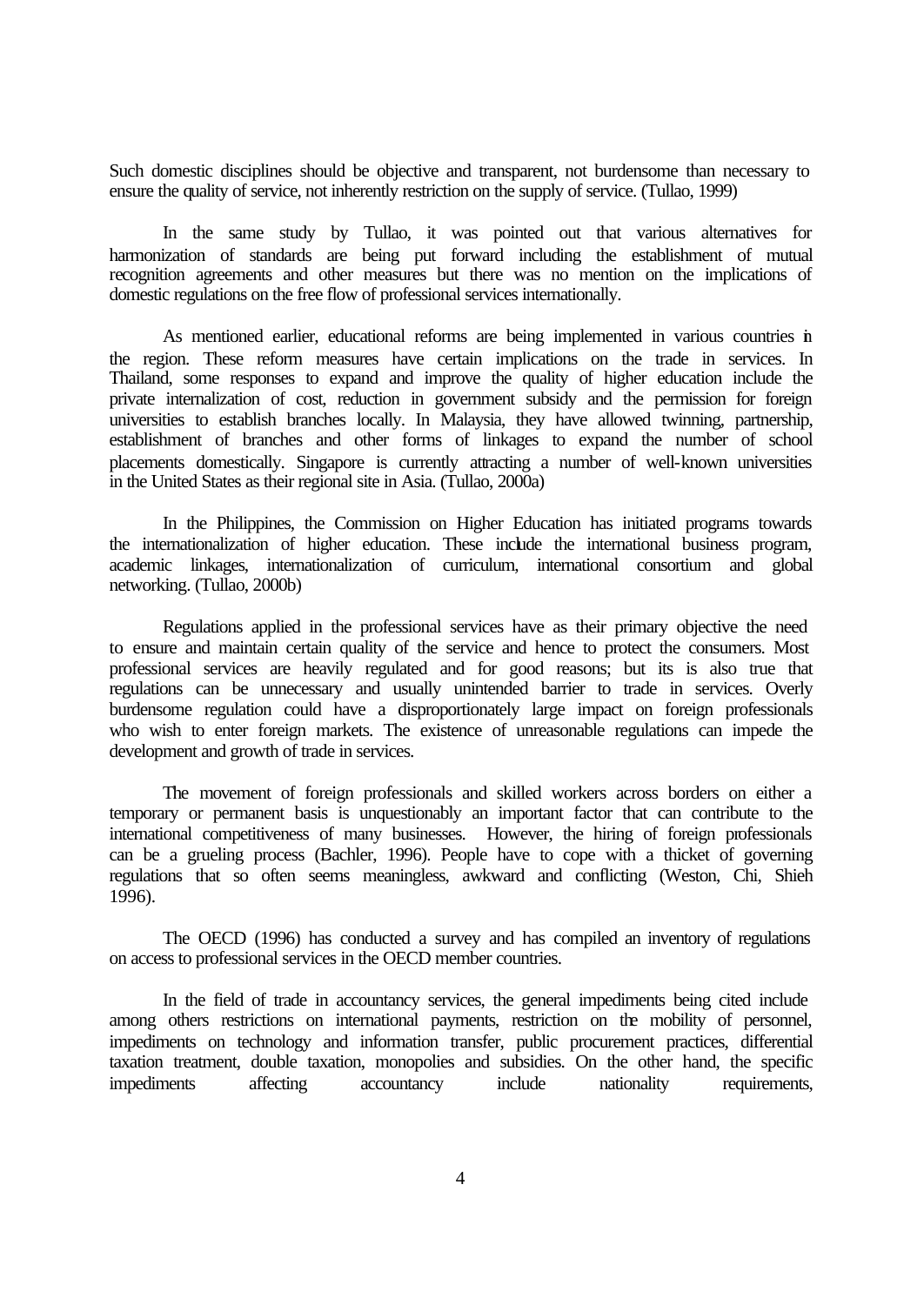compartmentalization/scope of practice limitations, restriction on advertising, solicitation and fee setting; quantitative restrictions on international relationships and use of firm names.

In the area of educational services direct restrictions generally take the form of immigration requirement and foreign currency controls. There are also indirect barriers including the absence of objective criteria in determining the equivalent of academic degrees earned abroad. In this regard, the development of agreement on standards for professional training, licensing and accreditation might significantly benefit trade under this mode of supply as foreign earned degrees become more portable. There are, however, international companies, aware of the importance of the qualifications obtained abroad, which dispense on requiring formal certification and or recognition.

There are several potential barriers to trade under the supply mode of commercial presence. These restrictions include the inability to obtain national license (e.g. to be recognized as a degree/certificate granting educational institution), measures limiting direct investment by foreign educational providers (equity ceiling), nationality requirement, need test, restriction in recruiting foreign teachers and the existence of government monopolies and high subsidization for local institution.

In architectural and engineering services, for instance, it has been pointed out that difficulties for foreign professional could normally arise from non-recognition or limited acknowledgement of home country education, qualification or accreditation of licenses. Other barriers include nationality and residency requirements, restriction on incorporation, restricted eligibility for contracts including government procurement contracts, prohibition on advertising. Sometimes, compulsory partnership with local professionals is required.

In the area of health and medical services three types of regulation seem to be particularly relevant as they may directly affect supply and demand. The first set of regulations pertains to qualification and licensing requirements for individual health professionals. The second category refers to approval requirements for institutional suppliers such as clinics and hospitals. The third group includes rules and practices governing reimbursements under mandatory insurance schemes. Since health related quality criteria may differ significantly between individual activities, members scope for operating qualification and licensing requirements under these provisions could be assessed on a case-to-case basis.

Recognition measures applying foreign licenses, qualification or standards may determine the economic value of commitment under the GATS. Such measure could affect the insurance portability or the possibility for the professionals working abroad without undergoing additional test and examinations.

Regulatory barriers to trade in the legal profession consist of the following: nationality requirement, restriction on their movement, restriction on legal forms and restriction on foreign equity. Important national treatment limitation includes restriction on partnership with local professionals, restrictions on the hiring of local professionals, restriction on the use of international and foreign firm names, residency requirements and in general discrimination in the licensing process.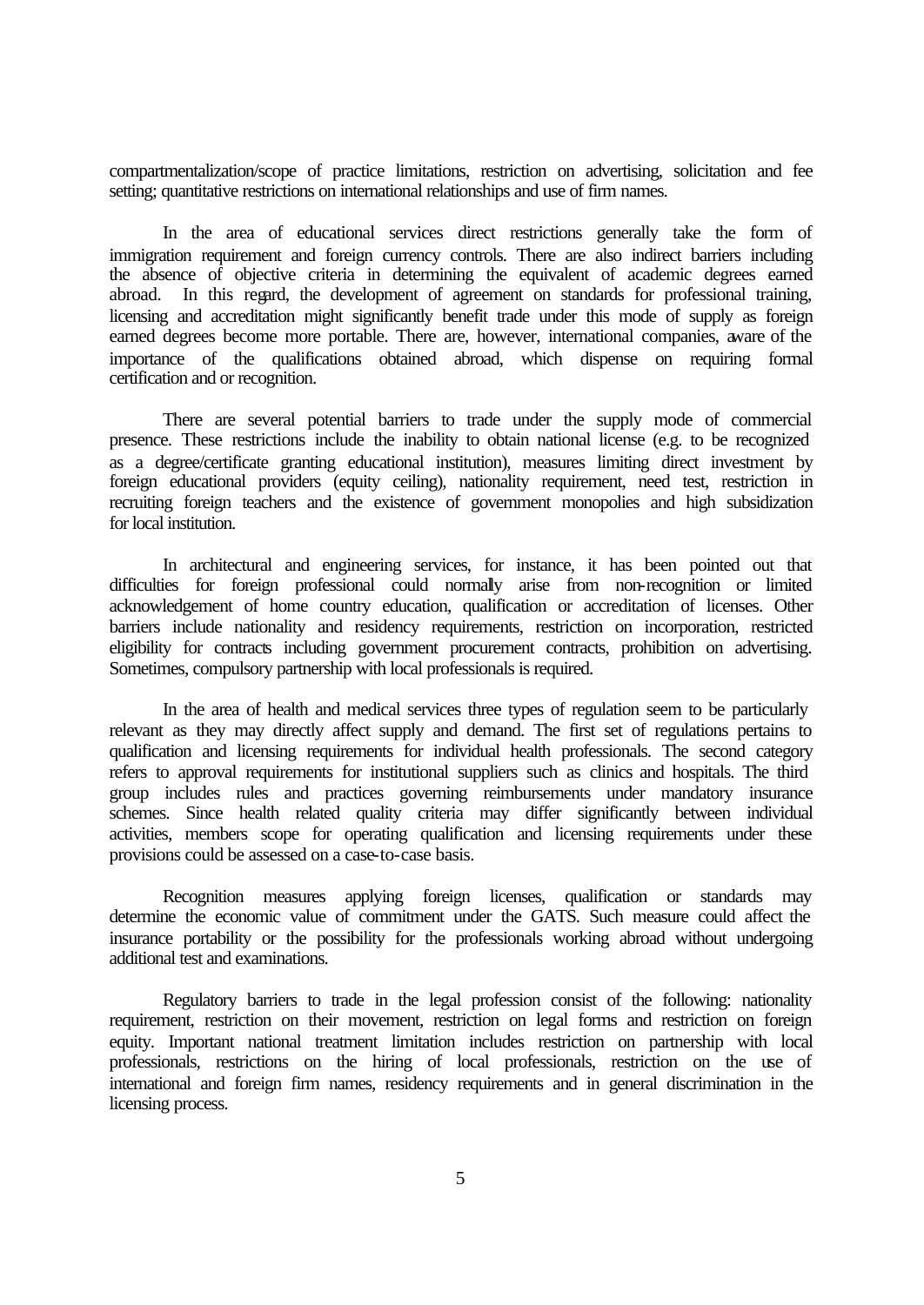The above discussion gave us the key common barriers that need to be thresh out if trade in services, particularly professional services will have to be expanded. The need to hire foreign workers may be inevitable in global environment. Low unemployment rate, the booming need for workers with special skills (particularly in the information technology industry) and the increasing globalization and integration of multinational companies have all contribute to the need for foreign labor. Given these conditions, employers of all sizes and in any industry may be confronted with the question of how to hire foreign nationals. Hence, looking at these barriers and proposing possible solutions for their reduction and eventual elimination may bring about a better and smoother trade in services.

## **II. Domestic Regulation and International Trade**

## **2.1. The Role of Domestic Regulation under the General Agreement on Trade in Services (GATS)**

The process of liberalizing the services sector has been expanding in recent years as the sector continues to account for more than 50 percent of production and employment in most developed and developing countries. Over the years, the traditional components of the sector such as transport, legal services, banking, insurance and other financial services have been augmented to include new and fast growing ones. Through the improvements in infrastructure and advances in technology the sector has grown considerably with the contributions coming from telecommunications, information and data processing and business services.

Notwithstanding its importance and impact on the economy, the services sector has been neglected in economic analysis in the past due to its inherent characteristics that lend itself difficult to trade internationally compared with merchandise goods. Services are (1) intangible, though often incorporated in tangible products; (2) non-storable; and finally, (3) they involve a simultaneous action between the service provider and the service consumer. (Stephenson, 1999).

Unlike the production of goods, ownership of a service is not transferred during the process of service provision. Thus, services cannot be stored, and this inability means that services are produced and consumed simultaneously. In addition, this characteristic of service transactions impacts on how international transactions in services are conducted. If a service provider in one country can produce a desired service, then he must interact with consumers in other countries to provide it. Thus, the provision of services to foreign markets often necessitates the movement of capital (through foreign direct investments) or labor (personnel to manage such activities or to provide different types of expertise, including basic labor). (Stephenson, 1999)

International transactions in services have been defined according to four modalities. These are (1) through cross border flows in which neither the supplier nor the producer move physically but instead rely upon an intermediate service such as a telecommunications network; (2) through the movement of a consumer to a supplier's country (such as tourism); (3) through the movement of a commercial organization to a consumer's country, which equates with foreign direct investments; and (4) through the movement of an individual service supplier to the consumer's country. (Sampson and Snape, 1985)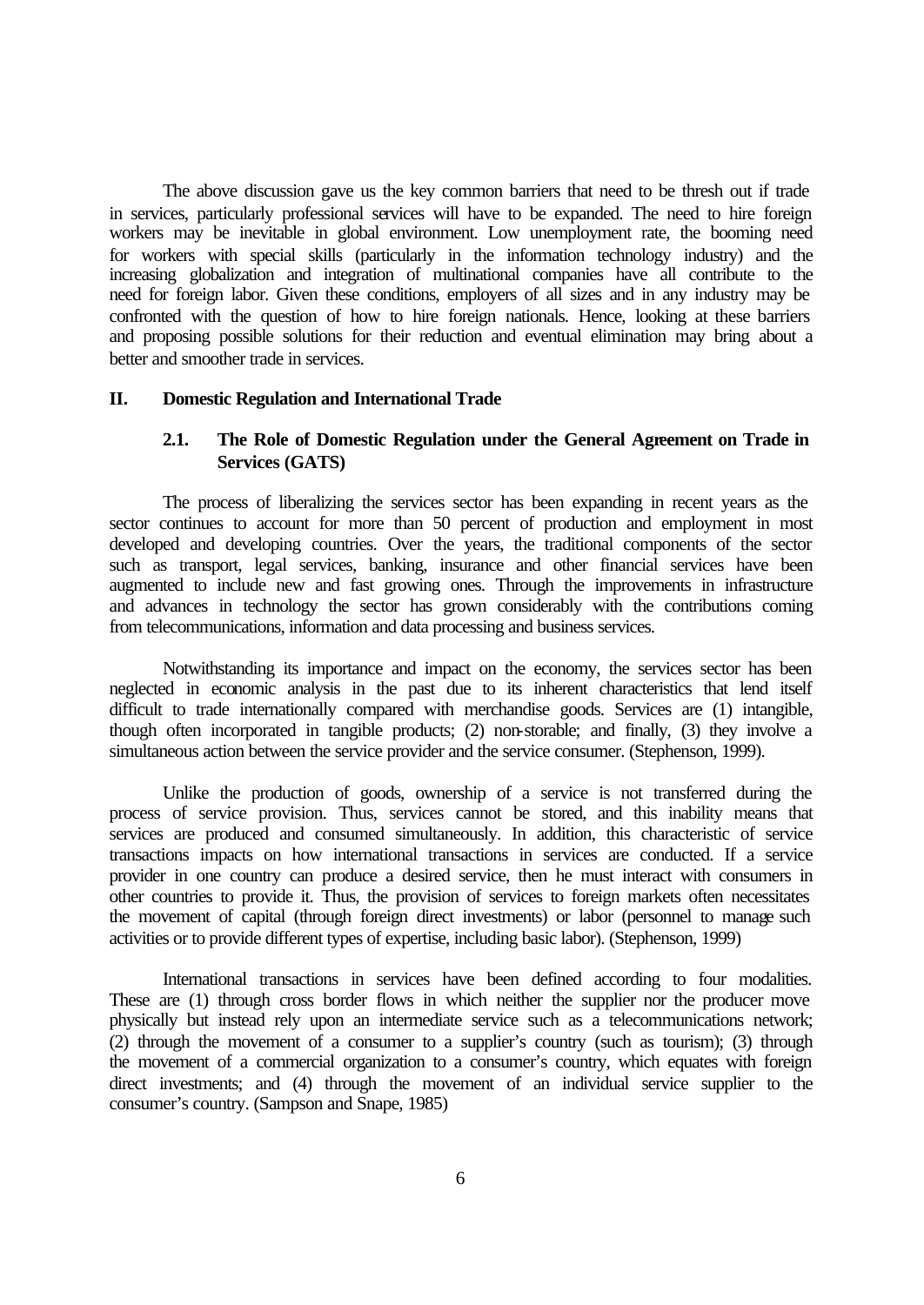It is clear from the categories of international service transactions that trade in services cannot be promoted without the willingness on the part of governments to allow multiple modes of delivery, including the movement across national borders of the services themselves, or service providers, or of consumer of services. (Low, 1995)

Although these qualities have posed difficulties in coming up with a multilateral set of rules similar to that of the GATT in the case of global trade in merchandise goods, the growing importance of the services sector have altered these notions and perceptions. In fact, this shift towards the importance of services is viewed with optimism as a key solution to the growing problem of unemployment and economic growth.

The GATS contained disciplines on policies, rules and regulations that ensured the equitable trading of services across countries. Unlike trade barriers in goods such as tariffs that can be settled at the customs, problems for the suppliers of services usually start beyond the border. The objective of GATS is to progressively liberalize investments and services trading through a multilateral set of agreements mandating to eliminate barriers and allow for a smooth trading environment characterized by the absence of any discriminatory factor.

An important section in the general framework of rules and obligations of the GATS is the article containing Disciplines on Domestic Regulations. Domestic regulations are laws and policies that exist in an economy which recognizes the right of a nation to preserve its sovereignty by influencing activities within its borders especially with regards to matters of public safety and national security. It may also be defined quite broadly to include all microeconomic government interventions, from pollution control policy to implementing licensing procedures and technical standards. While the GATS ultimately aims for the elimination of barriers in the trade of services, these domestic regulations are subject to certain conditions. These regulations should be "a) based on objective and transparent criteria, such as competence and the ability to supply the service; b) not more burdensome than necessary to ensure the quality of the service; and c) in the case of licensing procedures, not in themselves a restriction on the supply of the service. " (ART VI:4). Article VI further gives special attention to qualification requirements and procedures, technical standards and licensing requirements, all of which should "not constitute unnecessary barriers to trade in services." (Art VI:4).

Article VII, on the other hand, encourages signatories to enter into mutual recognition agreements. "For the purpose of the fulfillment, in whole or in part, of its standards or criteria for the authorization, licensing or certification of service suppliers… a member may recognize the education or experience obtained, requirements met, or licenses or certification obtained in a particular country." Presumably, domestic measures that escape the scrutiny of national treatment and Article VI(5) provisions will need to be dealt with through Article VI(4) or Article VII(2). In effect, a strict reading of Article VI could eventually preempt the need for treaty-based recognition.(Nicolaidis and Trachtman, 2000)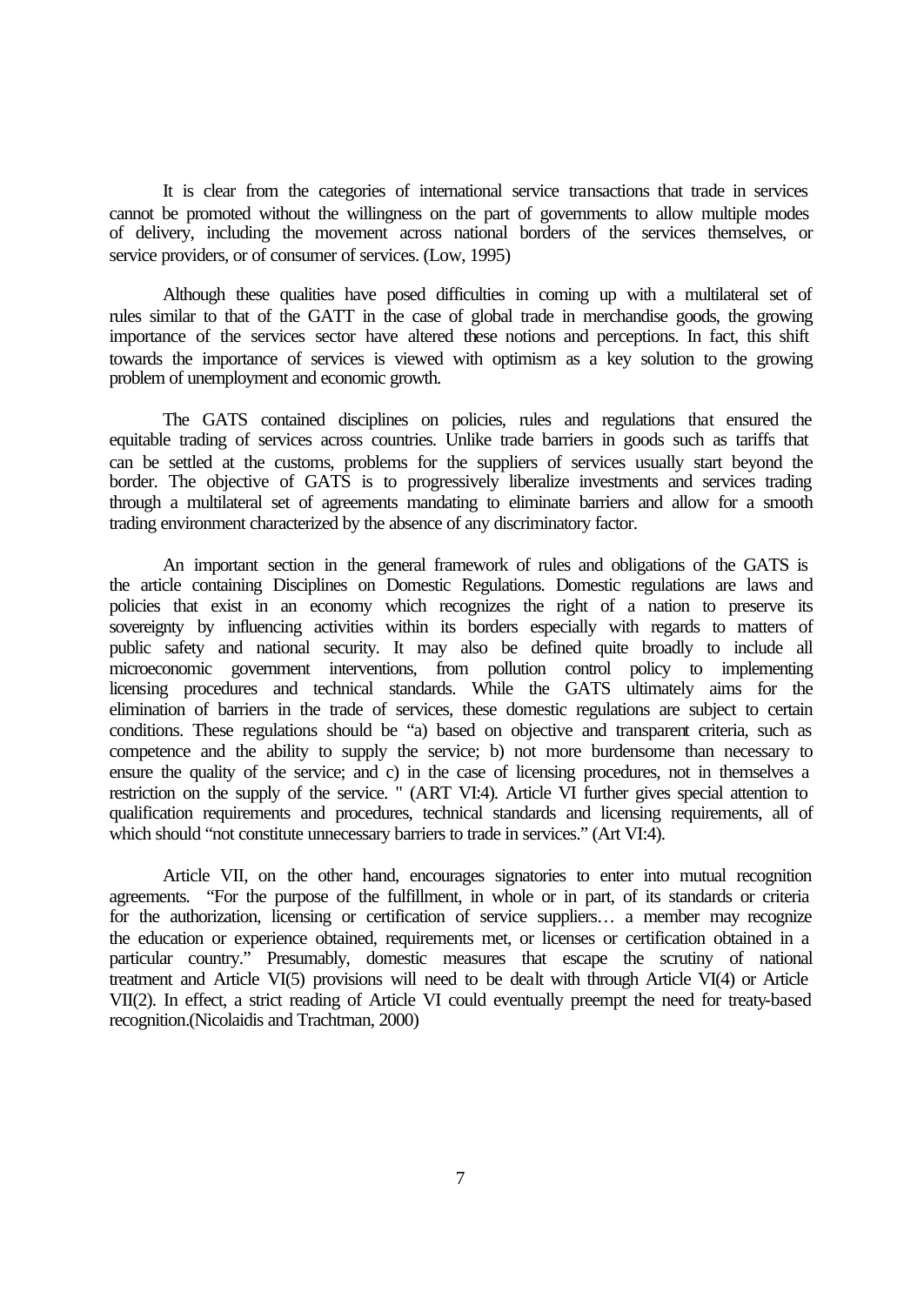#### **2.2 The Basis for Domestic Regulation**

Economies vary in many dimensions including political systems, social norms, and the cultural values of their people. It is these national differences that compel nations to define the way on how they should conduct their economic affairs through domestic regulation. In the economic sphere, the overriding reason for government regulation is the failure of the market system due to three major causes: exclusion of markets, asymmetric information, and imperfect competition. Because of market failure, there is a need to regulate the market to arrest the inefficiencies that may result. But such corrections should be viewed together with their corresponding costs. (Rollo and Winters, 1999). Aside from correcting for market failure, another argument supporting domestic regulation is for equity considerations. In the case of social regulation, for example, individual companies may not take into account the full social cost of their actions. Direct regulation represents one approach to the problem of obtaining such information. (Guasch and Hahn, 1997)

From an economic perspective, regulations often limit the number of firms, the number of people employed, the number of distribution outlets, the services that can be sold, prices, marketing practices, and distribution channels. There are regulatory measures that protect incumbent firms from domestic and foreign competition. The rationale often cited for such intervention is the promotion of public interest. Public interest demands that consumers are protected from the shady practices associated with excessive competition, or consumers are assured of a stable supply of a reliable product at reasonable prices. Sometimes public interest is served by protecting consumers from monopolistic element in the market. In some instances, regulation is based on industry rationalization or the capacity that the market to support only a limited number of providers.

Because of the welfare implications of regulating the economy, domestic regulation should be transparent, predictable and non-discriminatory in their objectives and application. These qualities give the policy a certain degree of predictability that economic players can take into consideration in making their decisions. Moreover, it can reduce the scope of corruption in the application of regulatory measures. These qualities can also reduce compliance cost and can enhance the legitimacy of the regulatory agency. Regulatory bodies should be subject to review and free from regulatory capture of interest groups. Predictability also implies that responsibilities for ensuring the desired outcomes are clearly spelled out.

In the course of regulating an economic activity, the problem of asymmetric information can occur between the government and its implementing agencies. The objectives and instruments of the regulator are typically analyzed using the principal-agent framework. This approach models both the internal and external economic relations of the government as the central principal facing decentralized agents, that is, policy departments or "purchasers" contracting with devolved agencies and independent firms.

The model characterizes the principal as capable of defining the required outputs but unable to achieve them by simple fiat. Instead, the principal has to contract with agents who are self-interested, and may well not share the principal's aims. In most cases the agents know more than the principal does, for example about their costs or how much effort they are putting in and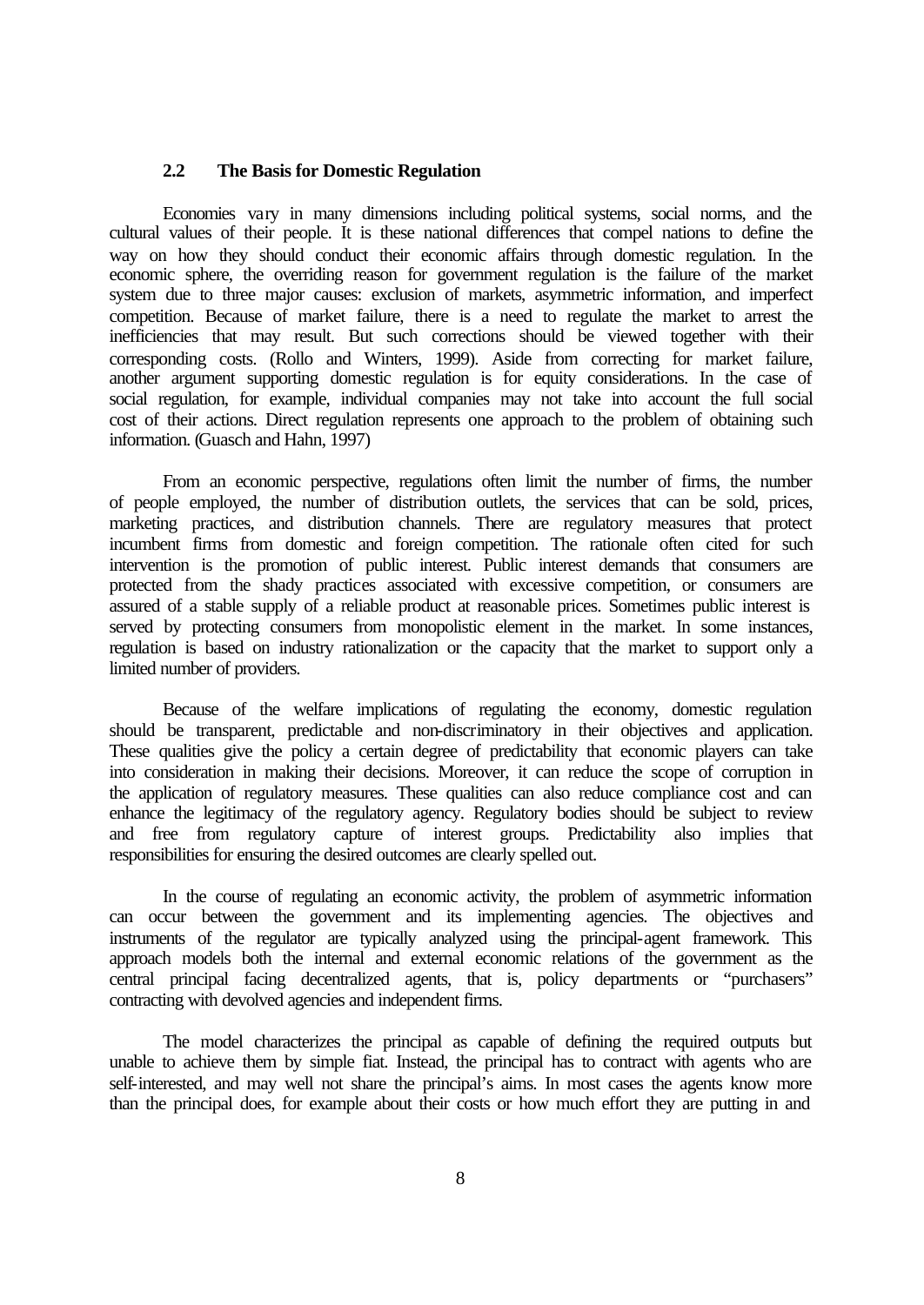about the quality of the output they are supplying. There is, therefore, the problem of asymmetric information. The government, being the regulator, has to try to specify incentive contracts to align the motivations of the agent as closely as possible with the regulator's objectives.

At the level of economic transactions, the problem of asymmetric information is particularly serious in the social sectors compared with the other sectors of the economy. For example, in most utilities, consumers and independent monitoring agencies can gather sufficient and pertinent information regarding the service they are getting. In addition, defining what constitute a good service in the sector is a relatively simple activity. However, in the social sectors consumers tend to be more vulnerable and less informed compared with the wellinformed professional providers. The extent of addressing this asymmetric information is a matter that can be influenced by policy, but still a substantial amount of information will remain solely in the hands of the service providers. Furthermore, difficulties of monitoring providers' behavior imply that contracting systems in social sectors tend to generate higher transactions processing and monitoring costs. Thus, treating situations with asymmetric information, the mandatory disclosures, liability insurance requirements and other labeling techniques may be prescribed to make the information more even to all economic actors. (Rollo and Winters, 1999)

A second relevant problem is the higher level of uncertainties that tends to prevail in the social sectors. These uncertainties are further exacerbated by the presence of high externalities. For these reasons, governments establish rules and policies for licensing and technical standards.

Many transactions pose risks for consumers. In an attempt to control such risks, governments will require sellers to be licensed or alternatively, certified or registered, by some public or private body. Licensing covers a broad range of regulatory activities with a primary task of setting standards governing the practice of professions to weed out the "unfit" or "unsafe." Specific activities in licensing procedures include among others defining the scope of the license, setting minimum criteria, identifying the best applicant, and determining the length of retaining the license for the best applicant.

Thus, domestic regulation is meant to reduce, if not avoid risk, in the light of asymmetric information, high degree of uncertainty, and the presence of externalities. In such a situation, the option of labeling may be considered as an appropriate regulatory measure. The cost of insurance may be sufficient against loss resulting from taking unwarranted risks and product liability. However, in an environment where there is incomplete information, economic players may take too much or too little risk since the estimate on the probability distribution is less accurate compared with risky activities associated with known probabilities. (Rollo and Winters, 1999)

While licenses are difficult or costly to employ making them an implicit barrier to entry that limits market competition, increases the price, and reduces consumer choice, it may, on the other hand, serve to enhance service quality. One of the most common ways in which a regulatory agency affects the behavior of firms is through formal standards or mandates about how or how much a particular activity may be done. Standards are aimed at objectives as diverse as increasing workplace and product safety, producing a cleaner environment, and providing consumers with better information. They may be enforced through criminal sanctions,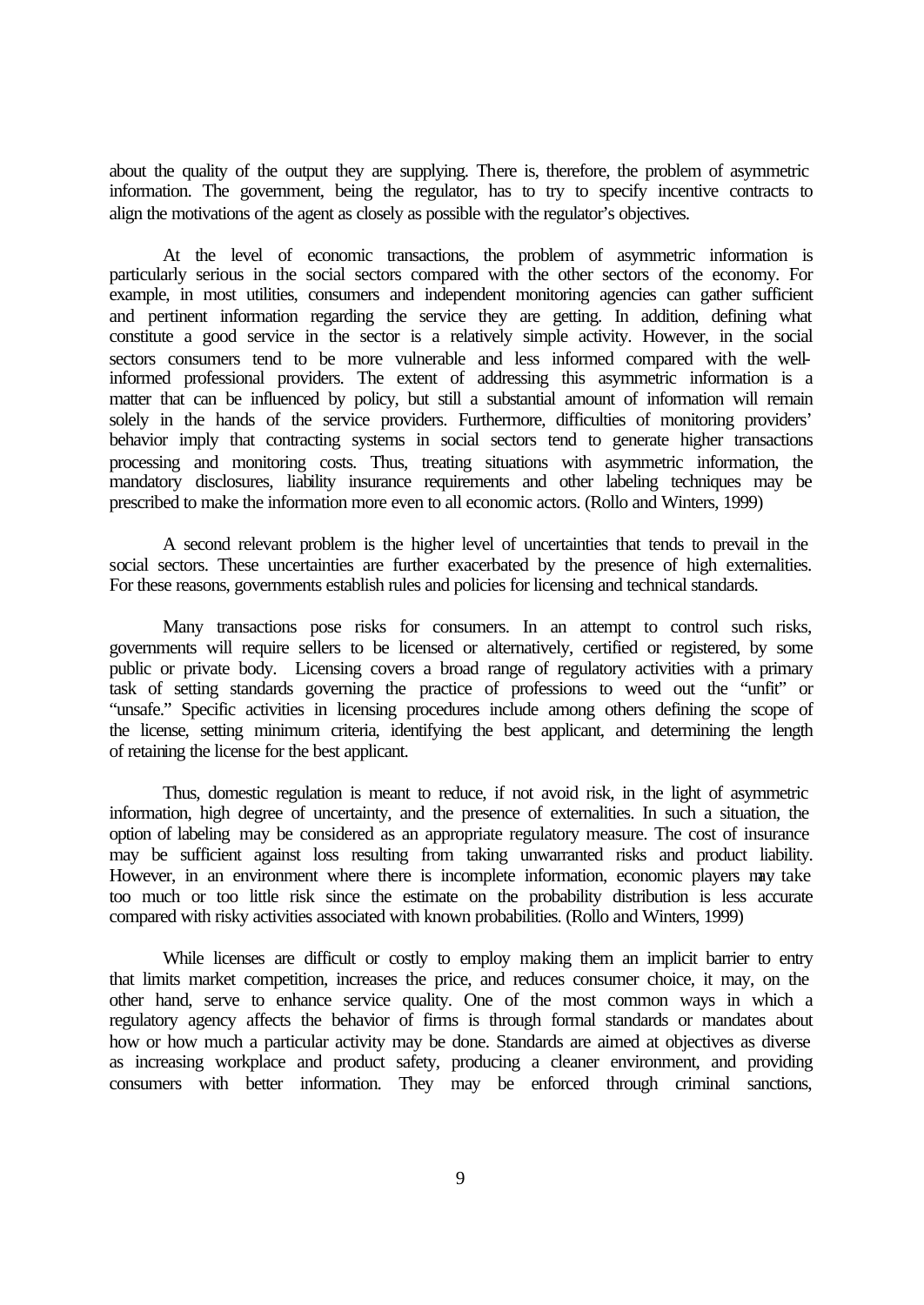withdrawal of a license, civil fines, or adverse publicity. Performance and specification standards, for example, prescribe some level of attainment for a particular aspect of a service.

Current public discussions on international competitiveness place a new emphasis on the impact of regulatory change on the trade balance. A rise or fall in net exports is treated as a significant advantage or a disadvantage for any regulatory policy. Moreover, domestic regulation is often blamed for the secular decline in trade performance.

The claim that domestic regulation affects trade performance may seem plausible. Much regulation does indeed raise domestic firms' costs. Quality, safety, and environmental regulation, for example, typically require specific capital investment and/or changes in production techniques. Even traditional price and entry regulation, with no direct control over production methods, can involve administrative, legal, and managerial costs, as well as downstream factor input distortions. At least in long run, such regulatory measures result in inward shifts in the cost schedules that may affect the firm's entry international marketplaces. While such shifts may be warranted on grounds of economy-wide domestic optimality, they will tend to hurt the trade of performance of affected firms.

Studies have documented that the indirect impacts of regulations are nontrivial as well as forcing some firms to divert resources from production of tangible output towards making production safer or cleaner or satisfying regulators. To some extent, regulation has contributed to a slowdown in productivity growth; others have blamed it for reductions in the rate of technological innovation.

There are two reasons for inefficient regulation. One is economic and the other is political. The economic reason is that it is difficult for a government authority to regulate because it lacks the necessary information. The firm usually is better informed than the regulator; however, it rarely has an incentive to tell the regulator all it knows. Such information asymmetries imply that economic regulation will rarely achieve an efficient outcome. That does not mean that regulation is not a useful approach for increasing economic efficiency when an industry is subject to increasing returns to scale or there are network externalities. It does mean, however, that the effectiveness of regulation is limited and that it has some serious structural defects. (Guasch and Hahn, 1997)

Similarly, the regulator imposing social recognition must frequently base decisions on very limited information (Lewis, 1996). Political problems with regulation also lead to inefficient economic results. Since regulation redistributes resources and rents, politicians often use it to secure political gains rather than to correct for market failures. A larger array or regular instruments such as quotas, licenses, and subsidies are used to transfer significant amounts of wealth from consumers to small groups of producers. (Guasch and Hahn, 1997)

That regulation is expensive or that it may have important indirect effects does not mean, however, that is "not worth it". In principle, regulation comes with full knowledge that is carries a price often a steep one. But regulation can confer important benefits.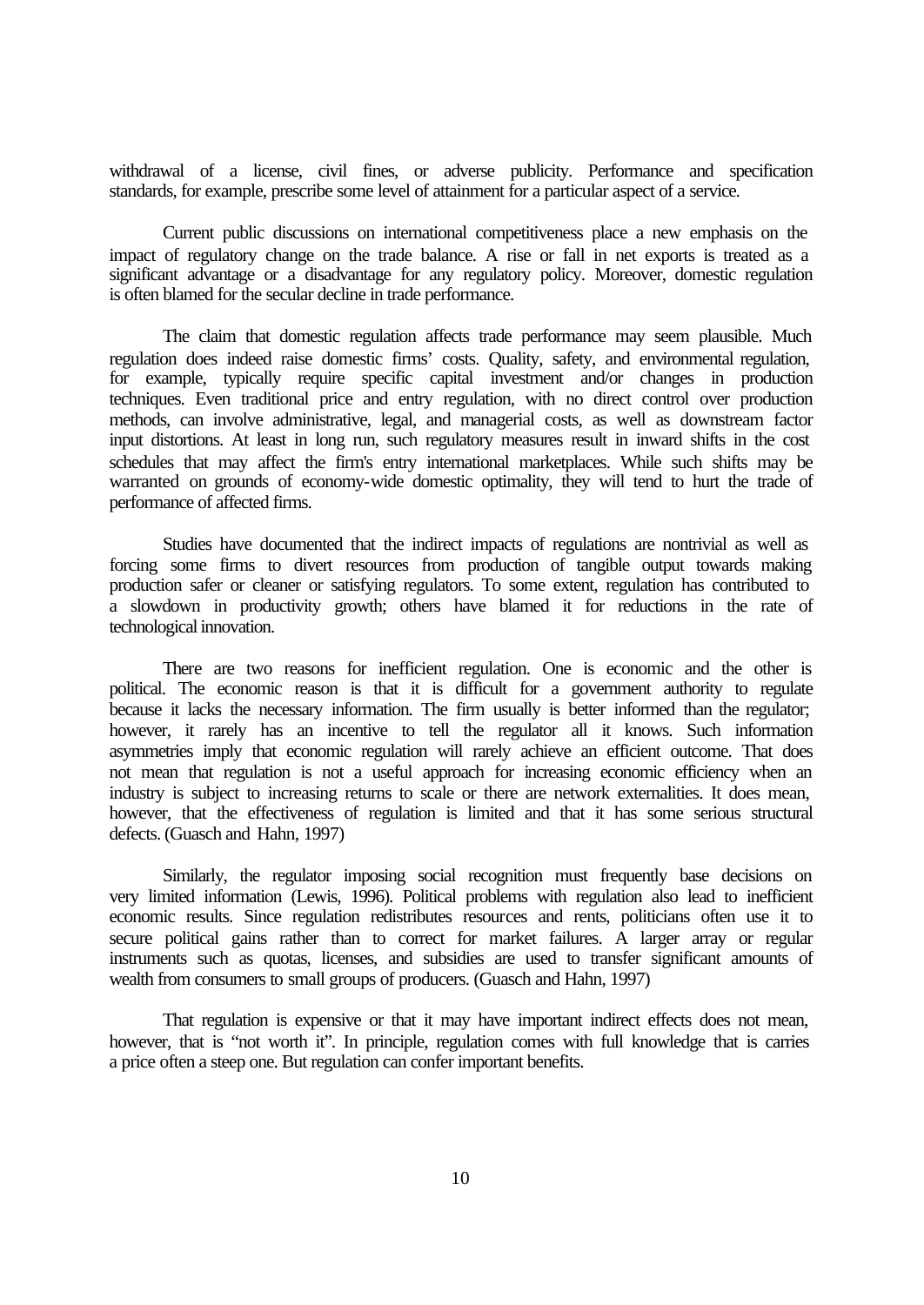If we lived in a world where we were perfectly and costlessly informed about all the risks that confront us in product or labor markets and if we were capable of flawlessly analyzing all these information, then health and safety regulation would be unnecessary. Consumers and workers would demand compensating differentials before they would bear any risk, and producers and employers would then have incentives to provide services or provide working conditions of optimal safety. In the real world, however, the underproduction of information in markets, information asymmetries, and the bounded rationality of transactions often make such regulation desirable.

#### **2.3 Formulation of Public Policy and Government Regulation**

In the continuing debate over the competitiveness of nations, the focus of discussions is on the role of the government in economic activities. Many see government as an essential supporter of industry, employing a host of policies to contribute directly to the competitive performance of strategic or target industries. Others, on the other hand, view that the operation of the economy should be left to the workings of the market and no interference from government.

Both views have their own inadequacies. On one hand, advocates of government support for industry frequently propose policies that would actually hurt companies in the long run and only create the demand for more assistance. On the other hand, advocates of a diminished government presence ignore the legitimate role that government plays in shaping the context and institutional structure surrounding companies and in creating an environment that simulates companies to gain competitive advantage.

Government regulation of economic activities is typically divided into three classifications: antitrust policy, economic regulation and social regulation. Antitrust policy aimed at preserving competitive vigor in the economy as a whole; economic regulation, concerned with pricing and output decisions in specific industries; and social regulation, aimed at securing various social goods such as a cleaner environment and safer products and workplaces.

Antitrust policy applies broadly to all industries, although a few have obtained partial exemptions from its restriction. At its core, antitrust is a consumer protection policy. It seeks to protect consumers (and society) from the consequences of anti competitive or monopolistic behavior: restricted output, prices above costs, and a misallocation of resources. The application or threat of antitrust enforcement can alter the number of firms in a market, affect their pricing and output decisions, alter conditions of market entry or exit, and affect marketing practices.

Economic regulation, on the other hand, has often been motivated by a view that some markets are inherently noncompetitive. It is utilized as an alternative since antitrust policy is not the appropriate corrective measure. Typically, such regulation involves government licensing of a limited number of (private) sellers in exchange for the sellers' submission to the strict price regulation by a (public) commission or an authority. Frequently, such regulation is extended to other dimensions of the product, such a service quality, or even to the sellers' decisions about how to produce the product.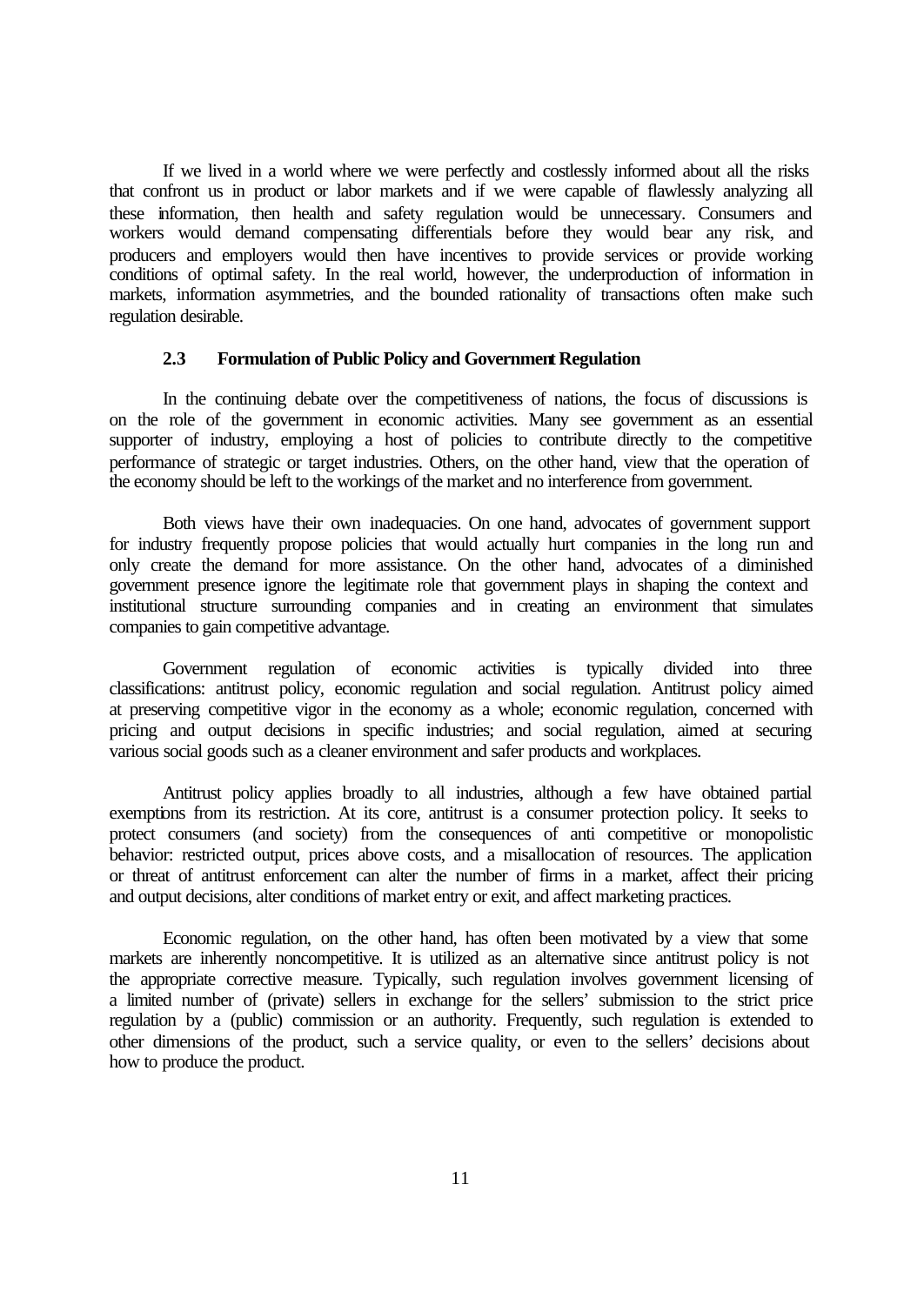Social regulation is not directly concerned with the pricing or output decisions of firms or industries but with controlling what are seen as undesirable consequences of firm behavior. While economic regulation typically has a massive effect on the firms within one particular industry, social regulation applies to many firms scattered across the whole economy. Social regulation has broad power to alter firm behavior, from hiring practices to production decisions to marketing strategies. Much social regulation is based on the belief that even where competitive pricing prevails, some market outcomes will require correction. Even competitive firms, e.g., may pollute excessively or expose their workers or customers to unnecessary risks.

In the Philippine context, regulation can be viewed in the way laws are formulated, administered and interpreted. In principle, the legislative branch makes law, the executive branch administers and enforces them, and the judiciary interprets laws and gives them meaning. But these generalizations obscure the awesome complexity of the interaction among the branches of government. Each branch affects the behavior of the others, and in many cases, areas of responsibility overlap or conflict. Judges frequently make law as well as interpret it.

Individuals who run agencies in the executive branch must be confirmed, and legislative committees can inquire quite forcefully into performance of these individuals once confirmed. Many acts of Congress, on the other hand, originate from the actions of, or in response to actions of, other branches of government. But this apparent confusion of roles is by design a part of the system of checks and balances that limit the coercive power of each branch. All three branches are heavily involved in the business of regulation.

Administration of economic and social regulation is similarly complex. Most such regulation originates with a congressional statute, but the language of such statute is often quite vague, and it is up to the various federal regulatory agencies (and the courts) to give these statutes practical meaning.

The cost of regulation or the costs of carrying out a given regulatory policy have real economic costs. At their normative best, these costs are akin to market transaction costs. They are the resource expenditures incurred to achieve a resource reallocation through non-market means. At their worst, they represent welfare worsening reallocations and or non-producing rent seeking activities. In either case, they represent social expenditures to be minimized.

## **2.4. Evaluation of the Rules on Domestic Regulation under the GATS**

#### **2.4.1. Strengthening Article VI of the GATS on Regulation**

Article VI of the GATS provides a basic framework for minimizing the trade restrictions created by domestic regulations. A strengthening of this article could go a long way in facilitating real market access liberalization by committing countries to the reform of regulations that impede market-oriented competition. Article VI now provides that (a) regulations be administered in a reasonable, objective and impartial manner; (b) countries establish procedures for the review of regulations at the request of service suppliers; (c) regulations be based on objective and transparent criteria, not be more burdensome than necessary to ensure the quality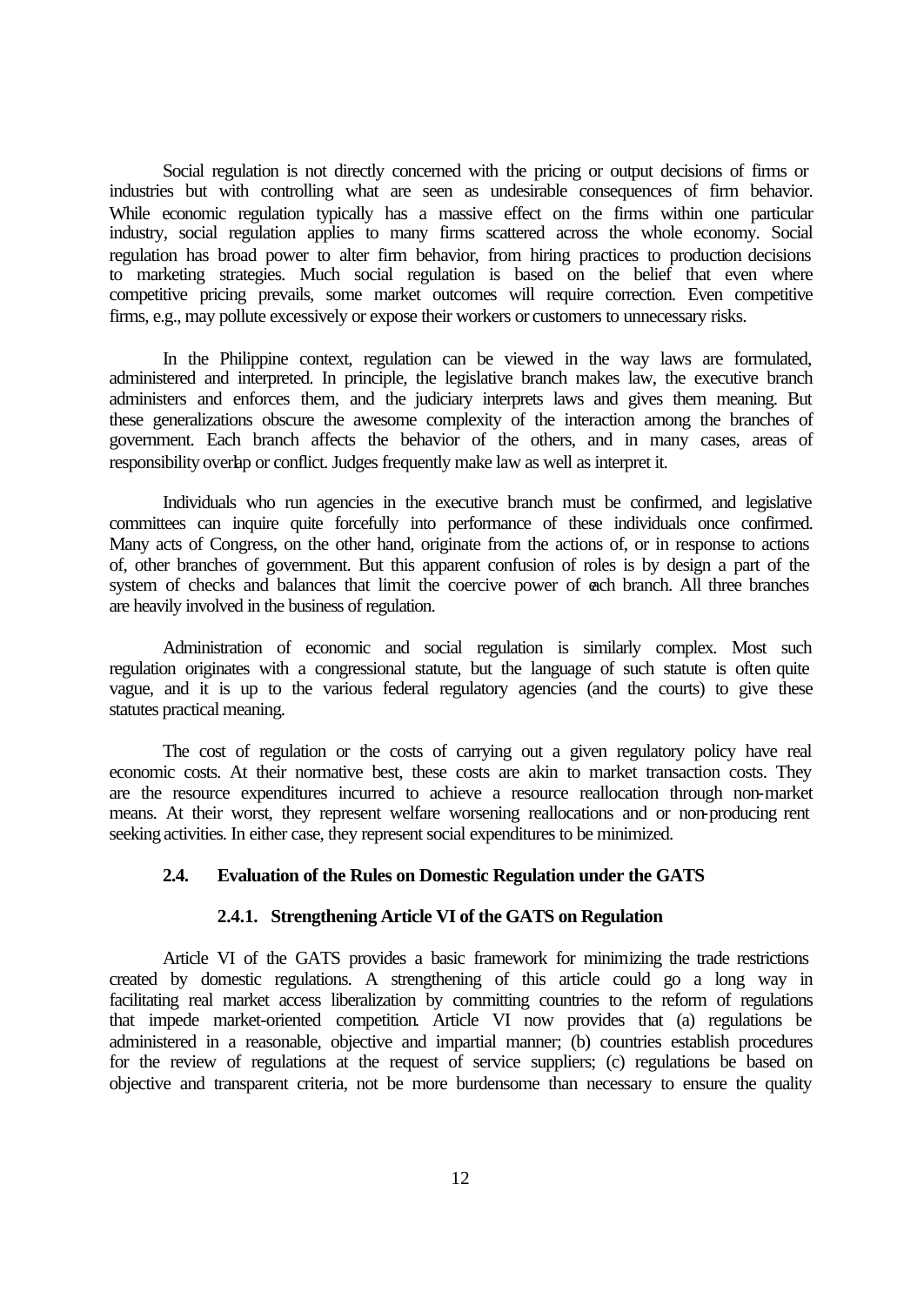of the service, and in the case of licensing procedures, not in themselves restrict the supply of the service.

Article VI can be expanded to cover the scope of transparency stated in Article I by requiring members to explicitly state the public policy objective served by a regulation. This would facilitate any examination of whether the regulation is "more burdensome than necessary to ensure the quality of the service," as provided in Article VI (4) (b).

An interpretation of Article VI could also clarify that the words "quality of service" in VI (4) (b) refers not only to the reliability of the service from the perspective of an individual consumer, but that they also encompass regulations aimed at the achievement of the full range of social objectives, including safety, integrity of networks, providing service to under-served regions or population segments, etc. This broader interpretation of the term quality of service is consistent with the overall thrust of Article VI but is not necessarily clear if the sentence involved is taken by itself, outside the broader context of Article VI as a whole.

The inclusion on a new provision in Article VI is recommended that would encourage Members to limit the scope of regulations to what is necessary to achieve the objective served by the regulation. This would be fully consistent with the spirit of the requirement that regulation not be more burdensome than necessary to ensure the quality of service and would amplify that rule. Countries would be encouraged to regulate only those activities that have a direct bearing on a regulatory objective and not seek to regulate ancillary activities carried out by the same firm. Such a provision, for example, would encourage countries to limit their regulation of infrastructure services to the term of access to physical infrastructures such as pipelines and electric transmission lines, leaving it to competitive suppliers of decide what services to provide over the network at what prices.

Another addition to Article VI should include a provision that would encourage countries to adopt performance-oriented regulations rather than regulations that directly seek to establish bureaucratic control over the specific activities carried out by enterprises. Such a provision would parallel a similar provision embedded in the GATT Code on Technical Barriers to Trade and would also be fully consistent with and amplify GATS Article VI (4) (a), which requires regulations to be based on objective and transparent criteria.

Another possible addition could encourage member countries to use market-based incentives and disincentives to achieve desired social objectives with greater economic efficiency than directive regulations that seek to control the behavior of the market participants. For example, it would be far more efficient in economic terms to allocate scarce resources such as landing slots through an auction than through a system of licensing that benefit the incumbents.

Finally, Article VI could encourage self-regulations by industry where that satisfies the achievement of the desired social objective. At the same time, it should require member governments in such cases to ensure that compulsory private regulator or standard-making activities to open to all service providers, including foreign-service providers.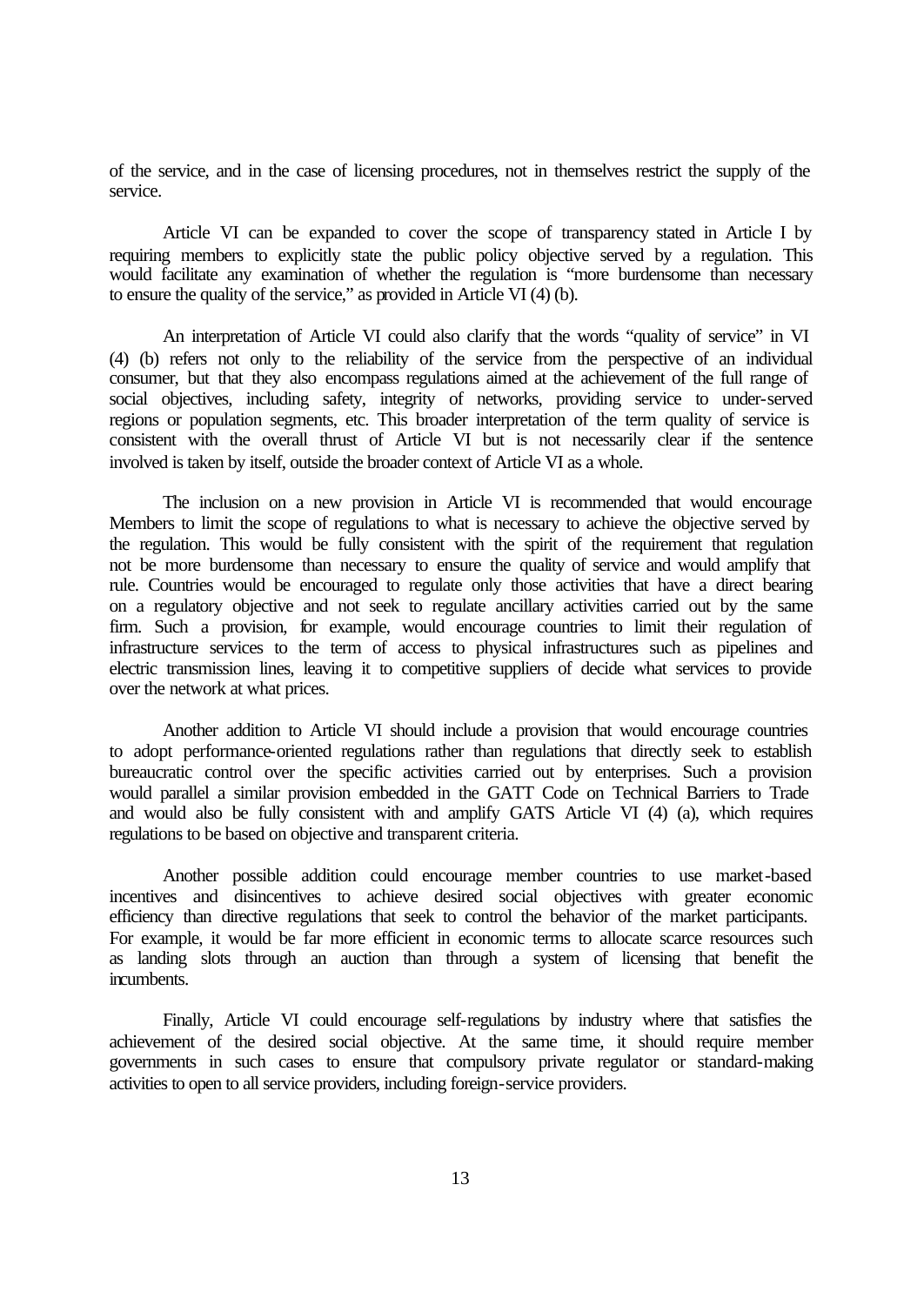#### **2.4.2. The Sectoral Negotiations**

In some heavily regulated sectors, some degree of international rule making on a sectoral basis is inevitable, particularly where the regulation specifically limit competition or competitive entry, or where the regulations set high performance standard for service providers. Countries where regulations permit open entry and competition are concerned about market access condition in countries that limit competition. Countries with strict performance standard are reluctant to grant open entry to foreign firm that are not required to maintain adequate performance standard by their own governments. International trade and competition in these sectors therefore may require some degree of international understanding on the allowable forms and extent of competition, and of the minimum performance standards that should be met.

It would be a mistake, however, for the WTO to establish highly detailed disciplines. It needs to take to heart the principle of subsidiarity, and avoid excessive rule making. As was the case in the GATT treatment of standards, the WTO should focus on establishing legally binding obligations centered on some key principles and procedures while leaving much of the substantive detail to other international organizations, national governments, and voluntary private bodies. This call for judicious blend of legally binding obligations on key principles, voluntary guidelines that could serve as reference points for international regulatory norms, and references to standards and work carried out in other public and private organizations.

Efforts to create sectoral guidelines for the liberalization of trade in professional services have focused on the development of a model agreement for accounting services. These negotiations are still under way, with a December 1997 target date. The basic goal of these negotiations is to expand on the provisions contained in Article VI (4) of the GATS. Negotiators are focusing, in particular, on three criteria built into this provision. Regulations must be based on objective and transparent criteria, they must not be more burdensome than necessary to ensure the quality of the service, and any licensing procedure in itself must not restrict the supply of the service.

The basic issue for governments in accounting, as in other professional services, is to ensure the professional competence of the individual service provider, monitor professional performance, and disciplines any lapses of professionalism. From a trade point of view the key issues are whether the standard and procedures adopted by individual governments constitute unreasonable barriers to the trade. This can be the case if the standards or procedure establish for evaluating a provider's qualification unnecessarily discriminate against foreign practitioners or unnecessarily restrict entry by both domestic and foreign applicants.

In most cases the qualifications, regulations and procedures establish for the licensing of the country's own professionals cannot be directly transferred to the licensing of foreign professionals. Foreigners do not necessarily enter as apprentices, they may not have acquired a local educational degree, their professionals experience abroad may or may not be directly relevant, and the fact that they may not permanently reside within the country may require alternative approaches for disciplining unprofessional behavior. The establishment of a separate set of regulations and procedures for qualifying and licensing foreign professionals may thus actually facilitate trade. In fact, Article VI(6) directs member to establish procedures to verify the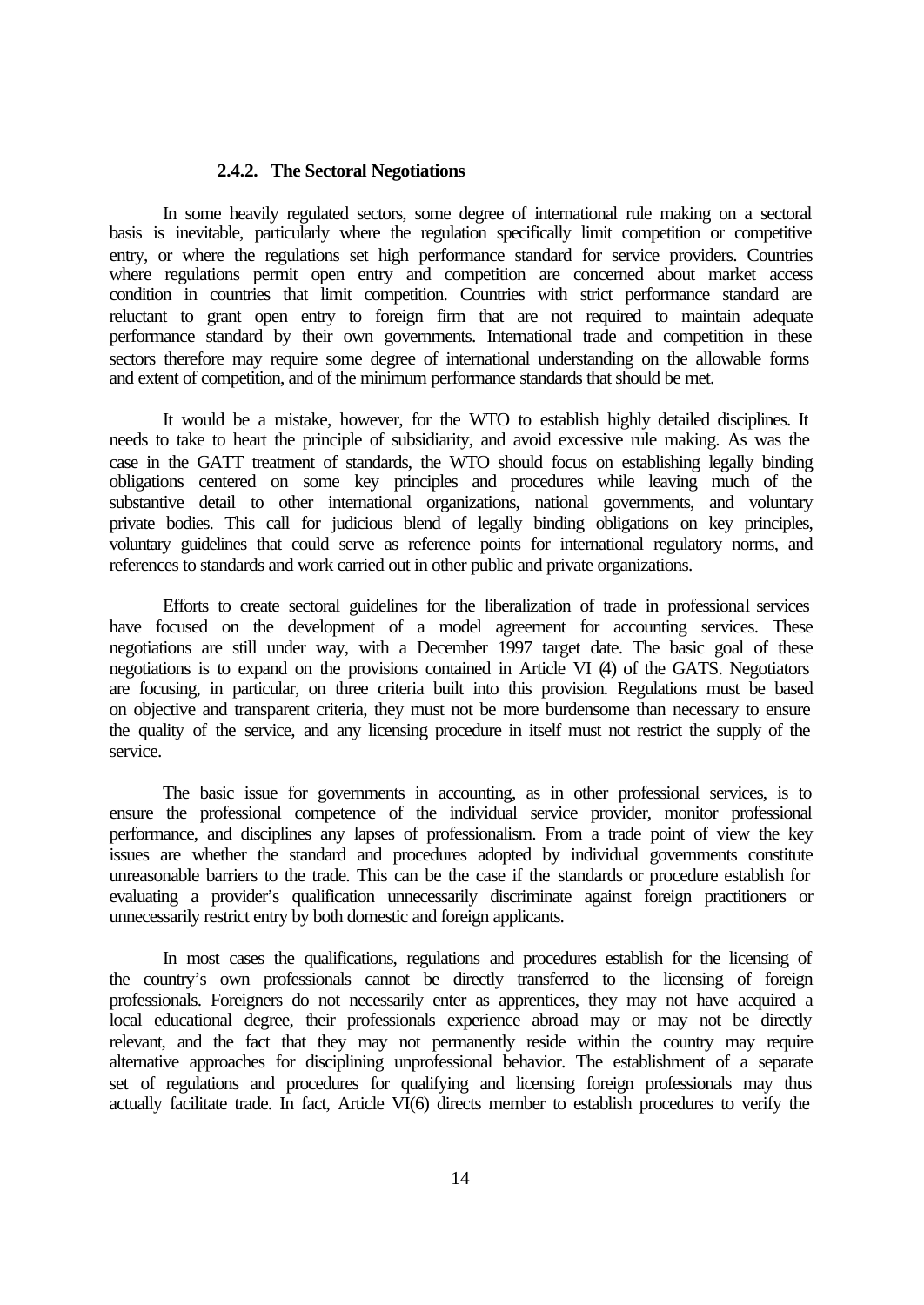competence of professionals from other member countries. Thus GATS implicitly recognized the need for a specific procedure to license foreign practitioners. Although this may facilitate trade, it has the potential of violating the principle of national treatment because of separate rules for the domestic service providers and another set for foreign service providers.

The issue from a trade point of view is whether the qualifications, regulations, and procedures establish for foreign professionals are equivalent in their regulatory effect and not more burdensome that the procedures and standard imposed on a country's own professionals. Any rulemaking under the GATS needs to establish basic principles concerning the objectivity and equivalence of both qualifications and procedures establish for licensing foreign professionals. They should not get into substantive details, which are better addressed through bilateral agreements (as provided for in Article VI of the GATS) or international standard developed through appropriate international professional association (as provided for in Article  $VI(5)$  (6) of the GATS).

Nondiscriminatory standards and procedures for ensuring the professional competence and professional performance of accountants can over time become barriers to entry if they are used to limit entry into the profession and thereby raise the income of current members. The second issue from a trade point of view, therefore, is whether a country's regulations for the licensing of professionals are an appropriate means to achieving legitimate social objectives and whether they are not more cumbersome or restrictive than necessary to achieve that objective.

The best method of ensuring that professional licensing and qualification standard and procedures are not hidden devices that restrict competition is to require full transparency of both the regulatory objectives and the regulations. The rule should also stipulate that regulations achieve their stated objectives in the least burdensome manner. Transparency will enable anyone to test whether the objectives are legitimate and whether the regulations involved provide the least burdensome and least trade distorting method of accomplishing the objective. It also may be helpful to establish the link to establish international standards in the field by encouraging member to make use of applicable international standards. In most professionals, international professional bodies have emerged for the development of model standards of norms. The GATT Code on Technical Barrier to Trade adopts a similar approach by encouraging countries to adopt international standards where they meet the desired level of performance.

#### **2.5. Disciplines on Domestic Regulation in the Accountancy Sector**

#### **2.5.1. Elements, Conditions and Disciplines in the Practice of Accountancy**

The creation of the Disciplines on Domestic Regulation in the Accountancy Sector by the Working Party on Professional Services of the WTO marked the beginning of the development of GATS disciplines on the domestic regulation of services. It contains provisions for the transborder practice of accountancy in accordance to Art IV:4 of the GATS, where regulatory requirements set by host countries should be based on objective and transparent data and should not be more burdensome than necessary to meet regulatory objectives. In addition to objectives and general provisions, the disciplines include detailed guidelines on transparency, licensing and qualification requirements, procedures and technical standards.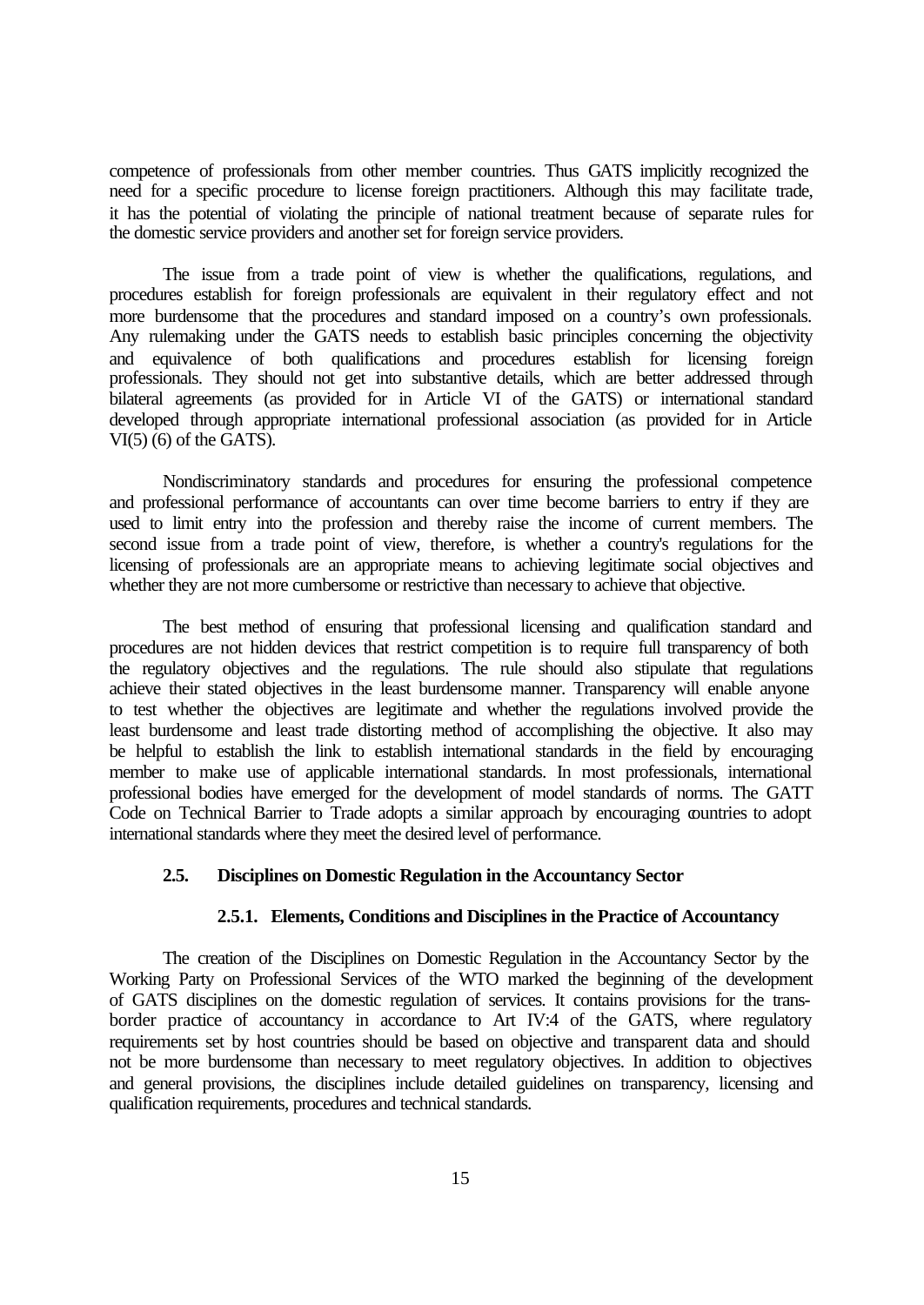With regards to transparency, the disciplines require each member to make all information including the names and addresses of local authorities responsible for the licensing of professionals, and a list of all necessary requirements, procedures and technical standards on how to obtain, renew or retain licenses and other administrative reviews and procedures, available to those concerned. Reasons of such regulations should also be available upon request of other members, whose views regarding these regulations should be accommodated.

Requirements with regards to licensing should be pre-established and objective, based on the provisions set by Art VI:4. The terms and conditions set relating to acquiring or maintaining licenses should be kept at a minimum trade-restricting level taking into consideration factors such as costs and local conditions. When membership to a professional organization is required, the terms and conditions set by members should be reasonable and should not include any precondition to meet legitimate objectives. Furthermore, the period of membership required, when it is a prior condition got application of a license, should be kept at a minimum.

Licensing procedures should be pre-established, publicly available and objective, and shall not in themselves constitute a restriction on the supply of the service (Art IX:1, Disciplines on Domestic Regulation on the Accountancy Sector). As provided for in Art VI:4 of the GATS, these procedures "should not be more burdensome than necessary to meet the regulatory objective." Members should ensure that any procedure relating to acquisition of a license should be pursued at the least burdensome manner possible, for instance, documents required by licensing authorities should not exceed the number required necessary to obtain the license, applicants should be given the opportunity to correct for errors made in the completion of applications, authenticated documents should be accepted in place of the original documents, and the process of authenticity by local authorities should be kept at the least burdensome procedure possible. Applicants are to be informed without undue delay when application is incomplete, and reasons for rejection should be available upon request by the unsuccessful applicant.

Qualification requirements should be set on the basis of "... equivalency of education, experience and/or examination requirements." (Art X:1, Disciplines on Domestic Regulation on the Accountancy Sector). Examinations prepared by local authorities are defined only to activities relevant in seeking authorization, these requirements "... may include education, examinations, practical training, experience and language skills." (Art X: , Discipline on Domestic Regulation on the Accountancy Sector). Mutual recognition agreements (MRAs) may be used by members to expedite the process of qualifications verification and in instituting standards for equivalency of education.

Qualifications verification shall take place within six months and applicants shall be informed of additional requirements, if any, should still be acquired. Examinations are to be scheduled at least once a year, and shall be open to all suitable applicants, including foreign and foreign-qualified applicants. Examination fees should represent administrative costs involved, including those for verification of information and processing, and should not in themselves, serve as a restriction. A compromise fees for applicants from developing countries may be adopted.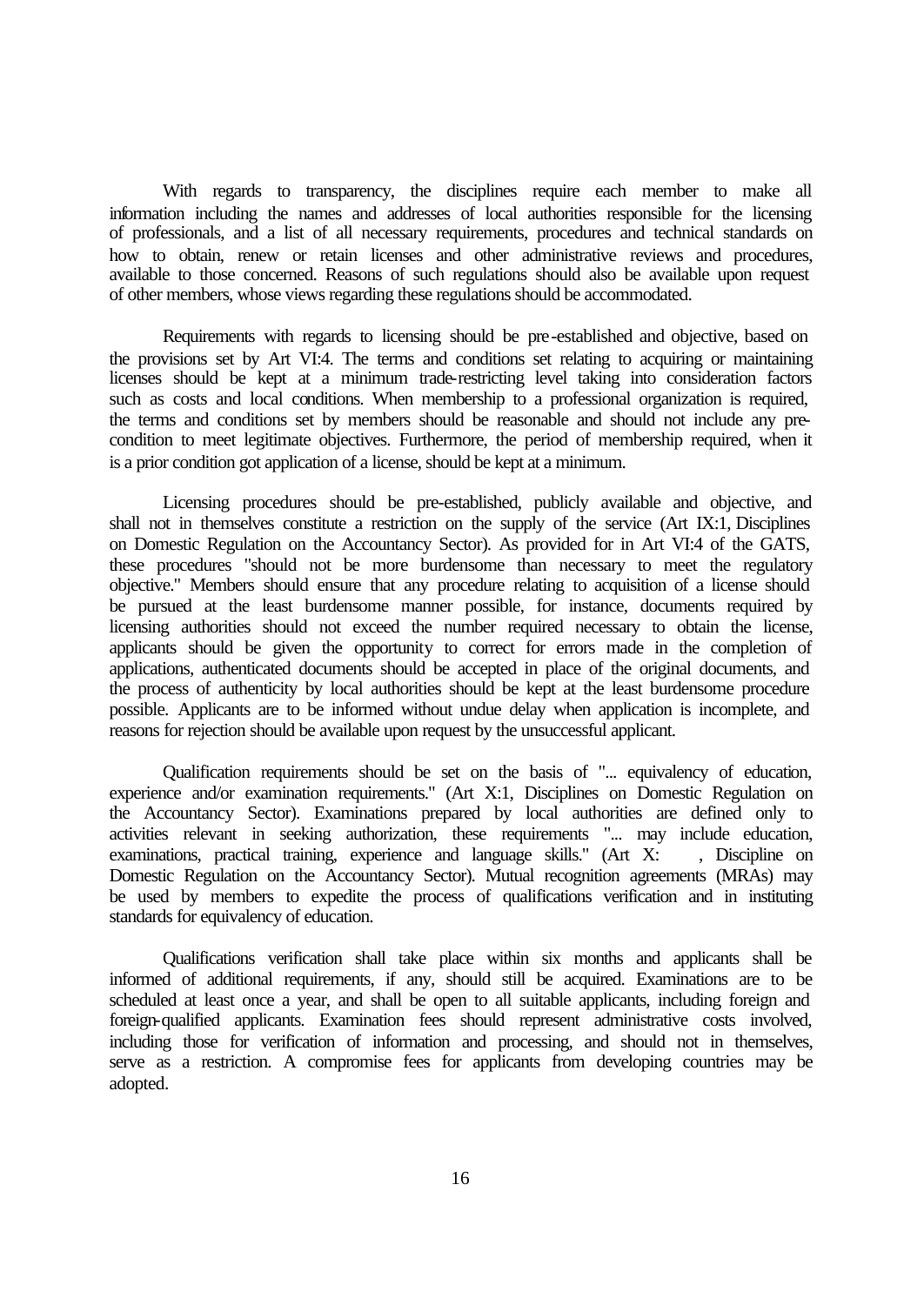Technical standards adopted should be utilized only to fulfill legitimate objectives. Internationally recognized standards of relevant international organizations shall take account of these obligations to ensure that they are formulated in accordance to the obligations of each member under the GATS.

# **2.5.2. Various Perspectives in the Formulation of the Disciplines in the Practice of Accountancy**

Some countries have expressed their commentaries on the disciplines. In the case of Japan, it has raised several concerns regarding the contents of the document. For example, in the case where sub-federal governments, such as in provinces or states, have the ability to establish regulations containing different criteria, certain disciplines should be established to encourage Members to harmonize, as far as possible, the regulations of the sub-federal governments by applying the most liberal regulations of those existing.

A more specific concern is the modification of the term "license". It proposes that it should be modified to read "license or registration" in order to reflect the system or practices of each Member country. In Japan, lawyers (bengoshi) and foreign legal consultants (gaikokuhojimu-bengoshi) are not subject to licensing procedures, but just the registration system once the qualification requirement has been cleared. The processes required to enable a qualification to be provided entail a bar examination for lawyers (bengoshi) and a simple screening of a foreign legal consultants (gaikokuho-jimu-bengoshi) in view of approval by the Ministry of Justice. As this does not lead to the obtaining of a license, it is not right, as far as Japan is concerned, to use the term "license" when referring to those legal services.

Thus, it is not appropriate to introduce any expression that regards the necessity of an examination as a precondition. In Japan, an examination is not imposed on foreign consultants (gaikokuho-jimu-bengoshi) as a qualification requirement. In addition, Japan does not see the rational for requiring an individual to be a member of a professional organization before applying for a license.

Moreover, Japan feels that it is not necessary to establish a system "to inform another Member, upon request, of the rationale behind domestic measures." Once the system of securing transparency of domestic regulations among Member countries has been established this additional obligation may increase the unnecessary administrative burden.

Australia, on the other hand, believes disciplines developed in accordance with Article VI should apply to all sectors, with the effect of those disciplines built up as Member expand the scope of their scheduled commitments.

Members need to establish what would constitute a necessary barrier to trade in services. Article VI:4 does not define legitimate objectives, apart from the reference to "not more burdensome than necessary to ensure the quality of the service". The accountancy disciplines (in Section II, paragraph 2) specify four legitimate objectives: protection of consumers; the quality of the service; professional competence; and the integrity of the profession. Further work on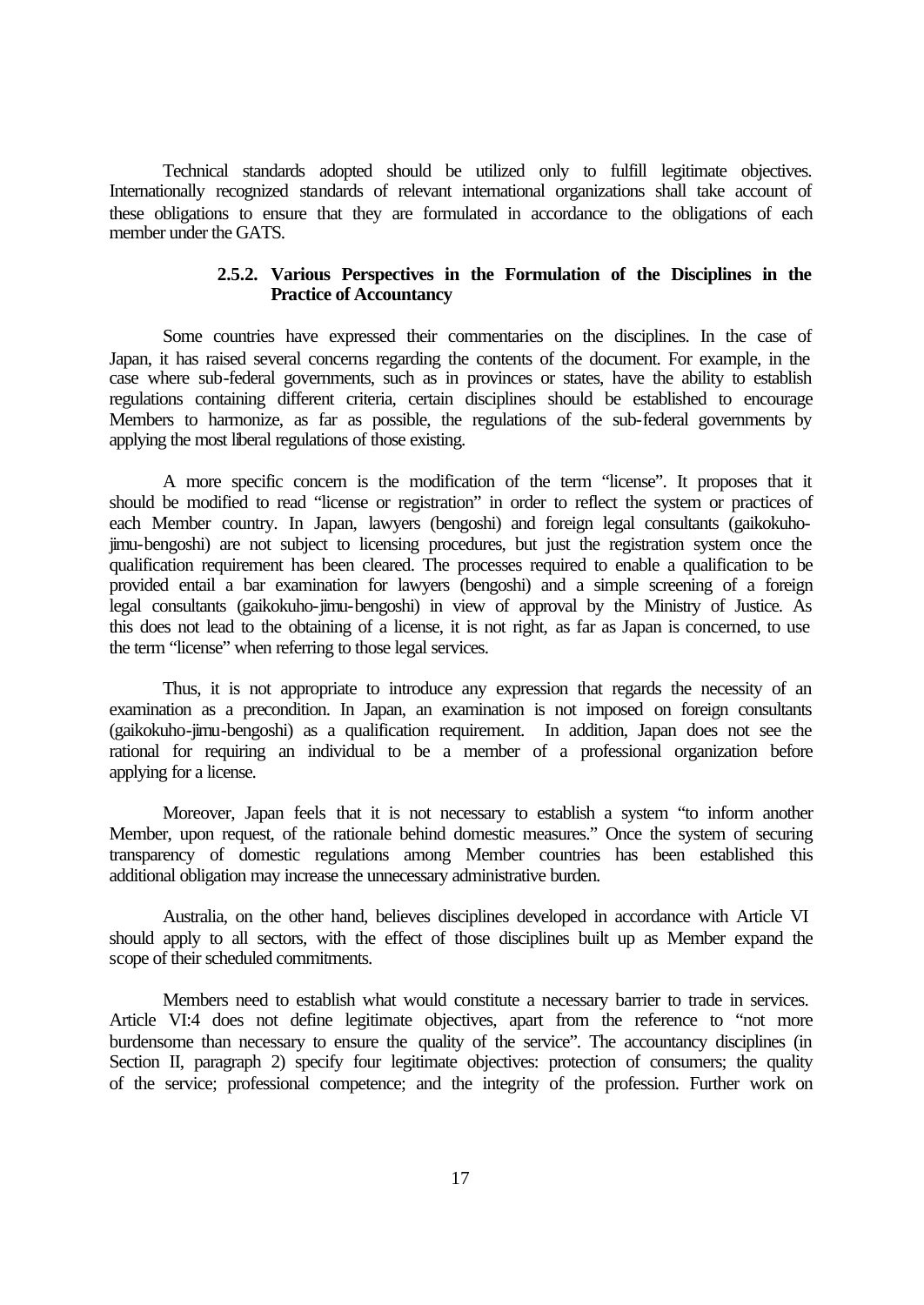legitimate objectives in domestic regulation should build on those definitions. "Quality" could be interpreted broadly enough to cover reliability, efficiency, comprehensiveness, and like concepts.

Other concepts could be added as the Working Party develops its thinking on the subject. The Working Party could, for instance, review the continued use of nationality or permanent residency requirements as a condition for meeting qualification and licensing requirements for service providers. In addition, the Working Party might seek to examine a framework of good administrative practice, possibly by trying to give more specific and practical application to the scope of legitimate public policy objectives in regulatory field.

The United States believes that Members should develop disciplines on transparency in services that are at least as comprehensive as those prevailing in WTO agreements on trade in goods.

Existing GATS obligations on transparency are weaker than similar provisions in the WTO Technical Barriers to Trade (TBT) and Sanitary and Phytosanitary (SPS) Agreements and in the provisionally agreed to Accountancy Disciplines. They do not establish a regular, formal system of notification. Rather they consist only of an obligation to publish (and not necessarily before they are effective) or otherwise make publicly available measures affecting trade in services, and establish inquiry points that will provide, upon request, specific information on a Member's regulatory measures or other international agreements to which it is a party.

The GATS also contains two exceptions from general transparency obligations. Article IIIbis exempts Members from providing confidential information, the disclosure of which would impede law enforcement, otherwise be contrary to the public interest or which would prejudice the legitimate commercial interest of public or private enterprises. Article XIVbis, paragraph 1(a) exempts Members providing information which they consider would be contrary to essential security interests. Members should note that future disciplines on transparency should not be construed as affecting operation of these articles of the GATS.

With regards to applying regulations, where a license or qualification is required to provide a service, Members should address obligations to specify and make publicly available measures relating to the criteria to obtain such a license or qualification and the terms and conditions under which it is offered or revoked.

Where feasible, it would also be appropriate to make administrative licensing procedures publicly available. Coverage of such procedures could includes, by way of example, information specifying the period of time normally required to reach a decision on a complete, uncontested application for a license or authorization to provide a service; descriptions of the nature and extent to disciplinary actions; and the notifications relating to reason for denial or revocation of a license or authorization.

Implementation of these transparency measures also should include making publicly available the names, official addresses and other contact information (including website, telephone, facsimile) of competent authorities.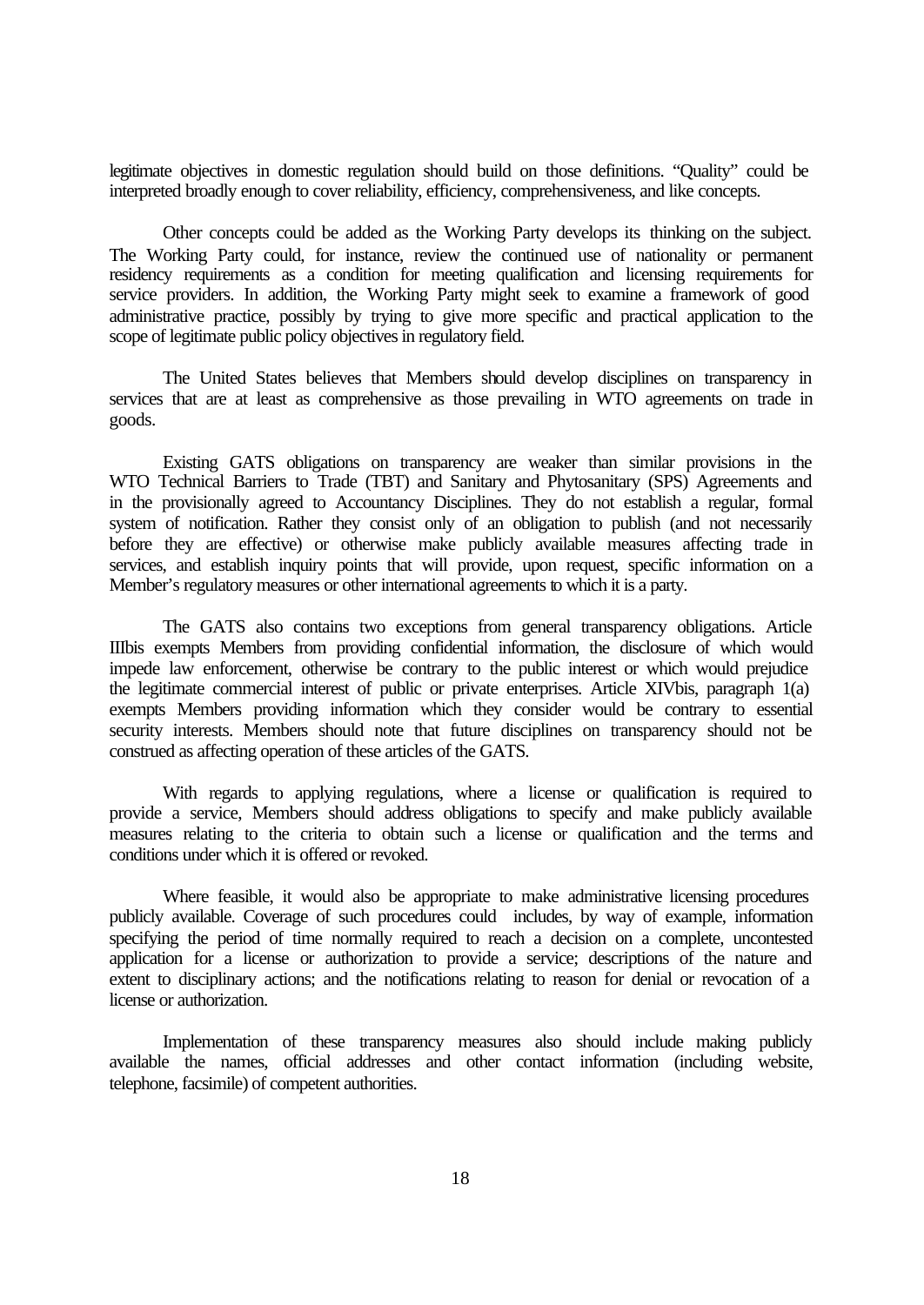### **III. Commission on Higher Education**

#### **3.1. Legal Basis**

The Commission on Higher Education (CHED) was created under RA 7722 in 1994 as a separate and independent agency from the Department of Education Culture and Sports (DECS). As an offshoot of the tri-focalization in the educational reforms in the early 1990's, CHED was assigned the responsibility for overseeing the system of higher education in the country and for formulating policies, plans and programs for the development of public and private higher education institutions. Although an independent agency, it is attached to the Office of the President for administrative purposes.

The Commission is composed of the following offices: Board of Advisers, Office of the Commissioners, Office of the Executive Director, Regional Field Offices and Technical Panels.

The Board of Advisers is composed of the DECS Secretary as Chairman and the NEDA Director-General as Vice Chairman. The other members are the DOST Secretary, DTI Secretary, DOLE Secretary, President of the Federation of Accrediting Agencies of the Philippines, President of FAPE and additional two members.

The Office of the Commissioners is composed of 5 full-time commissioners with a Chairman and four Commissioners.

The Executive Director heads the commission Secretariat that implements the plans and policies of the Commission. It coordinates the activities and projects of the various offices including Higher Education Development Fund, International Affairs, Administrative and Finance Service, Legal Affairs Service, Programs and Standards, Policy and Planning, Research and Information and Student Services.

There are 15 regional field offices headed by regional directors. These offices are the implementing units of the commission in the different regions of the country.

The technical panels set the standards for various clusters of disciplines. The panels are composed of senior specialist or academicians and experts from the academe, government, industry and professional societies/associations.

Higher education institutions (HEIs) in the country maintain their own internal organizations. The framework of such organization is generally divided into two areas: policy formulation and policy implementation. The formulation and approval of all policies, rules and standards in the institutions is taken cared by their respective Board of Regents or the Board of Trustees; whereas the implementation of policies on the management of the institution is vested on the president or chief executive officer.

Publicly-funded state universities and colleges (SUCs) are established by legislations that define their institutional charters. They are authorized to award degrees or open new courses upon approval of their respective Board of Regents. Because of SUCs autonomous charters,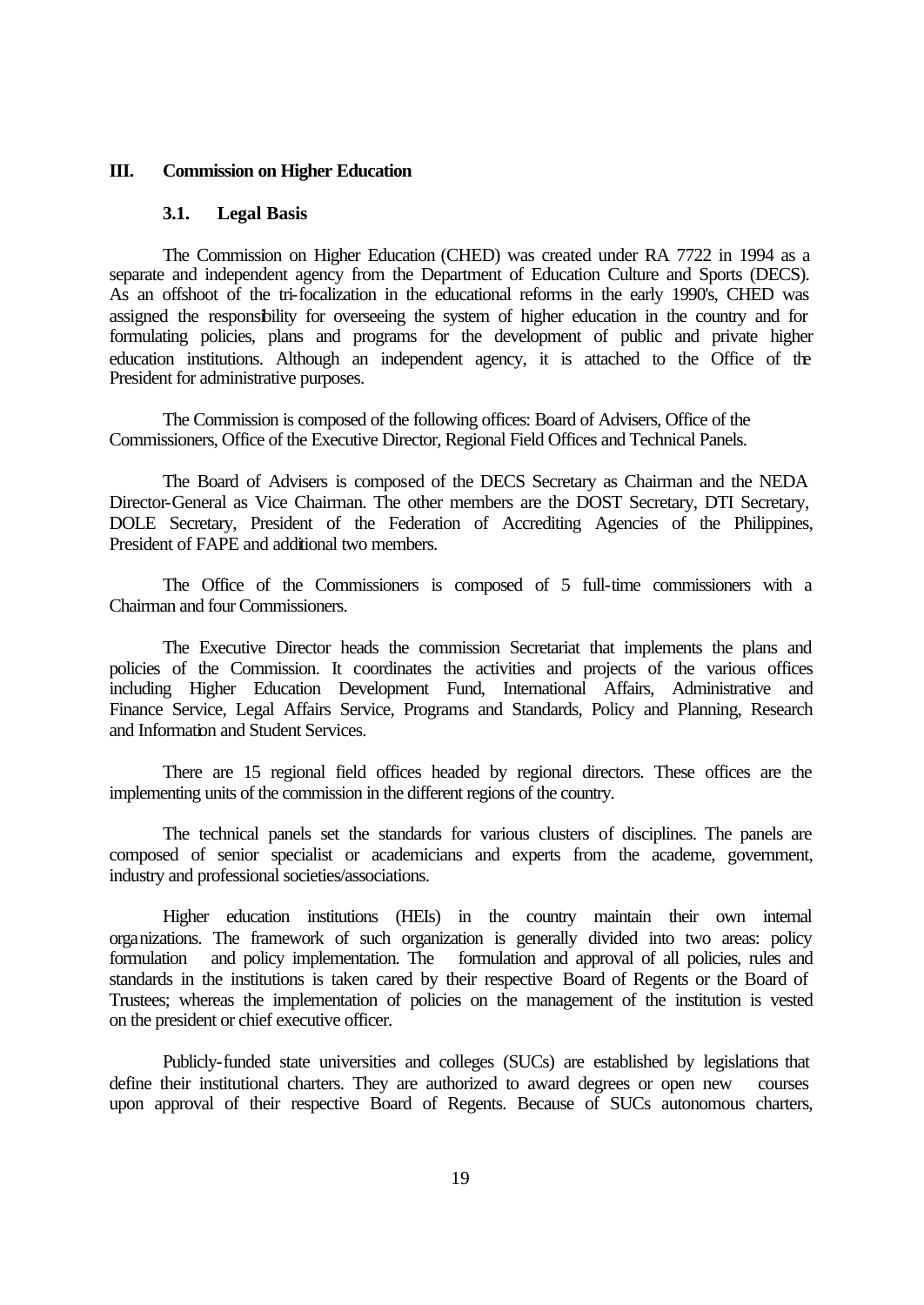CHED has no direct supervision and control over them. However, to align the programs of SUCS with CHED's policies and thrusts, the chair of the Board of Regents of all state universities and colleges is given to the Chairman of the Commission of Higher Education or his/her representative as provided for under RA 8292 (1997).

Private higher education institutions, on the other hand, are organized and governed under the Corporation Code. The Commission on Higher Education has extensive power over these private institutions in terms of regulation on the establishment or closure of private schools, program and course offerings, curricular development, the setting of school calendar, building specifications and determination of tuition fees. A degree of freedom is granted to private schools that have attained Level III accreditation.

# **3.2 Powers and Functions of CHED**

Under Section 8 of RA 7722, the Commission has the following powers and functions:

- p. Formulate and recommend development plans, policies, priorities, and programs on Higher Education.
- q. Formulate and recommend development plans, policies, priorities, and programs on research.
- r. Recommend to the executive and legislative branches, priorities and grants on higher education and research.
- s. Set minimum standards for program and institution of higher learning recommended by panel of experts in the field and subject to public hearing, and enforce the same.
- t. Monitor and evaluate the performance of programs and institution of higher learning for appropriate incentives as well as the imposition of sanctions such as, but not limited to, diminution or withdrawal of subsidy, recommendation on the downgrading or withdrawal of the accreditation, program termination or school closure.
- u. Identify support and develop potential centers of excellence in program areas needed for the development of world-class scholarship, nation building and national development.
- v. Recommend to the Department of Budget and Management the budgets of public institutions of higher learning as well as general for the use of their income.
- w. Rationalize programs and institutions of higher learning and set standards, policies and guidelines for the creation of new ones as well as the conversion or elevation of schools to institution of higher learning, subject to budgetary limitations and the number of institutions of higher learning in the province or region where creation, conversion or elevation is sought to be made.
- x. Develop criteria for allocating additional resources such as research and program development grants, scholarship, and other similar programs: Provided that these shall not detract from the fiscal autonomy already enjoyed by colleges and universities.
- y. Direct or redirect purposive research by institution of higher learning to meet the needs of agro-industrialization and development.
- z. Devise and implement resource development schemes.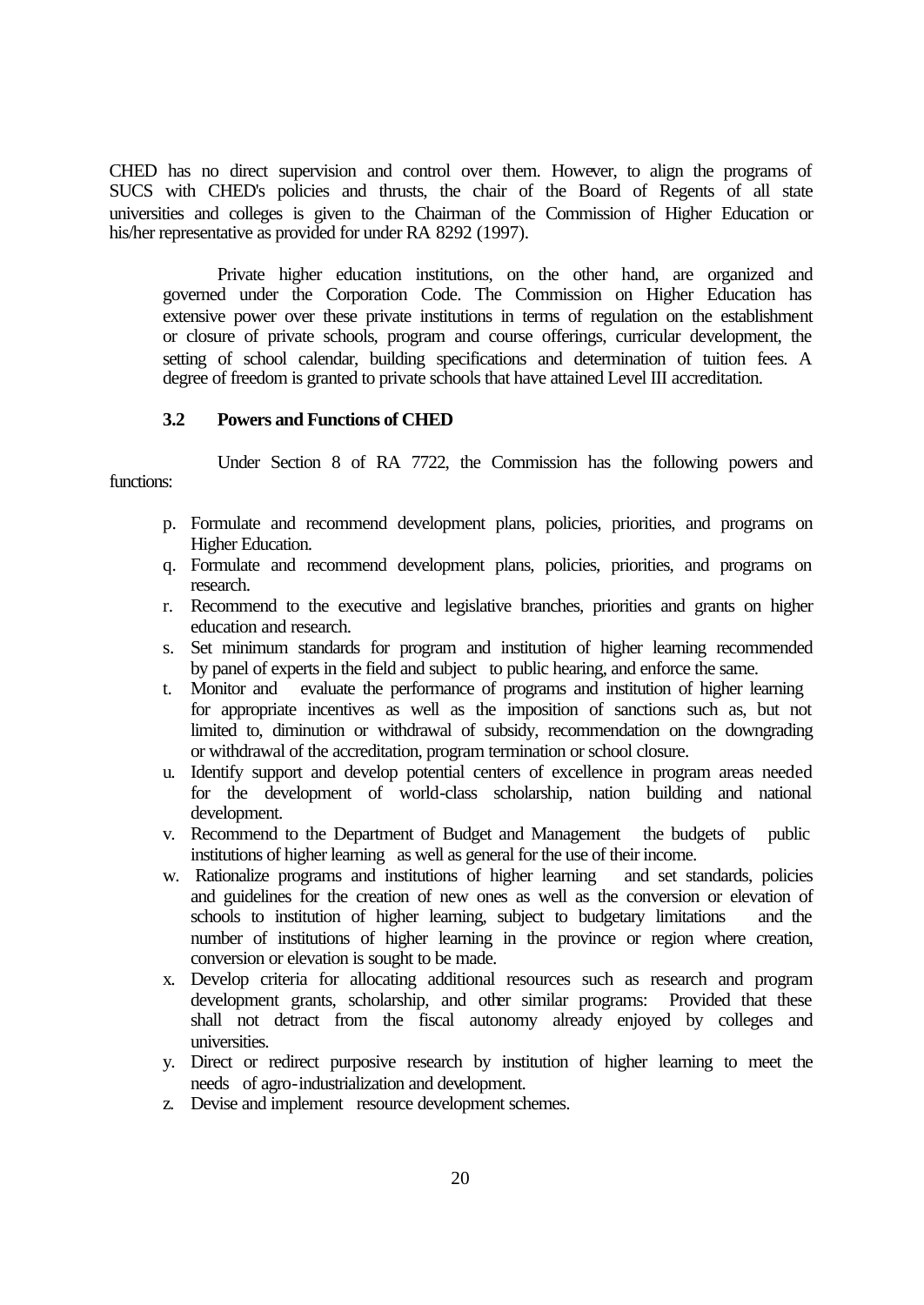- aa. Administer the Higher Education Development Fund, as described in Section 10 of RA 7722, which will promote their purposes of higher education.
- bb. Review the charters of institution of higher learning and state universities and colleges including the chairmanship and membership of their governing bodies and recommend appropriate measures as basis for necessary action.
- cc. Promulgate such rules and regulation and exercise such other powers and functions as may be necessary to carry out effectively the purpose and objective of this Act.
- dd. Perform such other functions as may be necessary for its effective operations and for the continued enhancement, growth and development of higher education.

## **3.3. Regulatory Powers of CHED**

Among the powers vested on CHED, a number of them are regulatory in nature including setting minimum standards for programs and institutions, monitoring, evaluating and imposing sanctions on the performance of programs and institutions and setting standards, policies and guidelines on the rationalization of programs and institutions. Some of the specific regulatory powers that may impact on our GATS commitments on trade in professional services include, among others, the entry of foreign students, establishment of foreign linkages, entry of foreign professors, accreditation of academic units, establishment of schools and branches, qualification requirements for foreign students and tuition fees for foreign students.

### **3.3.1. Entry of foreign students**

The CHED Memorandum Order (CMO) No. 53, series of 1997 dated October 24, 1997 enumerates the procedures for the acceptance of foreign students in tertiary level. The order provides that any Philippine school whose programs are recognized by the CHED and approved by the Commission on Immigration in accordance with Section 69-f of CA NO. 163, as amended by RA Nos. 118, 134,144.749, and 827 are authorized to accept foreign students.

On September 2000, EO 285 was issued amending the rules and regulations governing the admission and stay of foreign students in the country. In addition, the executive order was issued to promote the country as a center for education in the Asia-Pacific region. An interagency committee on foreign students composed of various agencies including the Commission of Higher Education (CHED), Department of Foreign Affairs (DFA), Bureau of Immigration and Deportation (BID), National Bureau of Investigation (NBI), and the National Intelligence Coordinating Agency (NICA)was tasked to issue a memorandum order on the implementing guidelines of EO 285.

Among the highlights of the implementing order include:

- a. Only schools with programs accredited by the Federation of Accrediting Agencies of the Philippines (FAAP) or with equivalent accreditation by the Commission on Higher Education (CHED) and the Bureau of Immigration and Deportation (BID) are authorized to admit foreign students.
- b. The BID will publish an updated list of schools in consultation with CHED.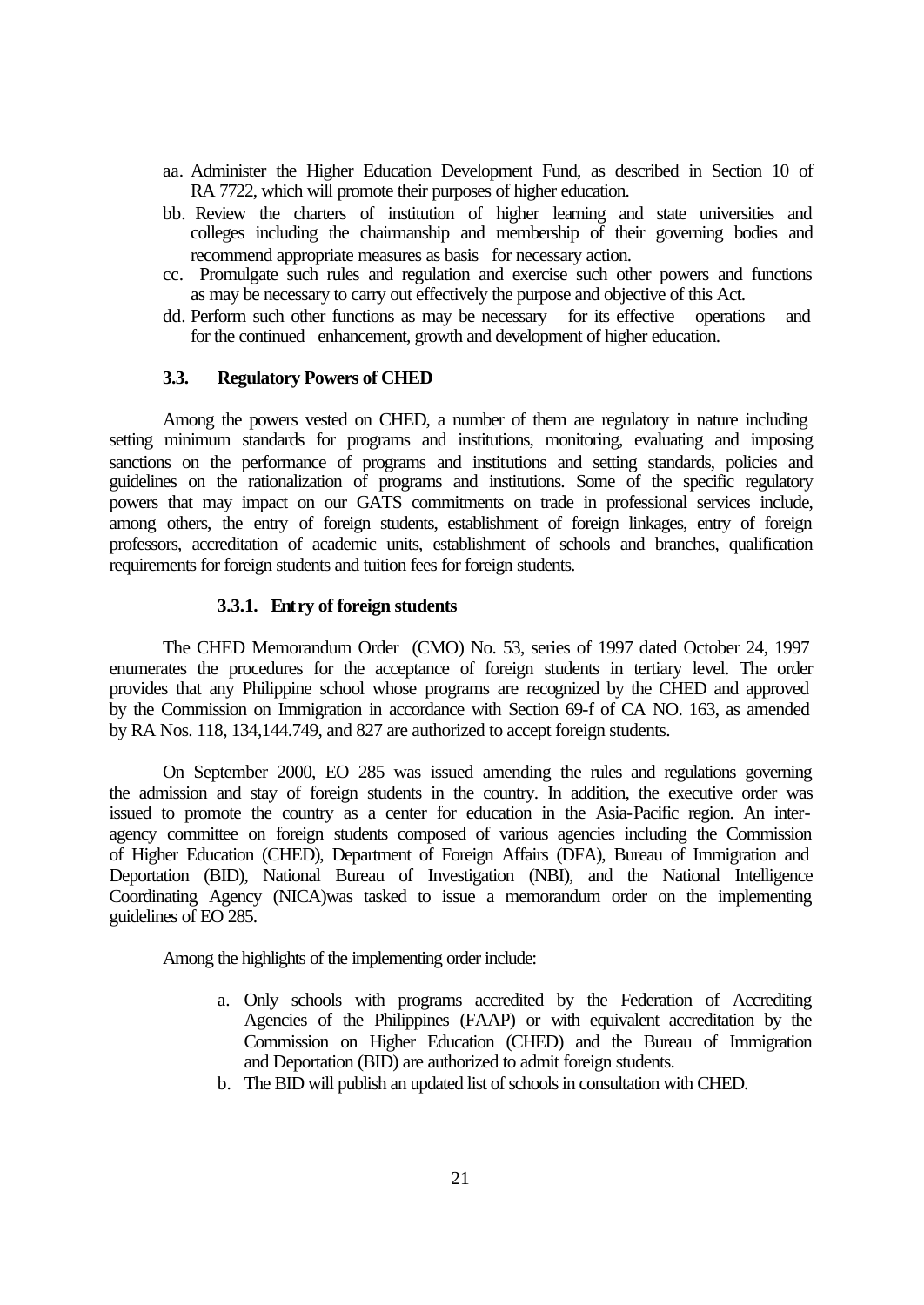- c. Schools authorized to admit foreign students should establish a Foreign Student Unit that will submit reports to CHED regional offices and BI on the enrollment of foreign students and a status report on students that will include those who are missing, have transferred, failed to take the final examination, dropped from the rolls or with derogatory records. Failure to comply is a ground for the cancellation of the authority to admit foreign students.
- d. The information submitted will be used by concerned agencies to monitor the activities of foreign students. The BI shall investigate, apprehend, and prosecute foreign students who violate the country's immigration laws and regulations.
- e. Allowing foreigners holding tourist visa to convert their admission status to student visa or special study permit.
- f. Certain categories of aliens are not required student visa or special student permits including:
	- Tertiary enrollment in Philippine schools of the spouses and unmarried dependent children below 21 years old of permanent foreign resident, aliens with valid working permits, personnel of foreign diplomatic and consular missions residing in the Philippines, personnel of duly accredited international organizations residing in the Philippines, holders of Special Investor's Resident Visa (SIRV) and Special Retirees Resident Visa (SRRV) and foreign students in the Philippines with 47 (a) (2) visa
	- Children of the above mentioned admission category holders who are already enrolled before their marriage and or before reaching the age of 21 shall be allowed to convert their admission category to that of student visa to enable them finish their studies
	- Spouses and children of personnel of foreign diplomatic and consular mission and duly accredited international organizations located in the Philippines who desire to remain in the country to enroll for the first time or finish their studies higher than high school and qualify under prescribed regulations can be allowed to convert their admission category to that of a student visa.

Schools that are not yet accredited are given one-year grace period to apply for accreditation. They are required to have their programs recognized by the CHED. To be recognized they must have achieved the requirements beyond the "permit" authority granted to operate academic programs. Failure to have their programs accredited will force these schools to transfer their foreign students to another accredited institution.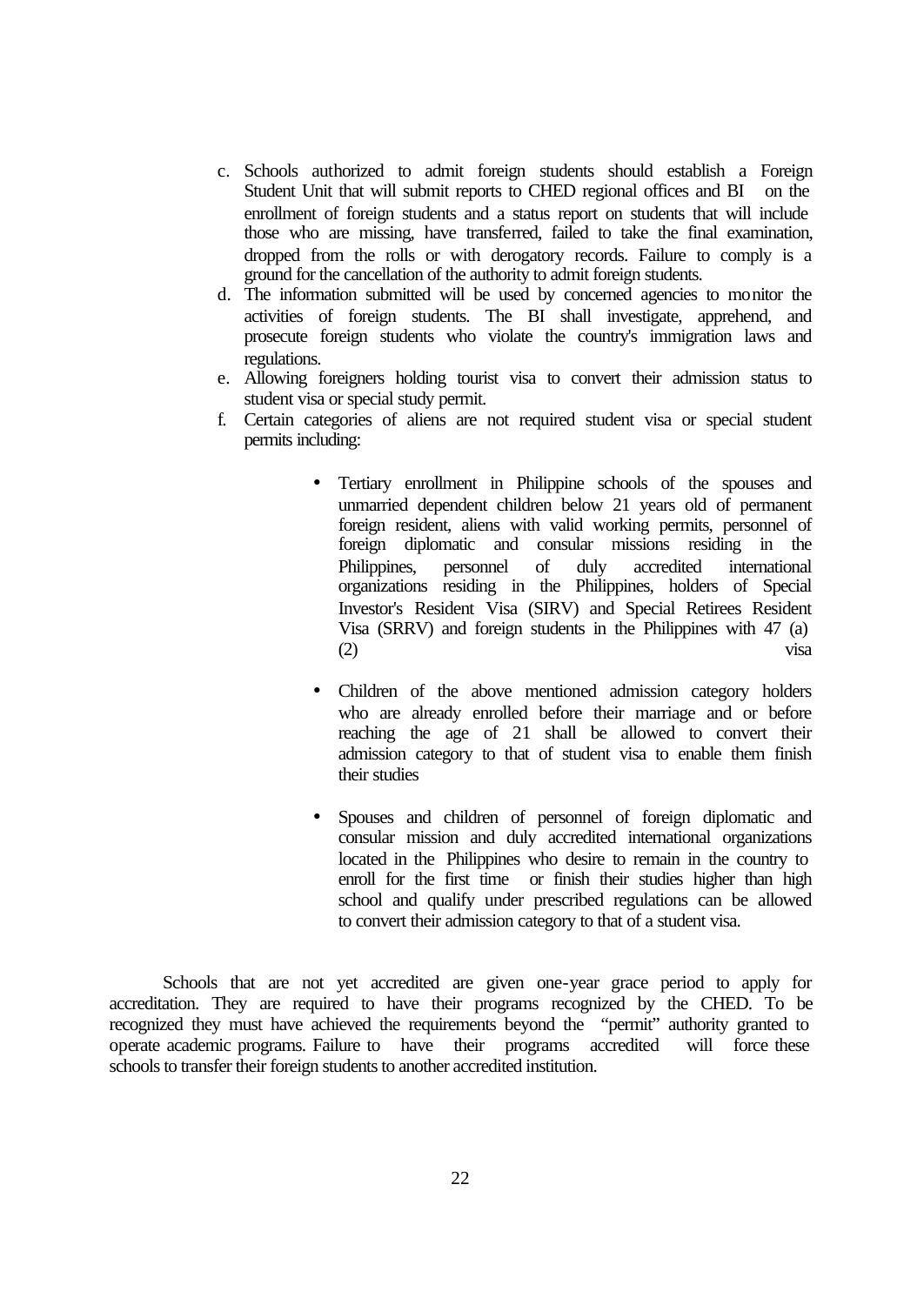Applicants from other countries follow stringent steps before they are accepted as foreign students.

Once the applicant is admitted into his desired course of study, the school shall issue him A Notice of Acceptance (NOA). The school may, however, require him to submit in advance a Certificate of Eligibility for Admission (CEA) issued by the CHED for certain courses of study, such as medicine and nursing, where restrictions on the enrollment of foreign students may exist due to the shortage of facilities. Once issued, the certificate remains valid for the duration of his course, provided the student attends his classes and receives satisfactory grades.

A foreign student desiring to study in the Philippines shall communicate directly with the Philippine school he/she wishes to enroll and complies with the school institutional requirements, which shall include the submission of the following documents: Original copy of the student's personal history statement; documentary proof of adequate financial support to cover expenses for the student's accommodation and subsistence ,as well as school dues and other incidental expenses; and scholastic records.

The school, satisfied with the student's compliance with its requirements shall issue a Notice of Acceptance (NOA). The required documents should be hand carried to the DFA by the school's designated liaison officer for the issuance of a student visa. The DFA endorses the documents to the Philippine Foreign Service Post located in the student's country of origin or legal residence for the issuance of student's visa after ascertaining the student's identity and admissibility under existing DFA regulations. Upon approval of the issuance of student visa, the DFA, Manila informs the school concerned on the action taken copy furnished CHED. When the foreign students arrive, school assists them in securing Alien Certificate of Registration (ACR) and Certificate of Residence for Temporary Student (CRTS) from the Bureau of Immigration Manila.

There are responsibilities and tasks assigned to schools and government agencies involved in the process of accepting foreign students into the country.

For Higher Educational Institutions (HEIs)

- Accepts and initially evaluates authenticated Transcript of records and Personal History Statements (PHS) of the applicants
- Sends Notice of Admission (NOA) to DFA together with the transcript of Records, Affidavit of Support and Personal History Statement
- Assists foreign students upon arrival in securing Alien Certificate of Registration for Temporary Students (CRTS) form the Bureau of Immigration, Manila
- Submits the necessary regular reports to the CHED and BI on the status and academic performance of accepted foreign students
- Sends reports to the BI and the NBI and the NICA foreign students with derogatory records, those who dropped out or failed to take the final examination for the term and those who have completed their courses, copy furnished CHED.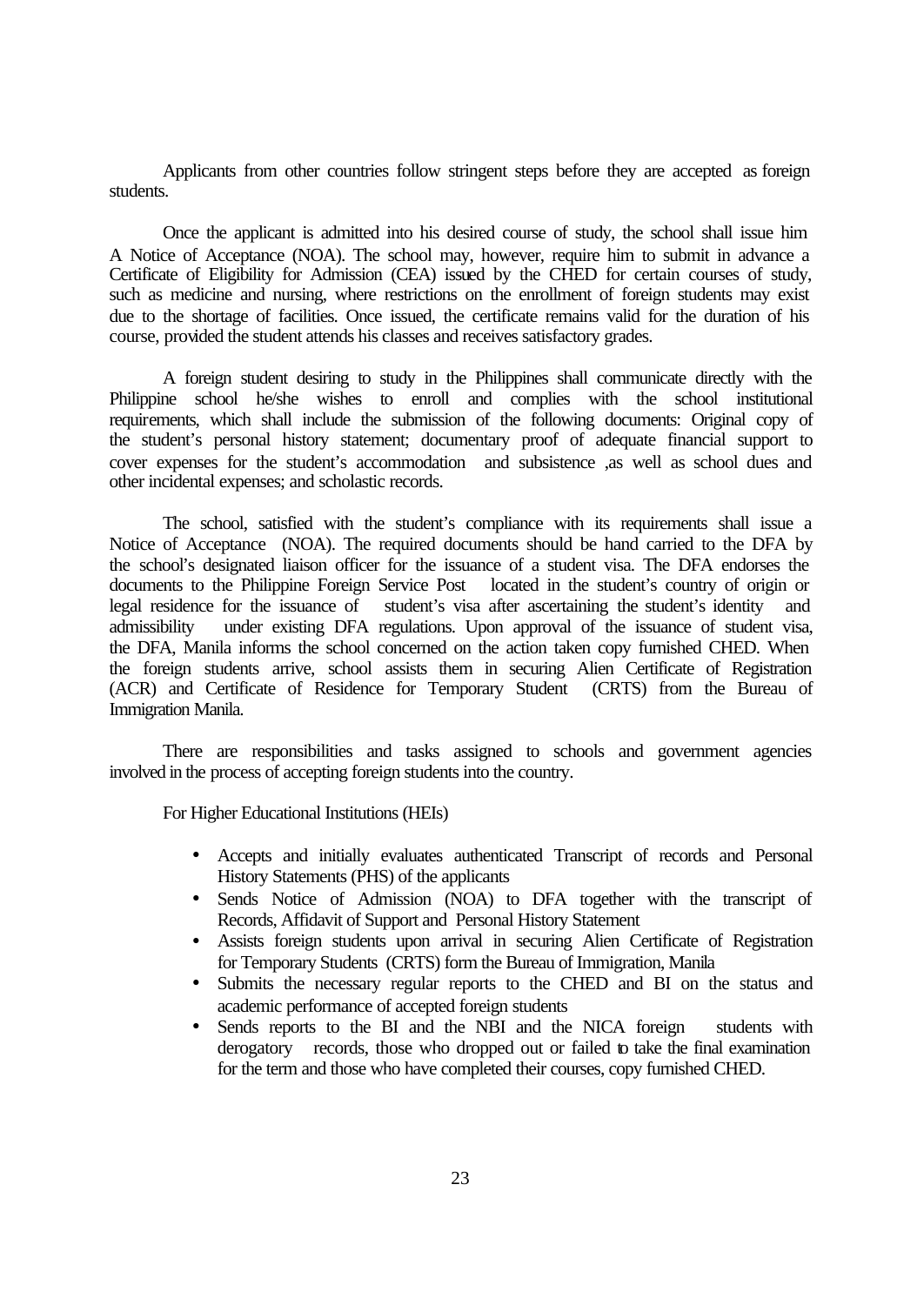For the Commission on Higher Education (CHED)

- Prepares at regular intervals an updated list of each school with their corresponding courses under recognition status to be submitted to the members of the inter-agency Committee on Foreign Affairs and the school authorized to admit foreign students
- Issues the Certificate of Eligibility for Acceptance (CEAs) for the courses like dentistry and medicine
- Requires schools to submit enrollment list of foreign students together with a report on promotions and graduates
- Supports NBI, BID and NICA on action taken against foreign students with derogatory records
- Monitors schools with foreign students to countercheck their enrollment list submitted by the school.

For the Department of Foreign Affairs (DFA)

- Accepts recommendations from school for student visa applications
- Approves or denies application based on the documents submitted
- Sends notice of approval/denial to school copy furnished CHED
- Advises student to register with the BI, Manila upon arrival in the country
- Provides CHED, NICA, and BID, with an updated list of foreign students granted student visa at the end of each school term.

For the Bureau of Immigration and Deportation (BID)

- Issues ACR and CRTS to foreign students upon arrival in the Philippines
- Reports to CHED on schools that tolerate the continued stay of foreign students upon arrival in the Philippines
- Investigates, apprehend and prosecutes, if necessary, foreign students who do not comply with or violate Philippine Immigration Laws and regulations.

For the National Intelligence Coordinating Agency (NICA)

- Maintains a list of foreign students in the Philippines as provided by the schools
- Coordinates and checks whenever necessary the activities of other intelligence agencies regarding the activities of foreign students brought to their attention.

For the National Bureau of Investigation (NBI)

- Checks and investigates wherever necessary the activities of foreign students brought to their attention which appear to be inimical to the security of the state
- Apprehends foreign students not complying with the Philippine immigration laws and regulation in coordination with Bureau of Immigration.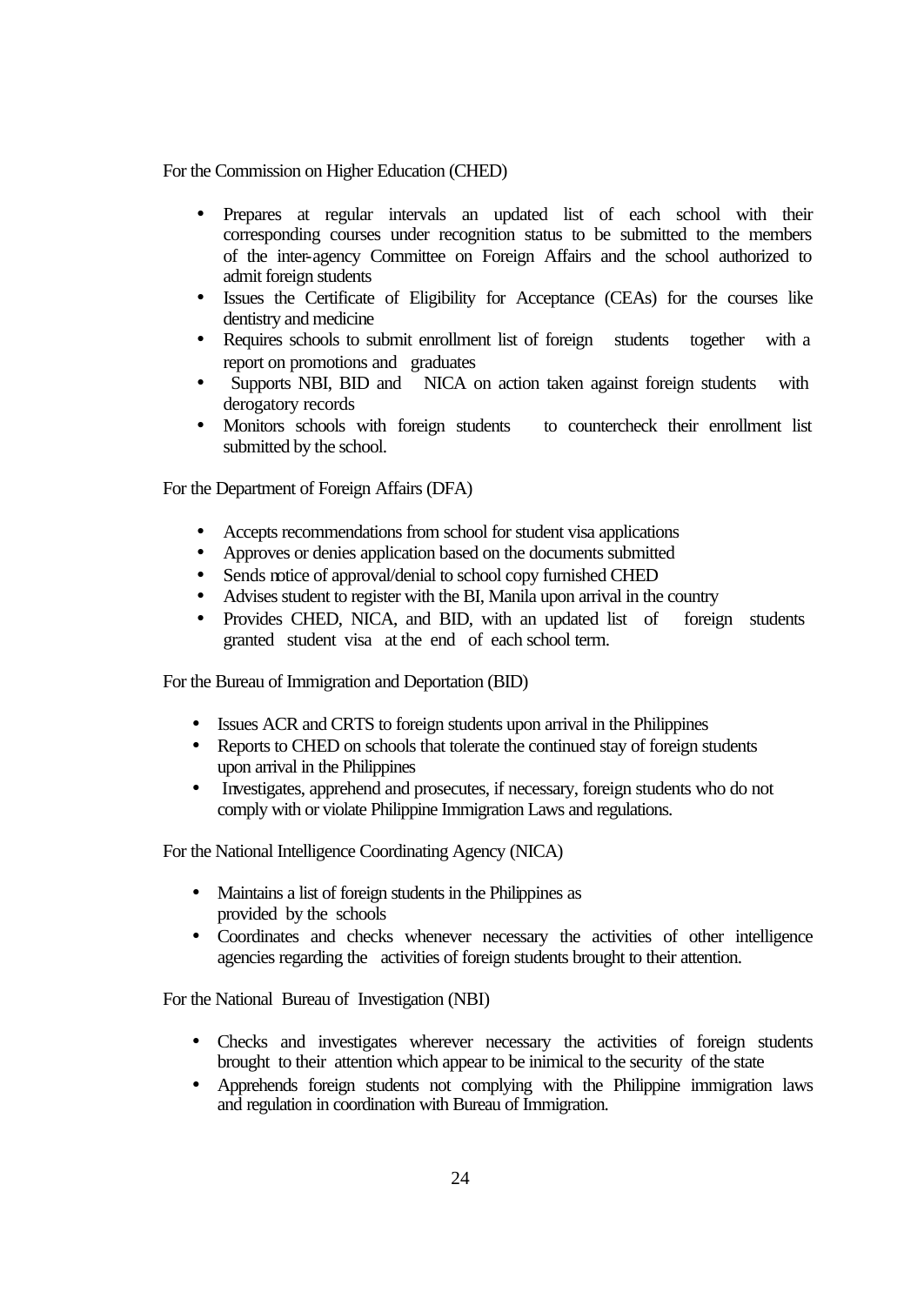A decreasing trend in the number of foreign students has been noted from school year 1994-1995 to 1998-1999. (See Table 3.1) A 10.2% increase was observed in school year 1995- 1996 when enrollment reached 5284 students. In subsequent years, foreign student enrollment has steadily declined.

In terms of nationality, Americans outnumber the rest accounting for 24.5 % of the total enrollees for 1998-1999. Other nationalities with significant presence in our higher educational institutions are Koreans (19.23%), Chinese (16.35%), Taiwanese (7.54%) and Indonesians (3.64%).

In terms of academic program, medicine and health related courses appear to be the most popular among foreign students, registering 1,188 enrollees in 1998-1999 or 33.79% of all foreign students. Other popular programs among foreign students are arts and sciences courses (24.94%), graduate studies (12.26%), and business courses (11.49%).

Higher educational institutions located in Metro Manila account for 61.43 % of all foreign students in 1998-99. Other regions with significant foreign students are regions VI, I and III. The University of Sto. Tomas tops all HEIs in the number of accepted foreign students. Other popular schools among foreigners are St. Louis University, De La Salle University-College of St. Benilde and Lyceum of Northwestern Philippines.

It can be implied from the above requirements that the primary basis for the regulation of the entry of foreign students is the protection of national security from foreigners who may enter the country through the numerous educational institutions in the country. Given that country has more than 1,300 HEIs and more than 80 percent of these HEIs are private institutions dependent on tuition fees for their operations, there is a possibility that these institutions would welcome additional students coming from other countries. Since many of our HEIs are not accredited by agencies under the FAAP umbrella, the leniency of their admissions policy for both local and foreign students is not a far-fetch observation. If this is the case, educational institutions can become efficient routes for entering the Philippines to pursue non-educational activities. Because of the potential threat of foreign students on national security an inter-agency committee on the entry of foreign students has been formed composed mainly of agencies of government involved in police and national security matters.

In the past, many foreigners have used educational institutions, specially the nonaccredited ones, as base for their entry into the country. Thus, the requirement of accreditation coming from FAAP is very crucial in granting accreditation to schools to accept foreign students. What is the basis then for another accreditation to be conducted by the Bureau of Immigration? In the first place, the purpose of accreditation is merely to determine whether schools have met the minimum standards set by various accrediting agencies. This certification of accreditation coming from FAAP agencies is more than enough for BID to grant the certification of schools to accept foreign students. Is there a need for a second accreditation to be conducted by BID? Does BID have the capability to evaluate the academic qualifications of HEIs to accept foreign students? What is the basis of collecting P10,000 accreditation fee? If the purpose is encourage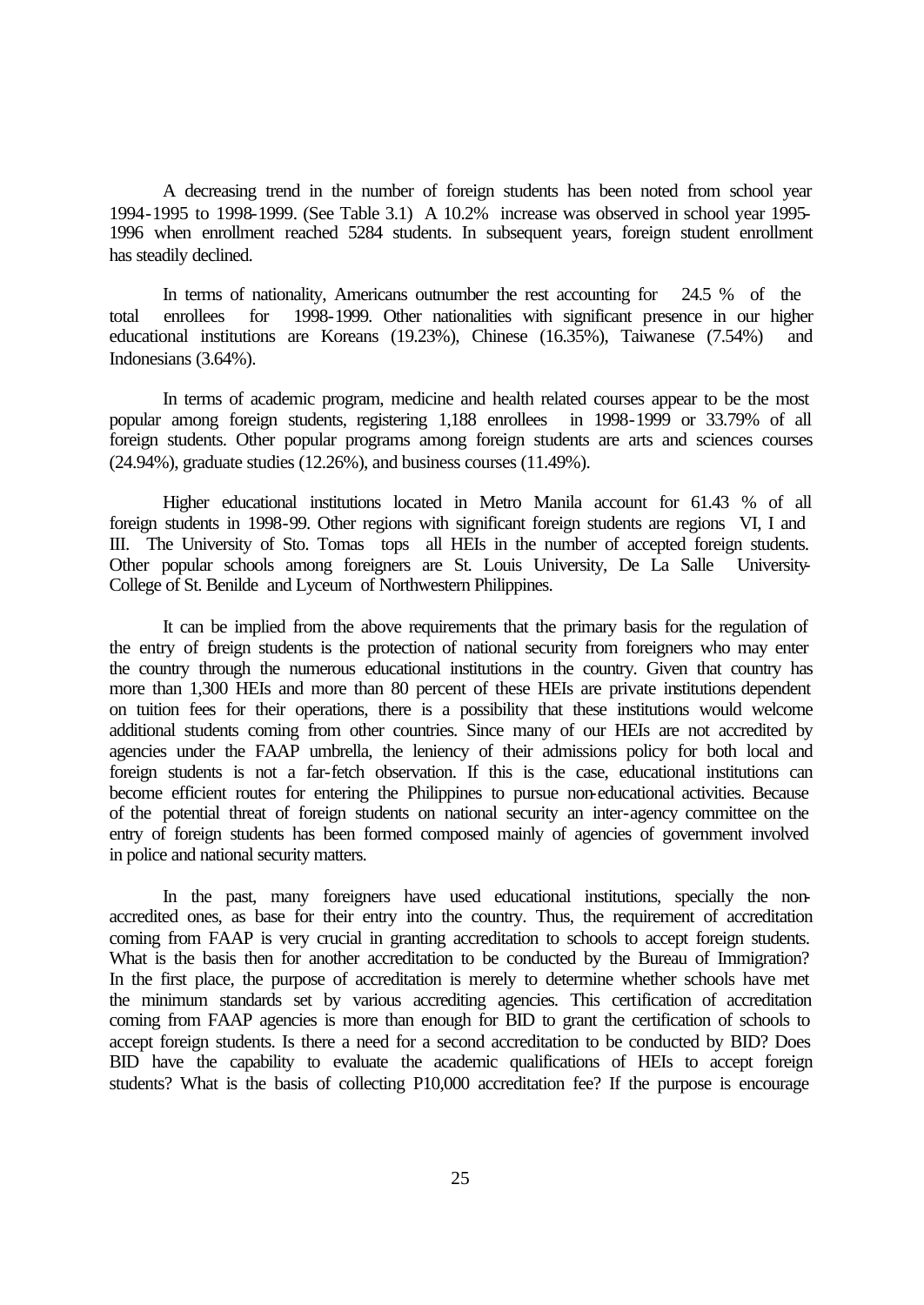foreign students to enter, and make the country an attractive center of education, why do we have to collect fees from students specially those taking short courses in the country?

There are a number of foreign students who enter the country as tourists and take short courses or seminars in learning English as a second language. Given the competitiveness of the tuition fees charged by colleges and universities in the country, foreigners find it convenient to study English here and enter the country via a tourist visa. However, because of the new rules, these tourists may now be considered as foreign students and may be asked to follow the procedures required by the Bureau of Immigration. Such procedures and collection of fees can make the erstwhile competitive academic programs in the country very expensive.

## **3.3.2. Foreign Linkages**

The Philippines has always placed great value on international cooperation programs in education, science and business. As a result exchange agreements between HEIs in the Philippines and universities abroad expanded. Faculty and students exchange programs, joint research, offshore education and teleconferencing paved the way for intercultural understanding and intellectual growth. On January 11, 2000 the Commission on Higher education issued Memorandum Order (CMO) No.1 Series of 2000 containing the policies and guidelines in the implementation of international linkages and twinning programs. The said order aims to achieve the following objectives, to wit:

- to upgrade the present quality of academic programs through collaborative activities, effective exchange of faculty and co-operation in research;
- to strengthen educational, cultural, social, economic and political bonds between the Philippines and foreign institutions;
- to develop a pedagogical reform through international linkages in higher education and research;
- to promote and facilitate international mobility of teaching staff and students as an essential part of quality and relevance of higher education;
- to enhance existing higher educational goals in the country;

The implementation of the international linkages and twinning program shall be the responsibility of the Commission on Higher education in coordination with and assistance from other concerned government agencies, such as the DFA and the BID. Higher educational institutions which are recognized by the CHED, and have attained at least a level II accreditation and foreign institution of higher learning recognized by their respective governments and accredited by their accrediting bodies as quality institutions can be considered partner institutions of this program.

 As provided for in this memorandum the twinning program can be done through faculty student exchange; collaborative research, scholarship grants, short and long term training, curriculum development and enhancement, library and laboratory enrichment and cultural exchange. The HEIs in the Philippines shall identify potential partner and should determine the potential fit between themselves and the candidate foreign partner institution. Both partners shall draft the MOA in terms of programs, duration, evaluation and termination of the agreement.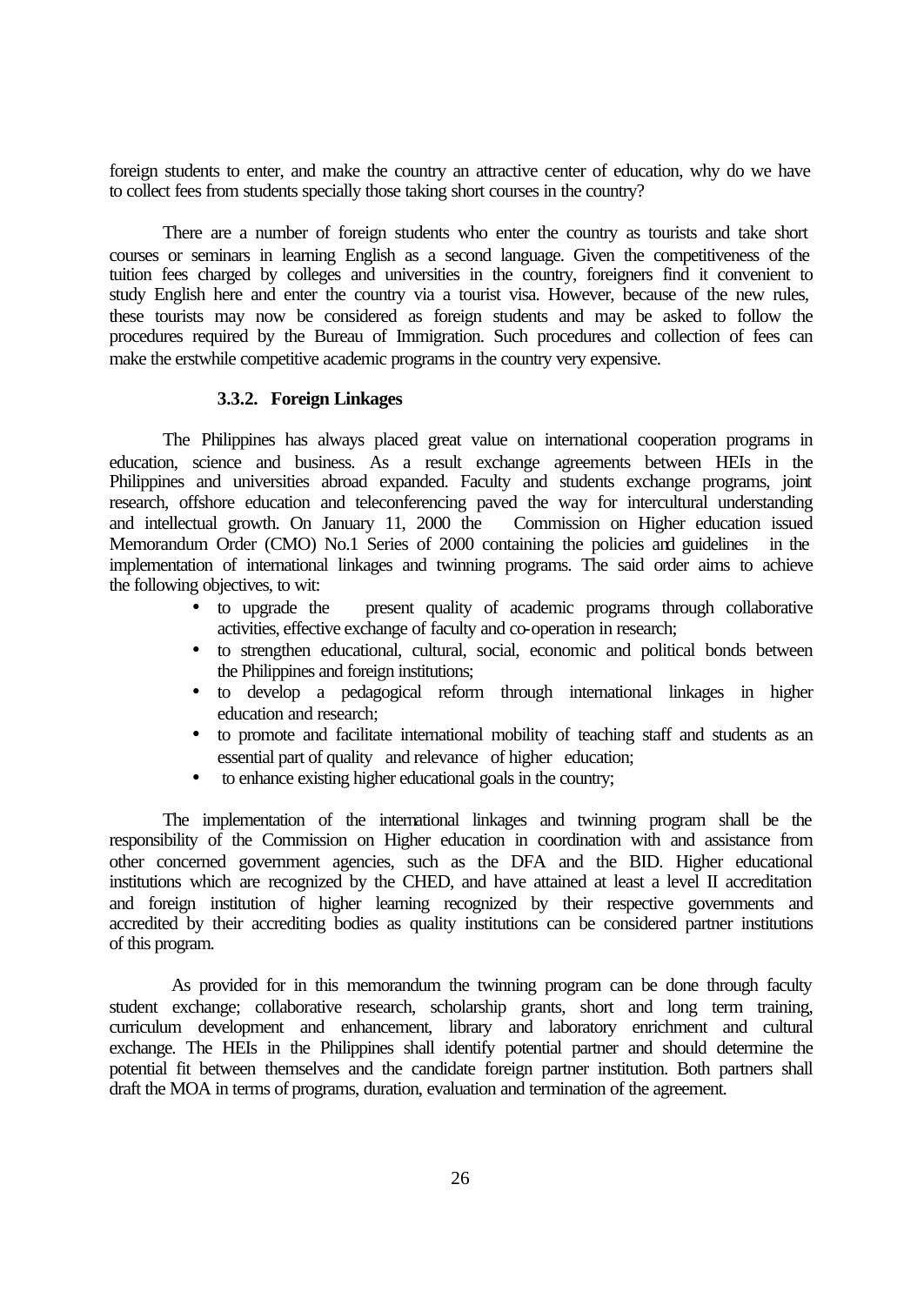The parties shall review the proposed agreement and submit the same to the Commission on Higher Education which shall determine whether it complies with all the National Laws as well as the CHED's policies. The CHED shall evaluate the following documents containing the objectives and the nature of the twinning program, background of the foreign institution including its recognition from the Ministry of Education and its equivalent, proposed MOA of the contracting party, approval of the proposed MOA by Foreign Ministry and Ministry of Education or its equivalent, certification of accreditation of the contracting parties. As part of the requirement set by CHED, Philippine HEI intending to offer a degree, diploma or certificate to foreign students under the twinning programs shall have at least level II accreditation. Foreign universities and colleges intending to offer a diploma or certificate leading to an undergraduate, graduate or post graduate degrees to Filipino students as represented by their authorized representative in the country should possess the highest level of recognition from their respective government duly possess the highest level of recognition from their respective government duly authenticated by their respective embassies and consulates in the country.

The CHED encourages the participation of recognized higher education institutions in international networks and consortium is crucial to the understanding of global issues, the development of highly skilled human resource and the overall institutional growth.

Higher education institution obtaining membership in international network and consortium shall at least be recognized by CHED. They shall have the financial mechanism to support the membership in the network.

Philippine higher educational institutions shall seek the approval of the CHED in joining academic consortium and networks with programs leading to awarding of undergraduate, graduate and post graduate degrees. In this case the institution shall be required to submit to CHED the following documents containing the objectives and nature of the consortium /network, memorandum of Understanding /agreement stating the degree to be conferred, certification of recognition of programs, Level II or Level III accreditation of the programs to be awarded.

Recognized higher education institutions in the country desiring to become a part of international consortium and network whose nature does not lead to awarding of an undergraduate, graduate and post graduate degrees may take part freely in this collaborative activities .

In terms of evaluating and validating the program, the Commission on Higher Education shall implement a system that will ensure adherence to the international standards of excellence on international program.

It would be the responsibility of the partner institution to assign authorized officials that will assess and evaluate the implementation of the linkages and the twinning program including the mode of financing and institutional support during the duration of the program. On the other hand the Philippine higher education institutions will be required to submit a report on the status of the international linkage and twinning programs to CHED.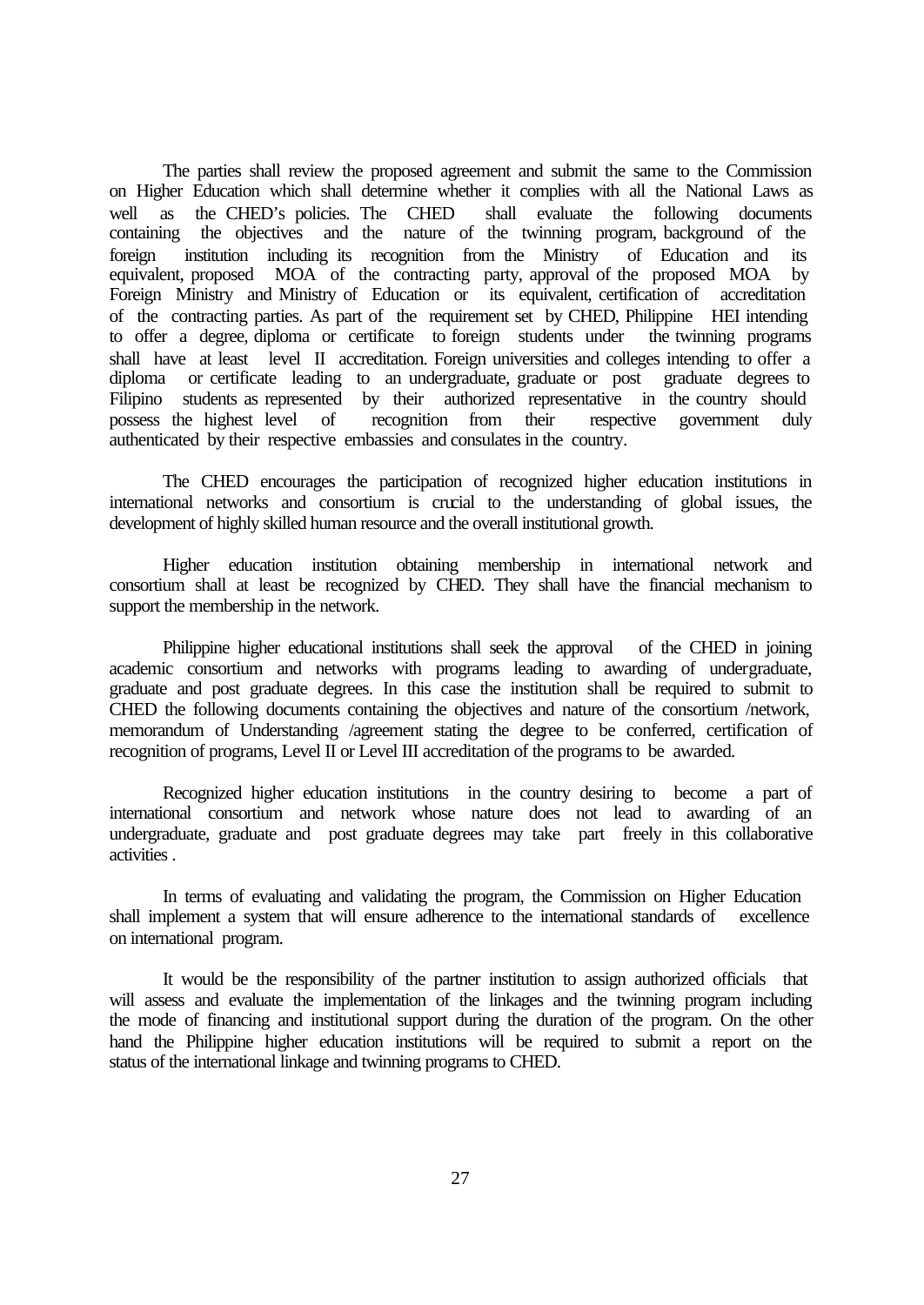Given that majority of educational institutions in the country are privately-owned, there is a strong motivation for Philippine schools to increase their enrollment by establishing partnership with foreign colleges or universities. The attraction of such partnership is based on a promise that Filipino students will earn foreign degrees while taking courses in the country. However, there are foreign colleges with questionable reputation managed that may use unaccredited Philippine private schools to gain entry and exploit educational market of the country.

It is in this light that the memorandum issued by CHED and the measures adopted therein are meant to protect the public from scrupulous individuals trying to extract commercial gains rather than delivering quality education. The thrust of CHED is part of its standard setting function and not meant to discourage the formation of cooperative partnership between local educational institutions and foreign colleges and universities. Thus, it is required that a Philippine HEI participating such linkages should have at least Level II accreditation. Foreign colleges and universities are likewise required to have accreditation in programs they are offering academic degrees to ensure that academic seriousness takes precedence over commercial considerations.

#### **3.3.3. Entry of Foreign Professors**

Any alien seeking admission to the Philippines for employment purposes and any domestic or foreign employer who desires to engage an alien for employment in the Philippines shall obtain an employment permit from the Department of Labor.

The employment permit may be issued to a non-resident alien or to the applicant employer after a determination of the non-availability of a person in the Philippines who is competent, able and willing at the time or application to perform the services for which the alien is desired.

In order to secure an Alien Employment permit the applicant is required to write a letter of request addressed to the Regional Director of DOLE. With the letter, the applicant should enclose his/her curriculum vitae, contract of employment, and a photocopy of the passport and visa. For those going to work in higher education, endorsement from CHED must be secured.

In securing an endorsement from CHED, the school informs the CHED of its need to hire foreign professors. After screening the qualifications of a foreign professor, the school attaches a copy of the visa, passport, birth certificate, academic credentials and professorial credential of the foreign professor. Endorsement is issued if the CHED finds the papers in order. In case of doubt, the CHED counterchecks with the embassy of the applicant, this is to assure that the applicant is a registered national.

After the issuance of an employment permit, the alien shall not transfer to another job or change his employer without prior approval of the Secretary of Labor. Any non-resident alien who takes up employment in violation of the law shall be punished accordingly under Articles 289 and 290 of the Labor Code. In addition, any employer employing non-resident foreign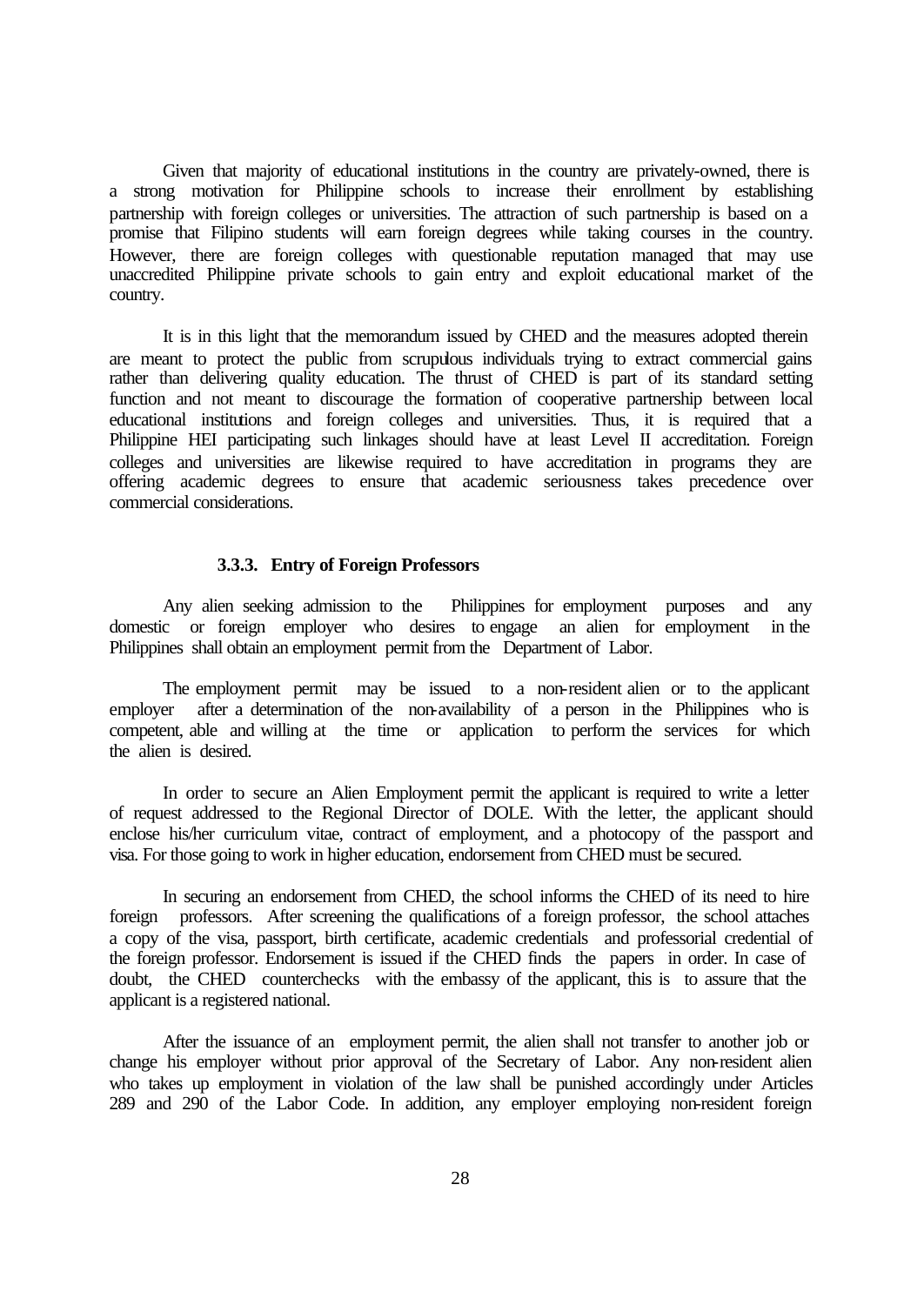nationals shall submit a list of such nationals to the Secretary of Labor within 30 days after such date indicating their names, citizenship, foreign and local addresses, nature of employment and status of stay in the country.

## **3.3.4. Accreditation of Academic Units**

An important item in facilitating the flow of foreign students in the country is the accreditation of academic units earned in foreign schools. The CHED has adopted several guidelines to be followed in the accreditation of foreign units.

The basic document upon which the said accreditation shall be based is the student's transcript of records or its equivalent duly authenticated by the concerned Philippine Mission Abroad (PMA ) or by the student's consulate / embassy in the Philippines. In case of vagueness in certain courses, their descriptions may be requested. Validating examinations may may be requested. Validating examinations may also be required of the students upon the discretion of the academic dean. Similarity of course descriptions shall be the main consideration in accreditation. Substitution of courses may be granted, provided the course contents are at least substantially similar. In case of doubt, the evaluator may refer to the syllabus of the foreign school where the students studied. The number of units to be granted accreditation shall not exceed the number of units earned, nor exceed the residency requirement of CHED or the school. Unused earned units may be credited for any free elective subject.

For subjects requiring pre-requisite, the grant of advanced credit may be allowed on the pre-requisite, upon application of the student on the basis of validating examinations. The required six units of Filipino may be offset by a corresponding number of unused units earned either in the country of origin or in the school where presently enrolled. Only units earned by foreign students in the collegiate level shall be given credits. Units earned in terminal /vocational courses ands in the high school shall not be credited . The Commission on Higher Education (CHED) will provide the school with comparative equivalence on foreign educational system as quite for proper evaluation and placement of foreign students.

Foreign students, however who desire to take up medicine, Dentistry, Law and other courses where the government, through the CHED, has imposed restrictions in enrollment due to shortage of facilities, must first have their credentials evaluated by the HEI where they intend to enroll. If the said credentials are in order and the HEI concern deems the student qualified, the said foreign student shall then present his/her notice of Acceptance (NOA) and other pertinent documents to CHED through the Office of Student Services. If found in order, the CHED shall then issue a certificate of Eligibility for Admission (CEA) in accordance with the provision of Executive Order NO. 188 and other laws, rules and regulations on the matter.

However, higher educational institutions are now authorized to determine the eligibility of students for admission to Law, Medicine and Dentistry courses as per CHED Memorandum Order NO. 46 s, 1996 provided the following are met and observed: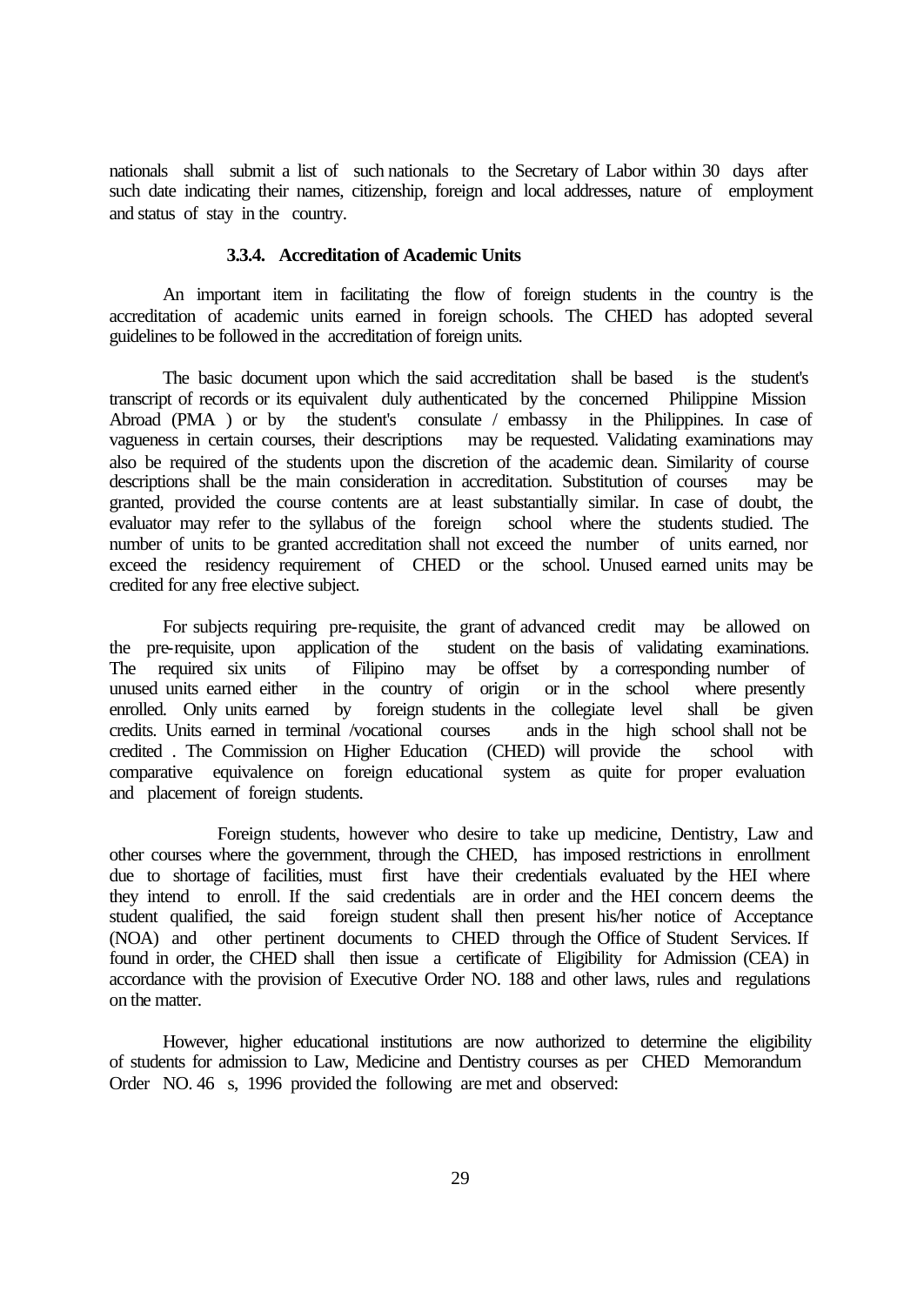Law: The applicant-student must be a graduate of a Bachelor's degree and must have earned 18 units of English, six units of Mathematics and 18 units of Social Science subjects.

Medicine: The applicant-student must be a graduate of bachelor's degree and must have earned at least 15 units of biology, 10 units of chemistry, 9 units of mathematics, 5 units of physics and 12 units of social sciences subjects. The applicant should have taken and passed the National Medical Admission Test (NMAT).

Dentistry: The applicant- student must be a graduate of pre- dentistry course which should include 15 units of English, 3 units of mathematics, 10 units of chemistry, 5 units of botany, 12 units of social sciences subjects, 9 units of Filipino and 3 units of personal and community hygiene.

#### **3.3.5. Establishments of Schools and Branches**

Based on the definition given in the Manual of Private Schools and Regulation a foreign school is an institution duly established and authorized by Philippine Law to operate educational programs which principally adhere to either universally accepted and recognized educational policies and standards of a unique and differentially prescribed system of education of a particular country other than the Philippines.

The Manual allows the establishment of foreign school but it also states that no school may cater exclusively to aliens nor may aliens comprise more than 1/3 of the schools enrollment. This prohibition is based on the constitutional provision which Filipinizes not only the ownership, proprietary control and academic administration but also student population. However the Constitution provides for two exceptions:

(1) Those schools established for foreign diplomatic personnel and their dependents; and

(2) Those schools provided for other temporary residents, unless otherwise provided by Law

The first exception may not be repealed by legislation whereas the second is may be repealed. Schools exclusively maintained by foreigners for their own nationals which discriminates against Filipinos are not allowed in this country because such schools "feed divisiveness, bigotry, prejudice and exclusiveness".

CHED Memorandum NO.01 Series of 2000 states that on a case to case basis, and consistent with national and economic development policies, it may authorize the establishment and operation of educational institution with foreign equity in special economic zones to ensure that all services shall be available to foreign investors and their dependents in the said special economic zone. Appropriate procedures and clearances to be obtained from the CHED and SEC shall be followed by the foreign university establishing their branch in the Philippines in consortium with a local university. It is expected that the two contracting parties shall accord mutual help to each other in everything that may be needed in this endeavor and shall develop special agreement in accordance with the laws and regulations of each country .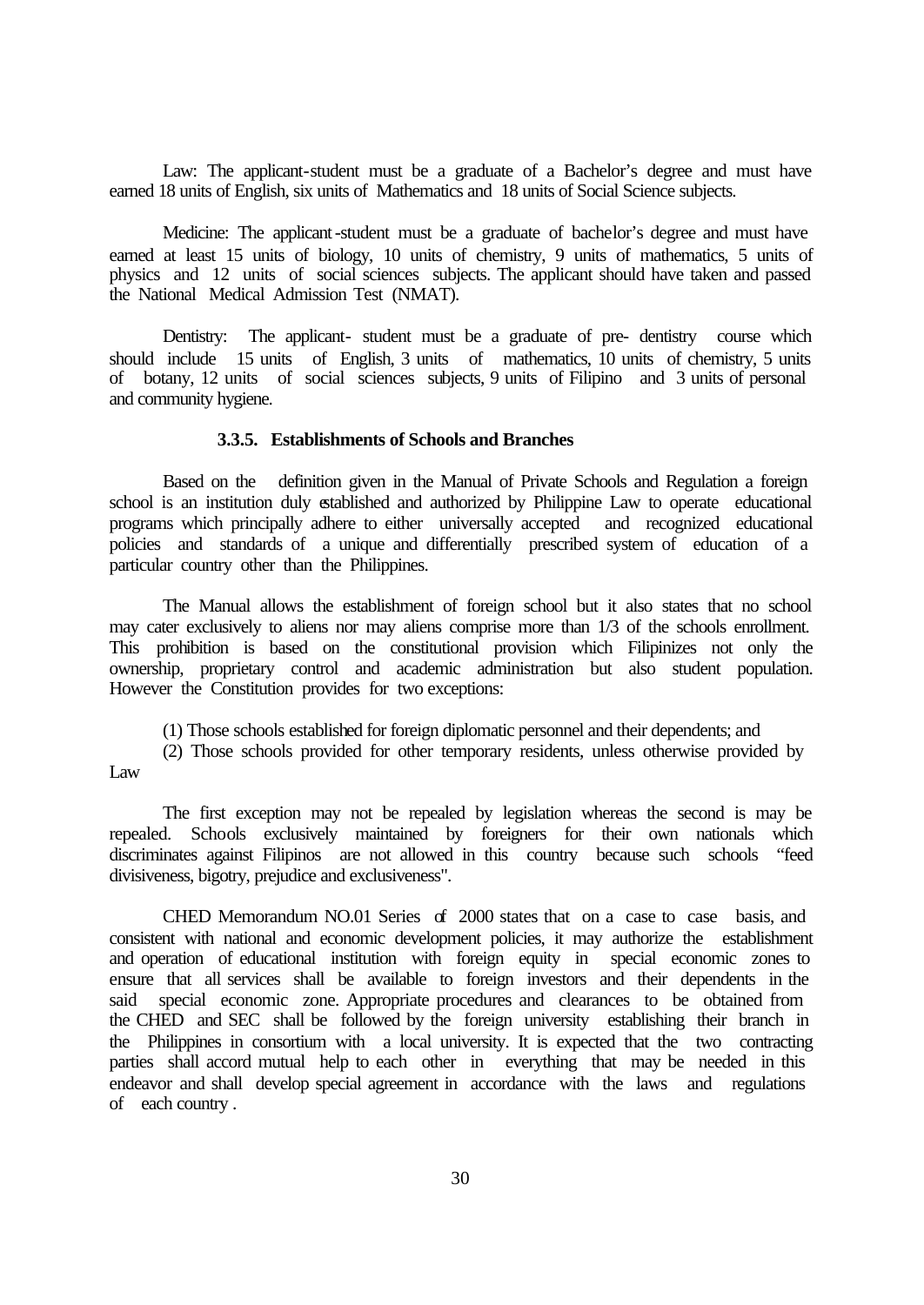#### **3.3.6. Qualification Requirements for Foreign Students**

To be eligible for admission to a college course, applicants must be graduates of a DECS-approved secondary course. Applicants who do not possess this qualification are not eligible for admission to any college course.

Private schools should publish their standards, requirements, and regulations for admission in the school prospectus or other written materials for the information of applicants. Graduates of foreign high schools who did not entirely satisfy the specific requirements of certain college courses could be admitted into college, but with an entrance deficiency which had to be corrected during their freshman year; this could be done only by taking and passing all of the regular courses offered in that year. It they failed to remove the deficiency before the opening of the second year, their sophomore load would be reduced accordingly. Foreign students who have not graduated from high school but have completed at least 11 curriculum years in elementary and secondary education in other countries may, at the discretion of the admitting school, be accepted into college courses. The Philippine basic education generally consists only of 10 years of schooling ------ six years elementary and four years of high school. Hence, a foreign student who has finished his $11<sup>th</sup>$  year of basic education in another country is qualified to enter a Philippine college.

### **3.3.7. Tuition Fees for Foreign Students**

The current deregulation policy on tuition and other standard school fee charges in higher education Institutions (HEIs) ,is based on the provisions of Batas Pambansa 232,specifically Sec.42 Chapter 5 thereof ,which sates that " Each private school shall determine its rate of tuition and other school fee or charges. The rate and charges adapted pursuant to this provision shall be collectible and their application or use authorized, subject to rules and regulations promulgated by MECS ( now CHED) ".

The Commission on Higher Education (CHED) upon its creation by virtue of RA 7722 in 1994, continued to implement the deregulation of tuition and other standard school fee charges coming up with CMO Nos. 03 and 16 s.1997 latter superseded by CMO 13,s.1998 ,outlining the guidelines and procedures to be followed by HEIs intending to increase tuition fees ( see attached CMONO.13 series of 1998).

As of June 15, 2000, a total of 420 private HEIs applied for tuition fee increases, representing about 36% of the 1,167 all over the country. Increases averaged from a low of  $10\%$  ( Region 11), to a high of 17% (Region VIII and XI) for a national average of 13%. The National capital Region (NCR) recorded the most number with 77 HEIs, out of its 224 ,accounting for about 18.33 of the national total at an average increase of 11% .

As far as foreign students are concerned , there is no existing rules and regulations regarding how much tuition fee should a school charge on foreign students. It has been a practice that foreign students are charged the same fees with that of local students. However, additional charges termed as Developmental fund or foreign students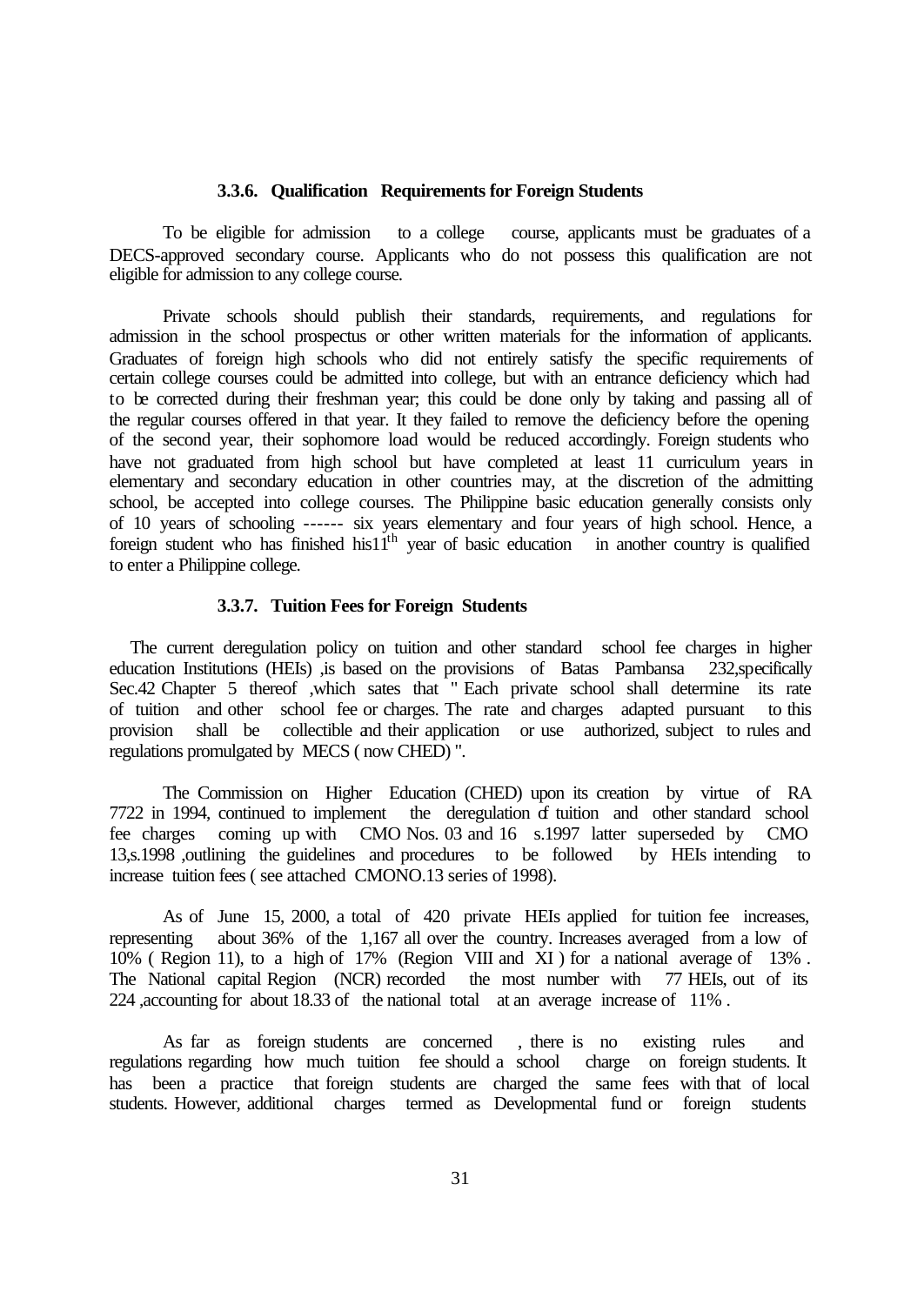fund are charged to foreign students. The respective institutions are given the leeway to make their own charges.

# **IV. The Professional Regulation Commission (PRC)**

## **4.1. Legal Basis**

The Professional Regulation Commission (PRC) is a government agency under the Office of the President charged with the regulation and supervision of various professions under its jurisdiction. It was created by Presidential Decree No. 223 in June 22, 1973 and empowered to implement various laws and policies of the government including the technical and ethical standards governing the practice of professions. In December 5, 2000, the Professional Regulation Commission Modernization Act of 2000 (RA8981) was signed into law and repealed the various laws defining the legal basis of the PRC.

In previous years, the practice of various professions was under the supervision of the Office of the Boards of Examiners. However it was misconstrued as nothing but an examination unit. Considering that all professional laws creating the various boards have empowered the boards with the supervision and regulation over professional practice in the Philippines, such power, however, was not clearly known to all. Seeing the need to enforce the laws regulating the various professions, the Professional Regulation Commission (PRC) was created to administer, implement, coordinate and supervise the various boards of examiners.

## **4.1.1. Laws Governing the Practice of Various Profession**

As mentioned earlier, the practice of profession is governed by various legislation implemented by boards composed of practicing professionals in the field and subject to the supervision of the Professional Regulation Commission. The following is an enumeration of the various boards governing the practice of professions and their respective laws that defines the scope of the regulated profession.

The Board of Aeronautical Engineering under supervision of the PRC is in charge with the licensing and regulation of the aeronautical engineering profession. The practice of the profession is regulated by law as defined by Republic Act 1570 otherwise known as the "Philippine Aeronautical Engineering Decree".

The Board of Agricultural Engineering under the supervision of the PRC is in charge with the licensing and regulation of the agricultural engineering profession. The practice of the profession is regulated by law as defined by Republic Act 3927 otherwise known as the "Philippine Agricultural Engineering Law".

The Board for Naval Architecture and Marine Engineering under the PRC is in charged with the licensing and regulation of the naval architecture and marine engineering profession. The practice of the profession is regulated by law as defined in Republic Act 4565, otherwise known as "An Act To Regulate The Practice Of Naval Architecture And Marine Engineering In The Philippines".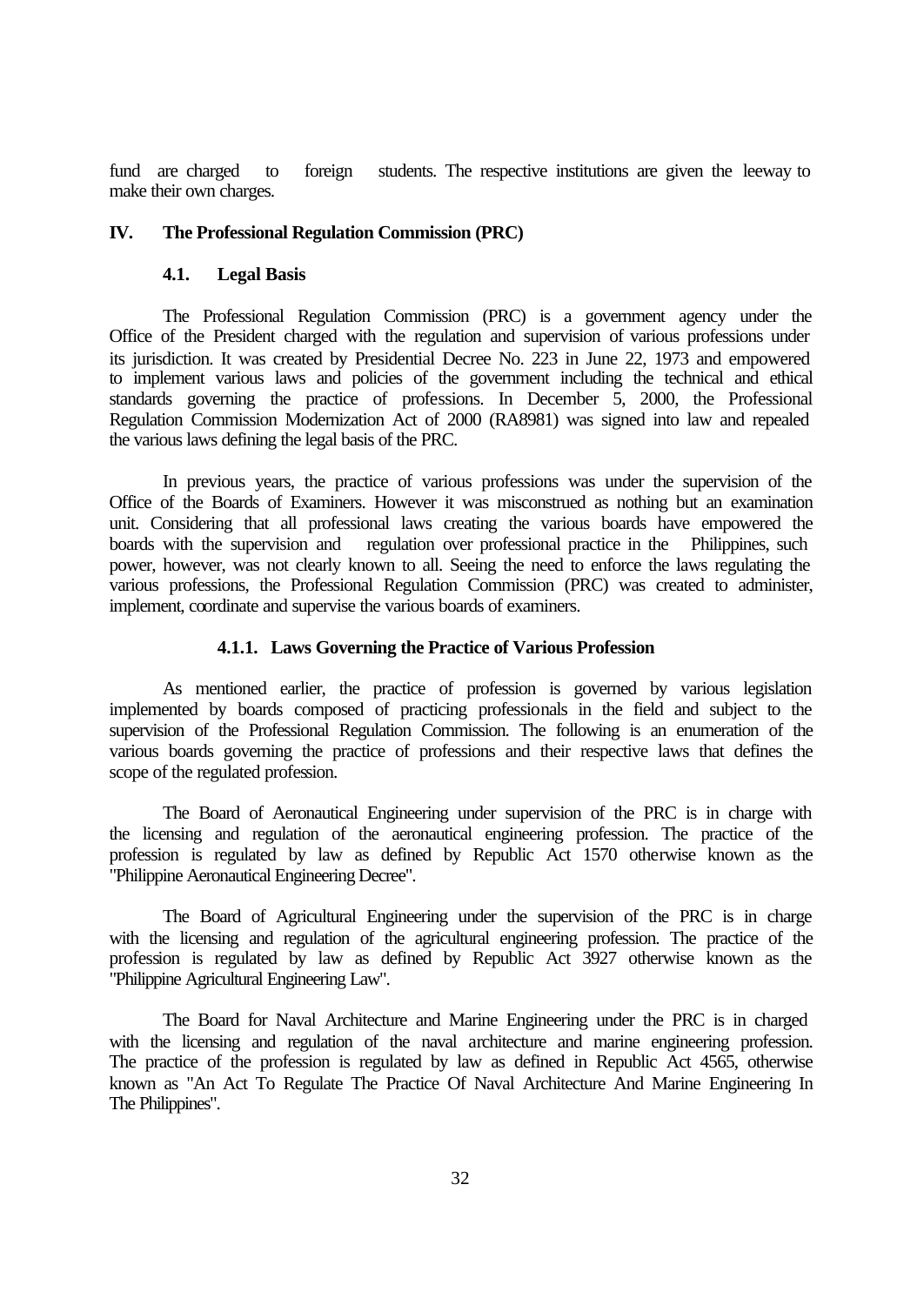The Board of Chemical Engineering under the PRC is in charge with the licensing and regulation of the chemical engineering profession. The practice of the profession is regulated by law as defined in Republic Act 318, otherwise known as the "Chemical Engineering Law".

The Board of Civil Engineering under the PRC is in charge with the licensing and regulation of the civil engineering profession. The practice of the profession is regulated by law as defined in Republic Act 1582, otherwise known as "Civil Engineering Law ".

The Board of Electronics and Communications Engineering under the PRC is in charge with the licensing and regulation of the electronics and communications engineering profession. The practice of the profession is regulated by law as defined in Republic Act 5734, otherwise known as "The Electronics and Communications Engineering Act of the Philippines".

The Board of Geodetic Engineering under the PRC is in charge with the licensing and regulation of the geodetic engineering profession. The practice of the profession is regulated by law as defined in Republic Act 4374, otherwise known as the "Geodetic Engineering Law".

The Board of Mechanical Engineering under the PRC is in charge with the licensing and regulation of the mechanical engineering profession. The practice of the profession is regulated by law as defined in Republic Act 8495 otherwise known as the "Philippine Mechanical Engineering Act of 1998".

The Board of Mining Engineering under PRC is in charge with the licensing and regulation of the mining engineering profession. The practice of the profession is regulated by law as defined in Republic Act 4274, otherwise known as the "Mining Engineering Law of the Philippines".

The Board of Accountancy under the PRC is in charge with the licensing and regulation of the accountancy profession. The practice of the profession is law as defined in Republic Act 692 otherwise known as "The Revised Accountancy Law".

The Board of Architecture under the PRC is in charge with the licensing and regulation of the architecture profession. The practice of the profession is regulated by law as defined in Republic Act 545, otherwise known as " An Act to Regulate the Practice of Architecture in the Philippines".

The Board of Criminology under the PRC is in charge with the licensing and regulation of the criminology profession. The practice of the profession is regulated by law as defined in Republic Act 6506, otherwise known as " An Act Creating the Board of Examiners for Criminologists in the Philippines and for Other Purposes ".

The Board of Dentistry under the PRC is in charge with the licensing and regulation of the dentistry profession. The practice of the profession is regulated by law as defined in Republic Act 4419, otherwise known as " An Act to Regulate the Practice of Dentistry in the Philippines and for Other Purposes ."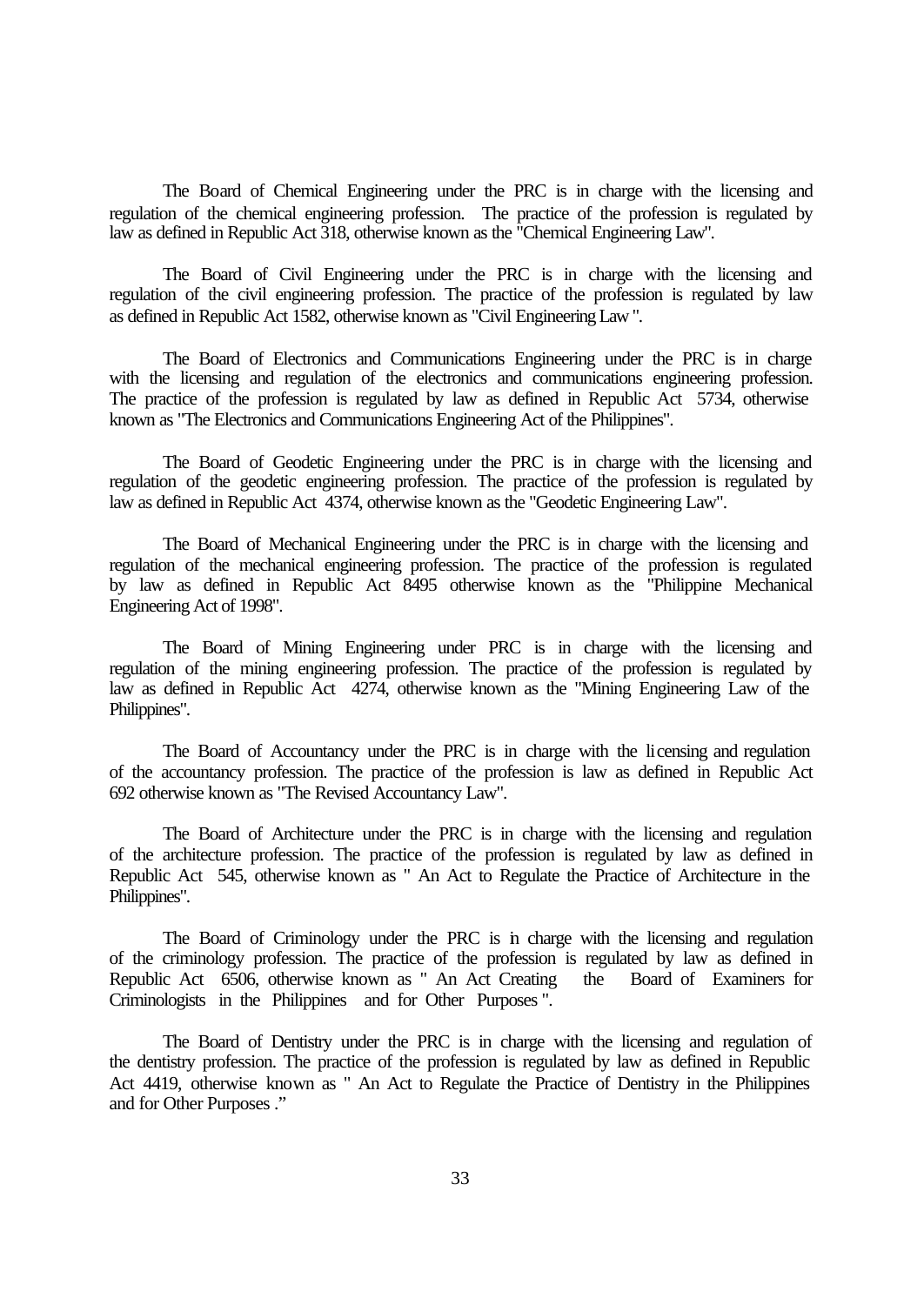The Board of Forester under the PRC is in charge with the licensing and regulation of the practice of forestry. It is regulated by law as defined in Republic Act 6239, otherwise known as " An Act to Regulate the Practice of Forestry in the Philippines".

The Board of Geology under the PRC is in charge with the licensing and regulation of the geology profession. The practice of the profession is regulated by law as defined in Republic Act 6239 otherwise known as "An Act to Regulate the Practice of Geology in the Philippines and to Provide for Licensing and Registration of Geologist".

The Board for Librarians under the PRC is in charge with the licensing and regulation of the practice of librarianship. The practice of the profession is regulated by law as defined in Republic Act 6966 otherwise known as "An Act to Regulate the Practice of Librarianship and Prescribing the Qualifications of Librarians ."

The Board of Master Plumbers under the PRC is in charge with the licensing and regulation of the plumbing profession. The practice of the profession is regulated by law as defined in Republic Act 1378, otherwise known as "An Act to Regulate the Trade of Master Plumbers".

The Board of Medical Technology under the PRC is in charge with the licensing and regulation of the medical technology profession. The practice of the profession is regulated by law as defined in Republic Act 5527, otherwise known as "An Act Requiring the Registration of Medical Technologist, Defining their Practice and for Other Purposes".

The Board of Medicine under the PRC is in charge with the licensing and regulation of the medical profession. The practice of the profession is regulated by law as defined in Republic Act 2382, otherwise known as "The Medical Act of 1959."

The Board of Midwifery under the PRC is in charge with the licensing and regulation of the midwifery profession. The practice of the profession is regulated by law as defined in Republic Act 7392, otherwise known as " An Act Revising Republic Act 2644, as Amended", otherwise known as the "Philippine Midwifery Act".

The Board of Nursing under the PRC is in charge with the licensing and regulation of the nursing profession. The practice of the profession is regulated by law as defined in Republic Act 7392, otherwise known as "An Act Regulating the Practice of Nursing in the Philippines".

The Board of Optometry under the PRC is in charge with the licensing and regulation of the optometry profession. The practice of the profession is regulated by law as defined in "Revised Optometry Law of 1995".

The Board of Pharmacy under the PRC is in charge with the licensing and regulation of the practice of pharmacy. The practice of the profession is regulated by law as defined in Republic Act 5921, otherwise known as " An Act Regulating the Practice of Pharmacy and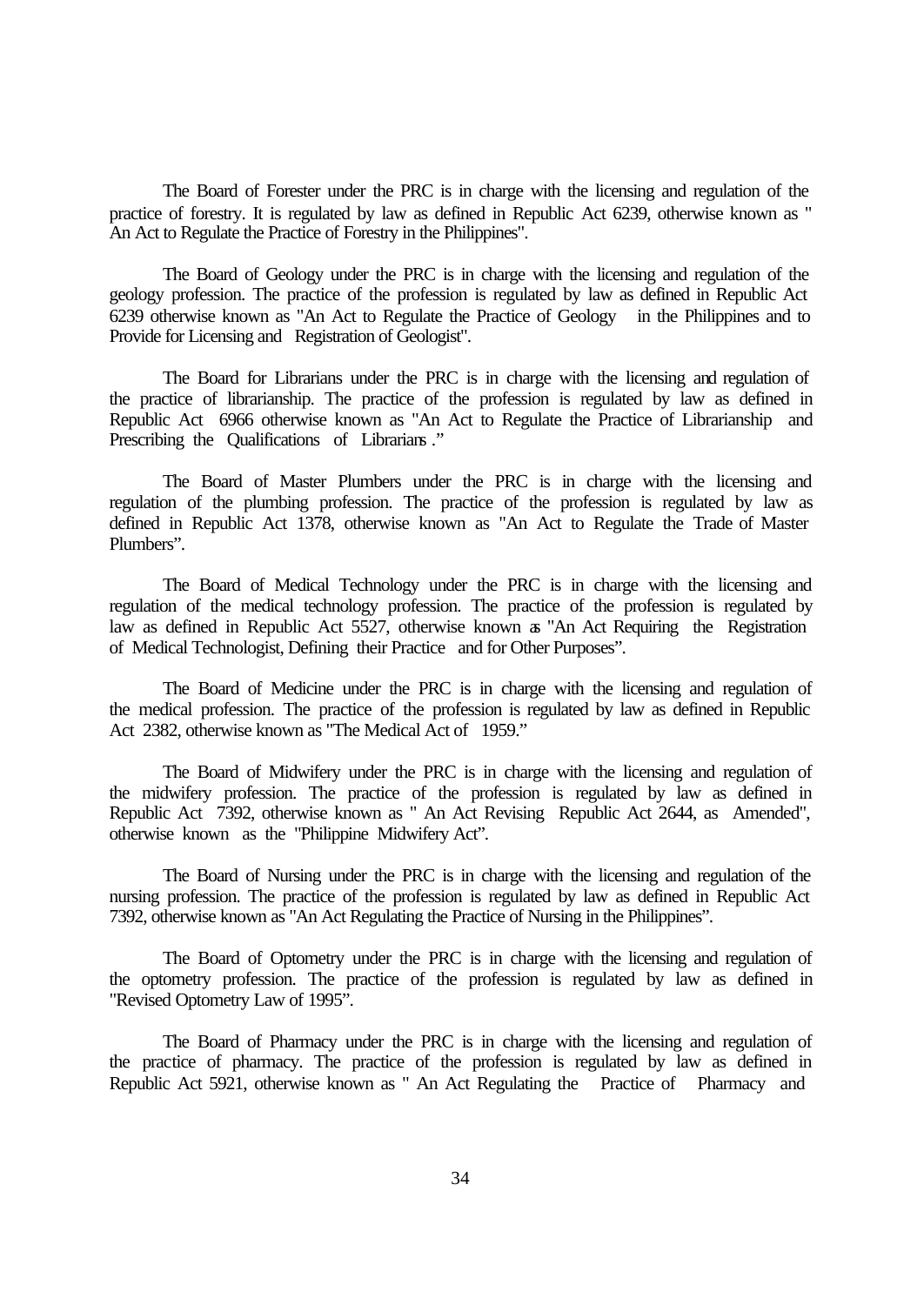Setting Standards of Pharmaceutical Education in the Philippines and for Other Purposes".

The Board for Professional Teachers under the PRC is in charge with the licensing and regulation of the teaching profession. The practice of teaching in elementary and secondary schools regulated by law as defined in Republic Act 7836, otherwise known as " An Act to Strengthen the Regulation and Supervision of the Practice of Teaching in the Philippines and Prescribing a Licensure Examination for Teachers and Other Purposes ."

The Board of Veterinary Medicine under the PRC is in charge with the licensing and regulation of the practice of veterinary medicine. The practice of the profession is regulated by law as defined in Republic Act 382 otherwise known as "An Act to Regulate the Practice of veterinary Medicine ".

The legal profession on the other hand is not under the supervision of the Professional Regulation Commission. The licensing and regulation of the legal profession is under the Supreme Court of the Philippines.

# **4.1.2. Powers and Functions of the Professional Regulation Commission (PRC)**

Pursuant to its mandate, the PRC carries out regulatory, licensing, and supervisory functions. As such, it formulates, prescribes and promulgates policies, rules and regulations, and standards relative to the admission and practice of professionals. It also administers the licensure examinations for professional practice in cooperation with the various Professional Regulatory Boards (PRBs). After the licensure examination, the PRC issues certificates of registration to the new professionals. Then renewal of professional licenses is another function performed by PRC in conjunction with PRBs. To ensure compliance and professional standards, it conducts periodic inspection of establishments with the cooperation of the PRBs. To assure the global competitiveness and excellence of Filipino professionals, the Commission, in previous years, has enforced compliance with the continuing professional education (CPE) requirements. As a quasijudicial body, it investigates and adjudicates complaints and cases against professionals.

With the passage of the PRC Modernization Act of 2000, additional powers and functions were granted to the Commission. It can require an examinee, who has failed three times to pass the licensure examination, to take refresher courses. It is also required to provide schools offering courses for licensure examinations with copies of sample test questions on examinations recently conducted by the Commission within six months from the release of the examination results. It has to monitor the performance of schools in licensure examinations by publishing the results of their performance. In addition, it has to adopt and institute a comprehensive rating system of schools on the overall performance of their graduates in licensure examinations. The PRC Modernization Act of 2000 has also repealed the mandatory requirement of continuing professional education (CPE) for the renewal of professional licenses.

Under the direct supervision of the Commission are thirty-eight (38) Professional Regulatory Boards and two (2) Specialty Boards that exercise administrative, quasi-legislative,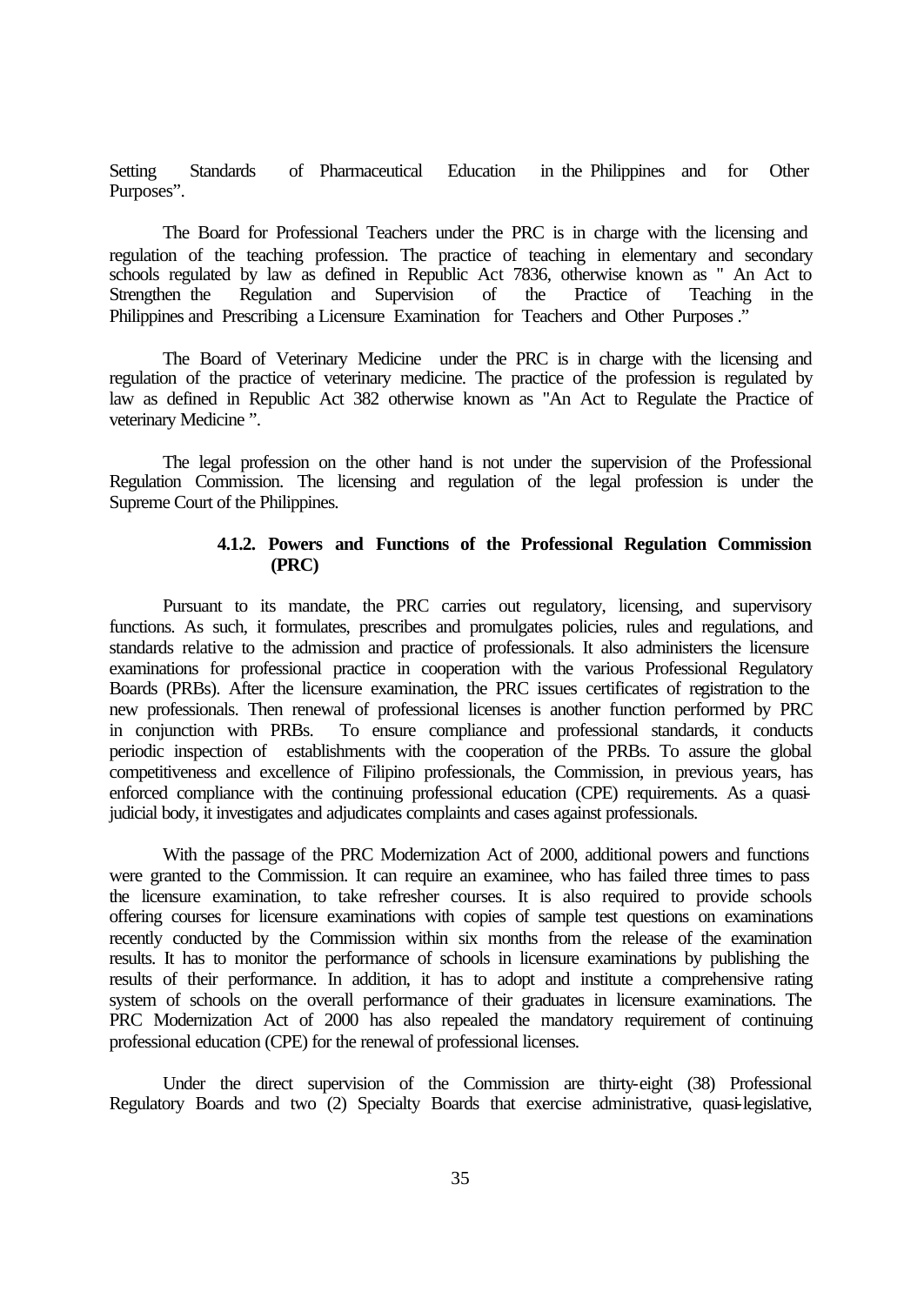and quasi-judicial powers over their respective professions. The 40 PRBs which are created by separate enabling laws, perform the following functions subject to review and approval by the Commission.

- Regulate the practice of professions
- Monitor the conditions affecting the practice of the profession
- Recommend the registration of a foreign professional without examination subject to certain conditions
- Recommend the issuance of certificate of registration/license or special temporary permit to foreign professionals subject to certain conditions
- Prepare the contents of licensure examinations
- Score and rate the examination papers of licensure examinations
- Subject to the approval of the Commission determine the appropriate passing average rating in licensure examinations
- Determine, prescribe, and revise the course requirements
- Visit / inspect schools and establishments for feedback
- Adopt and enforce a Code of Ethics for the practice of their respective professions
- Administer oaths and issue Certificate of Registration
- Investigate violations of set professional standards and adjudicate administrative and other cases against erring registrants
- Suspend, revoke, or reissue Certificate of Registration for causes provided by law

## **4.2. Rules on the Entry of Foreign Professional**

Services provided by accountants, engineers and architects are but some of the fastestgrowing sectors in different economies, but the international flow of these professional services remain restricted by a complex set of rules on domestic regulation. In the Philippines the entry and stay of foreign professionals are subject to rigid control and restrictions. These restrictions can be gleaned from the various laws that are being enforced to see to it that entry of foreign professionals is well regulated.

For example, Article XII, Section 14 of the Philippine Constitution provides that the "practice of profession in the Philippines shall be limited to Filipino citizens, save in cases prescribed by law." A profession as defined is a "calling which requires the passing of an appropriate government board or bar examination such as the practice of law, medicine, public accountancy, engineering, and others." This privilege to practice a profession as enshrined in our Constitution is limited only to Filipino citizens. This, however, is not an absolute rule since laws regulating various professions allow certain exceptions. Thus, pursuant to a treaty, or on grounds of reciprocity, or with respect only to certain professions such as medicine, or in favor of a particular foreigner for special reasons, foreigners may be allowed to practice in the Philippines.

This Constitutional mandate is, in turn, is used as basis in various legislation regulating the practice of professions as well as in Article 40 of the Labor Code of the Philippines. The pertinent provision of the Labor Code states that "any alien seeking admission to the Philippines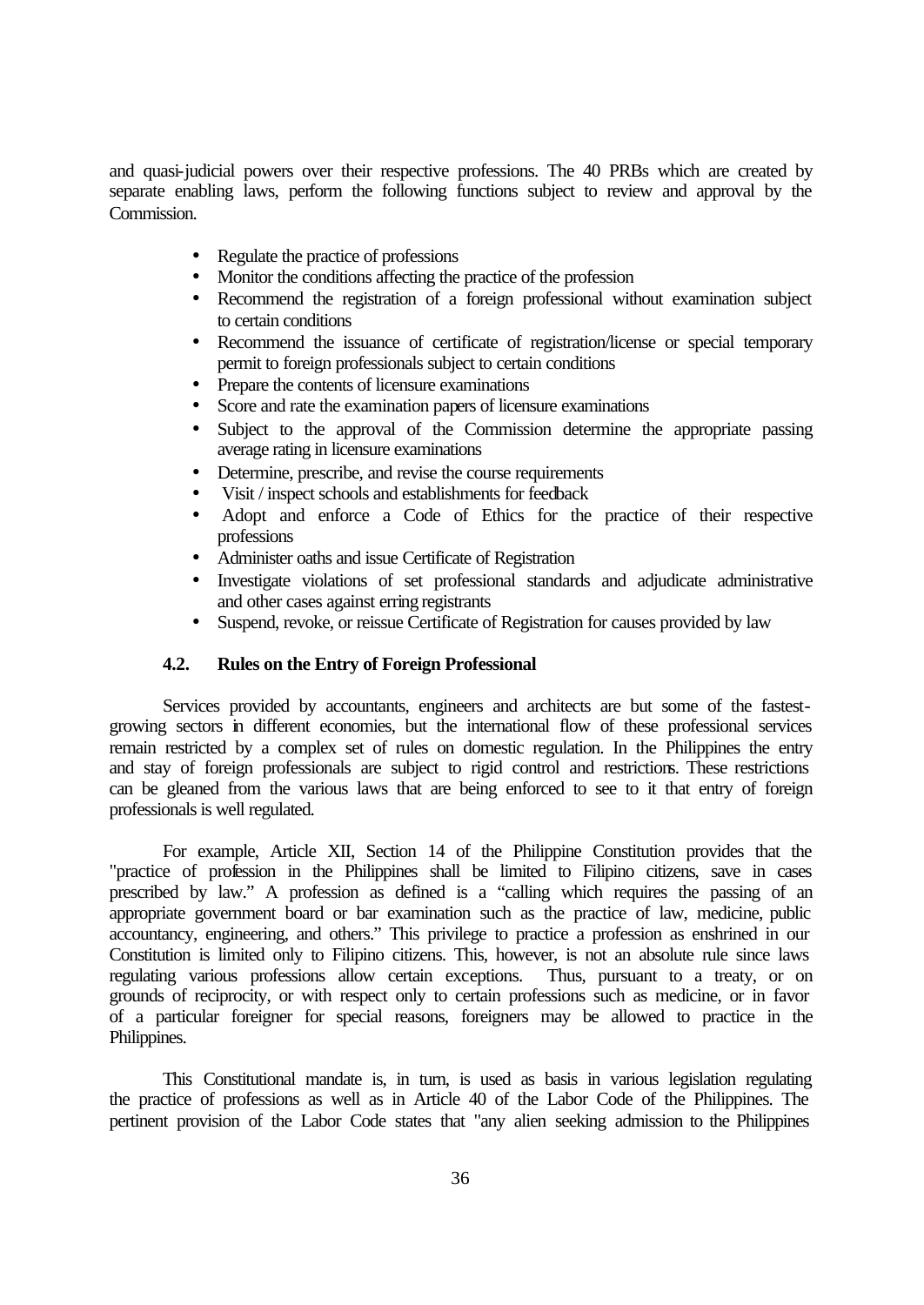for employment purposes and any domestic or foreign employer who desires to engage an alien for employment in the Philippines shall obtain an employment permit from the Department of Labor and Employment. The employment permit may be issued to a non resident alien or to the applicant employer after a determination of the non-availability of a person in the Philippines who is competent, able and willing at the time of application to perform the services for which the alien is desired."

Although entry of foreign professional is allowed, it is subject to a rigid labor demand test. This test maintains a very strong preference towards the hiring of Filipino professionals. As long as there is an available Filipino professional who can render the services required, entry of foreign professional will not be allowed. After passing the labor market test, a foreign professional has to fulfill the provision of RA 5181 that requires three (3) years of residence in the Philippines before he can practice his profession.

 This Constitutional restriction on the entry of foreign professionals can be evaluated either on the basis of public interest or the country's economic philosophy. On the basis of public interest, the practice of profession is allowed only to persons who have undergone the necessary academic preparation and have passed the appropriate government examination and who possess such other special qualifications prescribed by the government. Thus, restriction on the unqualified individuals is understandable in order to protect the general public from the ill effects of any malpractice. However, on what grounds of public interest can we exclude foreign professionals to practice domestically if they are allowed to practice in their home territory? If someone is certified not to inflict harm or threaten public interest in his home country why is he suspect to inflict harm in a foreign country? This is only possible in case when the country of citizenship of the foreign professional is at war with the host country. Otherwise, there is no basis for using public interest as a ground for restricting the entry of foreign professional.

The basis for restriction then will have to be analyzed from the economic philosophy the host country wishes to pursue. There is a strong indication that this is the case since there is a Constitutional provision specifying effective control of the economy by Filipinos. This condition does not only cover economic enterprises but more so the practice of various professions. Although, the intention of this Constitutional mandate is to inculcate the value of patronizing the services of local professionals to assist in the development of local professionals and at the same time save on foreign currency, it has the effect of promoting protectionism.

This economic philosophy of protecting local professionals may have in fact hindered the development of the profession in the country and has affected the quality of service. Unless, we have a superior technology over other nations, one can question the use of nationality differences to determine the quality of service delivery.

### **4.3. Regulations on Recognition**

If nationality is not the crucial issue in restricting the entry of foreign professionals, then public interest demands that some forms of recognition should be bestowed to qualified and certified foreign professionals. As it is, there is no absolute prohibition or restriction on foreigners who intend to practice their professions in the Philippines. Although our domestic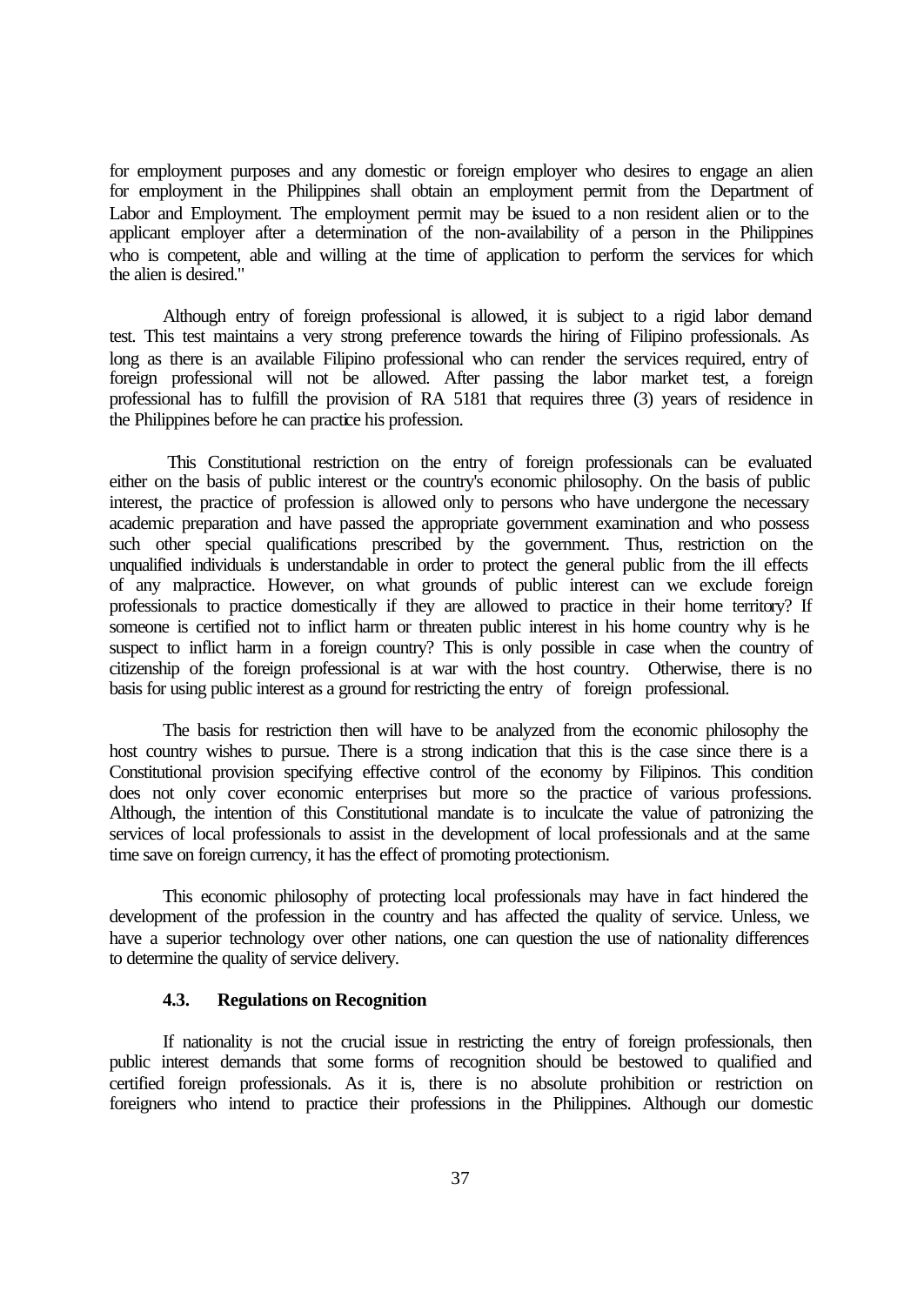regulations are indeed restrictive, they allow for certain exceptions. A mechanism is provided for that allows foreigners to practice their professions. This route is found in one of the powers of PRC under Section 7 (j) of RA 8981 or The PRC Modernization Act of 2000:

> *Upon recommendation of the Professional Regulatory Board concerned, to approve the registration of and authorize the issuance of a certificate of registration/license and professional identification card with or without examination to a foreigner who is registered under the laws of his state or country and whose certificate of registration issued therein has not been suspended or revoked: Provided, That the requirements for the registration or licensing in said foreign state or country are substantially the same as those required and contemplated by the laws of the Philippines and that the laws of such foreign country or state allow the citizens of the Philippines to practice the profession on the same basis and grant the same privileges as those enjoyed by the subjects or citizens of such foreign state or country: Provided, further, That the Commission may, upon the recommendation of the Board concerned, authorize the issuance of a certificate of registration/license or a special temporary permit to foreign professionals who desire to practice their professions in the country under reciprocity and other international agreements; consultants in foreign-funded, joint venture or foreign-assisted projects of the government, employees of Philippine or foreign private firms or institutions pursuant to law, or health professionals engaged in humanitarian mission for a limited period of time: Provided, finally, That agencies, organizations or individuals, whether public or private, who secure the services of a foreign professional authorized by law to practice in the Philippines for reasons aforementioned, shall be responsible for securing a special permit from the Professional Regulation Commission (PRC) and the Department of Labor and Employment (DOLE) pursuant to PRC and DOLE rules.*

 Based on the new law, foreign professionals are not granted unconditional access in our country. The conditions for granting recognition for a foreigner to practice his profession in the Philippines are as follows: similarity in the educational and licensing requirements in other countries, reciprocity and international agreements. Under PD 223, however, international prominence was another condition allowed for foreign professionals to practice in the country. This deleted condition in RA 8981 in fact overrules the other conditions as the test for recognition. In particular the pertinent deleted provision states that " the Commission may, upon recommendation of the Board concerned, and approval of the President, authorize the issuance of a certificate of registration without examination or a temporary special permit to practice the profession to any foreigner regardless of whether or not reciprocity exists in the practice of his profession between his country and the Philippines and under such conditions as may be determined by the Commission, if such foreigner is internationally known to be an outstanding expert in his chosen profession or a well known specialist in any of its branches, and that his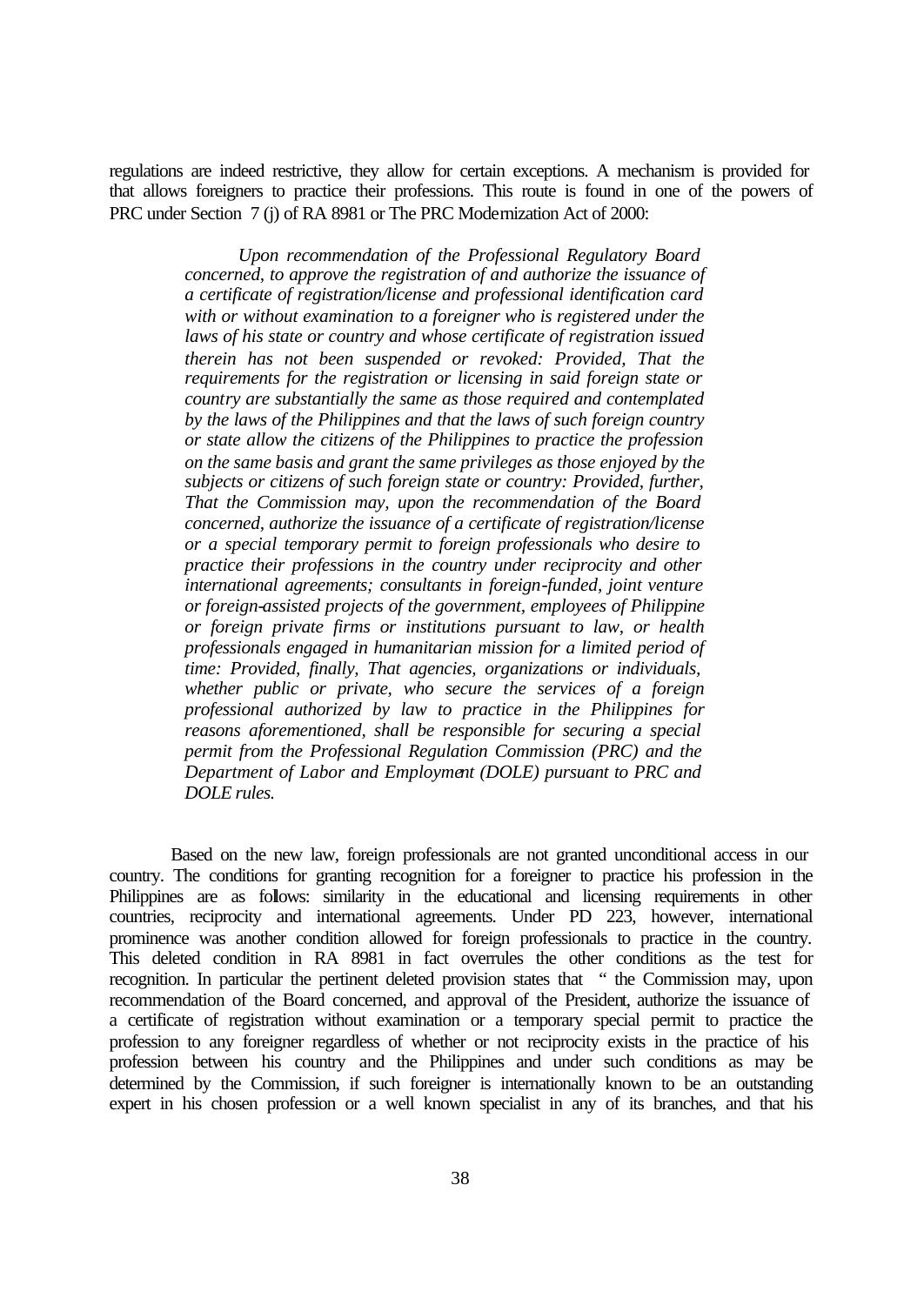services are urgently necessary for lack of inadequacy of local experts or if his services will promote the advancement of the profession in the Philippines." ( Section 5 (j) PD 223)

 This deleted provision was seen, before, as an avenue that will facilitate country's move towards mutual recognition agreements with other countries in the region without violating our laws. However, there is something subjective in these decisions to grant recognition. They have to be decided by the appropriate Professional Regulatory Board. A lenient board, for example, may allow the free entry and recognition of foreign professionals to practice domestically. However, a board composed of professionals who are protective of their interests, may deny recognition, even if the condition of international prominence, reciprocity and similarity in educational and licensing requirements are fulfilled. Although this provision is a ground for opening up, it is subject to personal interpretation and meant really as an exception rather than the rule. If the recognition of all foreign professionals will have to go through the process and final approval by the President to practice and recognize, the intention of the law is really to limit the entry of foreign professionals.

However, the deletion of this important condition under RA 8981 may further restrict the entry of foreign professionals into the country. The universities and research institutions may be adversely affected by the removal this condition for entry. If in the past, it was difficult to enter, now the entry of distinguished professionals in not even allowed.

In addition, one of the key changes in the PRC Modernization Act of 2000 (RA8981) is the removal of the mandatory requirement of continuing professional education (CPE) for the renewal of a professional license. Although CPE is considered as an integral component of programs on quality assurance that would facilitate the movement of professionals internationally, this dimension has been overlooked during the discussions in the formulation of RA 8981. The contentious issues during the deliberations of the new law were focused on the abuses in the provision of CPE and the selection of CPE providers. CPE as practiced in this country has became too commercialized and deviated from its real objective professional updating towards maintaining the quality of professionals for global competition. Moreover, the problem of selecting and accrediting CPE providers turn into a turf war among competing professional organizations. Instead of competing in terms of the quality of providing CPE services some have gone to the extent of questioning their competitors' existence in courts. Because of this pressing domestic problem, our legislators as well as professional organizations failed to recognize that continuing professional education is an integral part of the disciplines in the regulation of professions consistent with the provisions of the GATS.

Because of the removal of this requirement, the only determinant of professional competence to practice in this country is based on a single examination. However, international standards on the practice of professions go beyond the initial licensure examination. Other succeeding activities and measures of professional growth and advancement should also be included. Here meaningful experience and continuing professional education become very critical components of the quality and competence of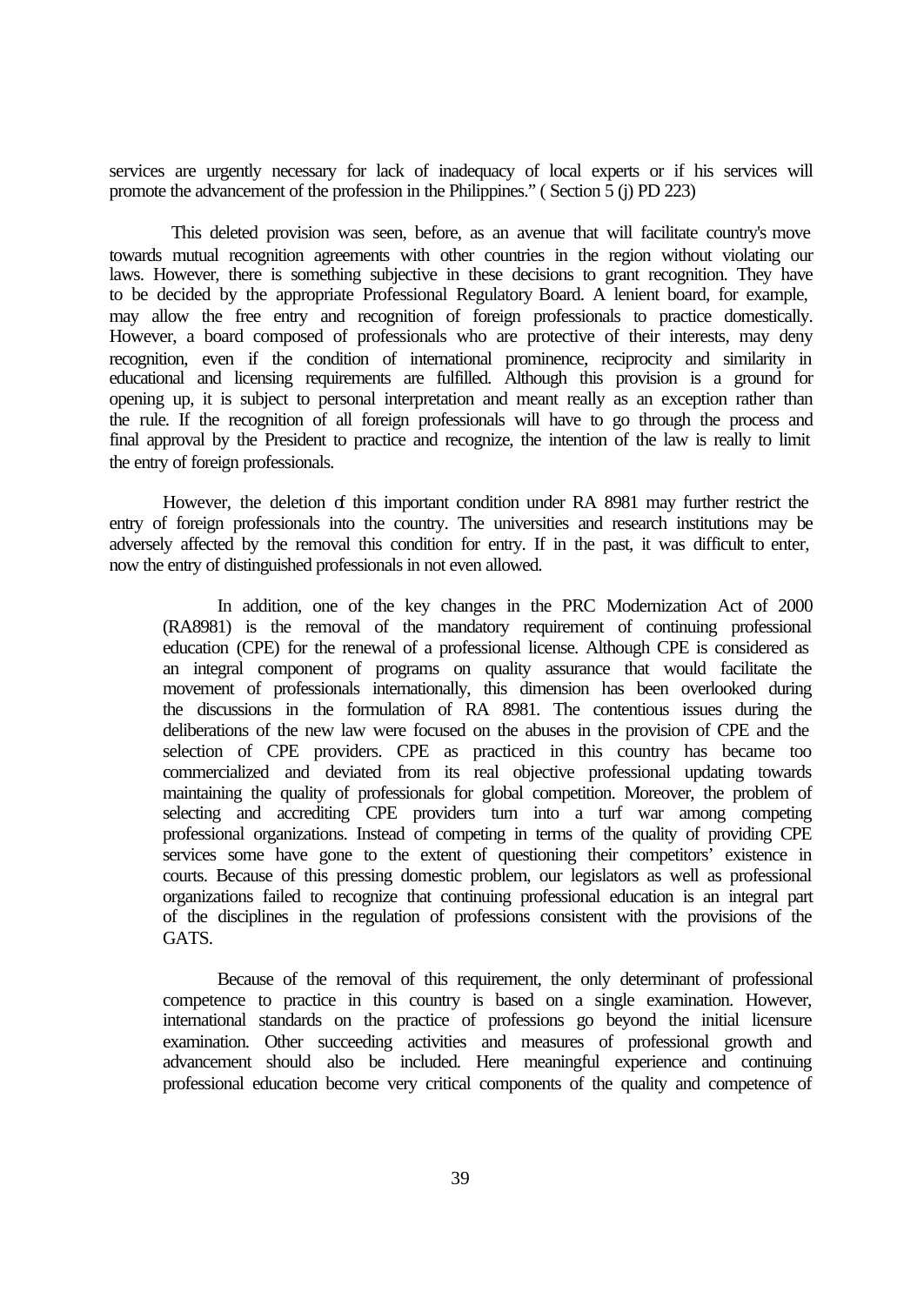the professionals. Thus, the removal of this mandatory requirement was indeed a disservice to our professionals and may threaten our initial commitments with GATS.

In the light of the removal of CPE as a mandatory requirement, several options may be implemented. A system of accreditation and promotion in the professional ranks may be instituted by professional organizations. Elevation to ranks may require more competencies as evidenced by acceptable outputs. In addition, linking the development of research and graduate education in higher educational institutions, on one hand, and the improvement of CPE programs, on the other hand, can also be explored. Another avenue is to adopt the best practices of the private sector in conducting continuing professional education programs for their employees. Moreover, the program of giving awards for best technical papers, research and outstanding young scientists can be integrated with the current practice of PRC and various professional organizations in giving outstanding professional awards. (Tullao, 1999)

### **4.4. Regulations on Registration**

In our economy registration or licensing of professionals usually requires compliance with certain standards. To be registered as professional in our country membership in a professional body is not required. However, prospective applicants must pass the examination given by the Professional Regulatory Board and meet the requirements prescribed laws governing professional practice and other laws pertaining to their profession. No certificate of registration shall be issued to any candidate convicted by a court of competent jurisdiction of any offense involving moral turpitude, or to any candidate found guilty of immoral or dishonorable conduct, and to any candidate of unsound mind. However for reason of equity and justice, the Commission may issue such certificate of registration upon recommendation of the Board. But this can only be done after the lapse of two years. The certificate of registration shall show the full name of the registrant with a serial number and shall be signed by all the Members of the Board and the Chairman of the Commission.

Taking a professional oath in the form prescribed by the Commission before any person authorized to administer the same is also required. In addition to this a successful examinee is required to pay the registration fee as provided for by Law. This annual registration fee shall be charged to every practicing professionals. Failure to pay this fee for five continuous years shall be sufficient cause for the suspension of his registration certificate. The license shall be valid for three years. Under the RA 8981, the previous compliance with continuing professional education (CPE) program for the renewal of certificate of registration has been removed as a requirement.

# **4.5. Limitations and Restrictions on Practice**

A survey of the laws governing various professions would indicate the presence of specific provisions limiting and imposing restrictions on the practice of professions. The most common limitation specified in the laws governing the practice of a profession is the absence of a valid certificate of registration that would be the evidence of the person's capacity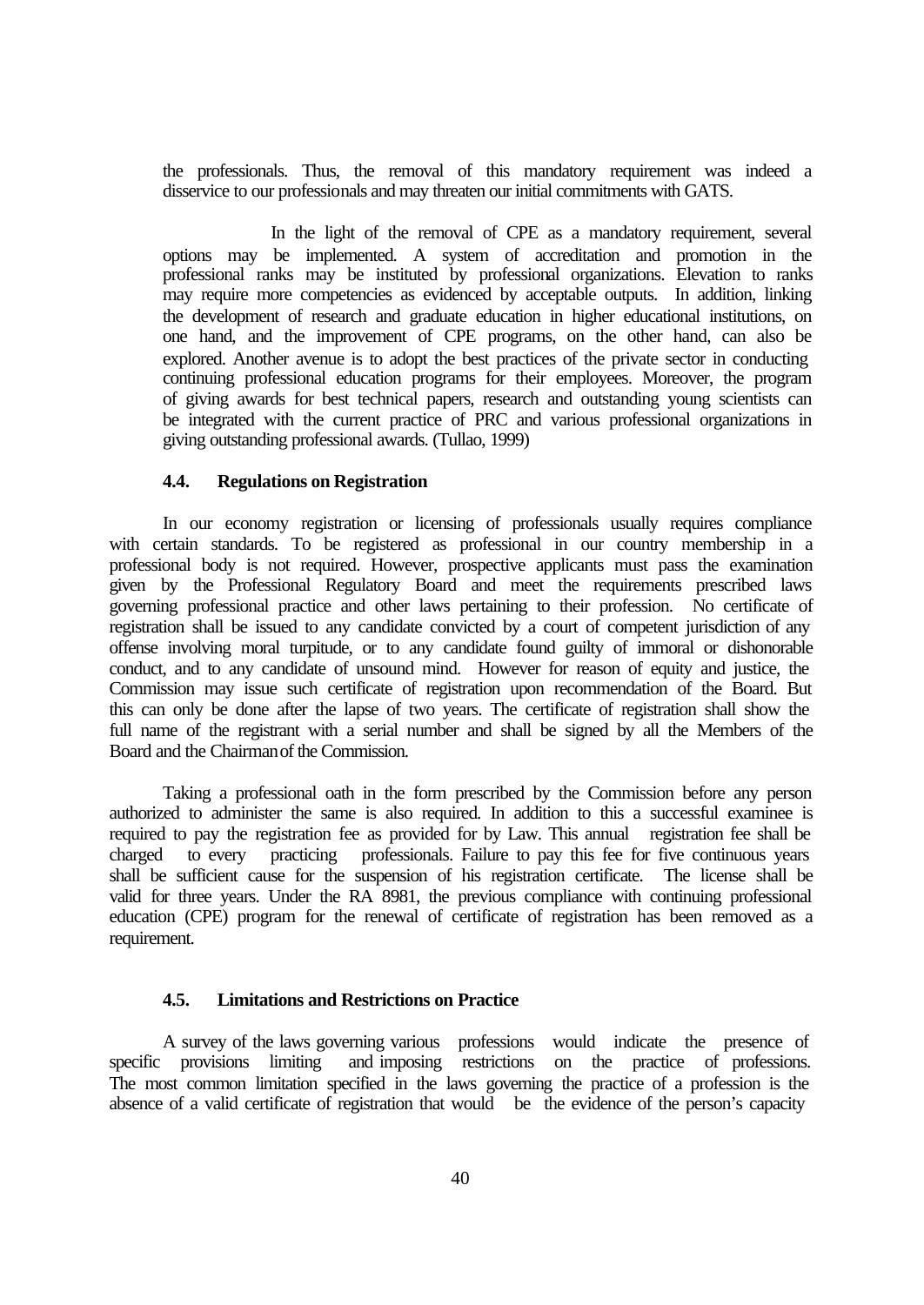to render professional services. Without such valid certificate of registration no one is legally allowed to practice. For example, Section 25 of PD 692 provides that " xxx all partners of partnership organized for the practice of public accountancy shall be registered public accountants in the Philippines. The Commissioner of the Securities and Exchange Commission Philippines. The Commissioner of the Securities and Exchange Commission shall not register any corporation organized for the practice of public accountancy."

On the other hand, Section 13 of RA 545 provides that "Unless exempt from registration, no person shall practice or offer to practice architecture in the Philippines without having previously obtained a certificate of registration from the Board of Examiners for Architects. It shall be unlawful for any architect, to seek to avoid the provisions of this act by the use of any other than the title "architect' and no person shall practice architecture in this country, or present themselves as qualified for such practice, unless and until they have qualified and been registered as provided in this act."

Similar provision can be found in Section 11 of RA 318 wherein it provides that "unless exempt from registration, no person shall practice or offer to practice chemical engineering in the Philippines as defined in the Act without having previously obtained a certificate of registration from the Board of Examiners for Chemical Engineers created under this act."

Section 28 of PD 1570 considers it unlawful for any person to practice or offer to practice aeronautical engineering, or use the title aeronautical engineer, or use any word, figure or letter or sign, that would convey he is an aeronautical engineer, if he was not able to obtain a valid certificate of registration. Further, any firm or company engage in designing, planning, construction, installation, alteration, manufacture or marketing of any aircraft and its components, accessories, instruments, equipment and supplywithout the certification, supervision, without the certification, supervision or guidance of an aeronautical engineer.

These provisions are meant to define the meaning and application of a professional. This is not meant to exclude foreigners but covers the citizens of the country who are not licensed to practice the profession. Here public interest is the basis for the exclusivity of the profession.

Another restrictive provision on the practice of the profession is the requirement that only licensed and registered professionals can teach subjects for licensure examinations. Under Section 11 of RA 8981, " all subjects fore licensure examinations shall be taught by persons who are holders of valid certificates of registration and valid professional licenses of the profession and who comply with the other requirements of the CHED."

This provision has been questioned on only on its restrictive effects but its impact on the development of higher education. For example, a doctoral degree holder in mathematics cannot teach mathematics for engineering students because mathematics is a subject covered in licensure examination. In the same light, who is better prepared to teach auditing or accounting, a non-CPA but with a Ph.D in accountancy or a graduate of BSA with a professional license in public accounting?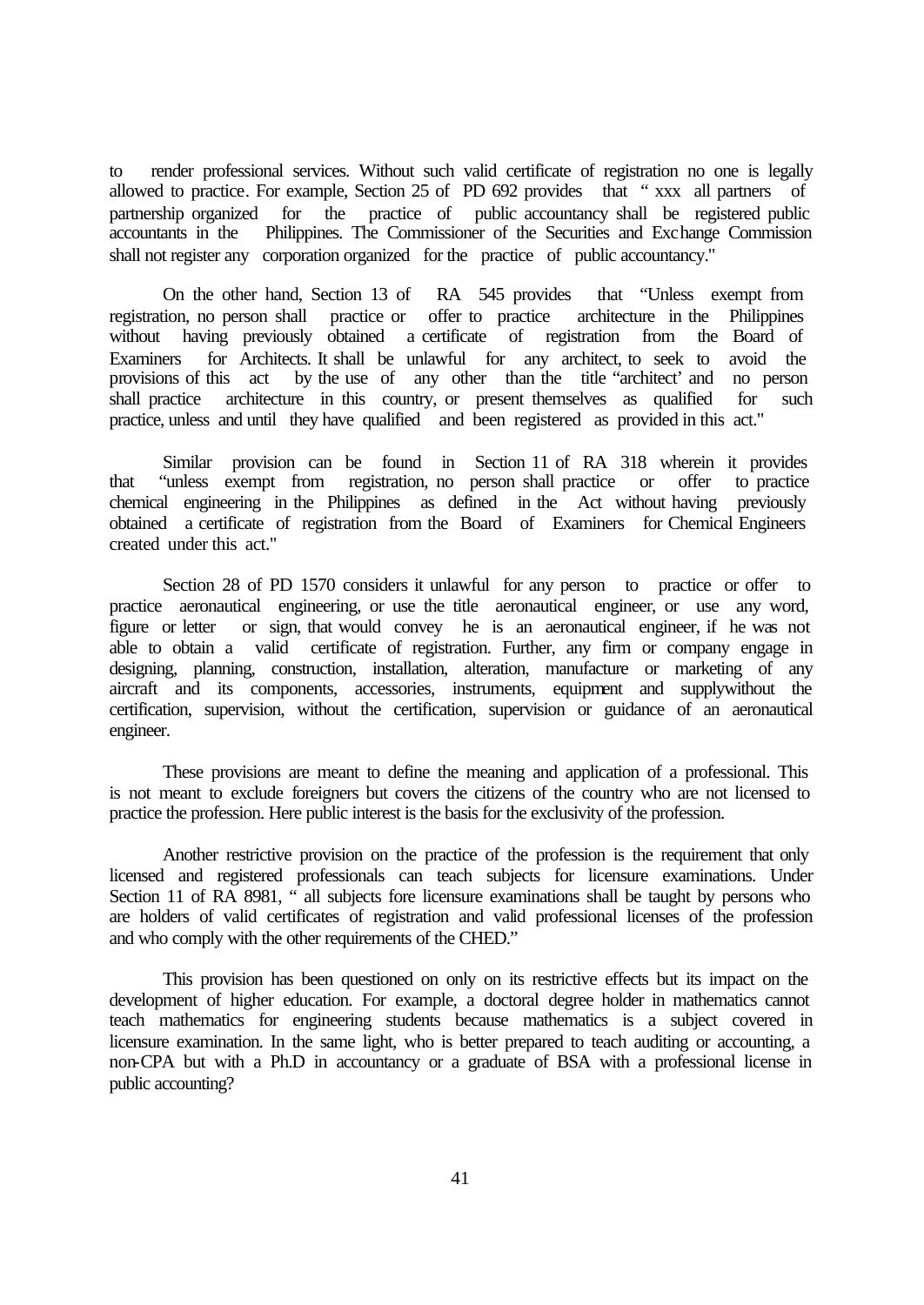## **4.6. Rules on Advertising**

A perusal of the various laws governing the practice of professions reveals that there are certain laws that in details specify the restrictions on advertising. However, similar provisions cannot be found in the laws governing other professions. Section 10, of the Code of Ethics for Accountancy provides "that a CPA shall not advertise, or cause or allow to be advertised, his professional attainment or services except in stating qualifications in applications for employment. However, publication of authorship of book, technical reports and studies lectures or papers delivered in conferences and seminars and similar activities which are beneficial to the profession as a whole are not considered advertising."

Section 20 of the Code of Ethics for Dentist, provides for a more detailed and specific prohibitions and restrictions on advertising. The dentist or the dental clinic is not allowed to have more than one window or building sign per exposure. The letters in the sign should not be more than 8 cm. by 8 cm. in size and it should show only the name of the dentist, the term dentist or dentistry. Terms such as "X-ray", "Gas", "Air –abrasive", "dental laboratory ," Air -conditioned", or any technical term must not appear in the card, and signboards of the dentist. He may use professional cards to identify himself but the card must be of traditional type and size .

There are also restrictions on advertising imposed on Architects in the practice of their profession. An architect is not allowed to use paid advertisement nor use self –laudatory, exaggerated or misleading publicity. However, the presentation of factual materials, verbal or visual of the aims, standards and progress of the profession through literature or by industrious application of his work or services which tend to dignify the professional or advance public knowledge of the architect's function in society may be presented through any public communication media. The architect shall not misled the public through advertisement, signs or printed matter citing his professional specialization unless such qualifications are well known facts or sanctioned by professional consensus and years of experience .

In the field of engineering restrictions on advertising focuses mostly on restrictions against self-laudation. There is no restriction on advertising for an agricultural engineer. However, a chemical engineer shall not indulge in self –laudatory advertisement nor make exaggerated untrue, or misleading statements in media or any public forum. On the other hand, civil engineers and mechanical engineers are prohibited to advertise in self-laudatory language, or in any other manner derogatory to the dignity of the profession. For an electrical engineer he is required to advertise only his work or merit in simple manner and avoid any practice that will discredit or do injury to the dignity and honor of his profession. There is a prohibition against self –laudation in advertisement and make false statements with against self –laudation in advertisement and make false statements with respect to his qualifications and experience. The mining engineer may publish or disseminate professional calling cards or advertise his expertise provided that the content and information is true and not exaggerated. For geodetic, metallurgical electronics and communication engineer the law is silent as far as restrictions on advertising is concerned.

Although the reasons cited for regulating advertisement for professionals may be reasonable since they prohibit self-laudatory, untrue, derogatory and misleading information, this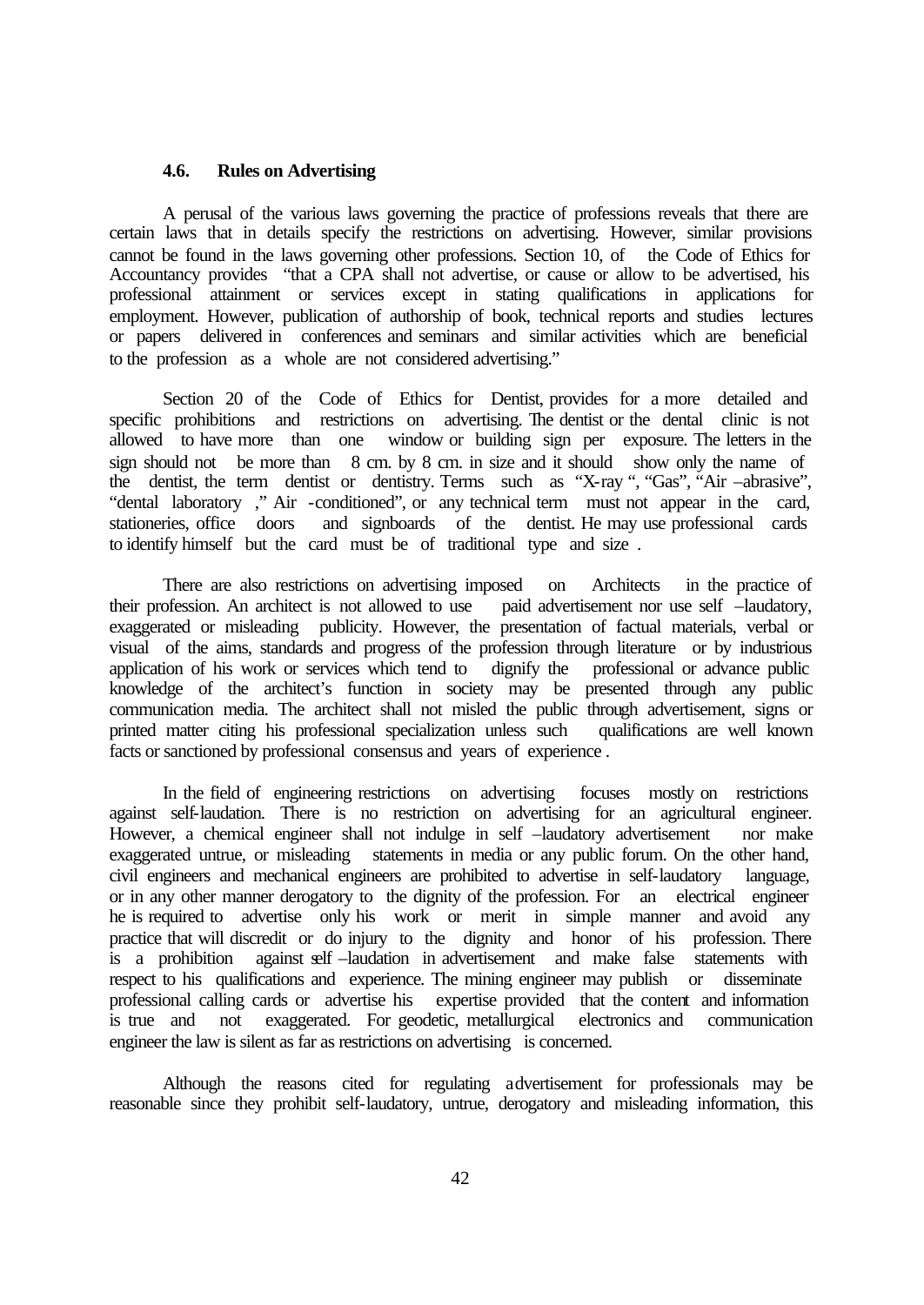should not be interpreted as a general prohibition on advertising. Even in other countries, the ethics on advertising for professionals has been revised to exclude false advertising. But since advertising is a form of disclosure it can enhance information being relayed to potential clients. Thus, advertising should be treated as means of addressing asymmetries in information between the customers and the professional service providers that lead to the formation of the right decision for the clients. But since everyone is free to organize and present this information to the public, it can lead to false advertising. What can be done by the PRC and PRBs is to present to the professionals a template of what information that they should disclose to the public instead of focusing on the various limitations on advertising. In this way every one is required to disclosure the same information that would benefit the consumers without the unnecessary derogatory and false information that may threaten the dignity of the profession.

# **V. Regulatory Functions of CHED and PRC and GATS Principles on Domestic Regulation**

# **5.1 Framework in Domestic Regulation in the GATS and the Disciplines on the Practice of Professions**

The framework on domestic regulation in the GATS operates mainly on three principles: "… each Member shall ensure that all measures of general application affecting trade in services are administered in a reasonable, objective, and impartial manner." (Art VI:1). The extent at which domestic regulation is pursued extends to cover professional services. At its core, Article VI lays down guidelines on licensing requirements, procedures and technical standards to be adopted by members to be enforced to foreign service providers which should be based according to Art VI: 4 on objective and transparent data, procedures set should not be more burdensome than necessary to meet regulatory objectives and licensing requirements/procedures should not in themselves constitute as barriers in the practice of professions. The establishment of domestic regulations as provided for in the GATS ensures each member that trans-border trade in services will be as less restrictive as possible, while observing transparent and nondiscriminatory standards.

Regulation on the practice of professions facilitates the removal of market inefficiencies and seeks to lessen social costs of consumers by minimizing risks posed by foreign serviceproviders. Risks are minimized through licensing procedures, requirements and technical standards set by local authorities, all of which should be consistent with GATS provisions on domestic regulations (Art VI, GATS). These standards ensure the quality of service and professional competence of foreign providers.

# **5.2 Comparative Analysis**

**5.2.1 Congruence and Differences on the Practice of Domestic Regulation on Educational Services and Professional Services with the Criteria Set by GATS**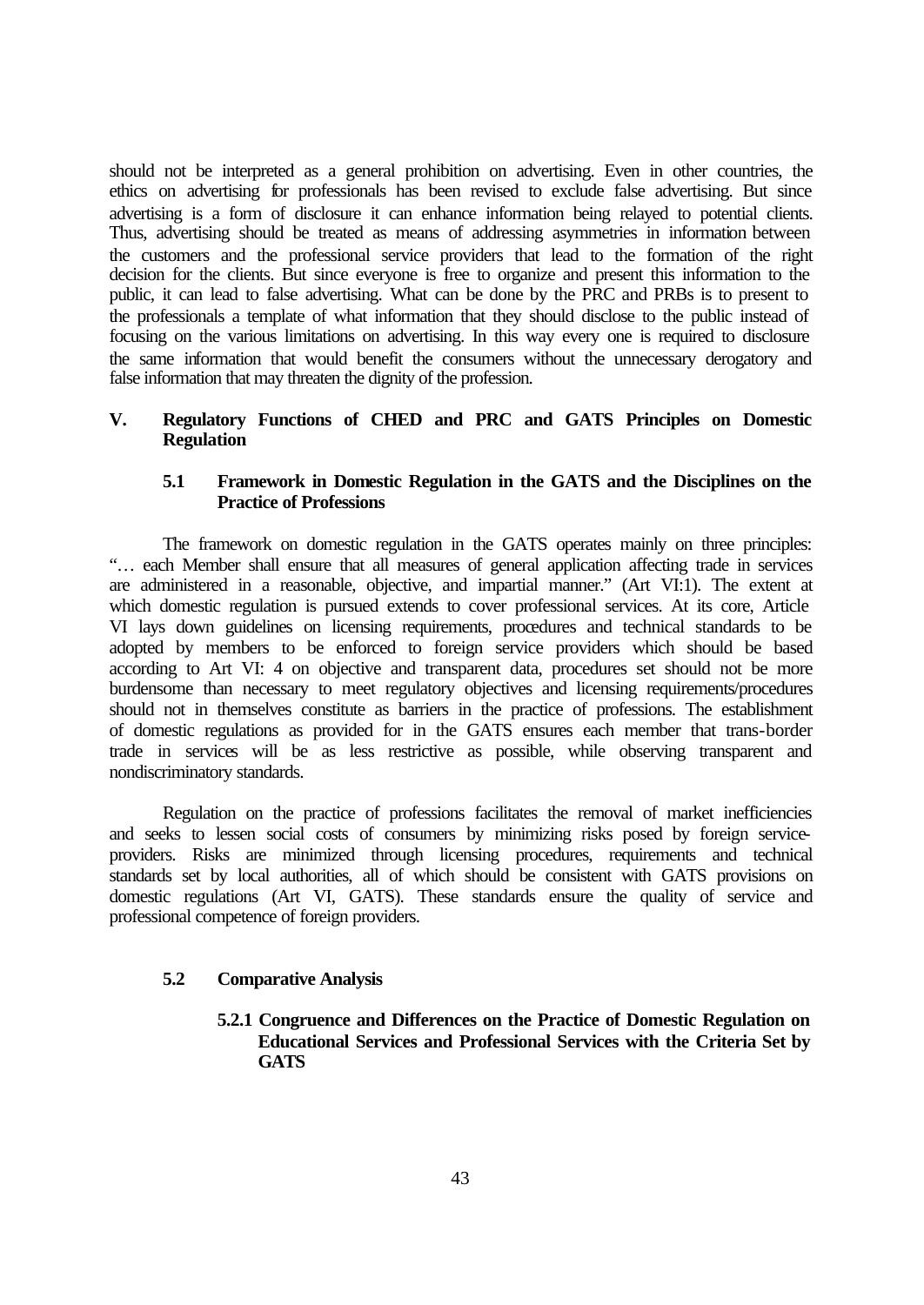The Working Party on Professional Services (recently replaced by the Working Party on Domestic Regulation through the Decision on Domestic Regulation adopted by the Council for Trade in Services last April 26, 1999) has so far, covered only the accountancy sector in terms of forming sectoral disciplines for each profession. The following analyses of congruence and differences on the practice of domestic regulation on educational services and professional services and the criteria set by the GATS is based on the general provisions of Article VI of the GATS.

On Article VI:2, " Each member shall maintain or institute as soon as practicable judicial, arbitral or administrative tribunals or procedures which provide, at the request of an affected service supplier, for the prompt review of, and where justified, appropriate remedies firm administrative decisions affecting trade in services." If we apply this provision for educational services, parallel bodies are established in educational institutions and they are unique for each institution. Schools are authorized by CHED to admit foreign students are required to establish a Foreign Students' Unit within their organization. This unit is the one coordinating with various government agencies involved in the processing of the application of a foreign student. In addition, the CHED is empowered to approve the establishment and operation of educational institutions with foreign equity.

For professional services, on the other hand, part of the powers and functions of the various professional regulatory boards together with the Professional Regulation Commission are congruent with the provision of this article (Sec. 9, RA 8981). Moreover, administrative investigation that may affect the practice of the profession services are carried out by the relevant professional regulatory board.

Article VI:3 states that "where authorization is required for the supply of a service on which a specific commitment has been made, the competent authorities of a Member shall, within a reasonable period of time after the submission of an application considered complete under domestic laws and regulations, inform the applicant of the decision concerning the application." We observe a matching of the current practice affecting the entry of foreign students with the spirit of this provision. For example, graduates of foreign schools who did not entirely satisfy the specific requirements of certain college courses could be admitted into college but with an entrance deficiency that has to be corrected during their freshmen year. This could be done while taking and passing all of the regular courses offered in that year. If they failed to remove the deficiency before the opening of the second year, their sophomore load will be reduced accordingly. For professional services, this provision can be compared with the rules and regulations governing the practice of professionals. For establishment and operation of educational institutions with foreign equity, appropriate procedures and clearances should be followed and secured by the foreign university and its local partner from CHED and SEC.

Article VI:4 of the GATS defines the commitments relating to the qualification requirements and procedures, technical standards and licensing requirements. They must be " a) based on objective and transparent criteria, such as competence and the ability to supply the service; b) not more than burdensome than necessary to ensure the quality of the service and c) in the case of licensing procedures, not in themselves a restriction on the supply of the service."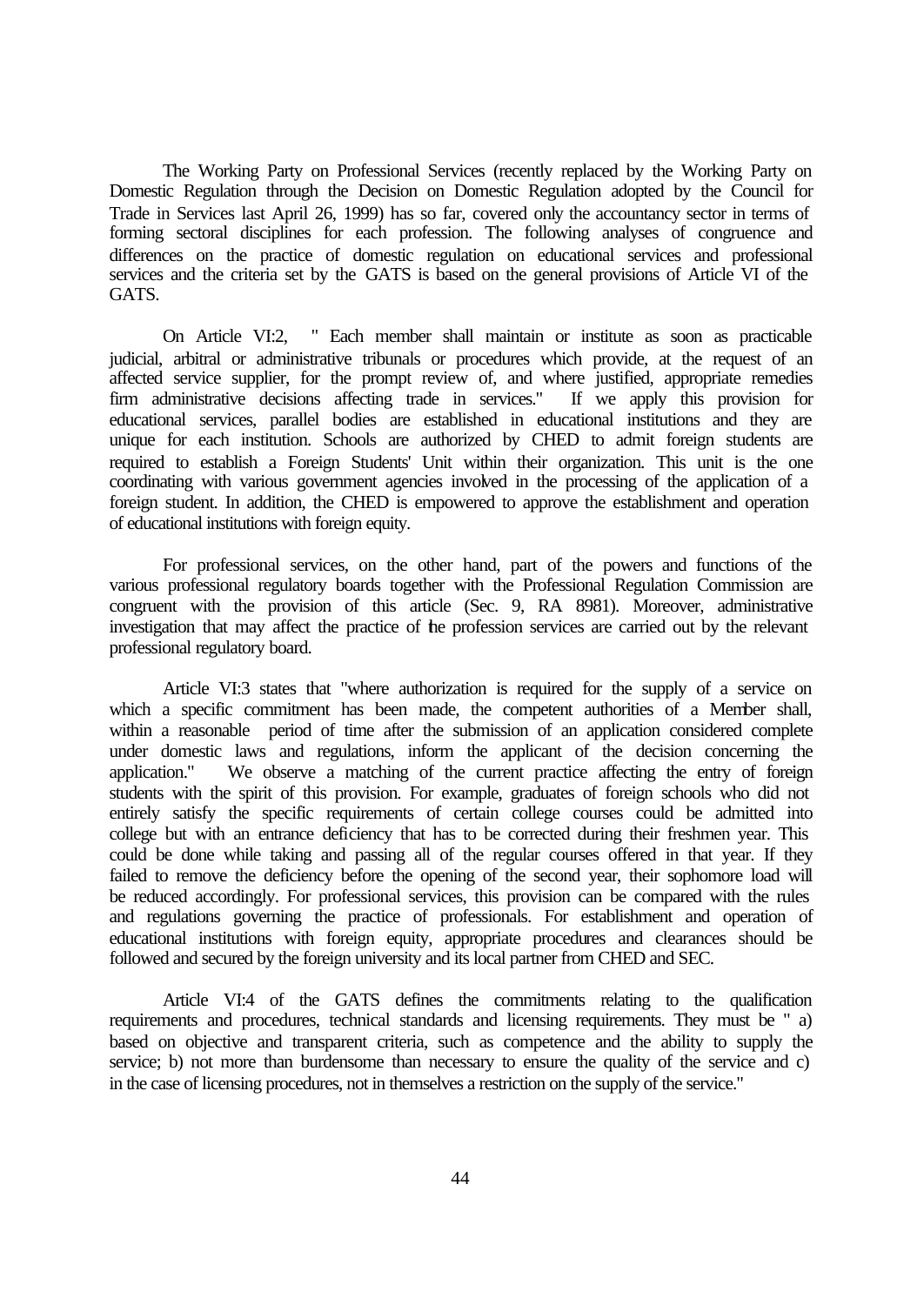We see the similarity of this provision with the requirements set in admitting foreign students. For example, foreign students who have not graduated from high school but have completed at least 11 curriculum years in elementary and secondary education in other countries may, at the discretion of the admitting school be accepted into college courses. The CHED will provide the school a comparative equivalence on foreign education systems as basis for proper education and placements of foreign students. No existing rules and regulations regarding how much tuition fee a school should charge on foreign students.

A major difference is observed in the provision of Article VI:4 and rules governing the employment of foreigners in educational and professional services. According to the labor market test, employment of a foreign professional will only be allowed only after the determination of non-availability of a person in the Philippines who is competent, able and willing at time or application to perform the services for which the alien is desired.

## **5.2.2 Regulatory Powers of CHED and PRC and their Impact on Trade in Services**

Based on the similarities and differences presented in the previous section, the regulatory powers of CHED and PRC may prevent the entry of foreign professionals.

The labor market test under the Labor Code is one of the main barriers for trade in services. This law is especially posing trade restrictions in the education sector, where foreign professionals may only be allowed to teach in the absence of any other Filipino competent enough to teach the subject where the foreigner specializes in. In addition, the foreign reciprocity rule requires that the country where the foreigner came from must apply the same principle or standard for the entry of Filipino professionals. This restriction can serve, to some extent, a factor contributing to deterioration of the quality of education provided here in the Philippines. In fact, as mentioned earlier, the deletion of "international prominence" as a condition for entry of foreign professionals under RA 8981 may also adversely affect the development of higher education in the country.

Allowing foreign professors to teach here in the Philippines should be looked upon as an opportunity rather than as a disadvantage to local professional in the academe. Given the state of higher education of the Philippines and the quality of instruction and research, their talents can serve as resources, which can be tapped for development of graduate education as well as the expansion of research activities in many educational institutions. Foreign professors, in the first place, cannot be viewed as displacing the domestic professors since the compensation package and the teaching conditions are enough disincentives for the foreigner to come and teach in the country. But barring professionals from entry even if they are willing to take the compensation package is a disservice to the development of the educational system.

Moreover, the restriction posed by the labor market test and the foreign reciprocity requirement creates a major challenge for the country's effort in establishing a more conducive environment for foreign investment. How can the Philippines attract foreign companies to do business in our country if there are restrictions in the entry of professionals needed for these businesses? We know that the quality of professionals, both domestic and foreign, is a major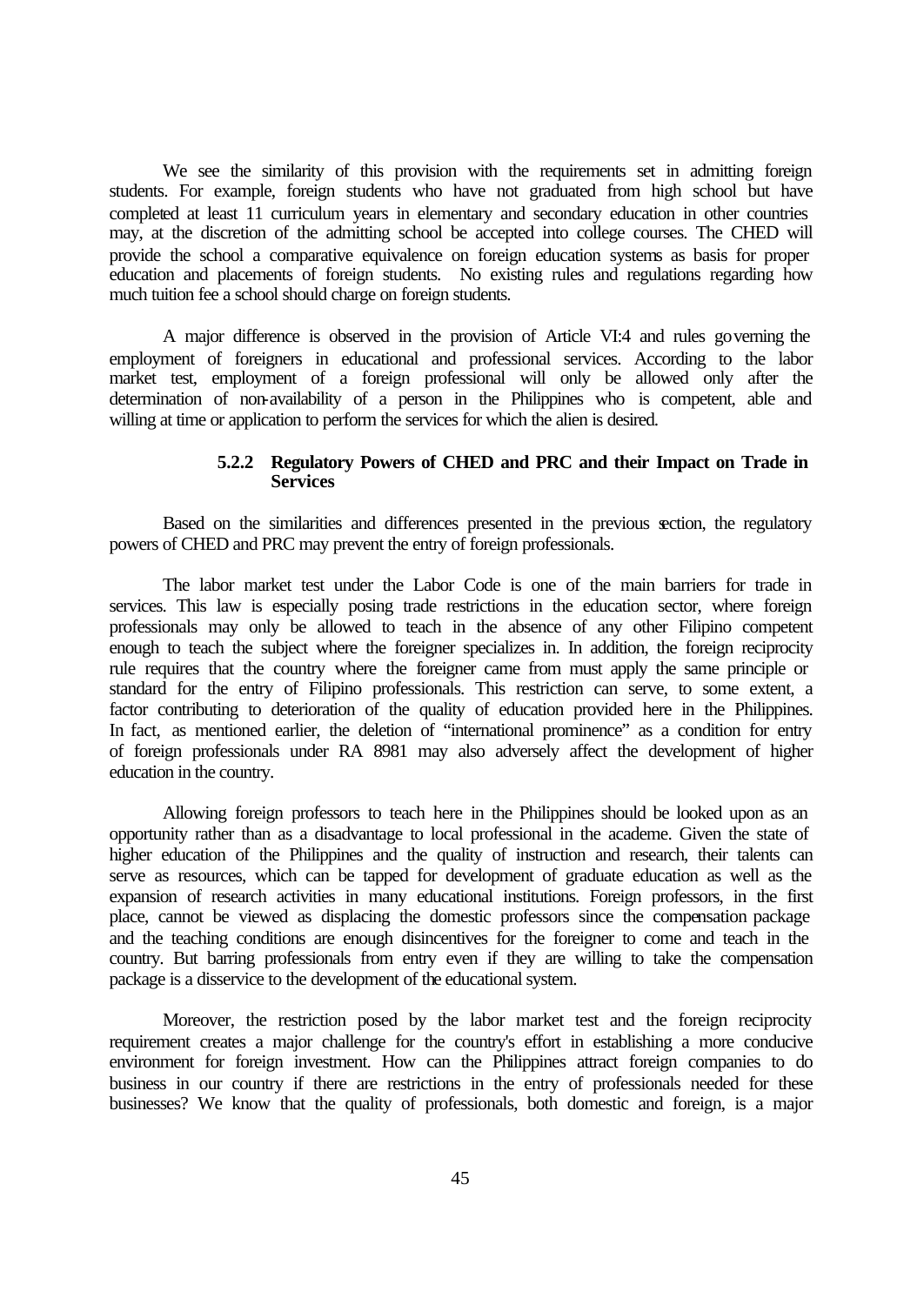ingredient for success of any foreign investment in the country. However, this concern has been addressed, to some extent, by RA 8981 by allowing the granting of special temporary permit to foreign professions who are employees of foreign private firms or institutions.

On the other hand, there are those who view labor market test as a route for the development of Filipino understudies. According to this perspective, foreign professionals will only be allowed to work in the country not only because of the absence of local expertise but also to develop local professionals. Thus, the labor market test should not be seen as a restrictive condition against foreign professionals but as a pro-active measure towards the development of Filipino professionals.

# **5.3 Measures for the Development of Higher Education and the Improvement of Global Competitiveness of Filipino Professionals**

## **5.3.1 Measures to Improve the Quality of Filipino Professionals**

# **5.3.1.1 Enhance the Continuing Professional Education Program**

The Continuing Professional Education (CPE) is one of the flagship programs of the Commission aimed at raising and enhancing the professionals' level of competence to ensure their competitiveness anywhere in the world. Under this program, professionals undergo enhancement programs to continually upgrade and update their knowledge; competence and awareness of developments in their respective professions brought about by modernization and advances in technology. There is value in requiring professionals to have continuing education as a process of domestic regulation since this is in line with the protection of consumer and the promotion of public interest.

Although the current implementation of this program has been subject of criticism, the importance of CPE should not be underestimated. Thus, proposals of some sectors to eliminate CPE program as a precondition for renewal of license is uncalled for. In fact, the deletion of this requirement under the PRC Modernization Act of 2000 is a wrong move because continuing professional education is one of the pillars of domestic regulation of professionals enshrined under the GATS. What is needed is to restructure the program and its accreditation system towards graduate education, research and inventions away from its current emphasis on attendance of seminars. (Tullao, 1998).

To make continuing professional education a more relevant program beyond a requirement for the renewal of a professional license, there is a need to empower professional organizations in granting titles and hierarchical ranks to licensed professionals as a way of recognizing their enhanced knowledge, skills and competencies in the profession. Under this scheme, the Professional Regulation Commission together with the appropriate professional regulatory board will continue to be in charge of the process of licensing the professional. However, the granting of supplemental or secondary titles beyond what is given in a professional licensure examination should be the responsibility of accredited professional organizations. The practice of various medical associations serves as a good example in recognizing differential qualifications of its members by giving titles as fellow, diplomate and others.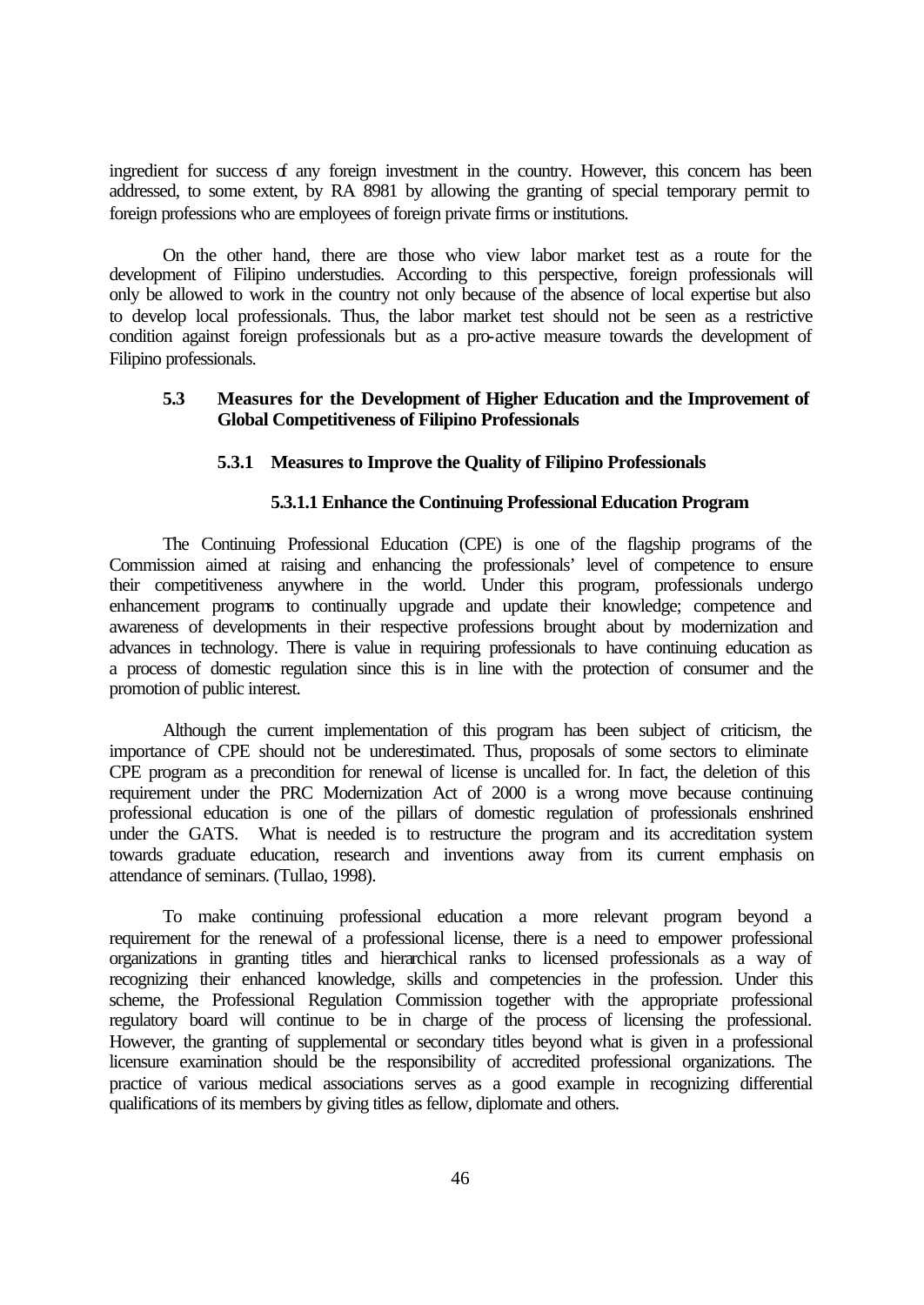Although replication of this practice can be done in other professions, there are some problems regarding its implementation. For example, when there are several professional organizations within a profession, the question of accreditation and recognition on which organization that should grant the titles or even give continuing professional education to its members is somewhat controversial. The problem is aggravated when these professional organizations are competing with each other. The title and rank given by one profession may be questioned by the competing organization and may diminish the value of the title and professional rank granted. In addition, there are difficulties in granting differentiated titles based on ranking compared to titles based on professional specialization.

# **5.3.1.2 Enforce Government Regulations on the Working Environment for Professionals**

When tough regulations anticipate standards that will spread internationally, they give the nation's professionals a head start in developing services that will be valuable elsewhere. These strict regulations come with recognizing the fact that they will promote competitive advantage by stimulating and upgrading the quality of services provided by professionals. To give value to the professions, the PRC together with the appropriate professional regulatory board can inform the public and the professionals which companies and establishments are complying with the requirements of providing working environment conducive to the practice of a profession.

Another important task of a regulatory body is the generation and dissemination of information to the public. Instead of being viewed as a protectionist agency shielding Filipino professionals from foreign competition, the PRC can project a truly regulatory body of protecting consumer interest by publishing the leading schools producing the best professionals in various fields. This measure has been integrated in the PRC Modernization Act of 2000. It should also give regular awards to outstanding professionals and cite them for their accomplishments in the development of the profession. Together with the professional regulatory boards, it should encourage the public in investigating malpractice and violations of the code of ethics of professionals.

With the entry of foreign professionals, the PRC should educate the public on consumer education particularly the rights of consumers of professional service and should enjoin professionals to disclose information so that consumers may be guided accordingly. In this light, the PRC together with the professional regulatory boards should review the guidelines in advertising and explore this as an avenue for disclosure.

In an environment of asymmetric information, the role of PRC is bridge this information gap by requiring professionals to disclose their professional competence aside from the licensure from the PRC. However such disclosure may violate the code of ethics of professionals regarding advertising. Thus, there is a need to review the role of advertising in marketing professional services. Is marketing meant to market the services of professional that undermine his professional stature or is it a legitimate means of disclosing information to the public about the capabilities of a professional?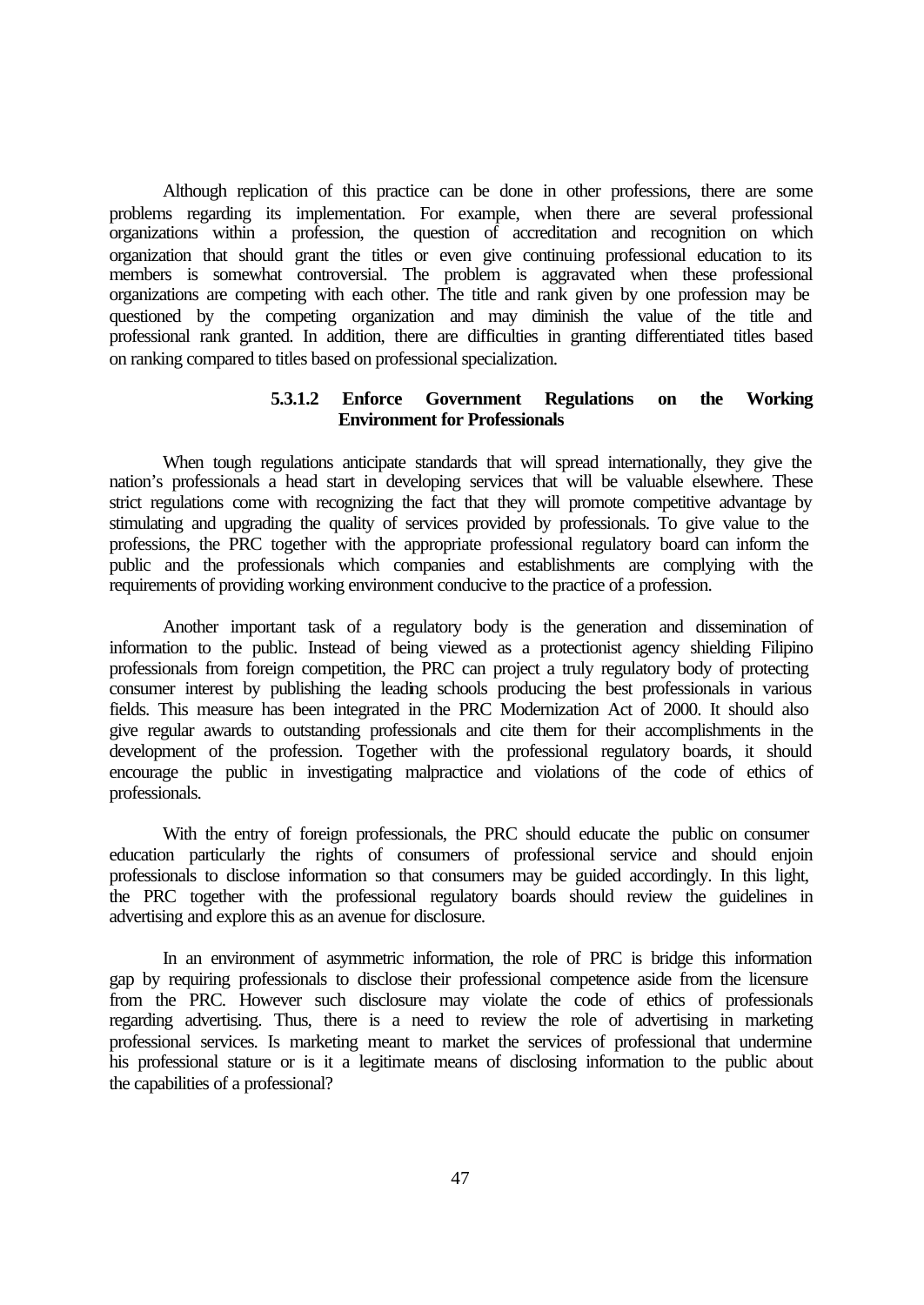# **5.3.1.3 Focus on the Development of Specialization Among Professionals**

Government has critical responsibilities for providing the fundamentals including basic education, national infrastructure, and research in areas of broad national concern. Yet these kinds of generalized efforts produce not so clear impact on the competitive advantage of professional services. Rather, the factors that translate significant effect on competitive advantage are advanced, specialized, and industry-related initiatives. Mechanisms such as specialized apprenticeship programs, research efforts in universities connected with an industry, trade association activities, and, private investments of companies ultimately create the factors that will yield competitive advantage.

Part of this task of professional improvement and specialization is included in continuing professional education programs particularly research, graduate education and industry linkages. Thus, there is need to emphasize the significant role played by research and graduate education in developing specialized professionals. Given the potential market for graduate education among the huge number of Filipino professionals, the CPE program can usher the development of graduate studies in various fields in our universities. The tie-up of the development of professionals with the development of higher educational institutions can become an ideal symbiotic relationship. The growth and development of one sector will depend on the other sector. The presence of strong graduate programs in universities is a precondition for the development of our professionals. On the other hand, professionals who are seriously pursuing their continuing education programs towards the development of specialized professionals are major factors for the development of strong graduate programs.

## **5.3.1.4 Create Pressures for Innovation**

A design that can significantly facilitate the flow of professional service providers internationally is through mutual recognition arrangement. The discussion towards a mutual recognition arrangement is focused on the details of recognition mechanism, implementation, rules and procedures on licensing and safeguards. But the main concern of local professionals and professional organizations in these discussions is the reality of the benefits liberalization can bring to them as practicing professionals. It has been argued that liberalization can improve the quality of services from accountancy to taxation services but individual professionals are more often than not apprehensive of the free entry of foreign competition.

Firms should seek out pressure and challenge, not avoid them. Part of strategy is to take advantage of the domestic market to create the impetus for innovation. To do that, firms should establish norms that exceed the toughest regulatory hurdles to stimulate upgrading of skills and productivity among professional employees. In addition, adequate incentive schemes should be developed so as to discourage local professionals to migrate and practice their professions overseas. For example, giving annual awards in recognition for the outstanding performance of professionals should help in institutionalizing this incentive scheme together with the provision of financial resources for research, inventions and other scientific activities of professionals. To do this, there is a need to strengthen the pivotal role played by professional organizations in making professionals more competitive, productive and innovative.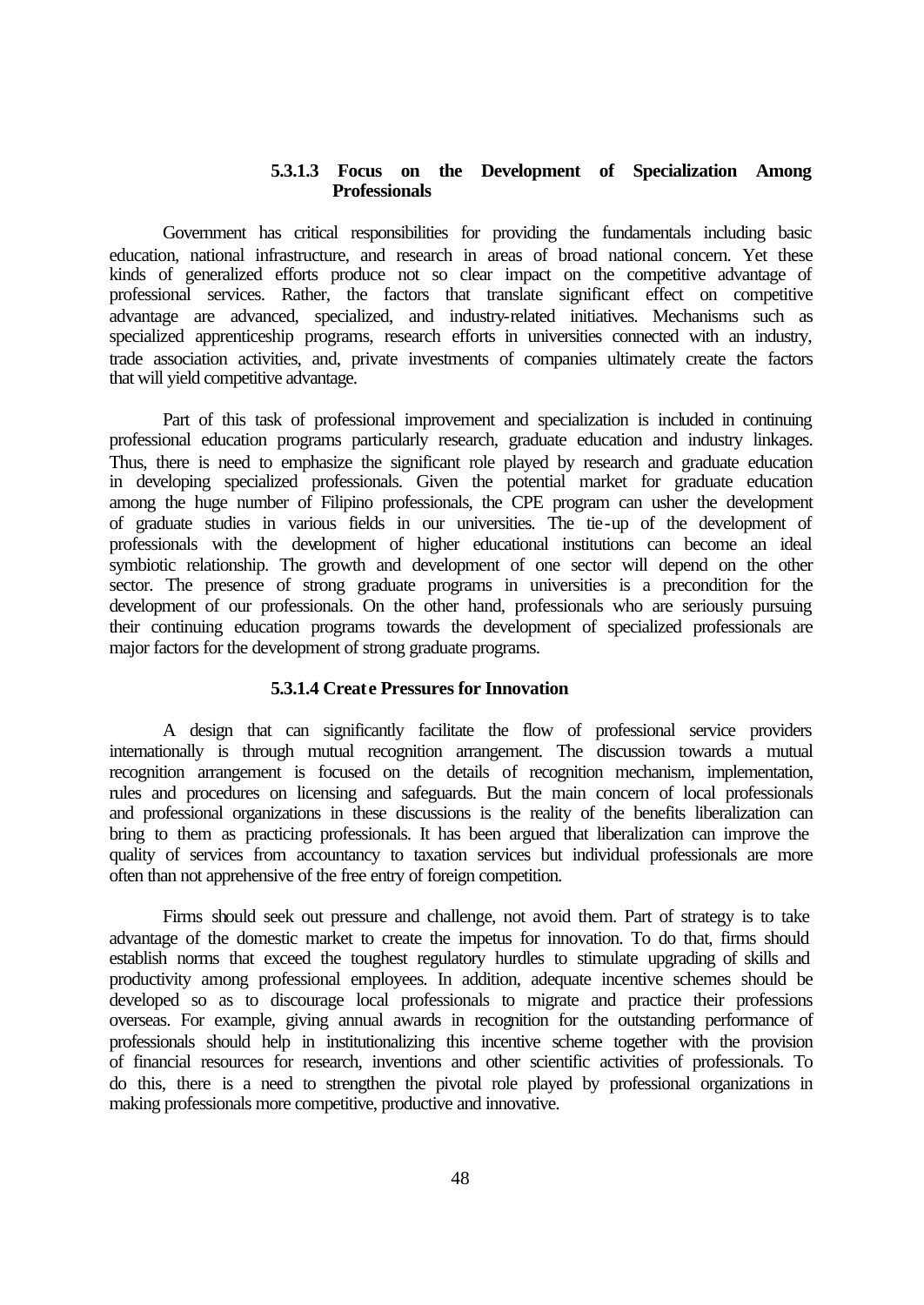Monetary incentives, good working environment and avenues for professional growth are necessary for professionals to become innovative and key agents of change in the economy. Empowering professionals is another key factor in keeping them in the country instead of migrating abroad.

### **5.3.2 Measures to Improve Higher Education in the Country**

## **5.3.2.1. Improve the Faculty Qualifications**

In the light of poor qualifications of faculty where only one-third of faculty members possess the minimum requirements to teach, there is a need to have a massive faculty development programs to upgrade and retool faculty members in more than 1300 institutions of higher learning all over the country. This should be a continuous long-term program involving various forms of faculty development programs. The core program should be earning of graduate degrees in various fields here and abroad. This measure should be supplemented by attendance in seminars and post-doctoral studies.

There are major obstacles, however, to be hurdled in addressing this problem. First, financial resources should be available to finance the cost of sending faculty members to graduate schools. It should pay for the explicit direct cost of education as well as the implicit opportunity cost of studying. Second, the supply of quality graduate programs in various fields should be ready to meet the huge demand for faculty development.

However, given that a sizable portion of students are enrolled in private educational institutions relying mostly on student fees for operation, the private schools cannot be expected to finance this ambitious faculty development program. Because of the huge financial constraints, higher education institutions will have to be supported to some extent by CHED together with a substantial participation from local and international funding agencies in financing this long-term project. In addition, alternative measures of delivering graduate education by the key institutions of higher learning should be explored together with other programs that will yield lower costs and minimum displacement of faculty members.

# **5.3.2.2. Expand Research and Improve Graduate Education**

Related to the supply constraint mentioned above, there is a need to develop and expand graduate studies beyond programs in education and business. If we have to develop and upgrade our professionals in various fields, all these fields should have excellent quality graduate programs available in the country. Research and graduate education can be improved by limiting graduate education and research to qualified universities though a flagship/consortia system. In addition, financial incentives should be given to centers of excellence on the promotion of research and improvement of graduate education.

Towards this end, the identification and selection of CHED of the centers of excellence among HEIs in various disciplines can contribute towards the enhancement of graduate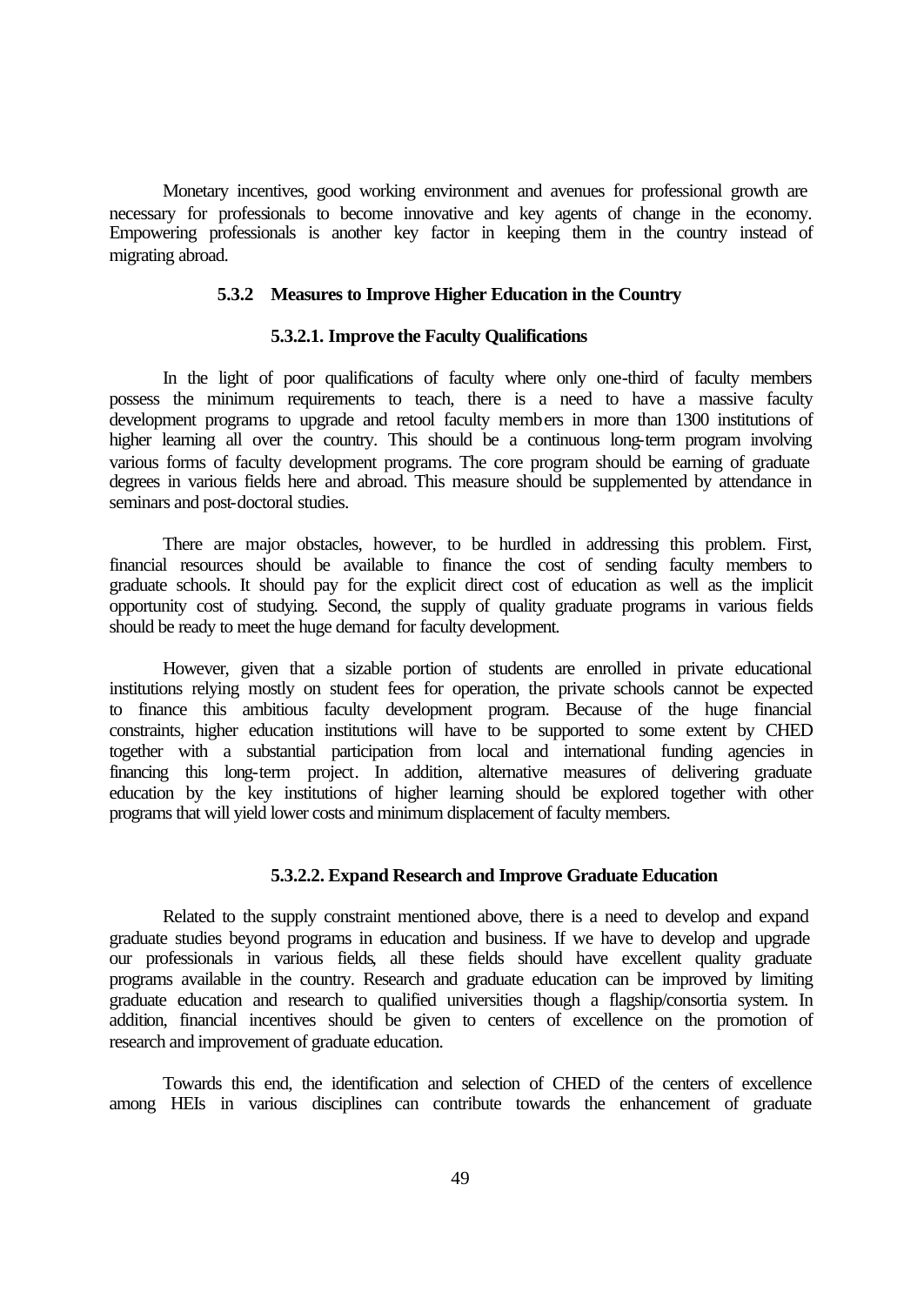education in the country. The roles and responsibilities of the identified centers is to meet international academic standards by focusing on research undertakings in order to further update and improve the system. These institutions will be asked to extend their services to other HEIs through technology transfer, industry linkages, sharing of expertise, technical assistance, training and scholarships.

A common concern in graduate school in the Philippines, however, is the length of time to complete a program, quality and efficiency of academic courses, thesis and research. This problem involves several issues including among others the academic load of faculty members, inadequate support for departmental research teams, underdeveloped culture of mentoring, lack of funds for research and graduate scholarship. Given the complexity of the problem, some leading educators have suggested the formation of consortium agreements and cooperate towards the development quality graduate programs similar to the experience of the UP Ateneo DLSU consortium in science and math education. In addition, the expertise of foreign experts should also be tapped to assist in improving the quality and efficiency of our graduate programs. (Nebres, 1998).

#### **5.3.2.3 Rationalization of Higher Educational Institutions**

Currently, there are more than 1,300 higher educational institutions all over the country offering various courses to more than 2 million students. There are some 108 state universities and colleges (SUCs) that eat up more than 75 percent of the public funding to higher education. The huge number of both private and public higher educational institutions, their geographic locations and program offerings have be rationalized because they contribute to a great extent to the poor quality of higher education in the country.

This issue of poor quality due to the proliferation of programs in an over-expanded tertiary education is being addressed through a moratorium on the establishment of new programs. However, even with this policy prescription, there is a continuous proliferation of higher educational institutions, particularly the conversion of overgrown high schools into state colleges and the conversion of state colleges into state universities.

An alternative avenue in rationalizing the number and spatial distribution of higher educational institutions in the country is through the flagship approach that would identify a university that would be the national leader-institution in a given discipline. Zonal universities, possibly one each in Luzon, Visayas and Mindanao, could be identified and assigned responsibilities for training the prospective scientists and senior experts. Regional universities would be expected to produce professionals in the numbers needed by the region. Provincial institutes would be identified for purposes of training skilled workers.

### **5.3.2.4. Improve the Role of CHED in Information Dissemination**

As a government body, the CHED can assist in addressing the problem of asymmetric information between graduates of educational institutions and employers. Upon graduation, institutions should confer meaningful degrees and certificates, perhaps including a warranty, to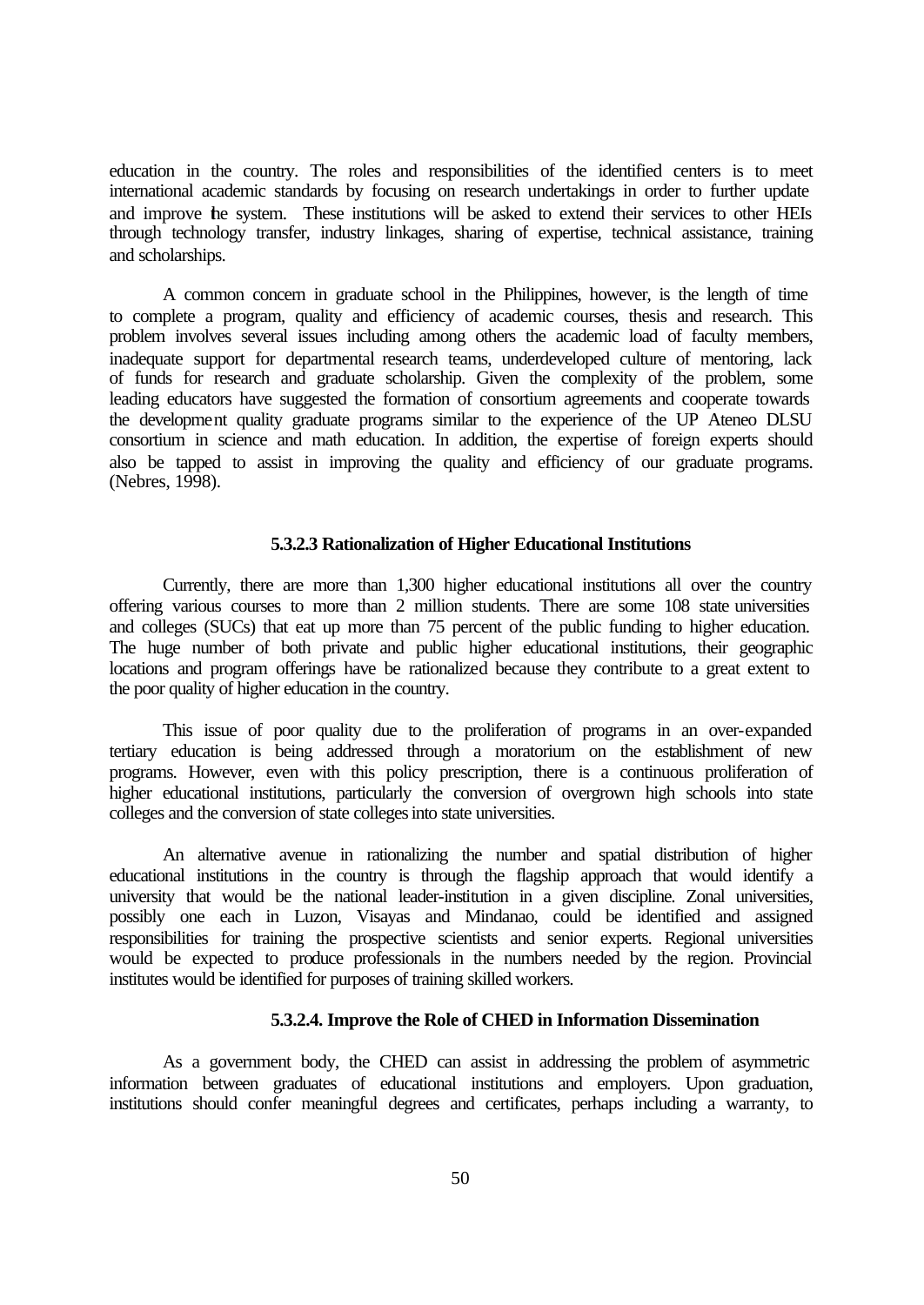their graduates. Given this, an employer or parent should be able to trust that a degree signifies bona fide intellectual attainment, and students might be willing to pay for education services more than its worth in the marketplace.

To make these credentials meaningful, the CHED using its regulatory power can require each school to adopt a reliable academic assessment system. Some of that assessment should be common across multiple institutions and handled externally, as kind of academic audit. This would give customers reliable information about the quality, effectiveness, and market value of various campuses, and would help various stakeholders including students, parents, government agencies, funding agencies, foundations and private philanthropists gauge the quality of educational institutions. Given this information, stakeholders can make the appropriate decisions regarding the school. Information dissemination as part of the regulatory functions of CHED is a legitimate one since it addresses the imperfections of the market instead of interfering with the market.

#### **5.3.2.5 Rationalize the Price of Higher Education**

In higher education, more than 80 percent of the students are enrolled in over 1200 private HEIs charging full cost of education in their tuition and other fees. There is wide variability in tuition across programs and schools. Almost all private HEIs source their funds for school operations from tuition and other student fees. With limited state support and inadequate external sources of funds, private financing of higher education has been cited as one of the main factors for the low quality of academic programs, lack of research activities, faculty with heavy teaching loads and low faculty compensation in many private educational institutions. In increasing tuition fees, private schools have to make proper consultations with their publics. Seventy percent of the proceeds from the tuition increases are used for salary increases, 20 percent for facilities upgrading, and 10 percent as return on investment for school owners.

In public higher education, the increase in the number of SUCs to 108 has resulted to a significant increase in the budgetary allocation for higher education. More than three-fourths of the government budgetary allocation to higher education goes to the operations of SUCs whose students account for not more than 20 percent of total enrolment in higher educational institutions. The wide variation of the cost per student in many SUCs is a manifestation of the inefficient use of government funds in the delivery of public higher educational services. In addition, the authority granted to SUCs to establish autonomous branches is another avenue for them to increase their demand for more budgetary allocations and may threaten the viability of existing private educational institutions. For these reasons, there is a need to rationalize the SUCs particularly in the use of limited government funds.

Proposals for the rationalization of SUCs include among others a moratorium on the creation and expansion of SUCs, increase the internalization of cost of education except for disadvantaged students, and expansion of the role of LGUs in financing and supporting the operations of SUCs. Because of the huge amount of budget given to SUCs and the variability of cost per student across the country, there is a need to rationalize government support to public HEIs taking into account efficiency and equity considerations.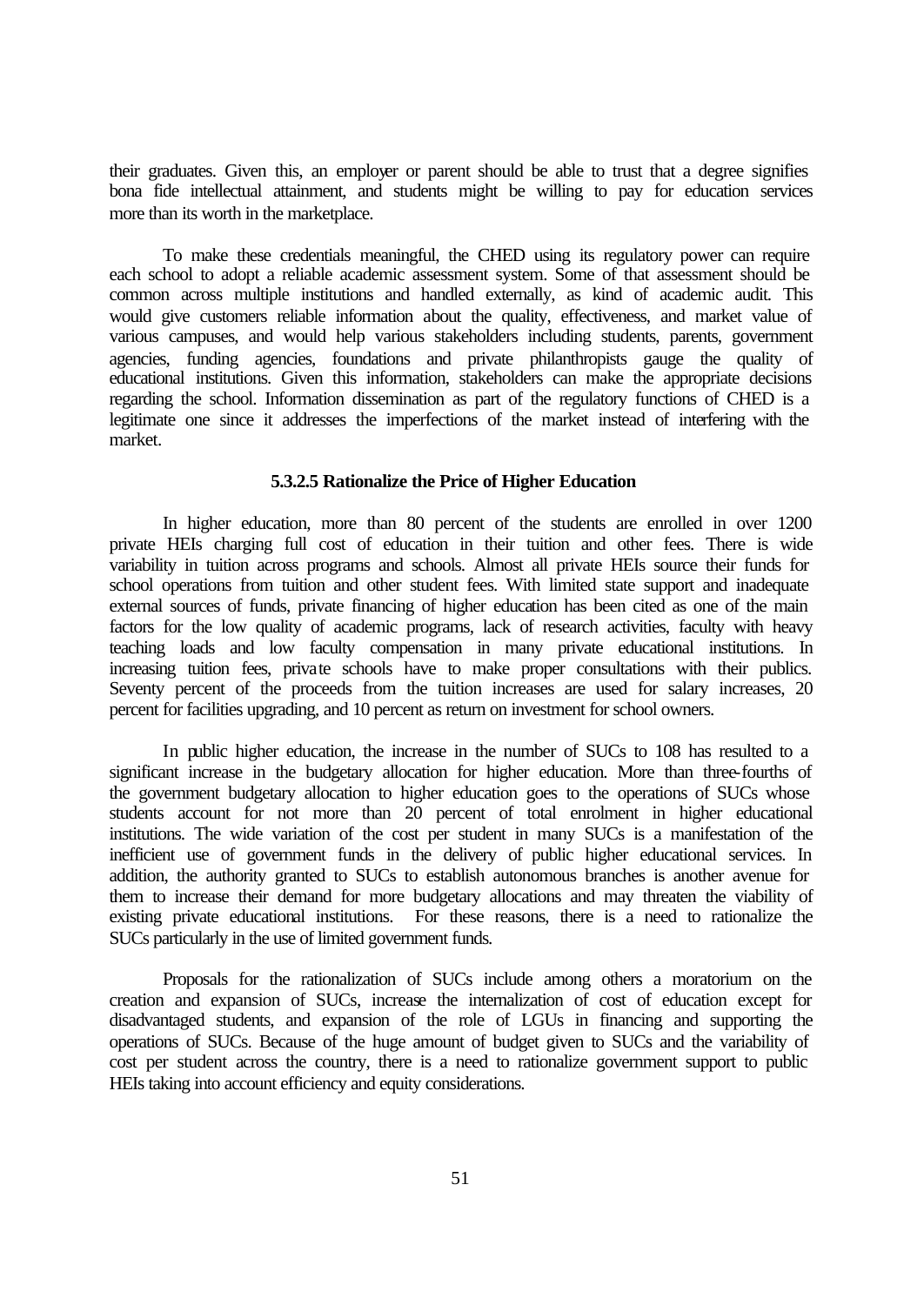Thus, in order for the students to realize the value of higher education, a move towards internalizing the true cost of higher education should be undertaken. Public sector schools should start implementing full-cost pricing by charging higher tuition fees, and by increasing the responsibility of local government units in financing SUCs. This prescription is based on the notion that the primary beneficiaries of higher education are the students and therefore they should pay for the internalized benefits. However, deserving and qualified students who cannot afford to pay must be given assistance in the form of scholarships to address the equity issues. However, the socialized scheme of charging tuition fees in many SUCs may not be politically feasible at this point in time except for the University of the Philippines System.

### **5.4. Reforms in the Regulatory Powers of PRC**

Based on a policy paper on regulatory reform on professional services, GATS members should reform their rules and practices to increase economic competition in the professions. In particular, governments, especially competition authorities, should rescind or modify regulations that unjustifiably prevent entry and fix prices, and that prohibit truthful, non-deceptive advertising about prices and service offerings.

Member countries should make competition law applicable to professional business services, subject to safeguards to ensure consumer protection. To do this, governments should rescind or modify exemptions for the professions and their regulatory bodies from the generally applicable competition law, consistent with preserving sufficient oversight to ensure adequate quality of service. This may require action both by national and sub-national (state and provincial) authorities.

Especially for services to individual clients, consumer protection is still necessary. To achieve it, Member countries should develop innovative regulatory approaches. When they revise restrictions on entry, affiliation, and business from, regulator should adopt alternative approaches, such as insurance, bonding, client restitution funds, or disciplinary control at the point of original licensing that provide protection while permitting greater competition. Member countries may also consider revising rules that unduly restrict the freedom of professionals to associate with other practitioners and to opt innovative, more efficient organizational forms.

Advancing the liberalization of international trade and investment in professional services is an important component of regulatory reform. Member countries should implement the policy recommendations reached at the Third OECD Workshop on Professional Services held in February 1997: (a) professional service providers should be free to chooses the form of establishment, including incorporation, on a national treatment basis, because alternative measures are available to safeguard personal liability, accountability, and independence of professional service providers; (b) restrictions on partnerships of foreign professionals with locally-licensed professionals should be removed, starting with restriction on the right to temporary associations for specific projects; (c) restriction on foreign participation in ownership of professional services firms should n foreign participation in ownership of professional services firms should be reviewed and relaxed, (e) local presence requirements should be reviewed and relaxed subject to availability of professional liability guarantees or other mechanisms for client protection; and (f) national regulatory bodies should cooperate to promote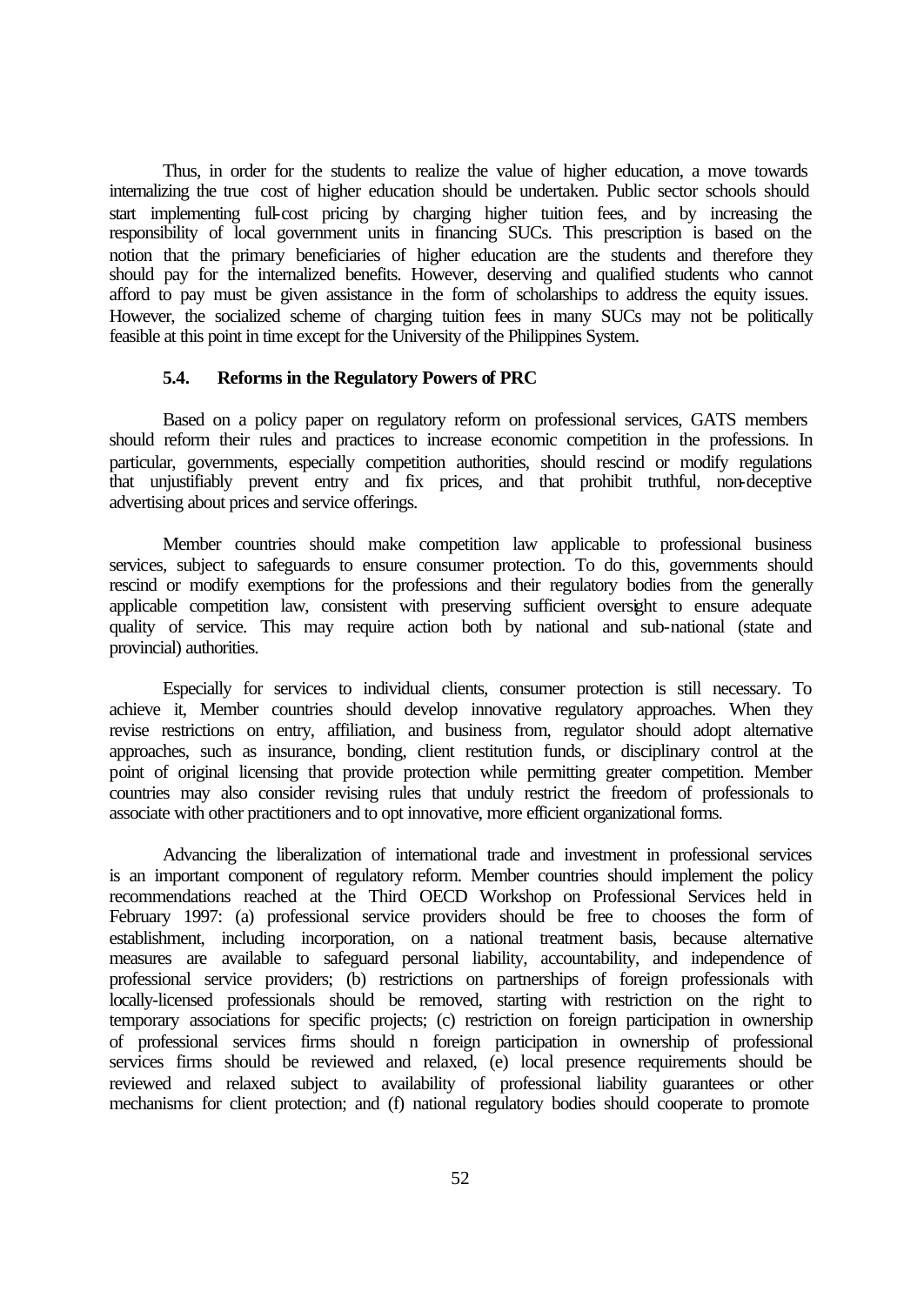recognition of foreign qualifications and competence and develop arrangements from upholding ethical standards.

Governments should consider developing mutual recognition agreements (MRAs) for various facets of "professional qualifications" such as educational qualifications, competence, and skills. Care must be taken that MRAs do not inhibit pro-competitive national reforms by indirectly reinforcing an unsatisfactory status quo. Multilateral consideration could also be given to development and adoption of core requirements regulating access to services and activities, which, if widely used, could increase transparency, reduce user costs, and stimulate competition. The OECD could play a role in these processes.

### **5.5 Reforms in the Regulatory Powers of CHED**

Today's universities have three key missions: generating new knowledge; transferring knowledge to future generations; and serving the needs of industry and the community. However, these missions receive varying emphasis in different types of universities, which influence their impact on local economic development.

Universities are no longer the detached institutions. Instead, they make an active and positive contribution to local economic development both as external income generators and through their contributions to image enhancement, inward investment, spin-out new firm formation, improving the skills base, and technology and non-technology transfer as well as the quality of life through their social and cultural provision. The problem, however, is that aspect of the external and internal policy environments within which universities operate mitigate against closer links being forged whither one locates. The challenge facing universities is to transcend to the notion that they must either 'think globally' or 'act locally' and to develop new ways in which they can do both at the same time. Unless this is achieved, they will be unable to retain their three key missions of generating new knowledge, transferring knowledge and serving their local community, and will under-perform as catalysts for local economic development.

With globalization as a backdrop, CHED should not focus on establishing regulatory policies that are restrictive in nature, but rather, more developmental policies that can enhance the competitiveness of Filipino students when they become professionals. In addition, CHED can assist in the transformation of Philippine universities as leading institutions of higher learning in the region.

The CHED, for example, should monitor colleges and universities in the various professional fields. This can be made possible through the help of the different regulatory boards who will be responsible for proper accreditation of these different higher education institutions. If financial support cannot be given to universities in the light of budget constraints, the CHED protect the various stakeholders of education by disseminating information regarding the status of schools on compliance on minimum standards of teaching, facilities and other educational inputs. Disclosure of such compliance serves two purposes. On one hand, it serves as a protection for students and their parents and on the other hand, it can motivate and pressure educational institutions to improve.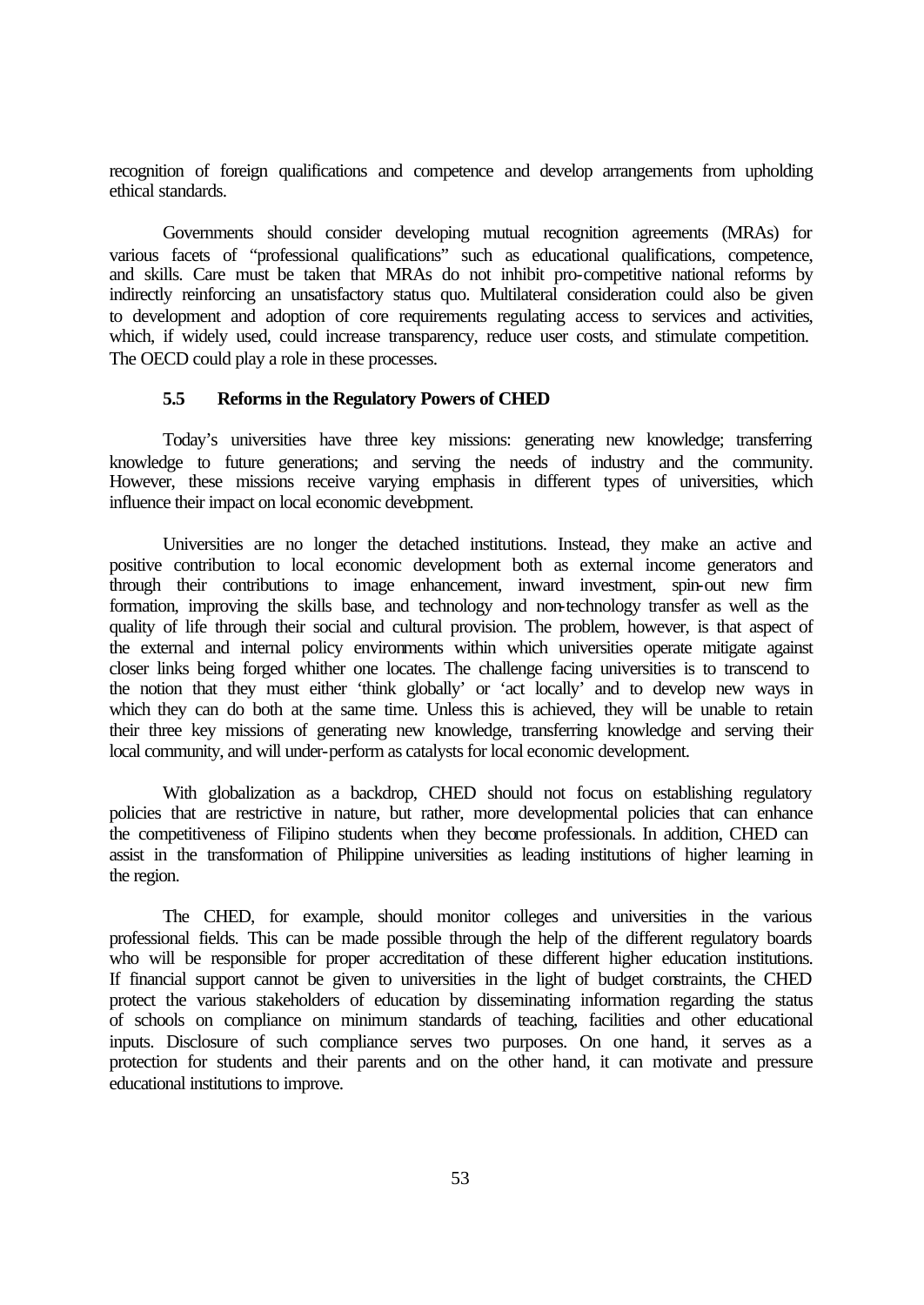More and more, CHED is veering away from its regulatory image and moving towards implementing its developmental role as envisioned by the Higher Education Act of 1994. It has organized technical panels that assist the commission in the review, revision and improvement of curriculum in various disciplines. At a lower level, the approval of academic degree programs is granted upon the recommendation of a Quality Assurance Team composed of experts in the field drawn from the both public and private HEIs.

The role of CHED is to set standards. Although it cannot close down schools it can, however, close down academic programs that do not meet the minimum requirements set by the commission. The key officials of CHED do recognize the importance of its developmental function. However, other personnel both in the central and regional offices do not share the same view. It should be noted that over 95 percent of CHED personnel were drawn from the erstwhile Bureau of Higher Education of DECS where the regulatory functions of government agency was stressed. This is being changed, albeit slowly, through the process of recruitment and human resource development.

The task of the central office is to set standards through the cooperation of various technical panels. It delegates the major tasks of implementation of these standards to the regions. For example, the implementation of the scholarship program has been decentralized using accredited institutions in identifying the potential scholars. Another area where CHED can relax or even remove its rule is the issuance of SO (Special Order) to students who have finished and academic degree as a requirement for graduation.

Another aspect of improving quality through setting of standards is the role of accreditation. Although accreditation is voluntary on the part of HEIs, CHED encourages institutions to undergo accreditation process undertaken by various agencies under the umbrella group of the Federation of Accrediting Agencies of the Philippines (FAAP). Accreditation is an important factor considered by various technical panels in awarding the centers of excellence/development to institutions to its programs. It is also a major input in exempting institutions in some of the requirements set by CHED in establishing new academic programs. Because of the importance of accreditation and to fine tune the process of accreditation, the Presidential Commission on Educational Reforms (PCER) has recommended the formation of accrediting bodies for various disciplines.

#### **5.6. Policy Recommendations**

Based on the discussion in the previous sections the following are the recommendations:

- k. There is a need to evaluate the relevance of the labor market test as requirement for allowing foreign professionals to practice in the country.
- l. The domestic regulation governing the practice of professions should be consistent with the over-all competition policy of the country.
- m. There is a need to revisit and review the rule on advertising to make it more as a tool of mandatory disclosure for all professionals.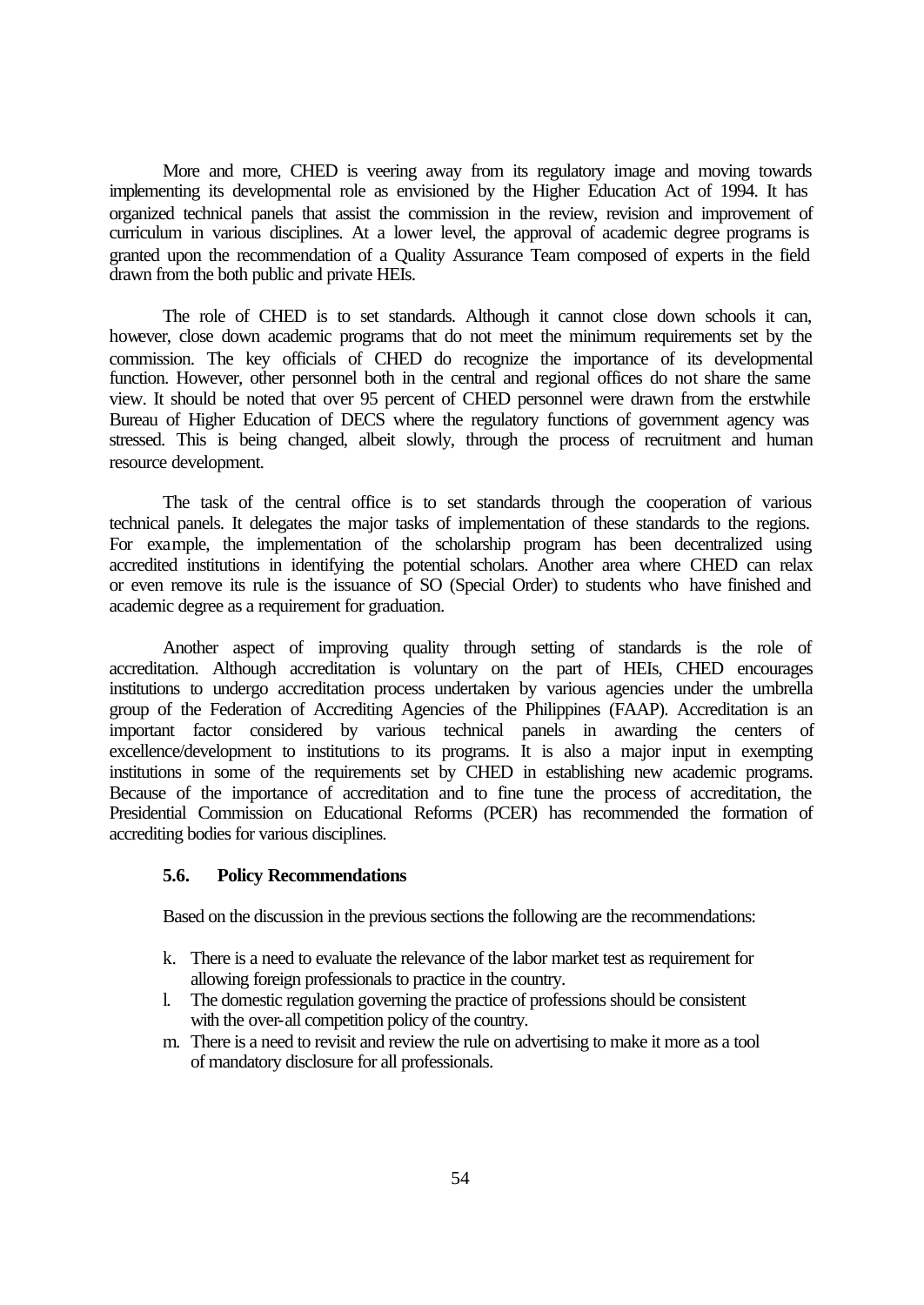- n. The Commission on Higher Education should focus on its developmental functions by assisting the development of higher educational institutions in the areas of faculty development, research and graduate education through financial incentives.
- o. The Commission on Higher Education should channel its regulatory functions towards the dissemination of information particularly on the compliance of higher educational institutions in meeting minimum academic requirements, faculty profile, student profile, performance of students, quality of facilities and other educational inputs.
- p. The Professional Regulation Commission should focus on its developmental function by providing avenues for specialization within the profession and by empowering the various professional organizations particularly in the granting of supplemental and secondary professional titles.
- q. As part of the regulatory function of the Professional Regulation Commission, it should expand its information dissemination activities beyond the publication of list of leading and worst performing schools in the production of professionals and move towards information on market access in other countries, avenues for professional development and compliance of establishments on appropriate business environment for professionals.
- r. The Professional Regulation Commission should encourage the formation of outstanding professionals and give monetary incentives to young and promising professionals as well as give recognition to outstanding works, research, and inventions of professionals.
- s. The PRC together with CHED they should sponsor and finance research projects in various disciplines.
- t. Review the rule on the entry of foreign professionals. There is a need to adopt a more liberal rule on the entry of professors as a contribution towards the development of research culture and graduate education in our higher educational institutions.
- u. Review the rules on entry of foreign students. Foreign students can be a stimulus in the development of private schools as a source of foreign exchange. The export potentials of short term courses in English, information technology, business and entrepreneurship and medical arts should be explored.
- v. Review the provision of RA 8981 that removed compulsory continuing professional education as a requirement for renewal of professional licenses.
- w. Review the provision of RA 8981 that requires only licensed and registered professionals to teach subjects covered in licensure examinations.

### **5.7 Areas for Future Research**

g. Need to examine the perspectives of trade and professional associations as regards domestic regulation. It would be interesting to know what role do these associations should play in the determination of rules and regulations pertaining to the practice of professions. In a political environment where consultation is taken seriously, should these private organizations play a key role in the formulation of domestic regulation? What then is the implication of their participation on regulatory capture?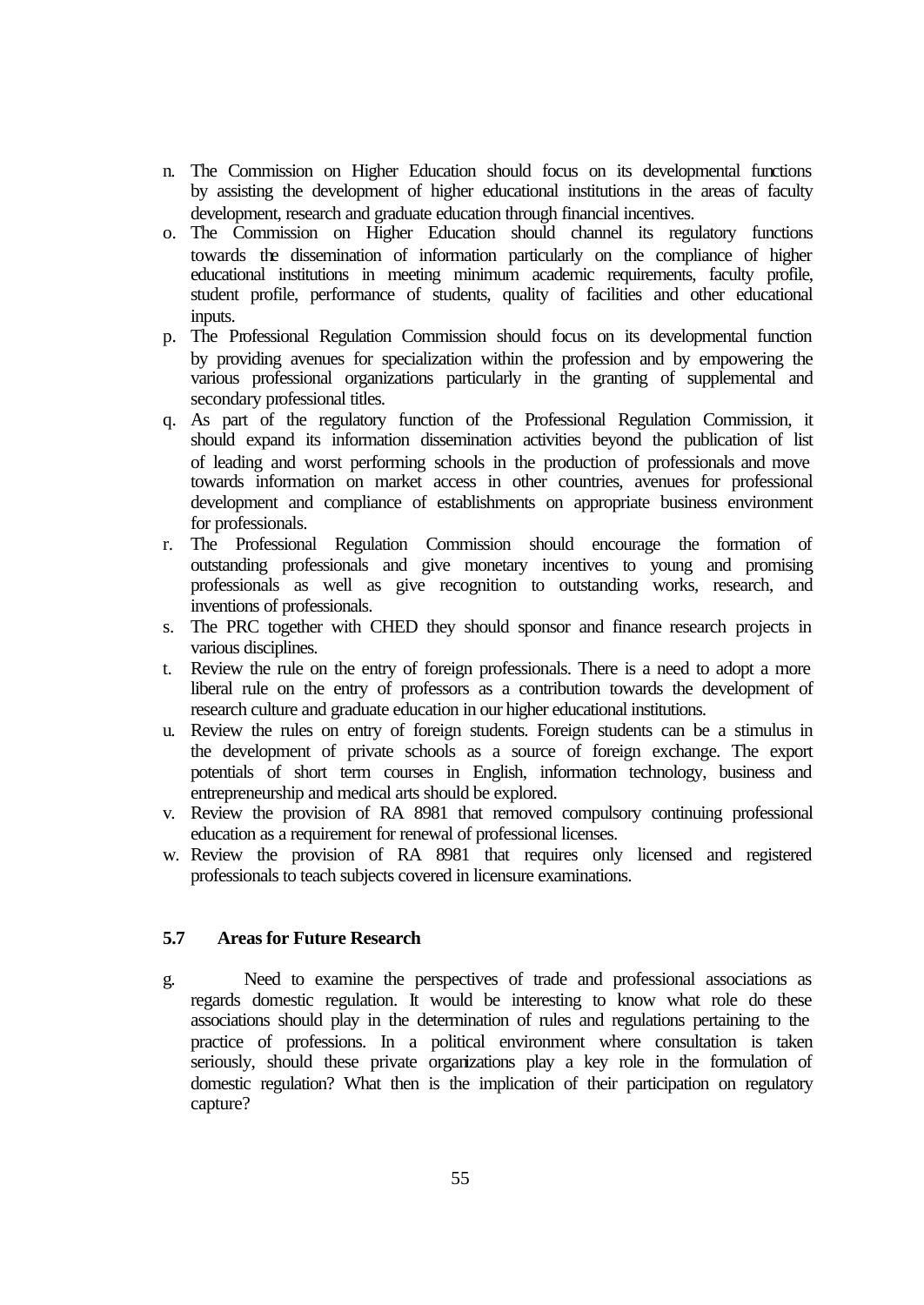- h. Since the basis of domestic regulation is the social risks associated with an unregulated activity in an environment full of uncertainties, there is also a need to study the type and costs of social risks or the threats to public interest that become the basis for domestic regulation including the regulations on the entry of entry of foreign professionals into the country.
- i. Since accession to international agreements may imply internationalization of standards, a study on the social costs of harmonization of standards and its impact on domestic regulation will determine our readiness for harmonization. Is it worth our while to surrender a huge part of our sovereignty in the name of international harmonization?
- j. Since foreign professionals wishing to practice domestically are usually those that bring with them vast professional experience, there is a need to study the feasibility of adopting a separate category for foreign professionals willing to practice with a corresponding set of licensing requirements and sphere of practice. Is such alternative GATS compliant? If, not how do we make it GATS compliant?
- k. A study to evaluate whether indeed regulatory measures are meant to minimize social risks in the light of asymmetry in information or are they domestic walls created to limit the market for professionals for local and foreign aspirants. Is domestic regulation a form of monopolization of the practice of professions?
- l. A study to determine the possible compensating differences that may be considered when granting recognition to foreign professionals wishing to practice domestically.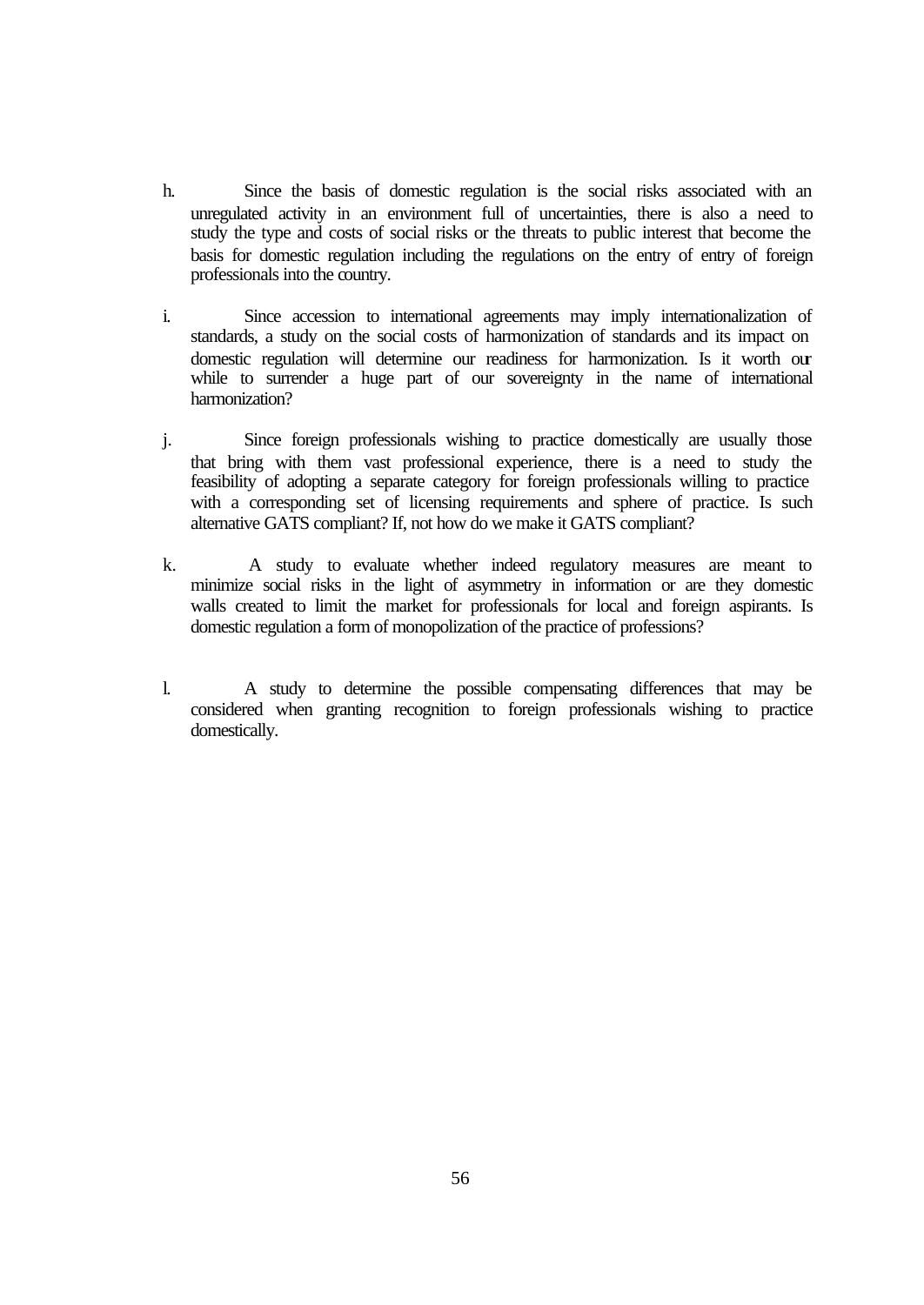#### **Bibliography**

Breyer, S. (1982). Regulation and its reform. Routledge.

- Coleman, W. and Underhill, F. (1998). Regionalism and global economic integration of Europe, Asia and the Americas. Routledge.
- Cook, P., Kirkpatrick, C., and Nixson, F. (2998). Privatization, enterprises, development and economic reform: Experiences of developing of transitional economies. Edward Elgar Publishing.
- De Rosa, D. (1998). Foreign trade and investment policies in developing Asia. Asian Development Review, 16: 96-134.
- Edralin, D. (1999). Continuing professional and technical education in the Philippines. The Accountants Journal, second quarter.
- Feketekuty, G. (2000). Setting the agenda for services 2000: The next round of negotiations on trade in services.
- Finn, C. Jr. (1998). A different future for higher education. American Outlook.
- Geza, F. (2000). Setting the agenda for services 2000: The next round of negotiations on trade in services.
- Goff, B. (1996). Regulation and macroeconomics performance. Kluwer Academic Publishing.

Guidelines on Foreign Students. (2000, November 1). Bulletin Today.

- Guasch, J.L. and Hahn, R. (1997). The costs and benefits of regulation: Implications for developing countries. (Background Paper for World Development Report 1997).
- Indicators of regulatory capacities in OECD Countries: Preliminary Analysis. (1998). OECD Working Papers, 6.
- Johanson, R. (1999). Higher education in the Philippines. Technical Background Paper No. 3. Philippine Education for the 21<sup>st</sup> Century. Asian Development Bank.
- Jovavonic, M. (1998). International economic integration. Routledge.
- Laya, J. (1985). Bridging higher education and the labor market.
- Low, P. (1995). The impact of the Uruguay Round on Asia: Trade in services and trade related investment measures. Paper written for a conference on Emerging Global Environment and Developing Asia. Manila: Asian Development Bank.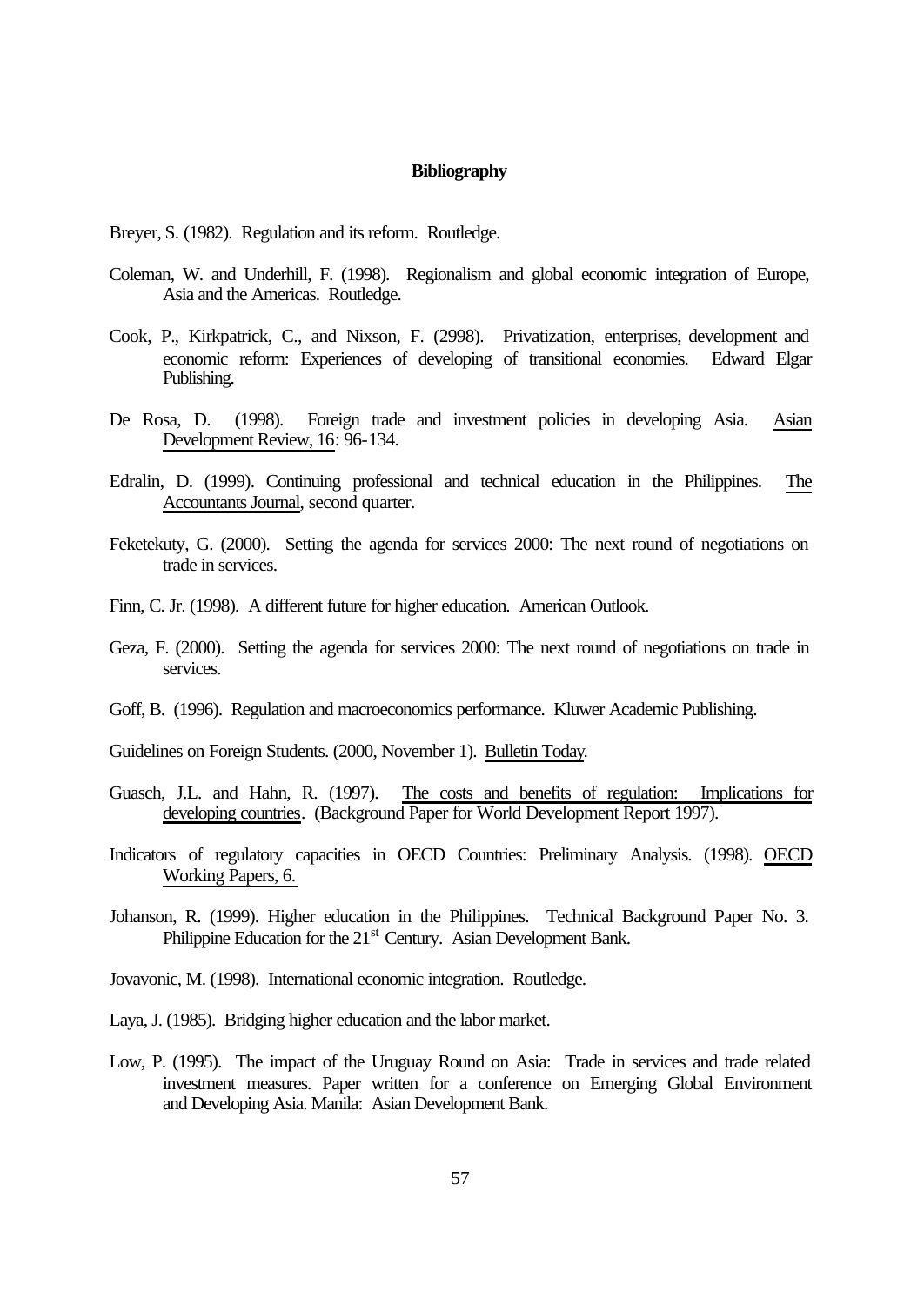- Nebres, V. (1998). Quality assurance in higher education: Centennial congress on higher education.
- Nicolaidis, K. and Trachtman, J. (2000). From policies regulation to managed recognition in GATS.
- Philippine education for the  $21<sup>st</sup>$  century.(1999). The 1998 Philippine education sector study. Asian Development Bank.
- Professional Regulation Commission. (1999). The Professionals: Commitment to Quality Service for Sustained Development. PRC Yearbook.
- Rollo, J. and Winters, A.L. (1999). Domestic Regulation and Trade : Subsidiarity and Governance Challenges for the WTO. Paper in the WTO/World Bank Conference on Developing Countries in a Millennium Round. Geneva: WTO Secretariat. September 21- 22.
- Sampson, G. and Snape, R. (1985). Identifying issues in trade in services. The World Economy. 8 (2),171-182.
- Sarmiento, U. 111, esq. Manual of regulations for private school, Annoted.
- Stephenson, S. (1999). Approaches to liberalizing services. Policy Research Working Paper. World Bank Development Research Book.

Stephenson, J.K.W. (1993). Enterprise, government and the public. McGraw-Hill Inc.

- Tullao, T.S. (2000a). Asian Cultural Response to a Global Environment. Paper in a Conference on Economic Crisis in Southeast Asia and Korea; Its Social Cultural and Political Impacts. Bangkok, Thailand: Chulalongkorn University. February 17-19.
	- \_\_\_\_\_\_\_\_\_. (2000b) . An Evaluation on the Readiness of the Filipino Professionals to Meet International Competition. Philippine APEC Study Center Network. PASCN Discussion Paper No. 2000-01. January.
	- \_\_\_\_\_\_\_\_\_. (1999). Professional Accreditation in the Liberalization of Trade in Services. Center for Business and Economics Research and Development. CBE Working Paper Series 1999-01. De La Salle University-Manila.

\_\_\_\_\_\_\_\_\_. (1998). Ang Continuing Professional Education sa Harap ng Liberalisasyon. Paper in a Conference-Workshop on Continuing Professional Education. Manila: Professional Regulation Commission.

University of the Philippines. ( ). Guidebook for Foreign Students. UP Campus Diliman, Quezon City.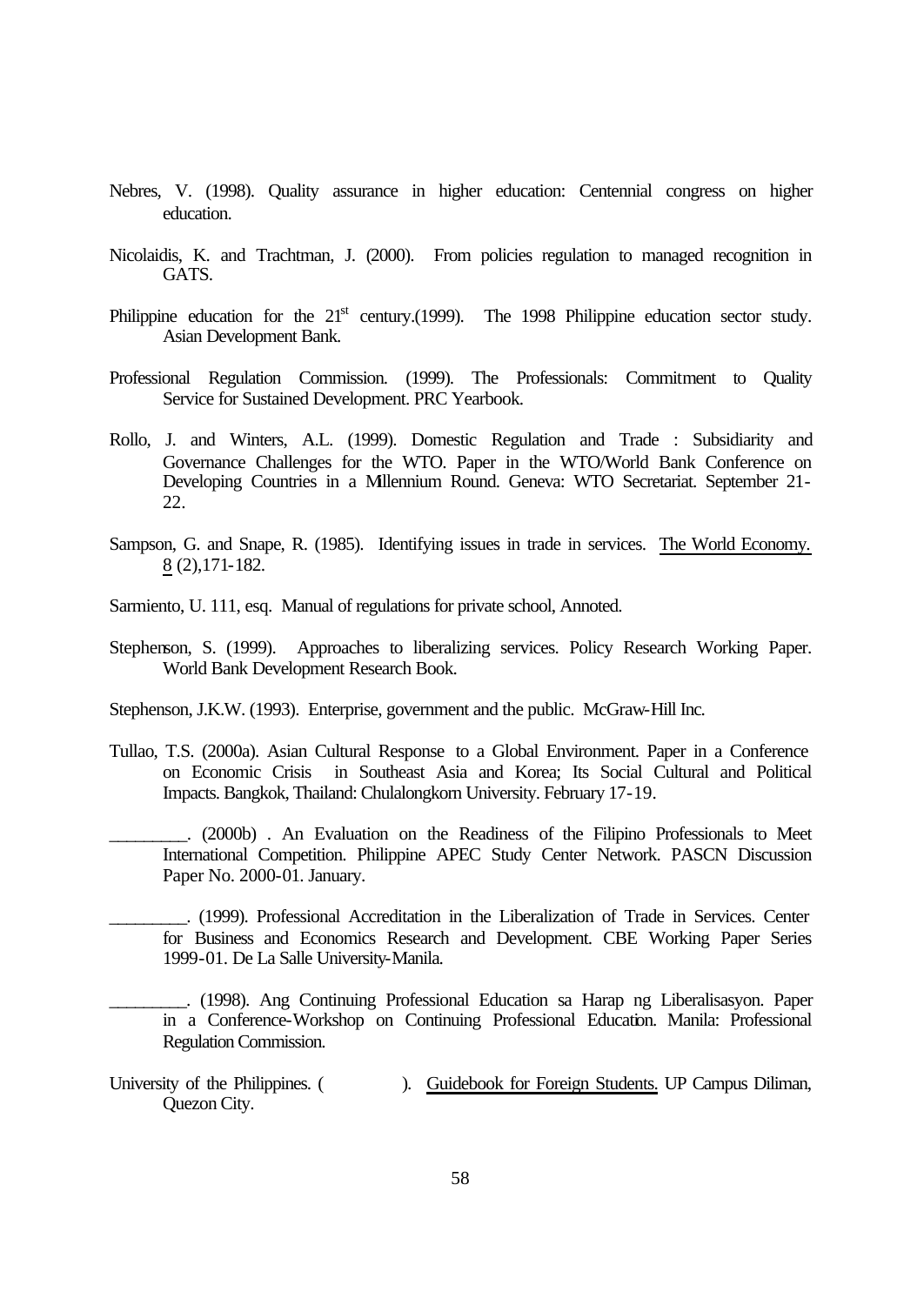Williams, C. (1997). Consumer services and economic integration. Routledge.

Williamson, J. (1998). Globalization, labor markets and policy backlash in the . Journal of Economic Perspectives, 12: 51-73.

http:///www.dfat.gov.au/apec/prof\_services/philippines\_acc.html.

http://www.cnms.net/prc/4.htm.

http://www.cnms.net/prc/Prcom.htm.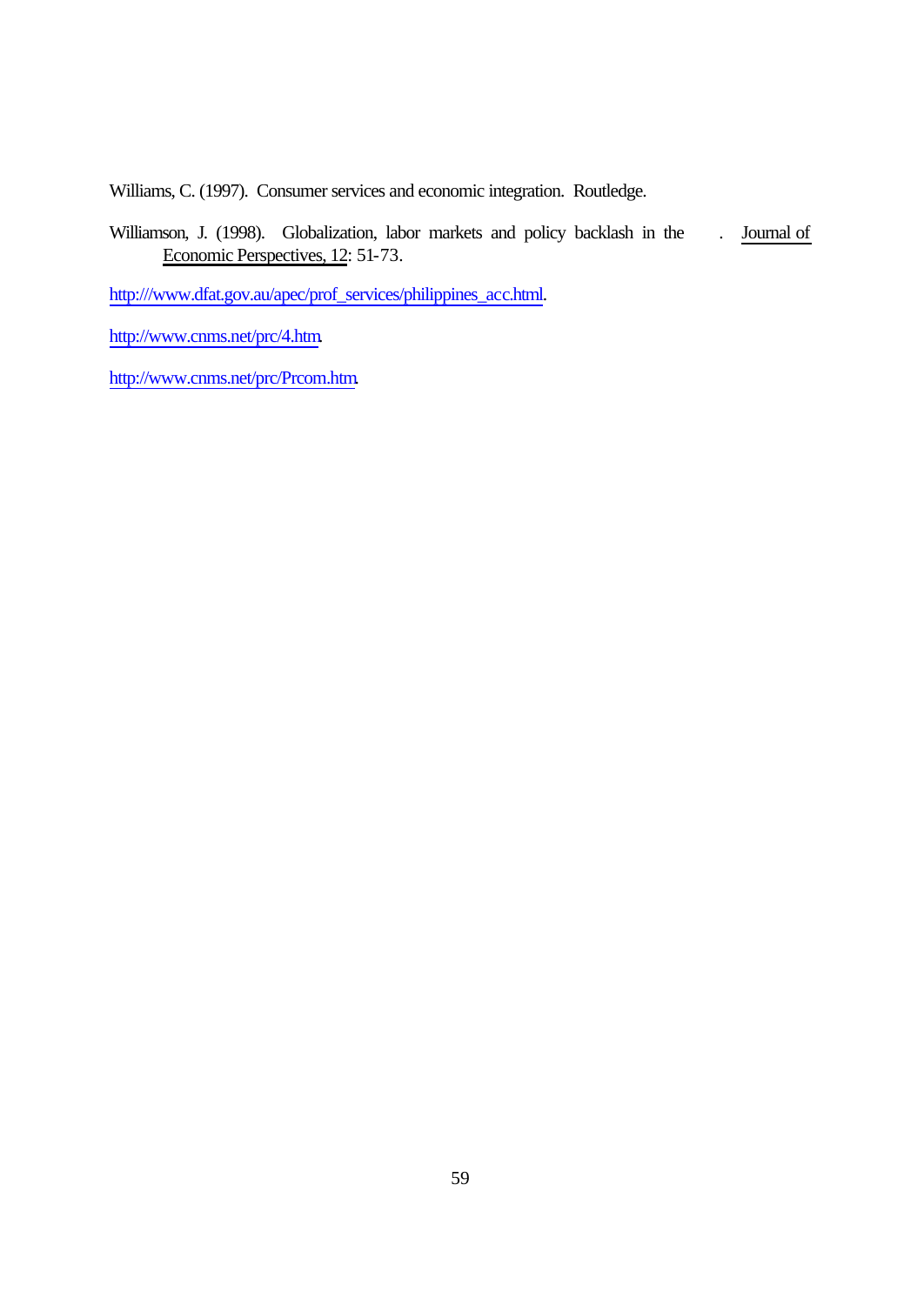### **Exhibit A**

### **DOCUMENTARY REQUIREMENTS FOR THE ISSUANCE OF VARIOUS PERMITS TO FOREIGN STUDENTS**

### **A. 9(F) STUDENT VISA UNDER EO 423 FOR FOREIGN STUDENTS:**

*(To be submitted in two (2) copies: Original and Photocopy)*

- 1. *Notice of Acceptance* (NOA) from the school containing a clear impression of the school's official seal, addressed to the student;
- 2. *Letter from the School Registrar* requesting issuance of a 9(f) student visa applicant addressed to:

### The Director

**Visa Division** – *Office of Consular Affairs* Department of Foreign Affairs

- 3. Five (5) copies of the 1998 Revised *Original Personal History Statement (PHS)* duly signed by the applicant in English and in national alphabet, accompanied by personal seal, if any, original left and hand prints on PHS and original photos
- 4. *Transcript of records/Scholastic records*, duly authenticated by the Philippine Embassy or Consulate in the applicant's country of origin or legal residence. "**SEEN and NOTED**" stamp is not acceptable;
- 5. *A notarized Affidavit of Support and proof of adequate financial support* to cover expenses for student's accommodation and subsistence, school dues and other incidental expenses
- 6. Xerox copy *Passport pages* where name, photo, birth date and birthplace appear; and
- 7. Certified true copy of the Certificate of Eligibility for Admission (CEA) for students of Dentistry and Medicine.

In addition to the documents submitted to the DFA, the student shall submit the following requirements to the Consular Officer at the Philippine Foreign Service Post upon notice of interview:

a. ORIGINAL copy of the *school's Notice of Acceptance (NOA)* containing a clear impression of the school's dry seal, addressed to the student;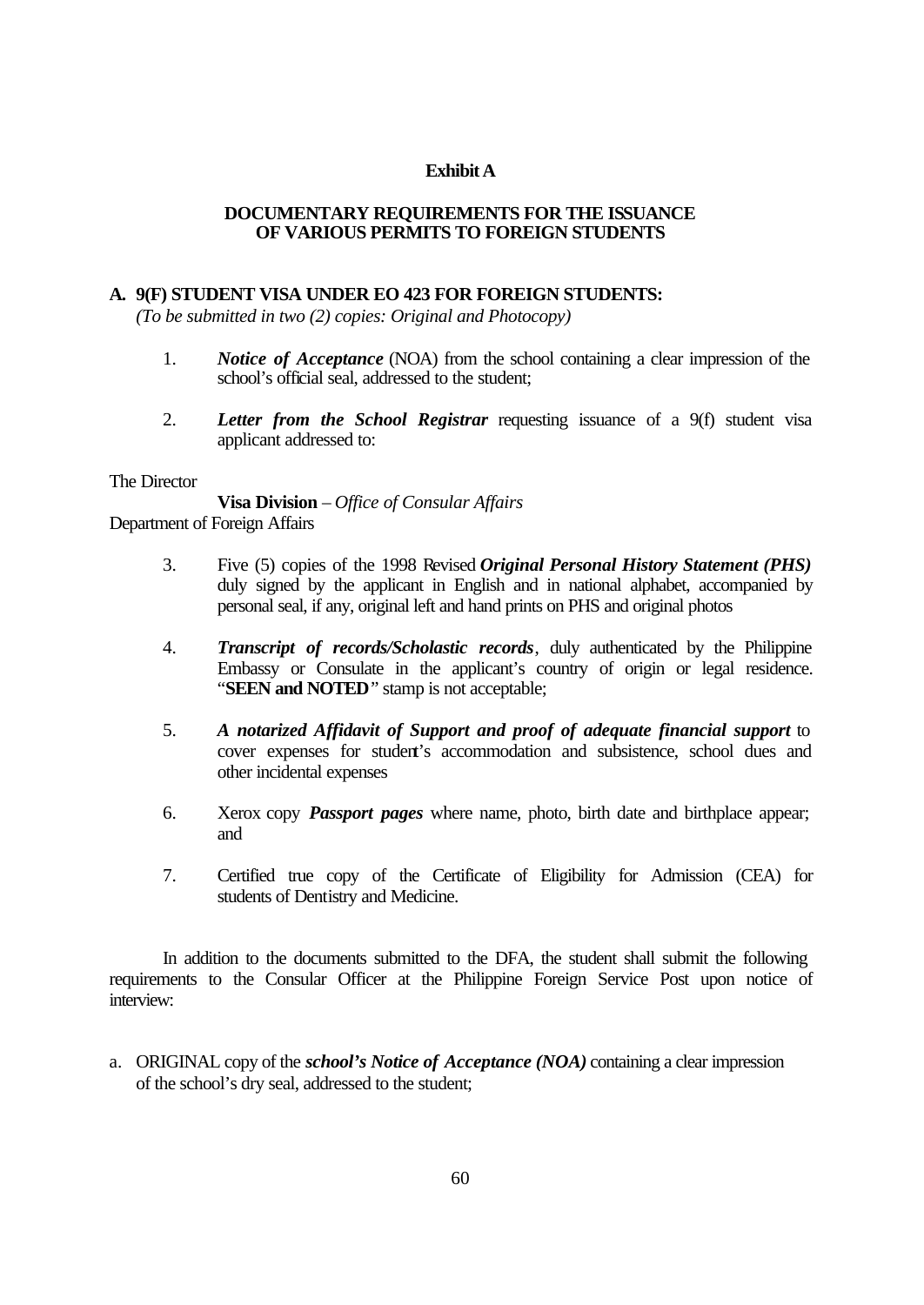- b. ORIGIINAL copy of the *Certificate of Eligibility for Admission (CEA*) issued by the CHED, if enrolled in courses or programs where restrictions may exist due to shortage of facilities, as in Medicine or Dentistry.
- c. *Police Clearance* issued by the national police authorities in the student's country of origin or legal residence, authenticated by the Philippine Foreign Service Post having consular jurisdictions over the place; and
- d. *Medical Health Certificate* issued by an authorized physician including standard size chest x-ray.

# **B. CERTIFICATE OF ELIGILIBITY FOR ADMISSION TO THE DENTAL COURSE OF FOREIGN JSTUDENTS (CED)**

- *1. Transcript of Records*
- *2. Birth/Baptismal Certificate/Photocopies of passport, ACR & ICR*
- *3. Letter of Acceptance indicating the quota of the College of Dentistry of Accepting HEI and quota number of student*
- *4. Application Fee in the amount of Sixty Pesos (P60.00)*

# **C. CERTIFICATE OF ELIGIBILITY FOR ADMISSION TO THE MEDICAL COURSE OF FOREIGN STUDENTS (CEM)**

- 1. Transcript of Records showing completion of a degree course
- 2. Copy of Diploma or a certification of graduation authenticated by the Registrar where he/she graduated
- 3. NMAT
- 4. Birth/Baptismal Certificate/Photocopies of Passport, ACR & ICR and Certificate of good moral character from two (2) professors in college
- 5. Letter of Acceptance indicating the quota of the College of Medicine of Accepting HEI and quota number of student
- 6. Application Fee in the amount of Sixty Pesos (P60.00)

# **D. CERTIFICATE AUTHENTICATION/VERIFICATION (CAV)**

## *(This is a CHEDRO delegated function but for purpose of accommodating students from far flung regions, OSS issues CAV)*

- *1. Transcript of Records*
- *2. Diploma (xerox or photocopy)*
- *3. Certification of Clinical Experience (For Nursing Only)*
- *4. Certification of Graduation and Special Order No.*
- 5. Application Fee of P30.00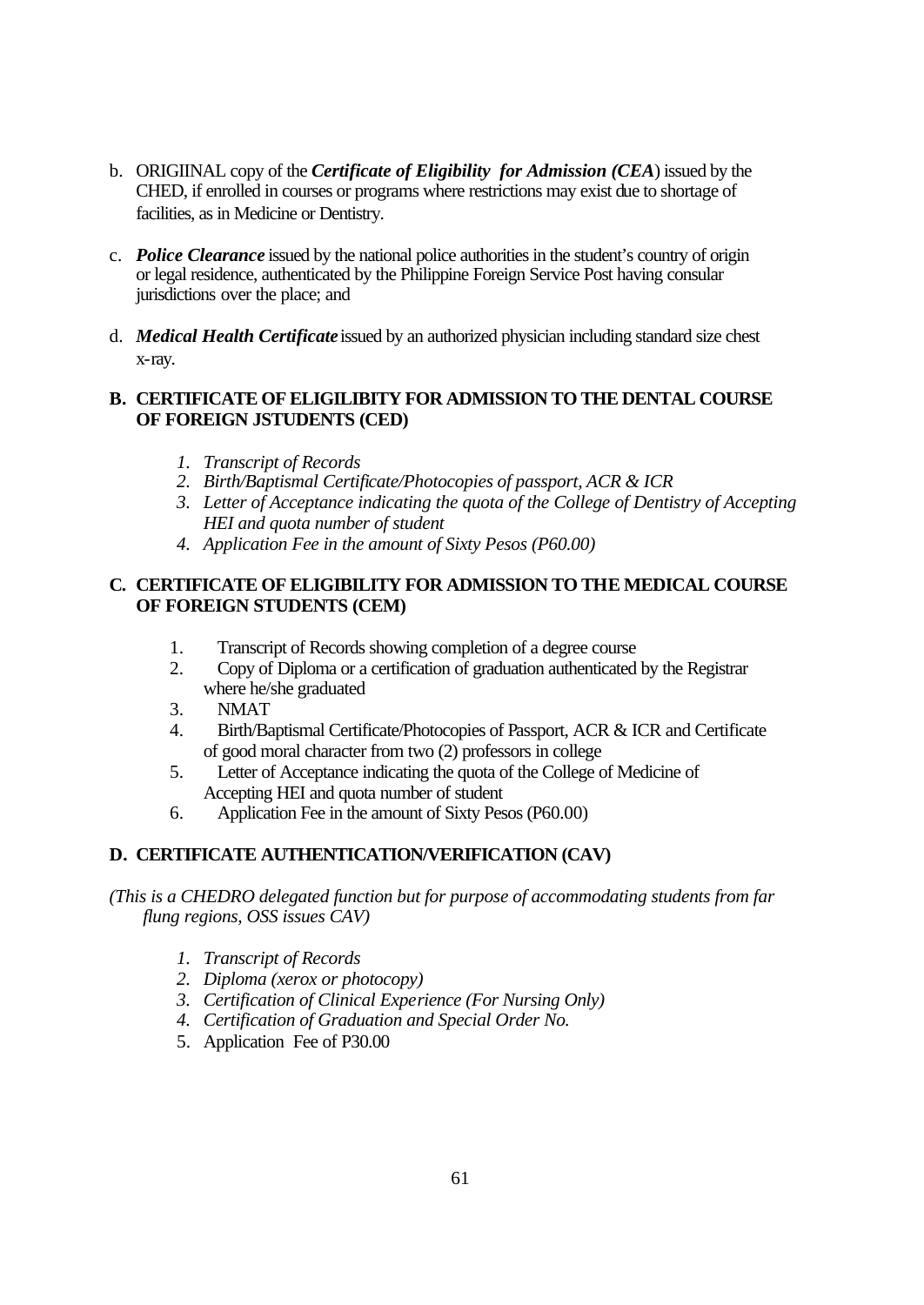# **Exhibit B**

## **Various Rules Governing the Practice of Professions Accountancy, Architecture, Civil Engineering and Electrical Engineering**

|                      | <b>ACCOUNTANCY</b>                             | <b>ARCHITECTURE</b>                       | <b>CIVIL ENGINEERING</b>     | <b>ELECTRICAL</b>                                      |
|----------------------|------------------------------------------------|-------------------------------------------|------------------------------|--------------------------------------------------------|
|                      |                                                |                                           |                              | <b>ENGINEERING</b>                                     |
| A. Rules on the      | No foreign accountant                          | No architect shall be                     | No foreign civil engineer    | No foreign electrical                                  |
| <b>Entry of Pro-</b> | shall be admitted to                           | admitted to                               | shall be admitted to         | engineer shall be admitted                             |
| fessionals           | examination, be given                          | examination, be given                     | examination, be given a      | to examination, be given a                             |
|                      | a certificate of                               | a certificate of                          | certificate of registration  | certificate of registration                            |
|                      | registration or be                             | registration or be                        | or be entitled to any of the | or be entitled to any of the                           |
|                      | entitled to any of the                         | entitled to any of the                    | rights or privileges under   | rights or privileges under                             |
|                      | rights or privileges                           | rights or privileges                      | the Civil engineering law    | the Board of Electrical                                |
|                      | under the Board of                             | under the Architecture                    | unless the country of        | Engineering law unless the                             |
|                      | Accountancy law                                | Law unless the                            | which he is a citizen        | country of which he is a                               |
|                      | unless the country of                          | country of which he is                    | specifically permits         | citizen specifically permits                           |
|                      | which he is a citizen                          | a citizen specifically                    | Filipino civil engineer to   | Filipino electrical                                    |
|                      | specifically permits                           | permits Filipino                          | practice within its          | engineers to practice                                  |
|                      | Filipino accountants to                        | architects to practice                    | territorial limits on the    | within its territorial limits                          |
|                      | practice within its                            | within its territorial                    | same basis or citizens of    | on the same basis or                                   |
|                      | territorial limits on the                      | limits on the same                        | such country (Section 42)    | citizens of such country                               |
|                      | same basis or citizens                         | basis or citizens of                      | CA 294 on Foreign            | (Section 42 CA 294 on                                  |
|                      | of such country                                | such country (Section                     | Reciprocity).                | Foreign Reciprocity).                                  |
|                      | (Section 42 CA 294 on                          | 42 CA 294 on Foreign                      |                              |                                                        |
|                      | Foreign Reciprocity).                          | Reciprocity).                             | Article XII, Sec. 14. of the | The entry and stay of                                  |
|                      |                                                |                                           | Philippine Constitution      | professionals are subject                              |
|                      | The entry and stay of                          | Article XII, Sec. 14 of                   | provides that the practice   | to the labor market tests                              |
|                      | professionals are                              | the Philippine                            | of profession in the         | and other restrictions, to                             |
|                      | subject to the labor<br>market tests and other | Constitution provides                     | Philippines shall be         | wit:                                                   |
|                      |                                                | that the practice of                      | limited to Filipino citizens |                                                        |
|                      | restrictions, to wit;                          | profession in the<br>Philippines shall be | save in cases prescribed     | Article XII, Sec. 14 of the<br>Philippine Constitution |
|                      |                                                |                                           | by law.                      |                                                        |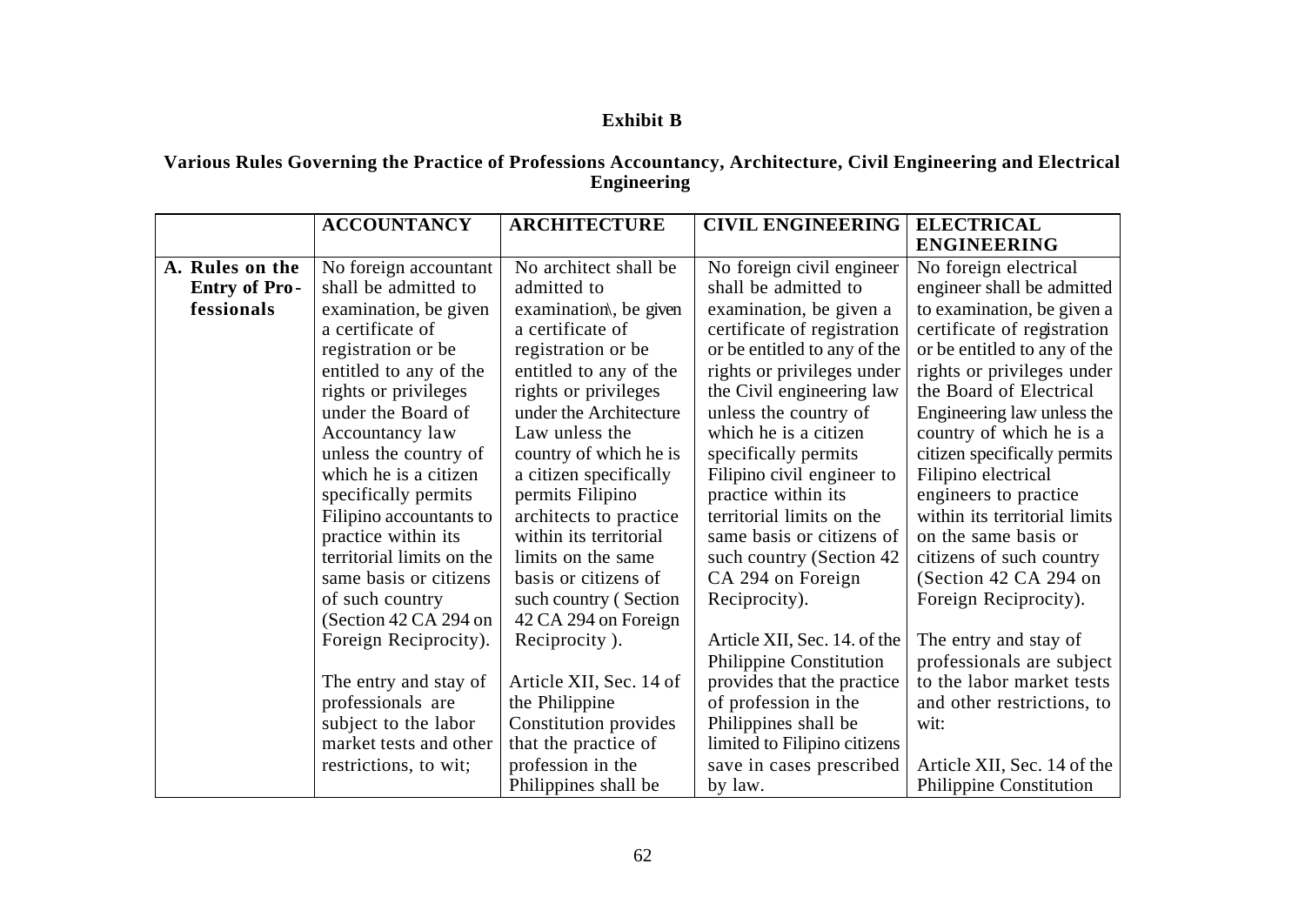| Article XII, Sec. 14. of | limited to Filipino      | by law.                     | provides that the practice   |
|--------------------------|--------------------------|-----------------------------|------------------------------|
| the Philippine           | citizens save in cases   |                             | of profession in the         |
| Constitution provides    | prescribed by law.       | To operationalize these     | Philippines shall be         |
| that the practice of     |                          | Constitutional provisions,  | limited to Filipino citizens |
| profession in the        | To operationalize these  | article 40 of the Labor     | save in cases prescribed     |
| Philippines shall be     | Constitutional           | Code, as amended,           | by law.                      |
| limited to Filipino      | provisions, Article 40   | provides that: Any alien    |                              |
| citizens save in cases   | of the Labor Code, as    | seeking admission to the    | To operationalize these      |
| prescribed by law.       | amended, provides        | Philippines for             | Constitutional provisions,   |
|                          | that: Any alien seeking  | employment purposes and     | Article 40 of the Labor      |
| To operationalize these  | admission to the         | any domestic or foreign     | Code, as amended,            |
| Constitutional           | Philippines for          | employer who desires to     | provides that: Any alien     |
| provisions Article 40    | employment purposes      | engage an alien for         | seeking admission to the     |
| of the Labor Code, as    | and any domestic or      | employment in the           | Philippines for              |
| amended, provides        | foreign employer who     | Philippines shall obtain an | employment purposes and      |
| that: "Any alien         | desires to engage an     | employment permit from      | any domestic or foreign      |
| seeking admission to     | alien for employment     | the department of Labor     | employer who desires to      |
| the Philippines for      | in the Philippines shall | and Employment. The         | engage an alien for          |
| employment purposes      | obtain an employment     | employment permit may       | employment in the            |
| and any domestic or      | permit from the          | be issued to a non-resident | Philippines shall obtain an  |
| foreign employer who     | department of Labor      | alien or to the applicant   | employment permit from       |
| desires to engage an     | and Employment. The      | employer after a            | the department of Labor      |
| alien for employment     | employment permit        | determination of the non-   | and Employment. The          |
| in the Philippines shall | may be issued to a non-  | availability of a person in | employment permit may        |
| obtain an employment     | resident alien or to the | the Philippines who is      | be issued to a non-resident  |
| permit from the          | applicant employer       | competent, able and         | alien or to the applicant    |
| Department of Labor      | after a determination of | willing at the time of      | employer after a             |
| and Employment. The      | the non-availability of  | application to perform the  | determination of the non-    |
| employment permit        | a person in the          | services for which the      | availability of a person in  |
| may be issued to a non-  | Philippines who is       | alien is desired.           | the Philippines who is       |
| resident alien or to the | competent, able and      |                             | competent, able and          |
| applicant employer       | willing at the time of   | Republic Act No. 5181       | willing at the time of       |
| after a determination of | application to perform   | requires three (3) years of | application to perform the   |
|                          |                          |                             |                              |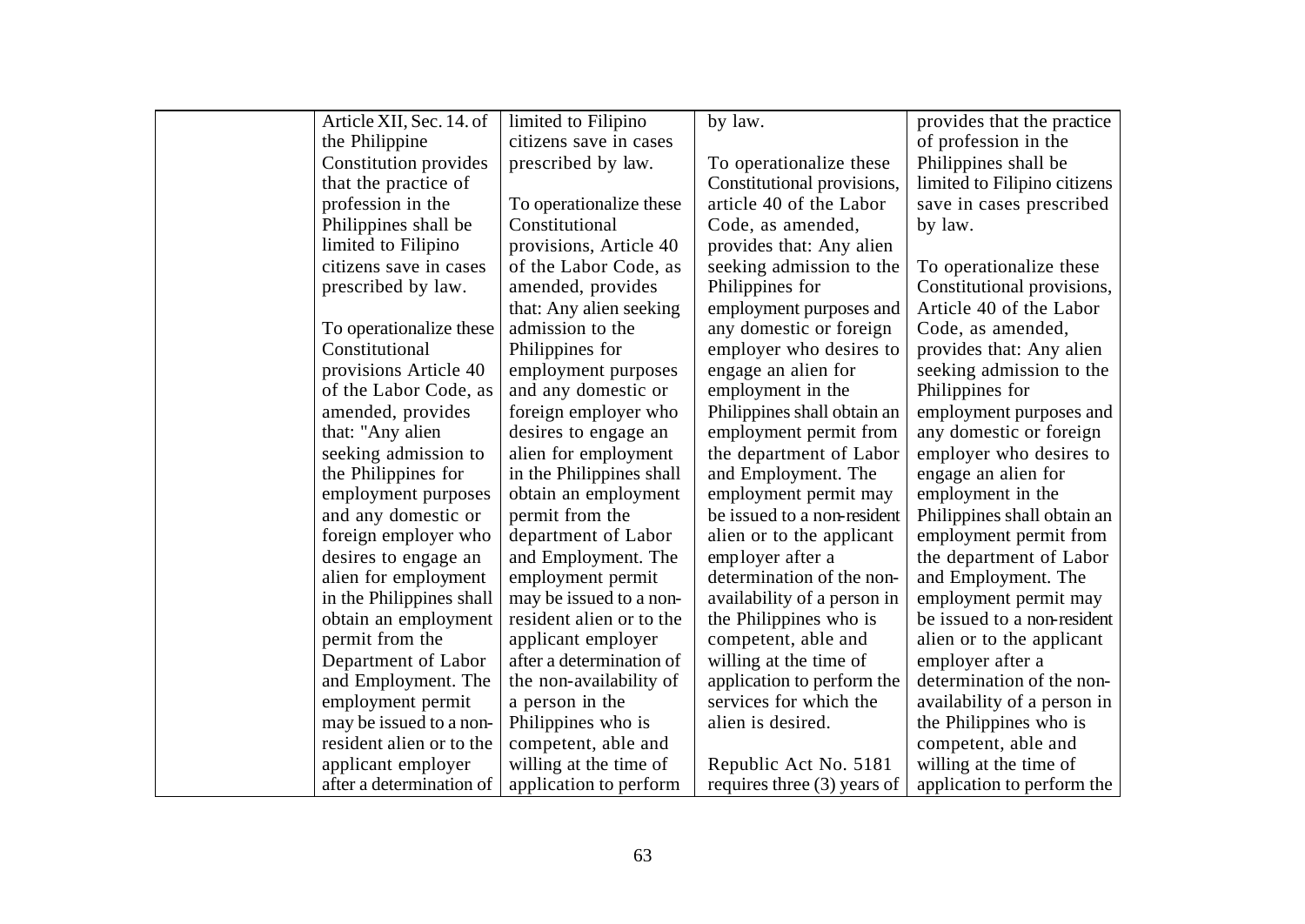|                       | the non-availability of   | the services for which                         | residence in the             | services for which the        |
|-----------------------|---------------------------|------------------------------------------------|------------------------------|-------------------------------|
|                       | a person in the           | the alien is desired.                          | Philippines before a         | alien is desired.             |
|                       |                           |                                                |                              |                               |
|                       | Philippines who is        |                                                | foreigner can practice his   |                               |
|                       | competent, able and       | Republic Act No. 5181                          | profession.                  | Republic Act No, 5181         |
|                       | willing at the time of    | requires three (3) years                       |                              | requires three $(3)$ years of |
|                       | application to perform    | of residence in the                            |                              | residence in the              |
|                       | the services for which    | Philippines before a                           |                              | Philippines before a          |
|                       | the alien is desired."    | foreigner can practice                         |                              | foreigner can practice his    |
|                       |                           | his profession.                                |                              | profession.                   |
|                       | Republic Act No,          |                                                |                              |                               |
|                       | 5181 requires three $(3)$ |                                                |                              |                               |
|                       | years of residence in     |                                                |                              |                               |
|                       | the Philippines before    |                                                |                              |                               |
|                       | a foreigner can           |                                                |                              |                               |
|                       | practice his              |                                                |                              |                               |
|                       | profession.               |                                                |                              |                               |
|                       |                           |                                                |                              |                               |
| <b>Regulations on</b> | The mechanisms to         |                                                |                              |                               |
| Recognition           | take account of           | No person who is not a                         | No person who is not a       | No foreign engineer shall     |
|                       | qualifications,           | citizen of the                                 | citizen of the Philippines   | be admitted to take a         |
|                       | experience, expertise     | Philippines at the time                        | at the time he applies to    | board examination, be         |
|                       | acquired by foreign       |                                                | take the examination shall   |                               |
|                       | professionals in          | he applies to take the<br>examination shall be | be allowed to take it unless | given a certificate of        |
|                       |                           |                                                |                              | Registration, or be.          |
|                       | another economy are       | allowed to take it                             | he can prove in the manner   | entitled to any of the        |
|                       | the provision on          | unless he can prove in                         | provided by the Rules of     | rights and privileges         |
|                       | reciprocity. Under PD     | a manner provided by                           | Court that, by specific      | under this Act unless the     |
|                       | 692, "The Revised         | the Rules of Court that,                       | provision of law, the        | country of which he is a      |
|                       | Accountancy Law",         | by specific provision of                       | country of which he is a     | subject or a citizen          |
|                       | specifically Sec 23 on    | law, the country of                            | citizen, subject or national | specifically permits          |
|                       | Foreign Reciprocity       | which he is a citizen,                         | either admits citizens of    | Filipino engineers to         |
|                       | provides: "No             | subject, or national                           | the Philippines to the       | practice within its           |
|                       | foreigner shall be        | either admits citizens                         | practice of the same         | territorial limits on the     |
|                       | admitted to the           | of the Philippines to the                      | profession without           | same basis as the subjects    |
|                       |                           |                                                |                              |                               |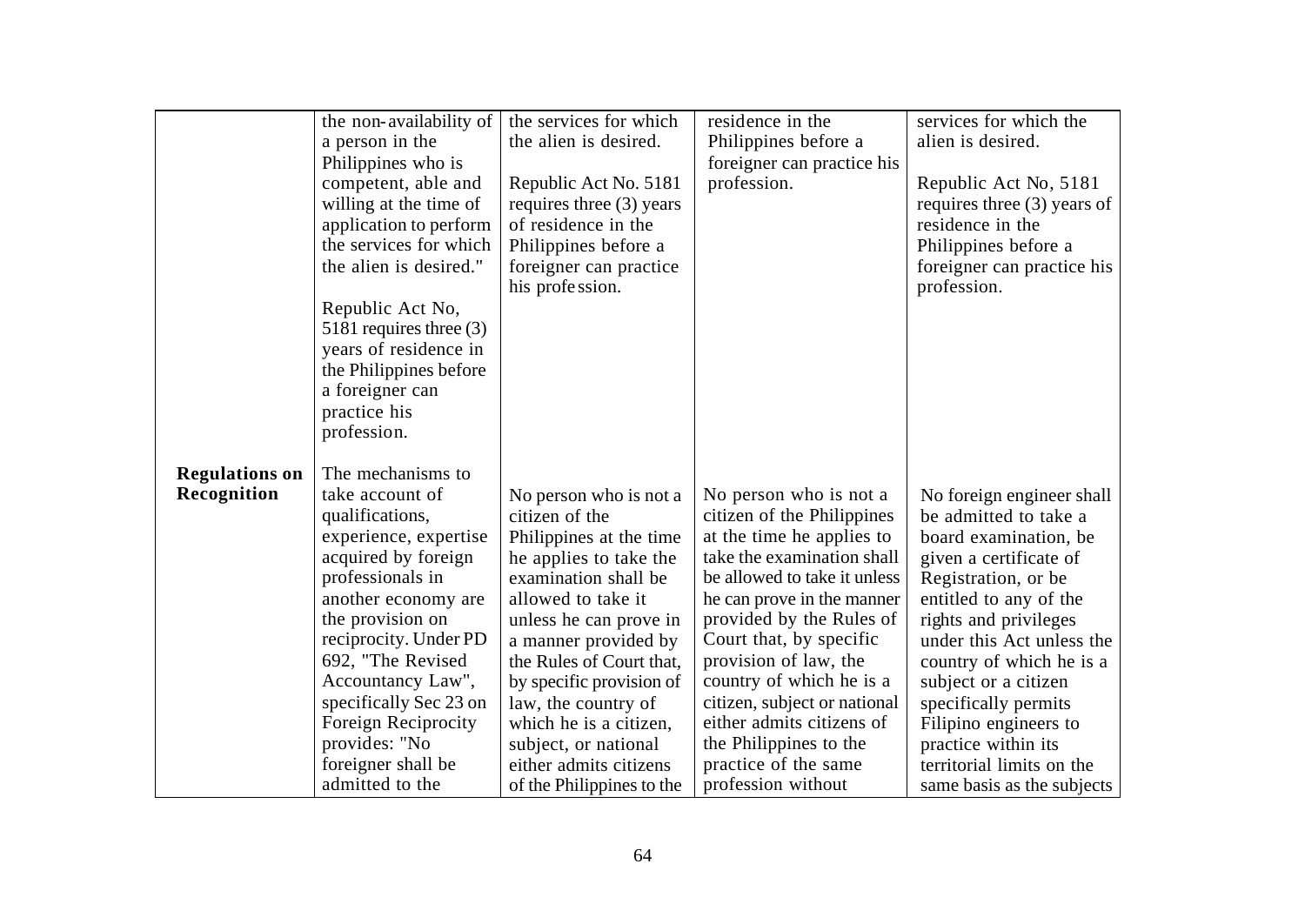| examination or be        | practice of the same      | restriction or allows them   | or citizens of such           |
|--------------------------|---------------------------|------------------------------|-------------------------------|
| registered as Certified  | profession without        | to practice it after an      | country. (Section 38, RA      |
| <b>Public Accountant</b> | restriction or allows     | examination on terms of      | No. 7920)                     |
| unless he proves in the  | them to practice it after | strict and absolute equality |                               |
| manner provided for      | an examination on         | with citizens, subjects or   | <b>Exemption from</b>         |
| by the Professional      | terms of strict and       | nationals of the country     | <b>Examination</b> and        |
| Regulation               | absolute equality with    | concerned, including the     | Registration                  |
| Commission that, by      | citizens, subjects, or    | unconditional recognition    |                               |
| specific provision of    | nationals of the country  | of degrees issued by         | Examination and               |
| law, the country of      | concerned including       | institutions of learning     | registration shall not be     |
| which he is a citizen,   | the unconditional         | duly recognized for the      | required of foreign           |
| subject or national,     | recognition of degrees    | purpose by the               | electrical engineers,         |
| allows citizens of the   | issued by institution of  | Government of the            | erection/commissioning/g      |
| Philippines to the       | learning duly             | Philippines: Provided,       | uarantee engineers            |
| practice of              | recognized for the        | That if he is not a citizen  | employed as technical         |
| accountancy              | purpose by the            | of the Philippines, and was  | consultants by the            |
| profession after an      | Government of the         | admitted to the practice of  | Philippine government or      |
| examination on terms     | Philippines: Provided,    | a profession in the          | by private firms, for         |
| of strict and absolute   | That if he is not a       | Philippines after            | which the pertinent           |
| equality with the        | citizen of the            | December 8, 1941, his        | professional society          |
| citizens, subjects or    | Philippines, and was      | active practice in that      | certifies that no qualified   |
| nationals of said        | admitted to the practice  | profession, either in the    | Filipino professional is      |
| country, including the   | of the profession in the  | Philippines or in the state  | available, or foreign         |
| unconditional            | Philippines after         | or country where he was      | electrical installers for the |
| recognition of           | December 8,1941, his      | practicing his profession,   | erection and installation     |
| prerequisite degrees     | active practice in that   | shall not have been          | of a special project or for   |
| issued by the            | profession either in the  | interrupted for a period of  | any other specialized         |
| institutions of learning | Philippines or in the     | two years or more prior to   | work, subject to the          |
| duly recognized by the   | state or country where    | July 4,1946, and that the    | following conditions:         |
| government of the        | he was practicing his     | country or state from        |                               |
| Republic of the          | profession, shall not     | which he comes allows the    | That the above-               |
| Philippines.             | have been interrupted     | citizens of the Philippines  | mentioned foreign             |
|                          | for a period of two       | by specific provision of     | professionals are legally     |
|                          |                           |                              |                               |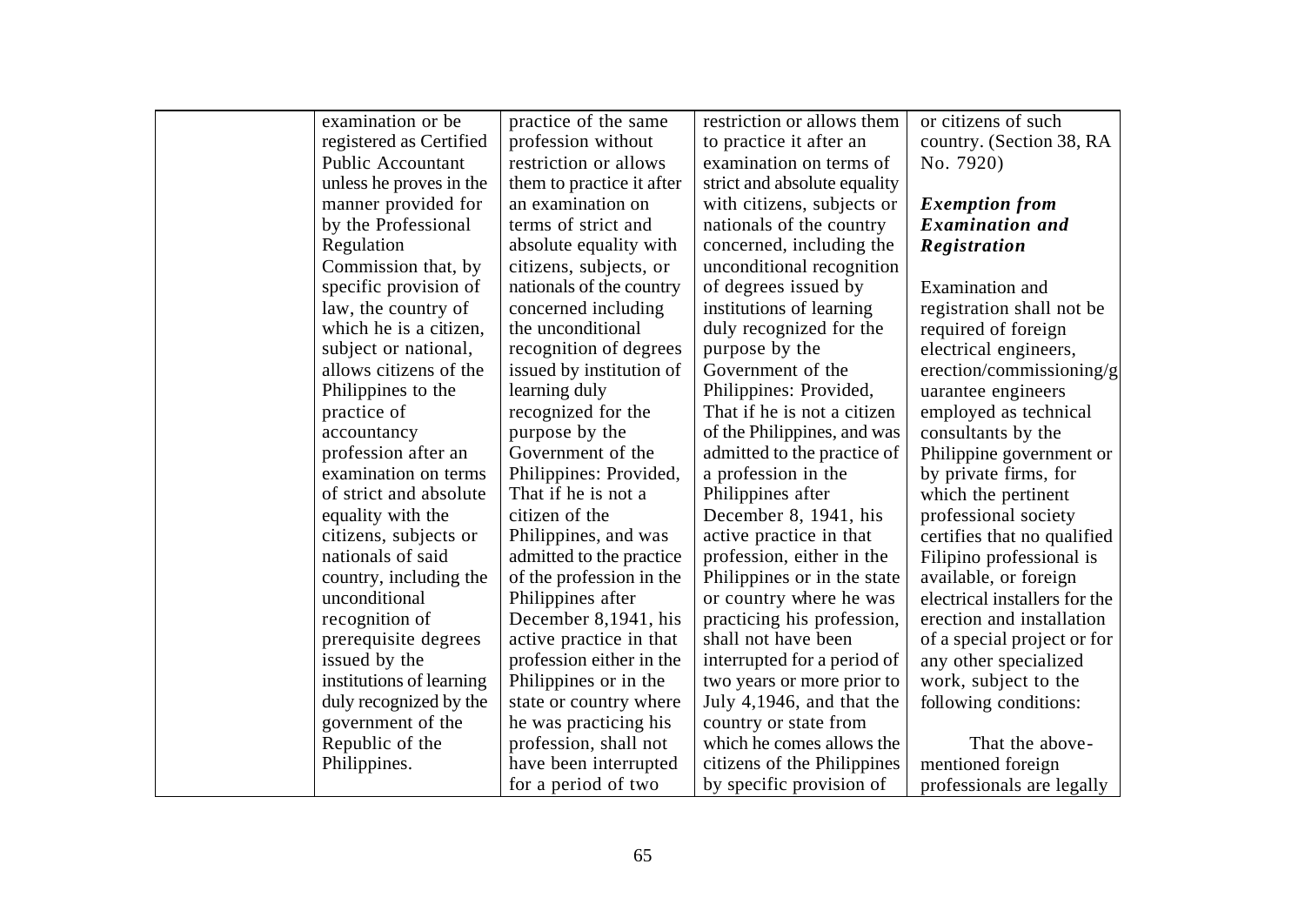| There are no<br>automatic<br>recognition or<br>mutual recognition<br>agreements<br>between the<br>professional bodies<br>and their<br>counterparts in<br>other economies. | years or more prior to<br>July 4,1946, and that<br>the country or state<br>from which he comes<br>allows the citizens of<br>the Philippines by<br>specific provision of<br>law, to practice the<br>same profession<br>without restriction or<br>on terms of strict and<br>absolute equality with<br>citizens, subjects or | law, to practice the same<br>profession without<br>restriction or on terms of<br>strict and absolute equality<br>with citizens, subjects or<br>nationals of the country or<br>state concerned. (Section<br>25, RA No. 1582) | qualified to practice their<br>profession in their own<br>country in which the<br>requirements are<br>qualifications of obtaining<br>a license or certificate of<br>registration are not lower<br>than those specified in<br>this Act;<br>That the scope of<br>work to be performed by<br>said foreign professionals<br>shall be limited only to |
|---------------------------------------------------------------------------------------------------------------------------------------------------------------------------|---------------------------------------------------------------------------------------------------------------------------------------------------------------------------------------------------------------------------------------------------------------------------------------------------------------------------|-----------------------------------------------------------------------------------------------------------------------------------------------------------------------------------------------------------------------------|--------------------------------------------------------------------------------------------------------------------------------------------------------------------------------------------------------------------------------------------------------------------------------------------------------------------------------------------------|
|                                                                                                                                                                           | nationals of the country<br>or state concerned.<br>(Section 35, RA No.<br>545)                                                                                                                                                                                                                                            |                                                                                                                                                                                                                             | the particular work for<br>which they were<br>contracted;<br>That prior to<br>commencing work, the<br>foreign professional shall<br>secure a special permit<br>from the PRC;<br>That said foreign<br>professional shall not<br>engage in private practice<br>on their own account;                                                               |
|                                                                                                                                                                           |                                                                                                                                                                                                                                                                                                                           |                                                                                                                                                                                                                             | That for every<br>foreign professional<br>contracted pursuant to this<br>section, one Filipino<br>understudy who is<br>registered under the<br>provisions of this Act                                                                                                                                                                            |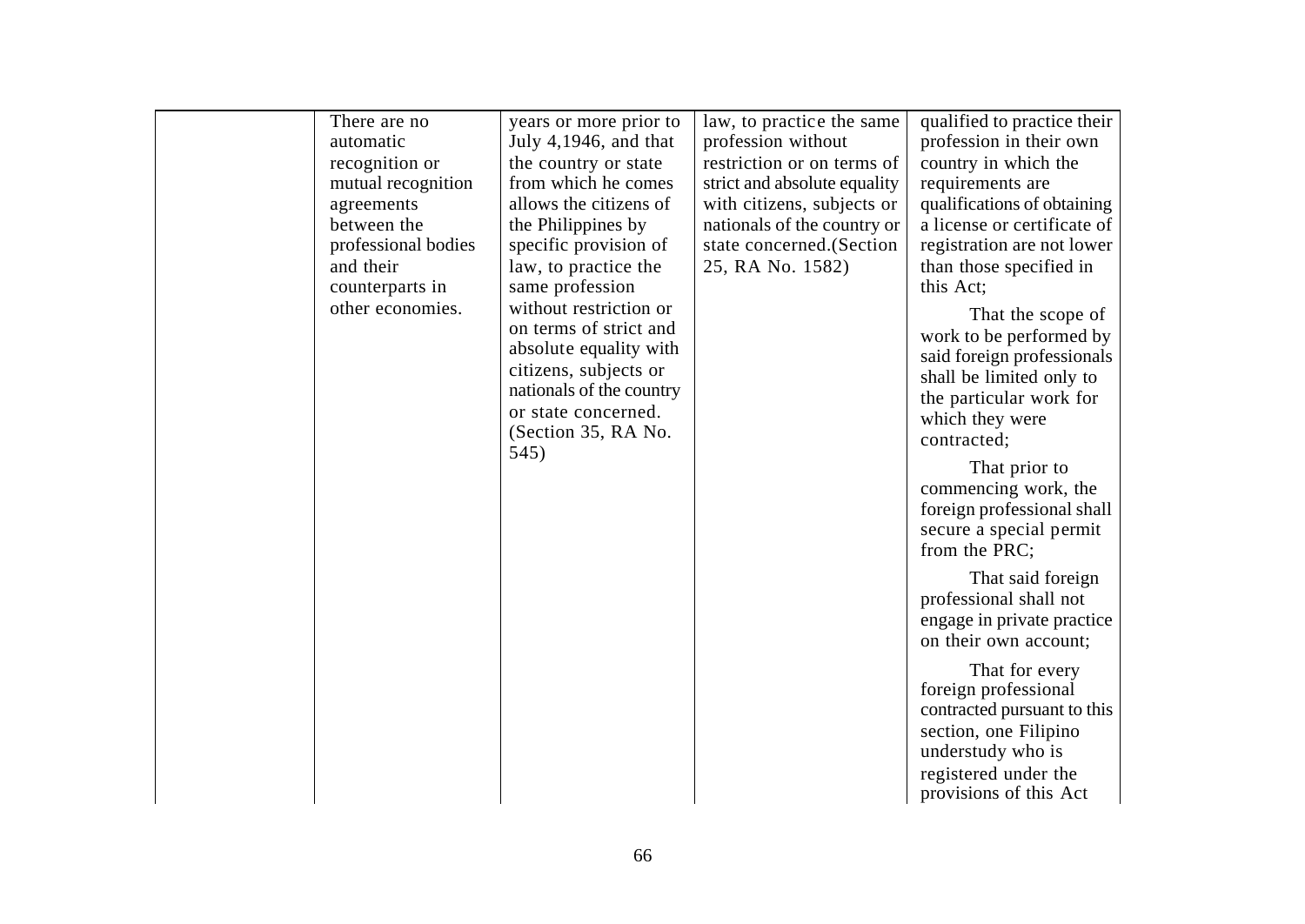|                                          |                                                                                                                                                                                |                                                                                                   |                                                                                                                                                                   | shall be employed by the<br>private firm utilizing the<br>services of such foreign<br>professional for at least<br>the duration of the alien<br>expert's tenure with said<br>firm: and                                                                                                                                                                                                                                                                   |
|------------------------------------------|--------------------------------------------------------------------------------------------------------------------------------------------------------------------------------|---------------------------------------------------------------------------------------------------|-------------------------------------------------------------------------------------------------------------------------------------------------------------------|----------------------------------------------------------------------------------------------------------------------------------------------------------------------------------------------------------------------------------------------------------------------------------------------------------------------------------------------------------------------------------------------------------------------------------------------------------|
|                                          |                                                                                                                                                                                |                                                                                                   |                                                                                                                                                                   | That the exemption<br>herein granted shall be<br>good only for $six(6)$<br>months; renewable for<br>another $six(6)$ months at<br>the discretion of the<br>Board: Provided, That in<br>case the foreign<br>professional ceases to be<br>employed in accordance<br>with this section and<br>engages in an occupation<br>requiring registration as<br>electrical engineer, such<br>professional must be<br>registered under the<br>provisions of this Act. |
| <b>B.</b> Regulations on<br>Registration | Membership in a<br>professional body is<br>not a requirement<br>for licensing or<br>registration.<br><b>Issuance of</b><br>$\mathcal{L}^{\bullet} \mathcal{L}^{\bullet}$ and a | Membership in a<br>professional body is<br>not a requirement for<br>licensing or<br>registration. | Registration shall not be<br>required of the following<br>persons:<br>Officers or enlisted<br>men of the United States<br>and Philippine Armed<br>Eason and dull. | As prerequisite for<br>registration as professional<br>electrical engineer,<br>registered electrical<br>engineer, and registered<br>master electrician, the<br>applicant registered shall                                                                                                                                                                                                                                                                |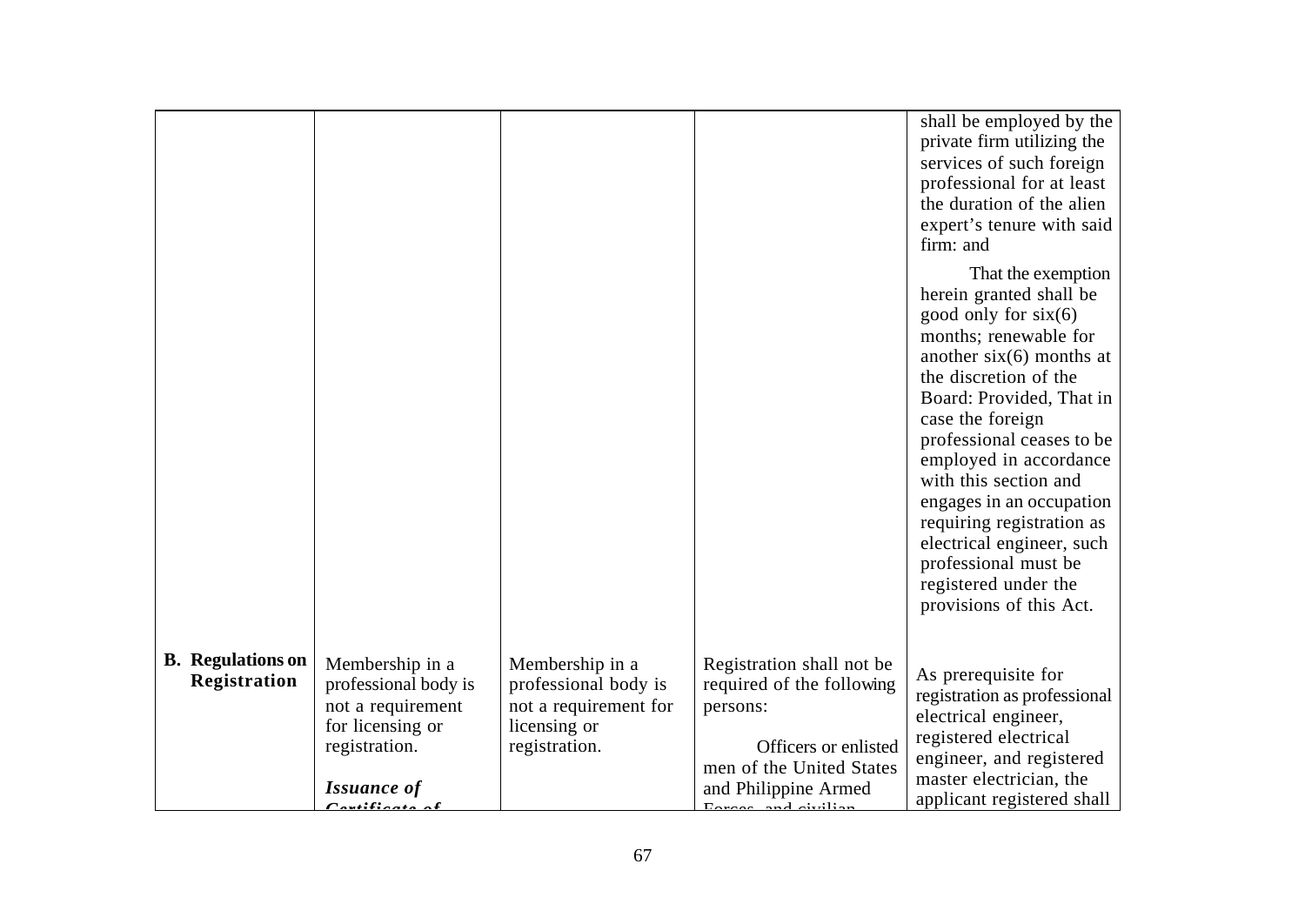| Certificate of        |                                         |                                            | Forces, and civilian                         | comply with the following                             |
|-----------------------|-----------------------------------------|--------------------------------------------|----------------------------------------------|-------------------------------------------------------|
| Registration          |                                         |                                            | employees of the<br>Government of the United | requirements:                                         |
|                       | A Certificate of                        | <b>Issuance of Certificate</b>             | States stationed in the                      |                                                       |
|                       |                                         | of registration                            |                                              | a. Professional Electrical                            |
|                       | Registration as CPA                     |                                            | Philippines while                            | Engineer                                              |
|                       | shall be issued by the                  | - The                                      | rendering civil engineering                  |                                                       |
| Board of              | Professional                            |                                            | services for the United                      | For the purpose of                                    |
|                       | Regulation<br>Accountancy to those      |                                            | States and/or Philippines.                   | confirming the service                                |
| who have              |                                         | Commission shall upon                      | Civil engineers or                           | record and clarifying the                             |
|                       | satisfactorily passed                   | recommendation of the                      | experts called in by the                     | technical report submitted                            |
| the examination       | Board, issue a                          |                                            | Philippine Government for                    | by the applicant for                                  |
| prescribed or         | certificate of                          |                                            | consultation, or specific                    | registration as a                                     |
| otherwise complied    |                                         | registration upon                          | design and construction of                   | professional electrical                               |
|                       | with the requirements<br>payment of the |                                            | fixed structures as defined                  | engineer, an oral                                     |
| of the Board.         |                                         | registration fee as                        | under this Act, provided                     | examination or interview                              |
|                       | All certificates                        | provided in this Act to                    | that their practice shall be                 | shall be conducted on the                             |
| of registration shall |                                         | any applicant who, in                      | limited to such work.                        | following documents to be                             |
|                       | show the full name of                   | the opinion of the<br>Board and after      |                                              | submitted to the Board:                               |
| the registrant, shall |                                         |                                            | Membership in a                              | Certified                                             |
|                       | have a serial number,<br>Professional   | approval by the                            | professional body is not a                   |                                                       |
| and shall be signed   |                                         |                                            | requirement for licensing                    | experience record from the                            |
|                       | Regulation<br>by all the members of     | Commission has                             | or registration.                             | date applicant took oath as                           |
| the Board and the     |                                         |                                            |                                              | a registered electrical                               |
| Chairman of the       |                                         | satisfactorily met all<br>the requirements | <b>Issuance of Certificate of</b>            | engineer indicating the<br>inclusive dates, companies |
| Professional          |                                         | specified in this Act.                     | registration                                 | work for, description of                              |
| Regulation            |                                         |                                            |                                              | specific responsibilities,                            |
| Commission and        |                                         | - All certificates                         | A certificate of                             | significant                                           |
| attested by the       |                                         | of registration shall                      | Registration for civil                       | accomplishments as well                               |
| official seal of the  |                                         | show the full name of                      | engineer shall be issued to                  | as the name position of                               |
| Board.                |                                         | the registrant, shall                      | any applicant who passes                     | immediate supervisors;                                |
|                       | A certificate of                        | have a serial number,                      | the examination after the                    |                                                       |
|                       | registration shall not                  | and shall be signed by                     | approval of his ratings and                  | Technical paper                                       |
| be issued to any      |                                         | all the members of the                     | upon payment of the                          | covering an evaluation, an                            |
|                       |                                         |                                            |                                              |                                                       |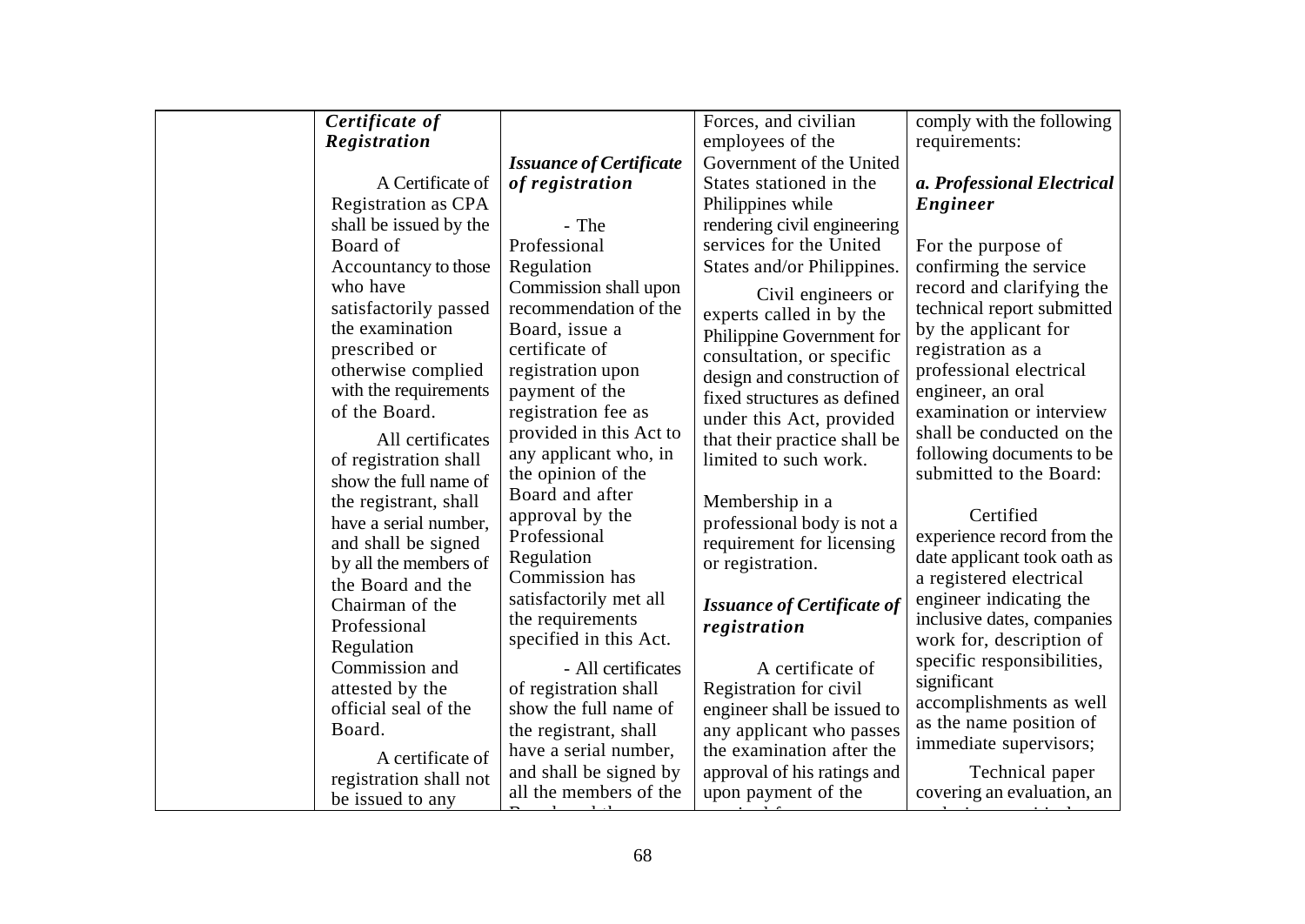| candidate who has                                                                                                                                                                                                  | Board, and the                                                                                                                                                                                                                              | required fees.                                                                                                                                                                                                                                                         | analysis or a critical                                                                                                                                                                                                                                                                    |
|--------------------------------------------------------------------------------------------------------------------------------------------------------------------------------------------------------------------|---------------------------------------------------------------------------------------------------------------------------------------------------------------------------------------------------------------------------------------------|------------------------------------------------------------------------------------------------------------------------------------------------------------------------------------------------------------------------------------------------------------------------|-------------------------------------------------------------------------------------------------------------------------------------------------------------------------------------------------------------------------------------------------------------------------------------------|
| been convicted by a                                                                                                                                                                                                | Professional                                                                                                                                                                                                                                | Every certificate of                                                                                                                                                                                                                                                   | discussion of an electrical                                                                                                                                                                                                                                                               |
| court of competent                                                                                                                                                                                                 | Regulation                                                                                                                                                                                                                                  | registration shall show the                                                                                                                                                                                                                                            | engineering project or                                                                                                                                                                                                                                                                    |
| jurisdiction of any                                                                                                                                                                                                | Commission and shall                                                                                                                                                                                                                        | full name of the registrant                                                                                                                                                                                                                                            | subject, on one or several                                                                                                                                                                                                                                                                |
| criminal offense                                                                                                                                                                                                   | be attested by the                                                                                                                                                                                                                          | with a serial number, and                                                                                                                                                                                                                                              | technical aspects such as:                                                                                                                                                                                                                                                                |
| involving moral<br>turpitude, or has been                                                                                                                                                                          | official seal of the same<br>Board.                                                                                                                                                                                                         | shall be signed by the<br>members of the Board and                                                                                                                                                                                                                     | design, construction,<br>installation,                                                                                                                                                                                                                                                    |
| found guilty of<br>immoral or                                                                                                                                                                                      | - The issuance<br>of a certificate of                                                                                                                                                                                                       | duly authenticated by the<br>seal of the Board.                                                                                                                                                                                                                        | commissioning, testing,<br>operation, maintenance,                                                                                                                                                                                                                                        |
| dishonorable conduct<br>after due<br>investigation by the<br>Board of<br>Accountancy, or has<br>been declared to be<br>of unsound mind.<br><b>Period</b> of<br>validity of a<br>Professional                       | registration by the<br>Board to the registrant<br>shall be evidence that<br>the person named<br>therein is entitled to all<br>the rights and<br>privileges of a<br>registered architect,<br>while said certificate<br>remains unrevoked and | The Board for<br>Civil Engineers may<br>refuse to issue a certificate<br>to any person convicted by<br>a court of competent<br>jurisdiction of any<br>criminal offense involving<br>moral turpitude, or to any<br>person guilty of immoral<br>or dishonorable conduct, | repair, research and the<br>like. The technical paper<br>shall be supported by<br>engineering principles and<br>data. Published or<br>unpublished scientific<br>paper or treatise on<br>electrical engineering<br>theories and applications<br>may be considered as<br>complying with the |
| <i>License</i>                                                                                                                                                                                                     | unsuspended.<br>- All registrants                                                                                                                                                                                                           | or to any person of<br>unsound mind.                                                                                                                                                                                                                                   | requirement;                                                                                                                                                                                                                                                                              |
| The statement of<br>the period of<br>validity of the<br>professional license<br>declares the<br>payment of the<br>annual registration<br>fees for three $(3)$<br>years and/or<br>compliance with<br>the Continuing | under this Act shall be<br>required to take a<br>professional oath<br>before the Board or<br>before any person<br>authorized to<br>administer this, before<br>commencing the<br>practice of the<br>profession.                              | All registrants<br>under this Act shall be<br>required to take a<br>professional oath before<br>the Board or before any<br>person authorized to<br>administer oaths, before<br>commencing the practice<br>of the profession.                                           | Three(3)<br>certifications signed by<br>three(3) professional<br>electrical engineers to the<br>effect that the experience<br>record submitted by the<br>applicant is factual and<br>that the technical paper<br>submitted was actually<br>prepared by the applicant.                     |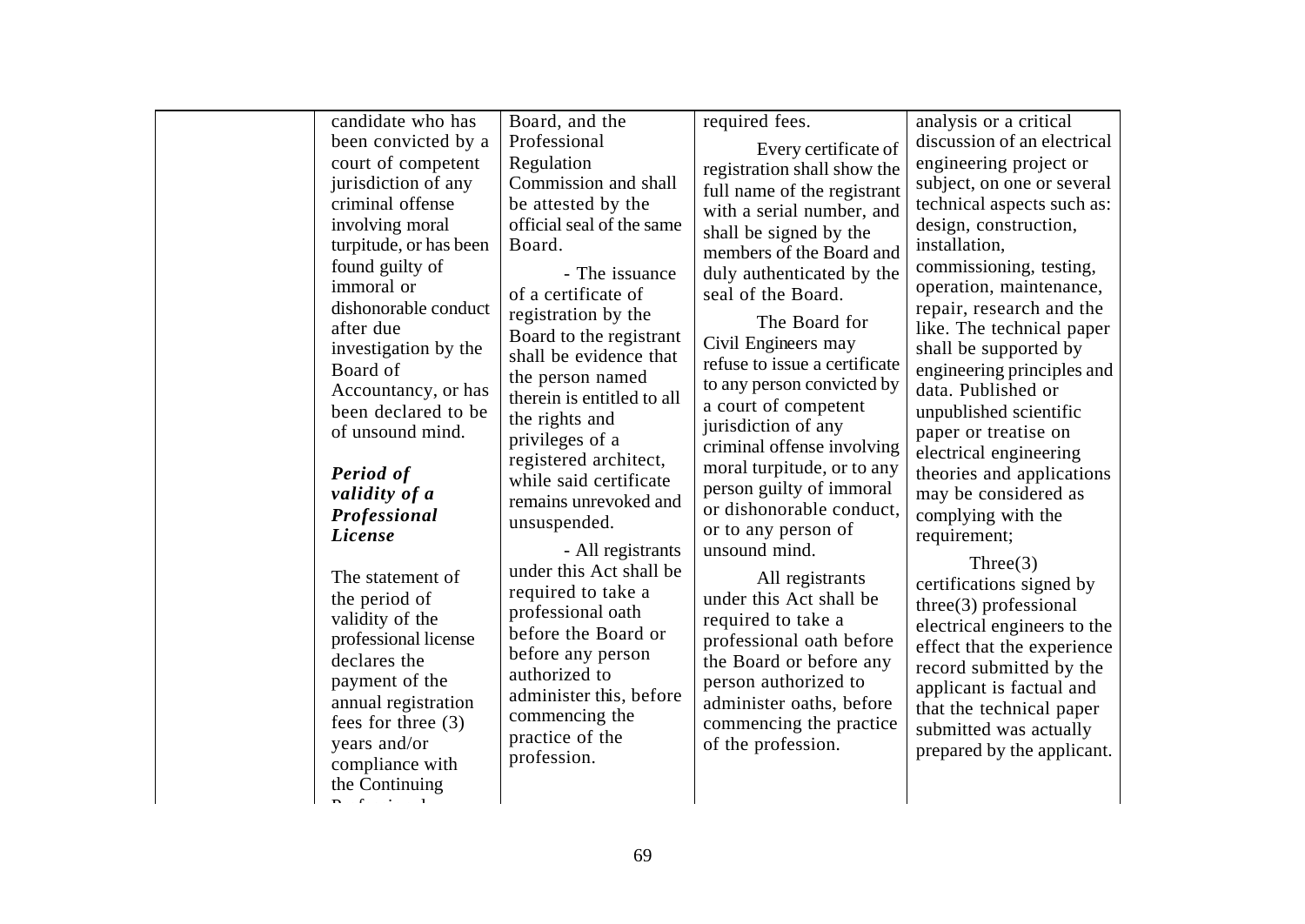| Professional           |                               |                                |                                 |
|------------------------|-------------------------------|--------------------------------|---------------------------------|
| Education (CPE)        | Period of validity of a       | Period of validity of a        | The applicant must obtain       |
| and the validity of    | <b>Professional license</b>   | <b>Professional license</b>    | passing marks on the            |
| the Certificate of     |                               |                                | experience record and on        |
| registration.          | The statement of the          | The statement of the           | the technical report in         |
|                        | period of validity of the     | period of validity of the      | order to qualify for            |
| The license unless     | professional license          | professional license           | registration as a               |
| sooner revoked or      | declares the payment of       | declares the payment of        | professional electrical         |
| suspended for cause,   | the annual registration       | the annual registration fees   | engineer.                       |
| shall be valid up to   | fees for three (3) years      | for three $(3)$ years and/or   |                                 |
| the licensee's birth   | and/or compliance with        | compliance with the            | <b>b.</b> Registered Electrical |
| date in the year       | the Continuing                | <b>Continuing Professional</b> | Engineer                        |
| indicated and shall be | <b>Professional Education</b> | Education (CPE) and the        |                                 |
| renewed thereafter     | (CPE) and the validity        | validity of the Certificate    | The applicant shall pass a      |
| not later than the     | of the Certificate of         | of registration.               | written examination on          |
| twentieth day of the   | registration.                 |                                | different subject or group      |
|                        |                               | The license unless sooner      | of subjects as follows:         |
| month following the    | The license unless            | revoked or suspended for       |                                 |
| date of expiration.    | sooner revoked or             | cause, shall be valid up to    | Mathematics                     |
| Otherwise penalties    | suspended for cause,          | the licensee's birth date in   |                                 |
| shall be imposed.      | shall be valid up to the      | the year indicated and         | Engineering Science and         |
|                        | licensee's birth date in      | shall be renewed thereafter    | Allied subject                  |
| Membership to          | the year indicated and        | but not later than the         | <b>Electrical Engineering</b>   |
| professional bodies is | shall be renewed              | twentieth day of the month     | professional subjects           |
| the main concern of    | thereafter but not later      | following the date of          |                                 |
| the respective         | than the twentieth day        | expiration. Otherwise          | The passing general             |
| accredited             | of the month following        | penalties shall be imposed.    | weighted average rating         |
| professional           | the date of expiration.       |                                | shall be seventy                |
| organization (APO).    | Otherwise penalties           | Membership to                  | $percent(70%)$ with no          |
| Qualification and      | shall be imposed.             | professional bodies is the     | grade below fifty               |
| requirements for       |                               | main concern of the            | $percent(50\%)$ in any group    |
| membership are         |                               | respective accredited          | of subjects listed above.       |
| provided for by the    | Membership to                 |                                |                                 |
| APO'S.                 | professional bodies is        | professional organization      | The examination question        |
|                        | the main concern of the       | (APO). Qualification and       |                                 |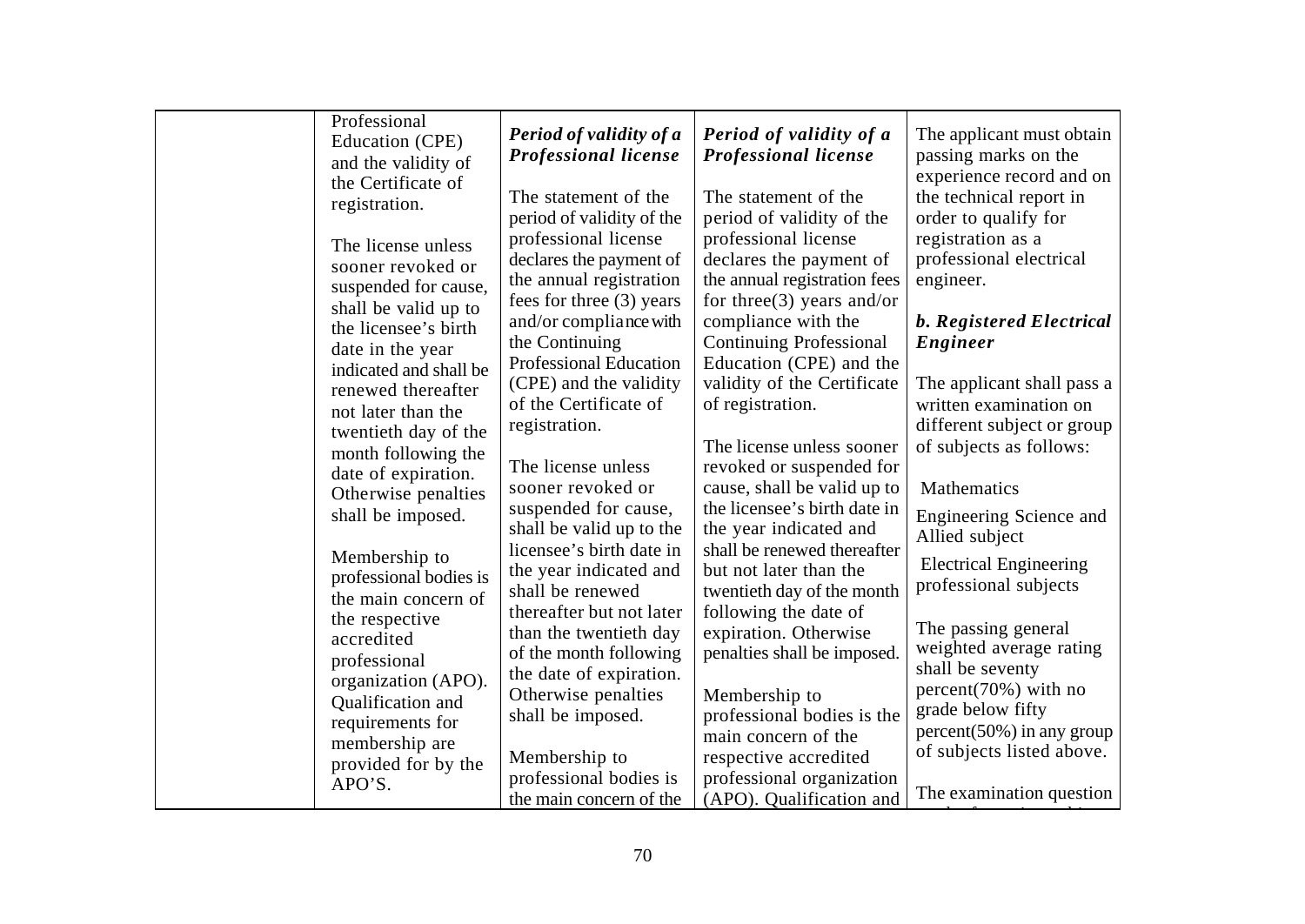| APO'S. | respective accredited | requirements for        | on the foregoing subject                      |
|--------|-----------------------|-------------------------|-----------------------------------------------|
|        | professional          | membership are provided | shall cover only basic                        |
|        | organization (APO).   | for by the APO's.       | theories and principles,                      |
|        | Qualification and     |                         | and shall exclude question                    |
|        | requirements for      |                         | based on experience and                       |
|        | membership are        |                         | trade practices. The                          |
|        | provided for by the   |                         | number of questions shall                     |
|        | APO's.                |                         | be such the examinations                      |
|        |                       |                         | can be finished in three (3)                  |
|        |                       |                         | consecutive eight-hour                        |
|        |                       |                         | days.                                         |
|        |                       |                         |                                               |
|        |                       |                         | c. Registered Master                          |
|        |                       |                         | Electrician                                   |
|        |                       |                         |                                               |
|        |                       |                         | The applicant shall pass a                    |
|        |                       |                         | written examination on the                    |
|        |                       |                         | different subjects or group                   |
|        |                       |                         | of subjects as follows:                       |
|        |                       |                         | <b>Technical Subjects</b>                     |
|        |                       |                         |                                               |
|        |                       |                         | Philippine Electrical Code,                   |
|        |                       |                         | Parts 1 & 2                                   |
|        |                       |                         |                                               |
|        |                       |                         | <b>Issuance of Certificate of</b>             |
|        |                       |                         | Registration                                  |
|        |                       |                         | The registration of                           |
|        |                       |                         | professional electrical                       |
|        |                       |                         | engineer, registered                          |
|        |                       |                         | electrical engineer and                       |
|        |                       |                         |                                               |
|        |                       |                         |                                               |
|        |                       |                         | master electrician<br>commences from the date |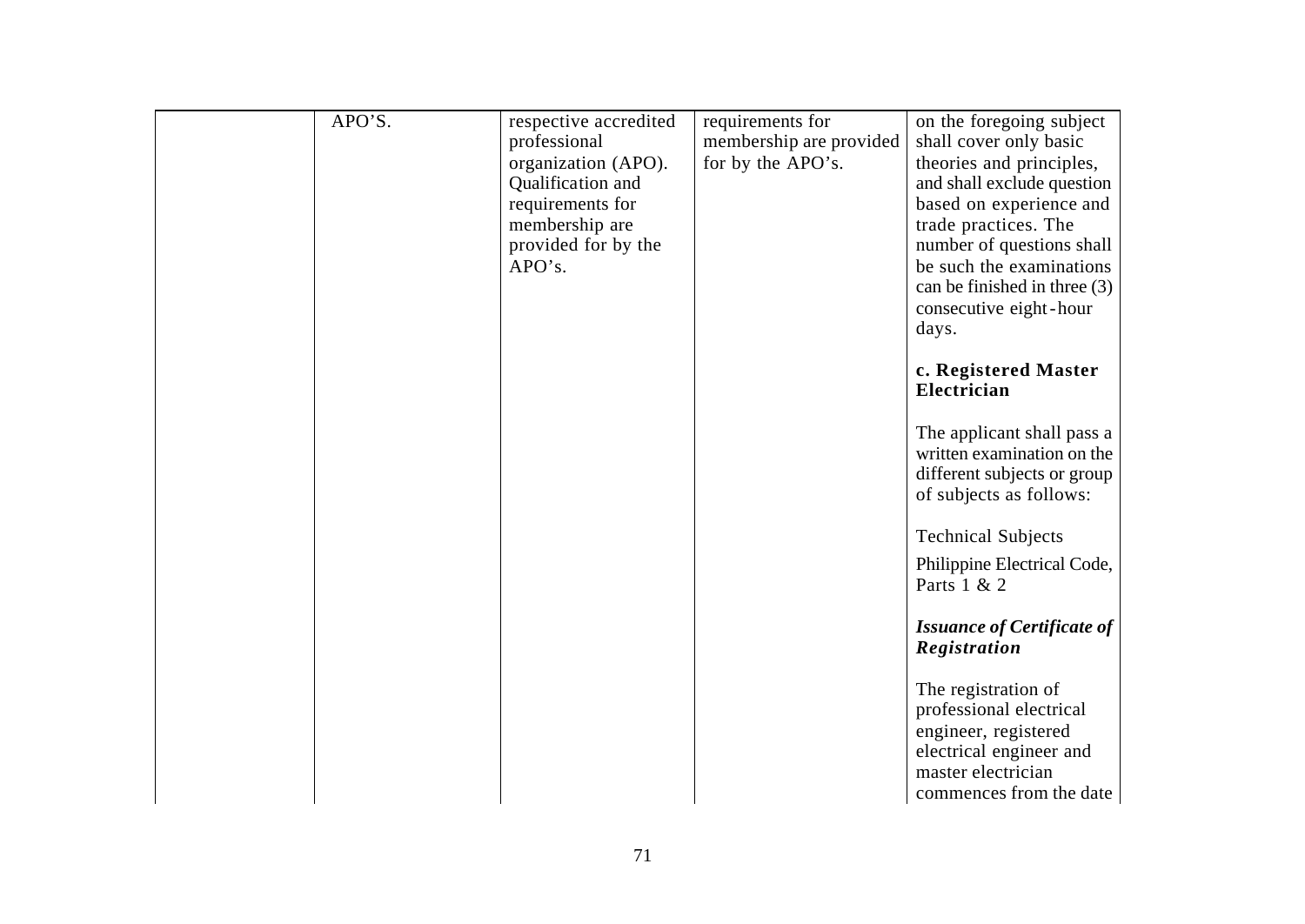|  |  | his name is entered into      |
|--|--|-------------------------------|
|  |  | the roll of registrants or    |
|  |  | licensees for his             |
|  |  | profession. Every             |
|  |  | registrant who                |
|  |  | satisfactorily met all the    |
|  |  | requirements specified in     |
|  |  | this Act, upon payment of     |
|  |  | the registration fee, shall   |
|  |  | be issued a certificate of    |
|  |  | registration. The certificate |
|  |  | shall remain in full force    |
|  |  | and effect until withdrawn,   |
|  |  | suspended or revoked in       |
|  |  | accordance with law.          |
|  |  |                               |
|  |  | Every certificate of          |
|  |  | registration shall show the   |
|  |  | full name of the registrant   |
|  |  | with a serial number, and     |
|  |  | shall be signed by the        |
|  |  | members of the Board and      |
|  |  | duly authenticated by the     |
|  |  | seal of the Board.            |
|  |  |                               |
|  |  | All registrants under this    |
|  |  | Act shall be required to      |
|  |  | take a professional oath      |
|  |  | before the Board or before    |
|  |  | any person authorized to      |
|  |  | administer oaths, before      |
|  |  | commencing the practice       |
|  |  | of the profession.            |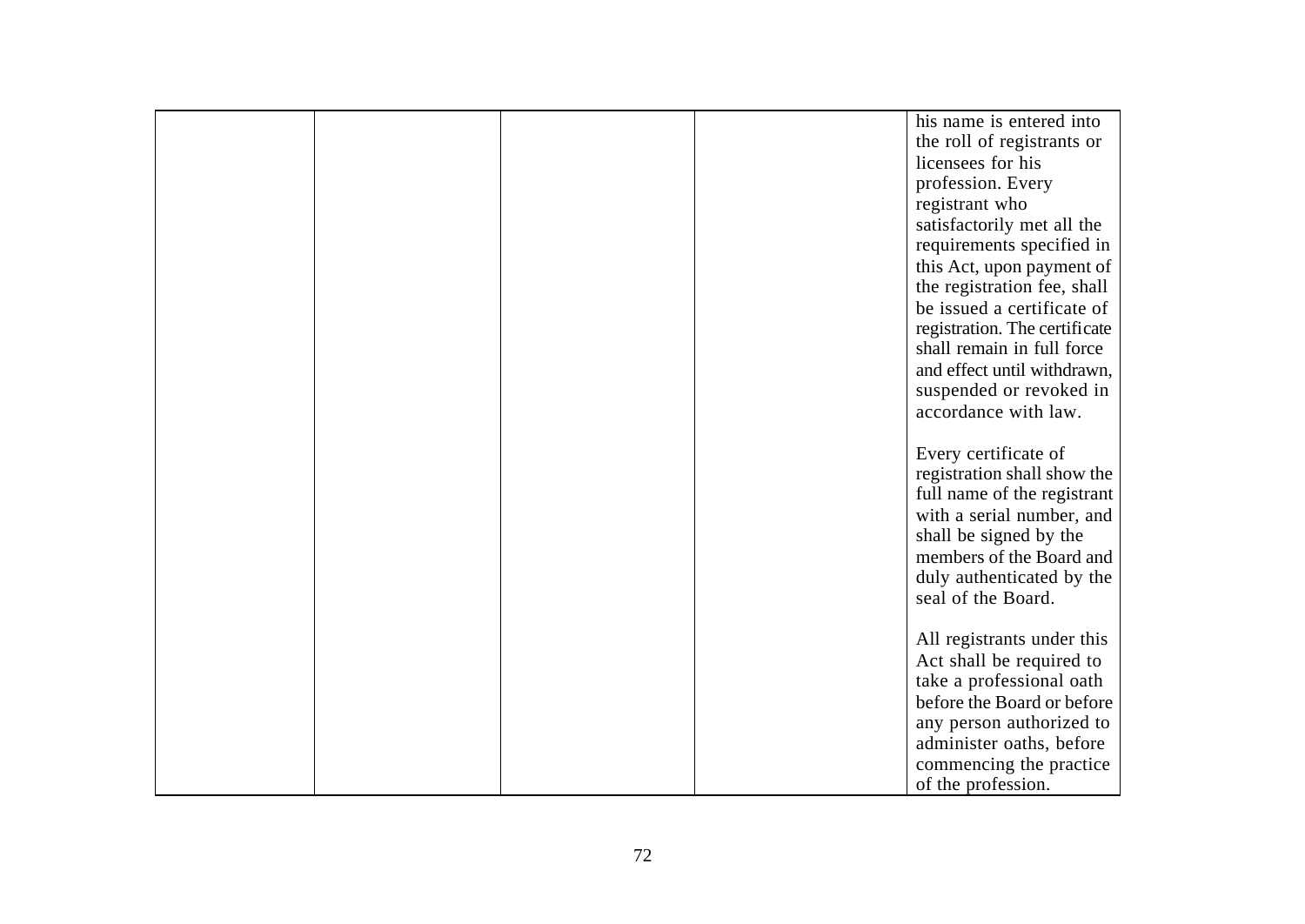|  |  | of the profession.                                                                                                                                                                                                                                                                                                     |
|--|--|------------------------------------------------------------------------------------------------------------------------------------------------------------------------------------------------------------------------------------------------------------------------------------------------------------------------|
|  |  | Period of validity of a<br><b>Professional license</b>                                                                                                                                                                                                                                                                 |
|  |  | The statement of the<br>period of validity of the<br>professional license<br>declares the payment of<br>the annual registration fees<br>for three $(3)$ years and/or<br>compliance with the<br><b>Continuing Professional</b><br>Education (CPE) and the<br>validity of the Certificate<br>of registration.            |
|  |  | The license unless sooner<br>revoked or suspended for<br>cause, shall be valid up to<br>the licensee's birth date in<br>the year indicated and<br>shall be renewed thereafter<br>but not later than the<br>twentieth day of the month<br>following the date of<br>expiration. Otherwise<br>penalties shall be imposed. |
|  |  | Membership to<br>professional bodies is the<br>main concern of the<br>respective accredited                                                                                                                                                                                                                            |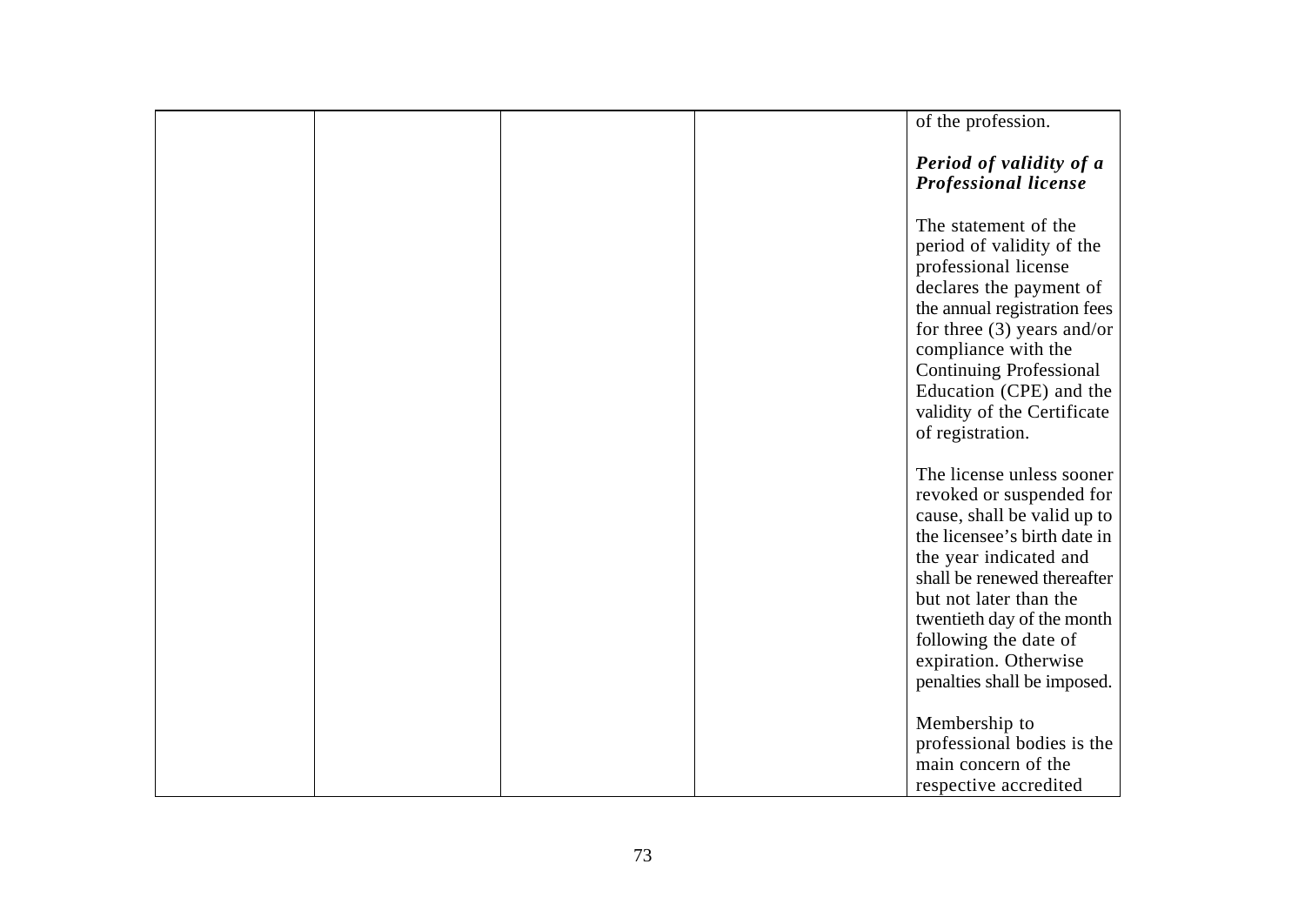|  |  | professional organization<br>(APO). Qualification and |
|--|--|-------------------------------------------------------|
|  |  | requirements for                                      |
|  |  | membership are provided                               |
|  |  | by the APO's.                                         |
|  |  |                                                       |
|  |  | The practice of electrical                            |
|  |  | engineering is a                                      |
|  |  | professional service                                  |
|  |  | admission to which is                                 |
|  |  | based on individual and                               |
|  |  | personal qualifications.                              |
|  |  | Hence, no firm or                                     |
|  |  | corporation may be                                    |
|  |  | registered or licensed as<br>such for the practice of |
|  |  | electrical engineering.                               |
|  |  |                                                       |
|  |  | However, persons properly                             |
|  |  | qualified and licensed as                             |
|  |  | professional electrical                               |
|  |  | engineers may, among                                  |
|  |  | themselves, form a                                    |
|  |  | partnership, association                              |
|  |  | and collectively render                               |
|  |  | electrical engineering                                |
|  |  | service. Individual                                   |
|  |  | members of such                                       |
|  |  | partnerships or                                       |
|  |  | associations shall be                                 |
|  |  | responsible for their own                             |
|  |  | respective acts. (Section                             |
|  |  | 35, RA No. 7920)                                      |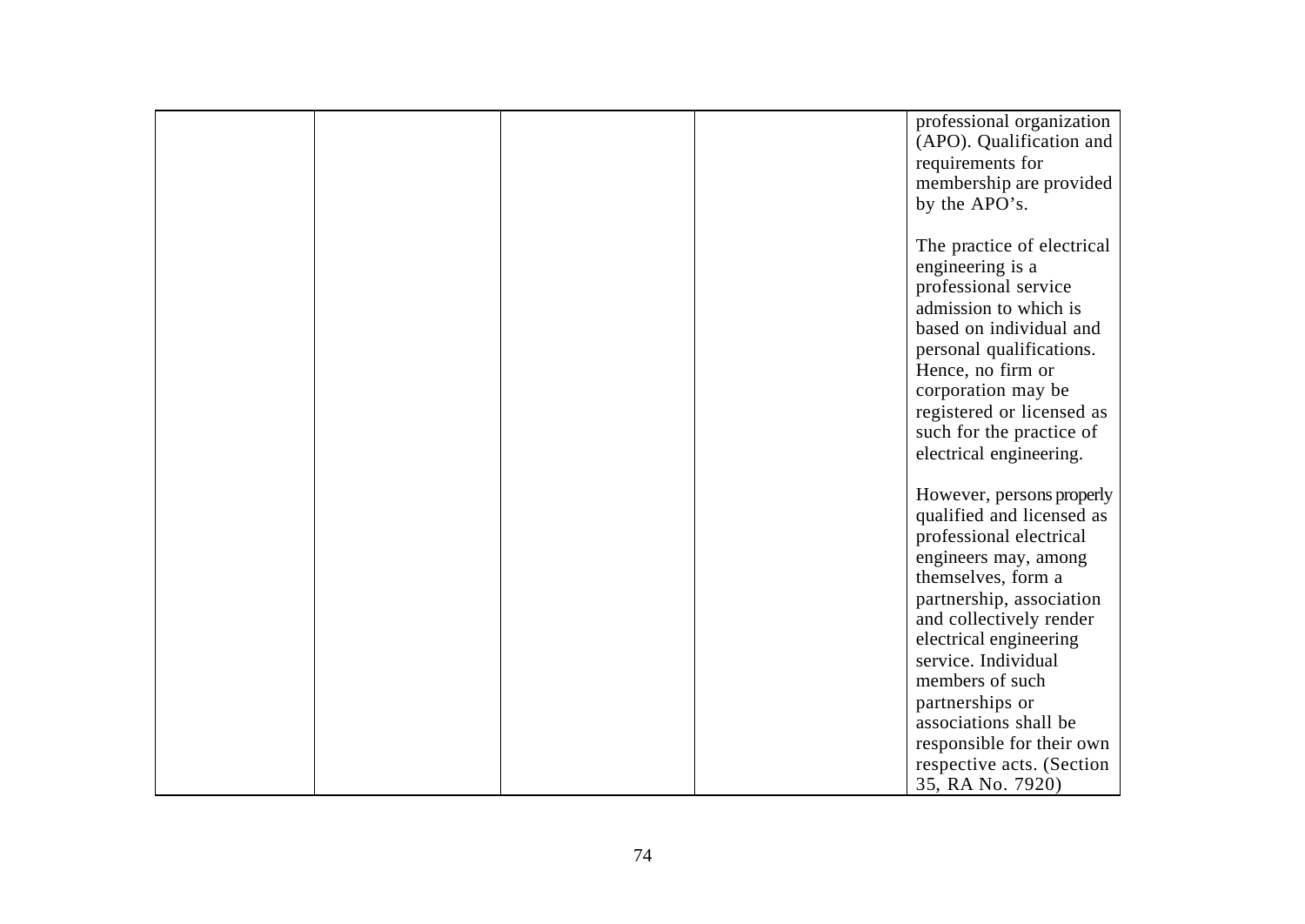| <b>Regulations of</b><br>Professional firms are<br>The practice of<br>The practice of civil<br>Professional firms are<br>professional<br>architecture is a<br>regulated by another<br>engineering is a<br>regulated by another<br><b>Firms</b><br>professional service,<br>professional service,<br>government agency<br>government agency<br>admission to which must<br>specifically the<br>admission to which<br>Securities and<br>shall be determined<br>be determined upon<br>and Exchange<br>Commission (SEC) and<br><b>Exchange Commission</b><br>individual and personal<br>upon the basis of<br>and not by the<br>qualifications. No firm,<br>not by the Professional<br>individual, personal<br>Professional<br>partnership, corporation,<br>qualifications. No firm,<br>Regulations<br>company, partnership,<br>association or corporation<br>Commission (PRC).<br>association or<br>may be registered or<br>However, under the<br>licensed as such for the<br>foreign firm names is<br>corporation may be<br>practice of geodetic<br><b>Revised Accountancy</b><br>registered or licensed<br>regulated by another<br>engineering: Provided,<br>Law, it provides that<br>as such for the practice<br>of architecture:<br>all partners of<br>however, That persons<br>not by the Professional |                       |                         |                         | 35, RA No. 7920)            |
|--------------------------------------------------------------------------------------------------------------------------------------------------------------------------------------------------------------------------------------------------------------------------------------------------------------------------------------------------------------------------------------------------------------------------------------------------------------------------------------------------------------------------------------------------------------------------------------------------------------------------------------------------------------------------------------------------------------------------------------------------------------------------------------------------------------------------------------------------------------------------------------------------------------------------------------------------------------------------------------------------------------------------------------------------------------------------------------------------------------------------------------------------------------------------------------------------------------------------------------------------------------------------------------------------------|-----------------------|-------------------------|-------------------------|-----------------------------|
|                                                                                                                                                                                                                                                                                                                                                                                                                                                                                                                                                                                                                                                                                                                                                                                                                                                                                                                                                                                                                                                                                                                                                                                                                                                                                                        |                       |                         |                         |                             |
|                                                                                                                                                                                                                                                                                                                                                                                                                                                                                                                                                                                                                                                                                                                                                                                                                                                                                                                                                                                                                                                                                                                                                                                                                                                                                                        |                       |                         |                         |                             |
|                                                                                                                                                                                                                                                                                                                                                                                                                                                                                                                                                                                                                                                                                                                                                                                                                                                                                                                                                                                                                                                                                                                                                                                                                                                                                                        |                       |                         |                         |                             |
|                                                                                                                                                                                                                                                                                                                                                                                                                                                                                                                                                                                                                                                                                                                                                                                                                                                                                                                                                                                                                                                                                                                                                                                                                                                                                                        |                       |                         |                         |                             |
|                                                                                                                                                                                                                                                                                                                                                                                                                                                                                                                                                                                                                                                                                                                                                                                                                                                                                                                                                                                                                                                                                                                                                                                                                                                                                                        |                       |                         |                         | specifically the Securities |
|                                                                                                                                                                                                                                                                                                                                                                                                                                                                                                                                                                                                                                                                                                                                                                                                                                                                                                                                                                                                                                                                                                                                                                                                                                                                                                        |                       |                         |                         |                             |
|                                                                                                                                                                                                                                                                                                                                                                                                                                                                                                                                                                                                                                                                                                                                                                                                                                                                                                                                                                                                                                                                                                                                                                                                                                                                                                        |                       |                         |                         |                             |
|                                                                                                                                                                                                                                                                                                                                                                                                                                                                                                                                                                                                                                                                                                                                                                                                                                                                                                                                                                                                                                                                                                                                                                                                                                                                                                        |                       |                         |                         |                             |
|                                                                                                                                                                                                                                                                                                                                                                                                                                                                                                                                                                                                                                                                                                                                                                                                                                                                                                                                                                                                                                                                                                                                                                                                                                                                                                        |                       |                         |                         | Regulation Commission.      |
|                                                                                                                                                                                                                                                                                                                                                                                                                                                                                                                                                                                                                                                                                                                                                                                                                                                                                                                                                                                                                                                                                                                                                                                                                                                                                                        |                       |                         |                         |                             |
|                                                                                                                                                                                                                                                                                                                                                                                                                                                                                                                                                                                                                                                                                                                                                                                                                                                                                                                                                                                                                                                                                                                                                                                                                                                                                                        |                       |                         |                         | The use of international or |
|                                                                                                                                                                                                                                                                                                                                                                                                                                                                                                                                                                                                                                                                                                                                                                                                                                                                                                                                                                                                                                                                                                                                                                                                                                                                                                        |                       |                         |                         |                             |
|                                                                                                                                                                                                                                                                                                                                                                                                                                                                                                                                                                                                                                                                                                                                                                                                                                                                                                                                                                                                                                                                                                                                                                                                                                                                                                        |                       |                         |                         |                             |
|                                                                                                                                                                                                                                                                                                                                                                                                                                                                                                                                                                                                                                                                                                                                                                                                                                                                                                                                                                                                                                                                                                                                                                                                                                                                                                        |                       |                         |                         | government agency and       |
|                                                                                                                                                                                                                                                                                                                                                                                                                                                                                                                                                                                                                                                                                                                                                                                                                                                                                                                                                                                                                                                                                                                                                                                                                                                                                                        |                       |                         |                         |                             |
|                                                                                                                                                                                                                                                                                                                                                                                                                                                                                                                                                                                                                                                                                                                                                                                                                                                                                                                                                                                                                                                                                                                                                                                                                                                                                                        | partnership organized | Provided, however, that | properly registered and | Regulation Commission.      |
| for the practice of<br>licensed as civil engineers<br>persons properly                                                                                                                                                                                                                                                                                                                                                                                                                                                                                                                                                                                                                                                                                                                                                                                                                                                                                                                                                                                                                                                                                                                                                                                                                                 |                       |                         |                         |                             |
| public accountancy<br>registered and licensed<br>may, among themselves or                                                                                                                                                                                                                                                                                                                                                                                                                                                                                                                                                                                                                                                                                                                                                                                                                                                                                                                                                                                                                                                                                                                                                                                                                              |                       |                         |                         |                             |
| shall be registered<br>with a person or persons<br>as architects may,                                                                                                                                                                                                                                                                                                                                                                                                                                                                                                                                                                                                                                                                                                                                                                                                                                                                                                                                                                                                                                                                                                                                                                                                                                  |                       |                         |                         |                             |
| public accountants in<br>among themselves and<br>properly registered and                                                                                                                                                                                                                                                                                                                                                                                                                                                                                                                                                                                                                                                                                                                                                                                                                                                                                                                                                                                                                                                                                                                                                                                                                               |                       |                         |                         |                             |
| the Philippines. The<br>licensed as architects, form<br>with a person or                                                                                                                                                                                                                                                                                                                                                                                                                                                                                                                                                                                                                                                                                                                                                                                                                                                                                                                                                                                                                                                                                                                                                                                                                               |                       |                         |                         |                             |
| Commissioner of<br>persons properly<br>and obtain registration of,                                                                                                                                                                                                                                                                                                                                                                                                                                                                                                                                                                                                                                                                                                                                                                                                                                                                                                                                                                                                                                                                                                                                                                                                                                     |                       |                         |                         |                             |
| registered and licensed<br>Securities and<br>a firm, partnership or                                                                                                                                                                                                                                                                                                                                                                                                                                                                                                                                                                                                                                                                                                                                                                                                                                                                                                                                                                                                                                                                                                                                                                                                                                    |                       |                         |                         |                             |
| <b>Exchange Commission</b><br>as civil engineers, form<br>association using the term                                                                                                                                                                                                                                                                                                                                                                                                                                                                                                                                                                                                                                                                                                                                                                                                                                                                                                                                                                                                                                                                                                                                                                                                                   |                       |                         |                         |                             |
| and obtain registration<br>"Engineers" or "Engineers"<br>shall not register any                                                                                                                                                                                                                                                                                                                                                                                                                                                                                                                                                                                                                                                                                                                                                                                                                                                                                                                                                                                                                                                                                                                                                                                                                        |                       |                         |                         |                             |
| corporation organized<br>of, a firm, partnership,<br>and Architects," but,                                                                                                                                                                                                                                                                                                                                                                                                                                                                                                                                                                                                                                                                                                                                                                                                                                                                                                                                                                                                                                                                                                                                                                                                                             |                       |                         |                         |                             |
| for the practice of<br>or association using the<br>nobody shall be a member                                                                                                                                                                                                                                                                                                                                                                                                                                                                                                                                                                                                                                                                                                                                                                                                                                                                                                                                                                                                                                                                                                                                                                                                                            |                       |                         |                         |                             |
| term "Architects" or<br>accountancy. The<br>or partner of such firm,                                                                                                                                                                                                                                                                                                                                                                                                                                                                                                                                                                                                                                                                                                                                                                                                                                                                                                                                                                                                                                                                                                                                                                                                                                   |                       |                         |                         |                             |
| following is the outline<br>"Architects and<br>partnership or association                                                                                                                                                                                                                                                                                                                                                                                                                                                                                                                                                                                                                                                                                                                                                                                                                                                                                                                                                                                                                                                                                                                                                                                                                              |                       |                         |                         |                             |
| for the scope of<br>unless he is duly licensed<br>Engineers, "but,                                                                                                                                                                                                                                                                                                                                                                                                                                                                                                                                                                                                                                                                                                                                                                                                                                                                                                                                                                                                                                                                                                                                                                                                                                     |                       |                         |                         |                             |
| entitlement to the<br>nobody shall be a<br>civil engineer or architect,                                                                                                                                                                                                                                                                                                                                                                                                                                                                                                                                                                                                                                                                                                                                                                                                                                                                                                                                                                                                                                                                                                                                                                                                                                |                       |                         |                         |                             |
| and the members who are<br>practice of<br>member or partner of                                                                                                                                                                                                                                                                                                                                                                                                                                                                                                                                                                                                                                                                                                                                                                                                                                                                                                                                                                                                                                                                                                                                                                                                                                         |                       |                         |                         |                             |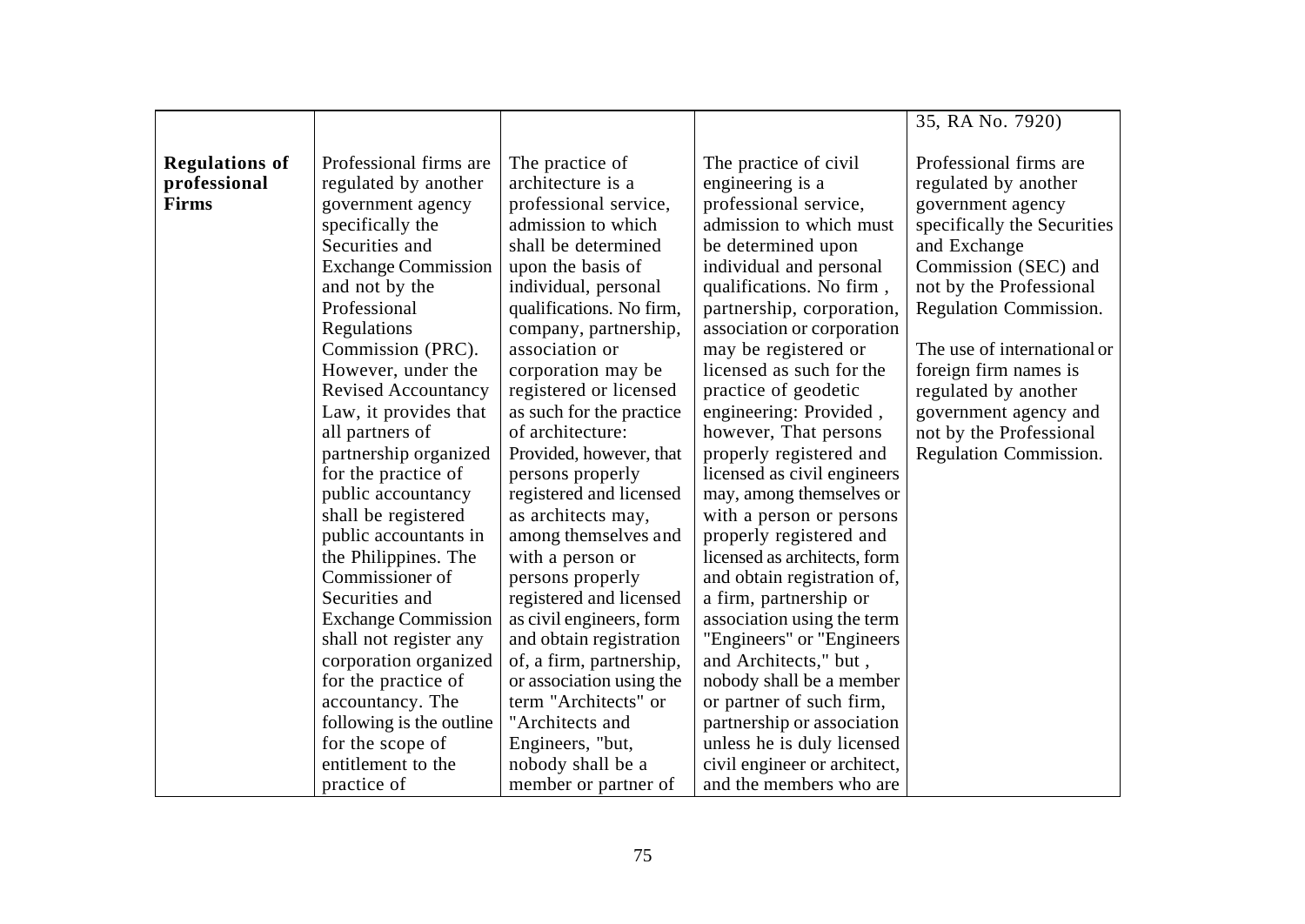| Accountancy, to wit:   | such firm, partnership                         | civil engineers shall only                       |  |
|------------------------|------------------------------------------------|--------------------------------------------------|--|
|                        | or association unless he                       | render work and services                         |  |
| A. Corporation         | is a duly registered or                        | proper for a civil engineer,                     |  |
|                        | licensed architect or                          | as defined in this Act, and                      |  |
| No corporate           | civil engineer, and the                        | the members who are                              |  |
| practice of            | members who are                                | architects shall also only                       |  |
| Accountancy is         | architects shall only                          | render work and services                         |  |
| allowed                | render work or services                        | proper for an architect, as                      |  |
|                        | proper for an Architect                        | defined in the law                               |  |
| <b>B.</b> Partnerships | as defined in this Act,                        | regulating the practice of                       |  |
|                        | and members who are                            | architecture; individual                         |  |
| Must be                | civil engineers shall                          | member of such firms,                            |  |
| registered with the    | also render work and                           | partnership or association                       |  |
| Board of               | services which are                             | shall be responsible for                         |  |
| Accountancy/           | proper for a civil                             | their own respective acts.                       |  |
| Professional           | engineer as defined                            | (Section 24, RA No. 1582)                        |  |
| Regulation             | under the law                                  |                                                  |  |
| Commission             | regulating the practice                        | Professional Firms are                           |  |
| All partners           | of civil engineering,                          | regulated by another                             |  |
| must be Certified      | individual members of                          | agency specifically the                          |  |
| Public accountants     | such firm, partnership                         | Securities and Exchange                          |  |
| (CPAs) registered with | or association shall be                        | Commission (SEC) and                             |  |
| Board of Accountancy/  | responsible for their                          | not by the Professional                          |  |
| <b>PRC</b>             | respective acts. (Sec.                         | Regulation Commission.                           |  |
|                        | 34, RA No. 545)                                | The use of international or                      |  |
| C. Sole                |                                                |                                                  |  |
| <b>Proprietorships</b> | Professional firms are<br>regulated by another | foreign firm names is<br>regulated by another    |  |
|                        | government agency                              |                                                  |  |
| Must be CPAs           | specifically the                               | government agency and<br>not by the Professional |  |
| registered with the    | Securities and                                 | Regulation Commission.                           |  |
| Board of               | <b>Exchange Commission</b>                     |                                                  |  |
| Accountancy/PRC        | (SEC) and not by the                           |                                                  |  |
|                        |                                                |                                                  |  |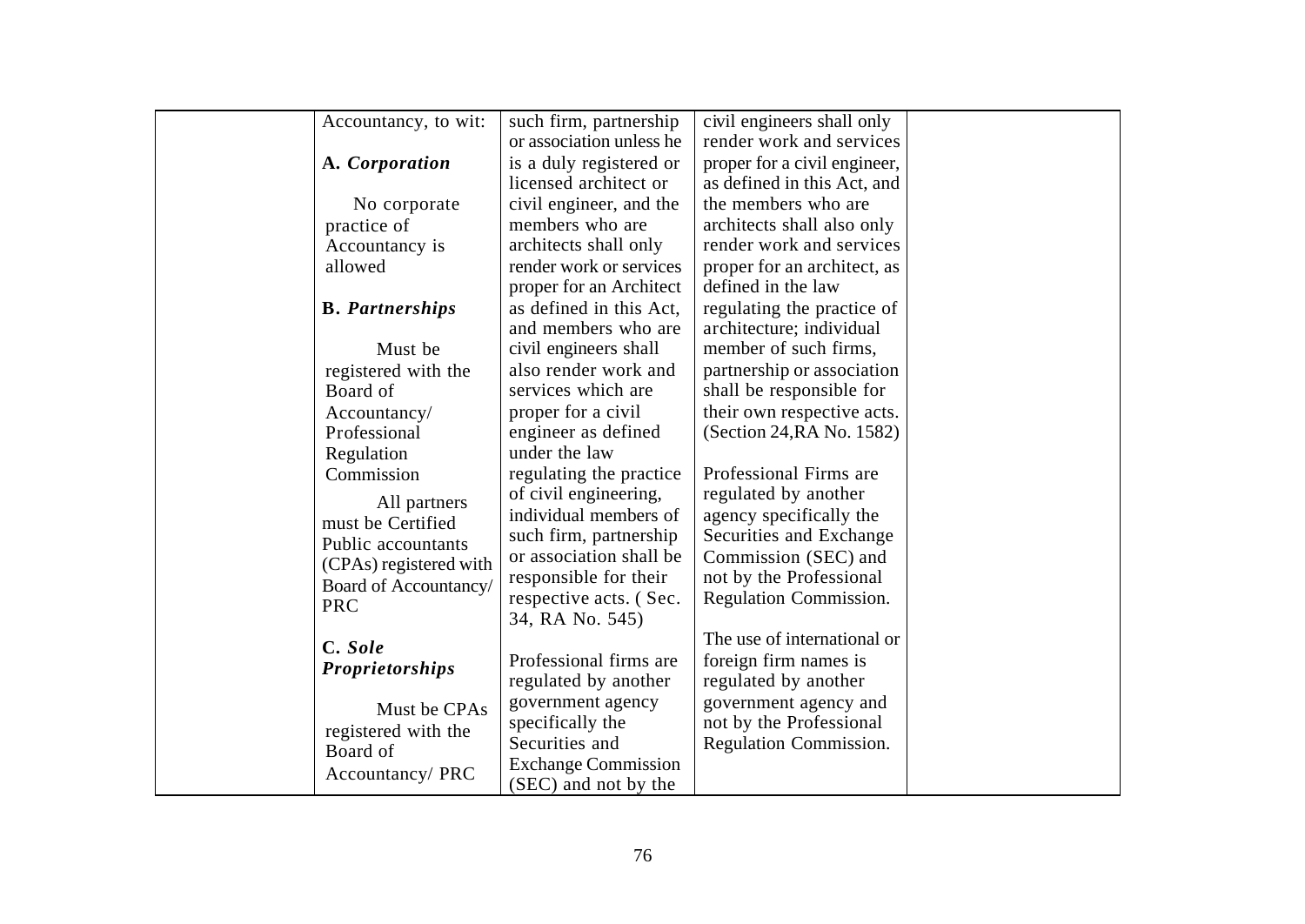|                                                                                                                                  | If with staff composed<br>of CPAs, must be<br>registered with the<br>Board of<br>Accountancy/PRC                                                                                                                                                                                                                                                                                                  | Professional<br>Regulation<br>Commission<br>Not applicable<br>The use of international<br>or foreign firm names<br>is regulated by another<br>government agency and<br>not by the Professional<br>Regulation<br>Commission                                                                                                                                                                                           |                                                                                                                                    |                                                                                                                                                                                                            |
|----------------------------------------------------------------------------------------------------------------------------------|---------------------------------------------------------------------------------------------------------------------------------------------------------------------------------------------------------------------------------------------------------------------------------------------------------------------------------------------------------------------------------------------------|----------------------------------------------------------------------------------------------------------------------------------------------------------------------------------------------------------------------------------------------------------------------------------------------------------------------------------------------------------------------------------------------------------------------|------------------------------------------------------------------------------------------------------------------------------------|------------------------------------------------------------------------------------------------------------------------------------------------------------------------------------------------------------|
| <b>C.</b> Limitations<br>and<br><b>Restrictions</b><br>on Practice<br>(Marketing<br>Solicitation,<br>and<br><b>Advertising</b> ) | A CPA shall not<br>advertise, or cause or<br>allow to be advertised,<br>his professional<br>attainments or service,<br>except in stating<br>qualifications in<br>applications for<br>employment.<br>However, publication<br>of authorship of<br>books, technical<br>reports and studies,<br>lectures or papers<br>delivered in<br>conferences and<br>seminars and similar<br>activities which are | The Architect shall not<br>use paid advertisement<br>nor use self-laudatory,<br>exaggerated or<br>misleading publicity.<br>However, the<br>presentation of factual<br>materials, verbal or<br>visual of the aims,<br>standards and progress<br>of the profession<br>through literature or by<br>industrious application<br>of his work or services<br>which tend to dignify<br>the professional or<br>advance public | He shall not advertise in<br>self-laudatory language, or<br>in any other manner<br>derogatory to the dignity<br>of the Profession. | An electrical engineer<br>should only advertise his<br>work or merit in a simple<br>manner and avoid any<br>practice that will discredit<br>or do injury to the dignity<br>and honor of his<br>profession. |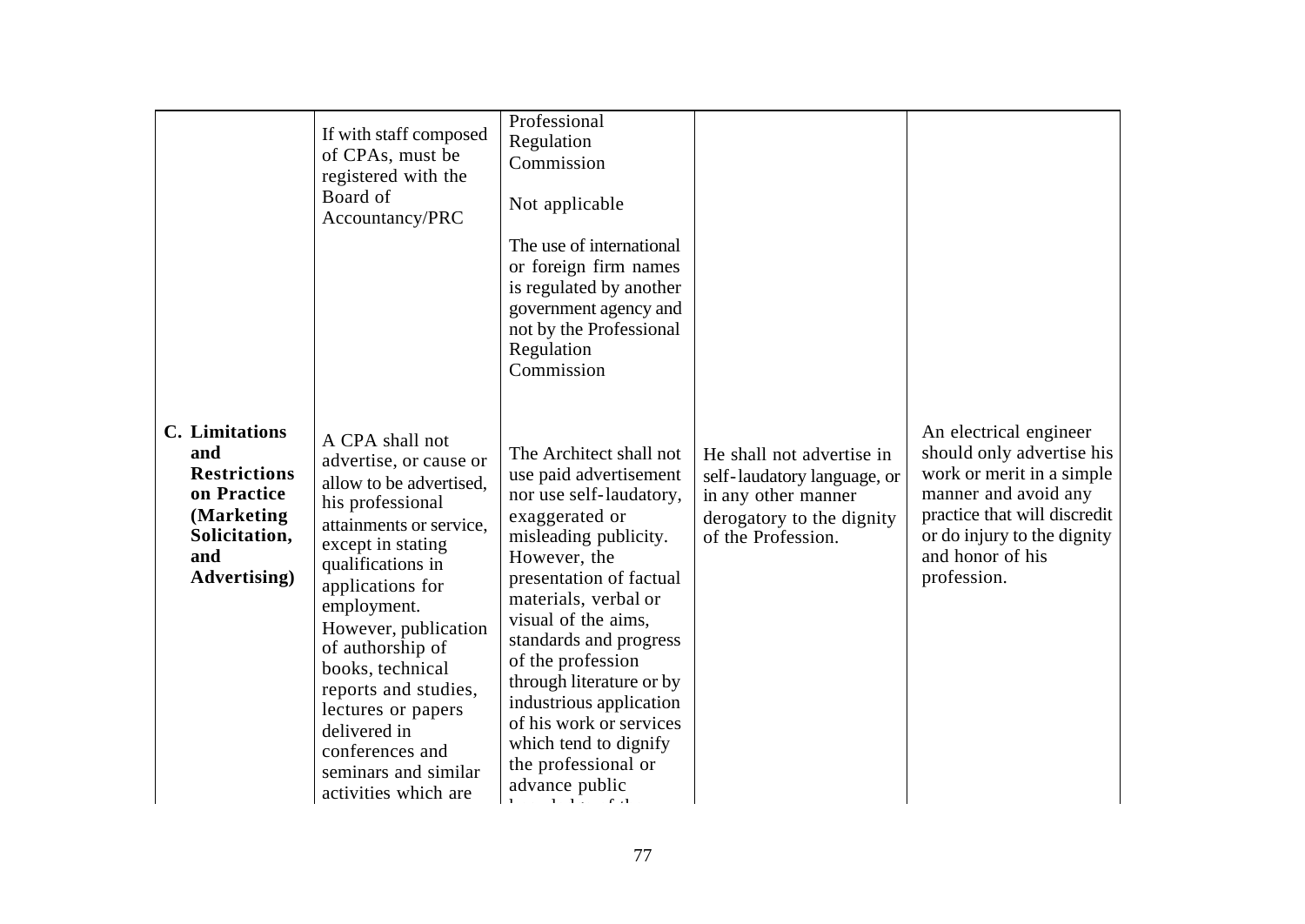| beneficial to the                                                                                                                                                                                                                                                                                                                                                                                                   | knowledge of the                                                                                                                                                                                                                                                                                                                                                                                                                     |  |
|---------------------------------------------------------------------------------------------------------------------------------------------------------------------------------------------------------------------------------------------------------------------------------------------------------------------------------------------------------------------------------------------------------------------|--------------------------------------------------------------------------------------------------------------------------------------------------------------------------------------------------------------------------------------------------------------------------------------------------------------------------------------------------------------------------------------------------------------------------------------|--|
|                                                                                                                                                                                                                                                                                                                                                                                                                     |                                                                                                                                                                                                                                                                                                                                                                                                                                      |  |
| are not considered                                                                                                                                                                                                                                                                                                                                                                                                  | society may be                                                                                                                                                                                                                                                                                                                                                                                                                       |  |
| advertising.                                                                                                                                                                                                                                                                                                                                                                                                        | presented through any                                                                                                                                                                                                                                                                                                                                                                                                                |  |
| profession as a whole<br>A CPA in<br>public accounting<br>shall not seek to<br>obtain clients by<br>solicitation.<br>Advertising is<br>a form of solicitation.<br>Publication of an<br>announcement is<br>permitted only for the<br>opening of a new<br>office, change in<br>partners, change in<br>office location or<br>telephone number(s),<br>or reorganization of<br>firm or practice,<br>provided it contains | Architect's function in<br>public communication<br>media.<br>The Architect shall not<br>solicit nor permit to<br>solicit his name,<br>advertisements or other<br>solicit in his name,<br>advertisements or other<br>support towards the<br>cost of any publication<br>presenting his work. He<br>should refrain from<br>taking part in paid<br>advertisement<br>endorsing any materials<br>of construction or<br>building equipment. |  |
| basic information<br>essential to the                                                                                                                                                                                                                                                                                                                                                                               | The Architect shall not<br>mislead the public                                                                                                                                                                                                                                                                                                                                                                                        |  |
| announcement and is                                                                                                                                                                                                                                                                                                                                                                                                 | through                                                                                                                                                                                                                                                                                                                                                                                                                              |  |
| of reasonable size.                                                                                                                                                                                                                                                                                                                                                                                                 | advertisements, signs<br>or printed matter citing                                                                                                                                                                                                                                                                                                                                                                                    |  |
|                                                                                                                                                                                                                                                                                                                                                                                                                     | his professional                                                                                                                                                                                                                                                                                                                                                                                                                     |  |
|                                                                                                                                                                                                                                                                                                                                                                                                                     | specializations unless                                                                                                                                                                                                                                                                                                                                                                                                               |  |
|                                                                                                                                                                                                                                                                                                                                                                                                                     | such qualifications are                                                                                                                                                                                                                                                                                                                                                                                                              |  |
|                                                                                                                                                                                                                                                                                                                                                                                                                     | well known facts or                                                                                                                                                                                                                                                                                                                                                                                                                  |  |
|                                                                                                                                                                                                                                                                                                                                                                                                                     |                                                                                                                                                                                                                                                                                                                                                                                                                                      |  |
|                                                                                                                                                                                                                                                                                                                                                                                                                     | sanctioned by                                                                                                                                                                                                                                                                                                                                                                                                                        |  |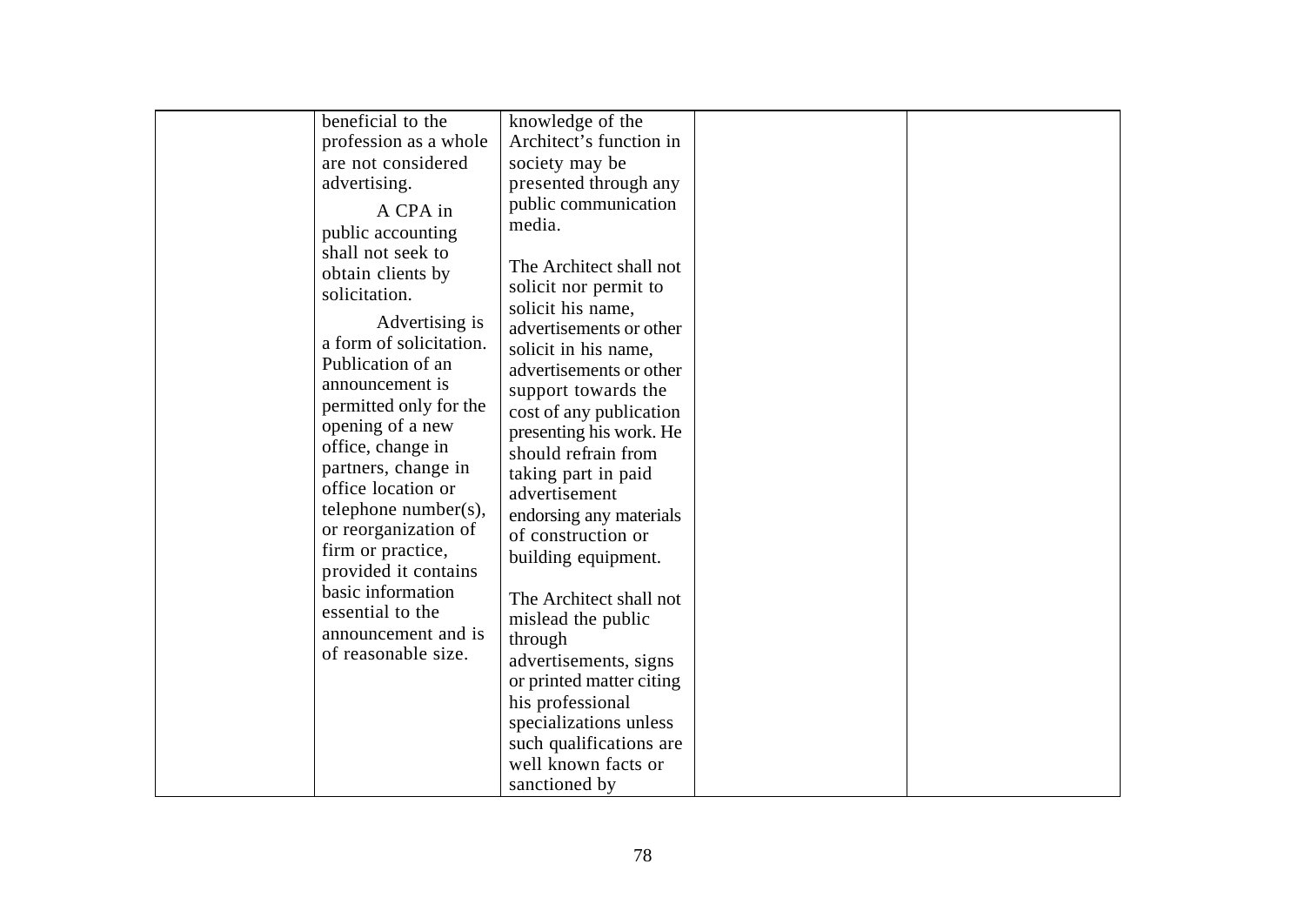| <b>Restrictions on</b><br><b>Fee Setting</b> | The restriction on fee-<br>setting provides that a<br>CPA in public<br>accounting shall not<br>offer or render<br>professional service<br>under an arrangement<br>whereby no fee will be<br>charged unless a<br>specified finding or<br>result is attained, or                                                                                                                                                 | professional consensus<br>and years of<br>experience.<br>The Architect shall<br>charge his client for<br>services rendered, a<br>professional fee<br>commensurate with the<br>work involved and with<br>his professional<br>standing and<br>experience based upon<br>the Basic Minimum<br>Fee prescribed under<br>the "Standards of                                                 | He shall not participate in<br>competitive bidding on a<br>price basis to secure a<br>professional engagement.<br>He shall not to compete<br>with another Engineer for<br>employment on the basis<br>of professional charges by<br>reducing his usual charges<br>and in this manner | An electrical engineer<br>should not accept<br>compensation from more<br>than one interested party<br>for the same professional<br>service pertaining to the<br>same work, without the<br>consent of all affected<br>party.<br>An electrical engineer<br>should not be financially                                                                                                                            |
|----------------------------------------------|----------------------------------------------------------------------------------------------------------------------------------------------------------------------------------------------------------------------------------------------------------------------------------------------------------------------------------------------------------------------------------------------------------------|-------------------------------------------------------------------------------------------------------------------------------------------------------------------------------------------------------------------------------------------------------------------------------------------------------------------------------------------------------------------------------------|-------------------------------------------------------------------------------------------------------------------------------------------------------------------------------------------------------------------------------------------------------------------------------------|---------------------------------------------------------------------------------------------------------------------------------------------------------------------------------------------------------------------------------------------------------------------------------------------------------------------------------------------------------------------------------------------------------------|
|                                              | where the fee is<br>otherwise contingent<br>upon the findings or<br>results of such<br>services. However, a<br>CPA's fees may vary<br>depending on the<br>complexity of the<br>services rendered.<br>Fees are not regarded<br>as being contingent if<br>fined by courts or other<br>public authorities as in<br>the tax matters, or if<br>determined based on<br>the results of judicial<br>proceedings or the | Professional Practice"<br>of the "Architects<br>National Code".<br>The architect shall not<br>undertake, under a<br>fixed contract sum<br>agreement, the<br>construction of any<br>project based on plans<br>prepared by him.<br>The Architect shall be<br>compensated for his<br>services solely through<br>his professional fee<br>charged directly to the<br>client He shall not | attempting to underbid<br>after being informed of the<br>charges named by another.                                                                                                                                                                                                  | interested in the bids of a<br>contractor on competitive<br>work for which he expects<br>to be employed as an<br>engineer, unless he has<br>the consent of his client of<br>employer.<br>An electrical engineer<br>should not compete with<br>another Engineer on the<br>basis of compensation for<br>particular work by means<br>of underbidding, after the<br>results of a public bidding<br>are announced. |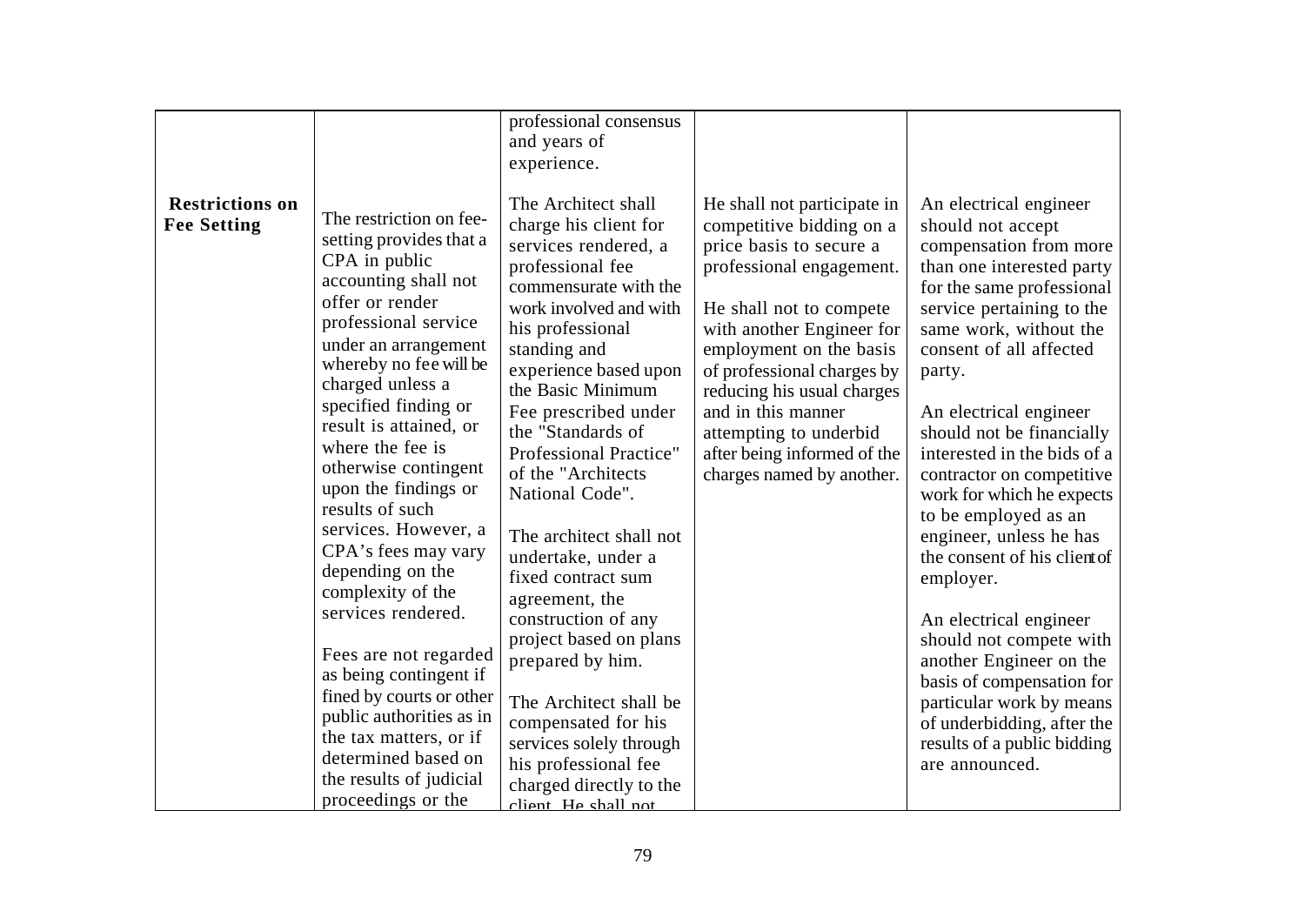| findings of the<br>governmental agencies. | client. He shall not<br>accept nor ask for any<br>other returns in<br>whatever form from<br>any interested source<br>other than the Client. |  |  |
|-------------------------------------------|---------------------------------------------------------------------------------------------------------------------------------------------|--|--|
|-------------------------------------------|---------------------------------------------------------------------------------------------------------------------------------------------|--|--|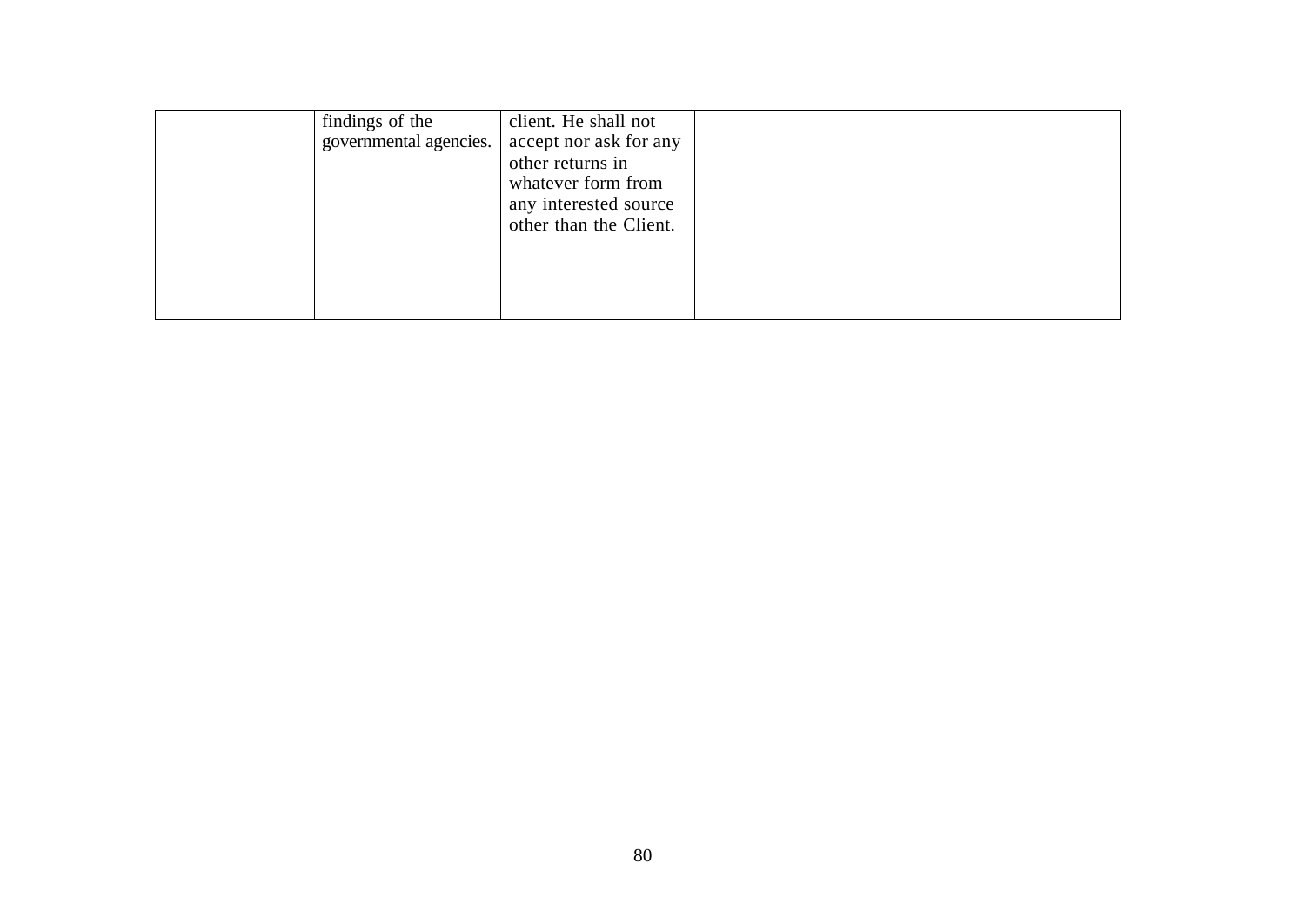# **Exhibit C**

### **Various Rules Governing the Practice of Professions Aeronautical Engineering, Agricultural Engineering, Chemical Engineering and Electronics & Communications Engineering**

|                              | <b>AERONAUTICAL</b>     | <b>AGRICULTURAL</b>       | <b>CHEMICAL</b>            | <b>ELECTRONICS &amp;</b>     |
|------------------------------|-------------------------|---------------------------|----------------------------|------------------------------|
|                              | <b>ENGINEERING</b>      | <b>ENGINEERING</b>        | <b>ENGINEERING</b>         | <b>COMMUNICATIONS</b>        |
|                              |                         |                           |                            | <b>ENGINEERING</b>           |
| <b>Rules on the Entry of</b> | No foreign              | No foreign agricultural   | The entry and stay of      | The entry and stay of        |
| <b>Professionals</b>         | aeronautical engineer   | engineer shall be         | professionals are subject  | professionals are subject    |
|                              | shall be admitted to    | admitted to               | to the labor market tests  | to the labor market tests    |
|                              | examination, be given   | examination, be given a   | and other restrictions, to | and other restrictions, to   |
|                              | a certificate of        | certificate of            | wit:                       | wit:                         |
|                              | registration or be      | registration or be        |                            |                              |
|                              | entitled to any of the  | entitled to any of the    | "Article XII, Section 14   | "Article XII, Section 14 of  |
|                              | rights or privileges    | rights or privileges      | of the Philippine          | the Philippine               |
|                              | under the Aeronautical  | under the Agricultural    | Constitution provides      | Constitution provides that   |
|                              | engineering law unless  | engineering law unless    | that the practice of       | the practice of profession   |
|                              | the country of which    | the country of which he   | profession in the          | in the Philippines shall be  |
|                              | he is a citizen         | is a citizen specifically | Philippines shall be       | limited to Filipino citizens |
|                              | specifically permits    | permits Filipino          | limited to Filipino        | save in cases prescribed     |
|                              | Filipino aeronautical   | agricultural engineer to  | citizens save in cases     | by law."                     |
|                              | engineer to practice    | practice within its       | prescribed by law."        |                              |
|                              | within its territorial  | territorial limits on the |                            | To operationalize these      |
|                              | limits on the same      | same basis or citizens    | To operationalize these    | Constitutional provisions,   |
|                              | basis or citizens of    | of such country           | Constitutional             | Article 40 of the Labor      |
|                              | such country. (Section  | (Section 42 CA 294 on     | provisions, Article 40 of  | Code of the Philippines, as  |
|                              | 42 CA 294 on Foreign    | Foreign Reciprocity).     | the Labor Code of the      | amended, provides that:      |
|                              | Reciprocity).           |                           | Philippines, as amended,   |                              |
|                              |                         | Article XII, Sec. 14. Of  | provides that: "Any alien  | "Any alien seeking           |
|                              | Article XII, Sec. 14 of | the Philippine            | seeking admission to the   | admission to the             |
|                              | the Philippine          | Constitution provides     | Philippines for            | Philippines for              |
|                              | Constitution provides   | that the practice of      | employment purposes        | employment purposes and      |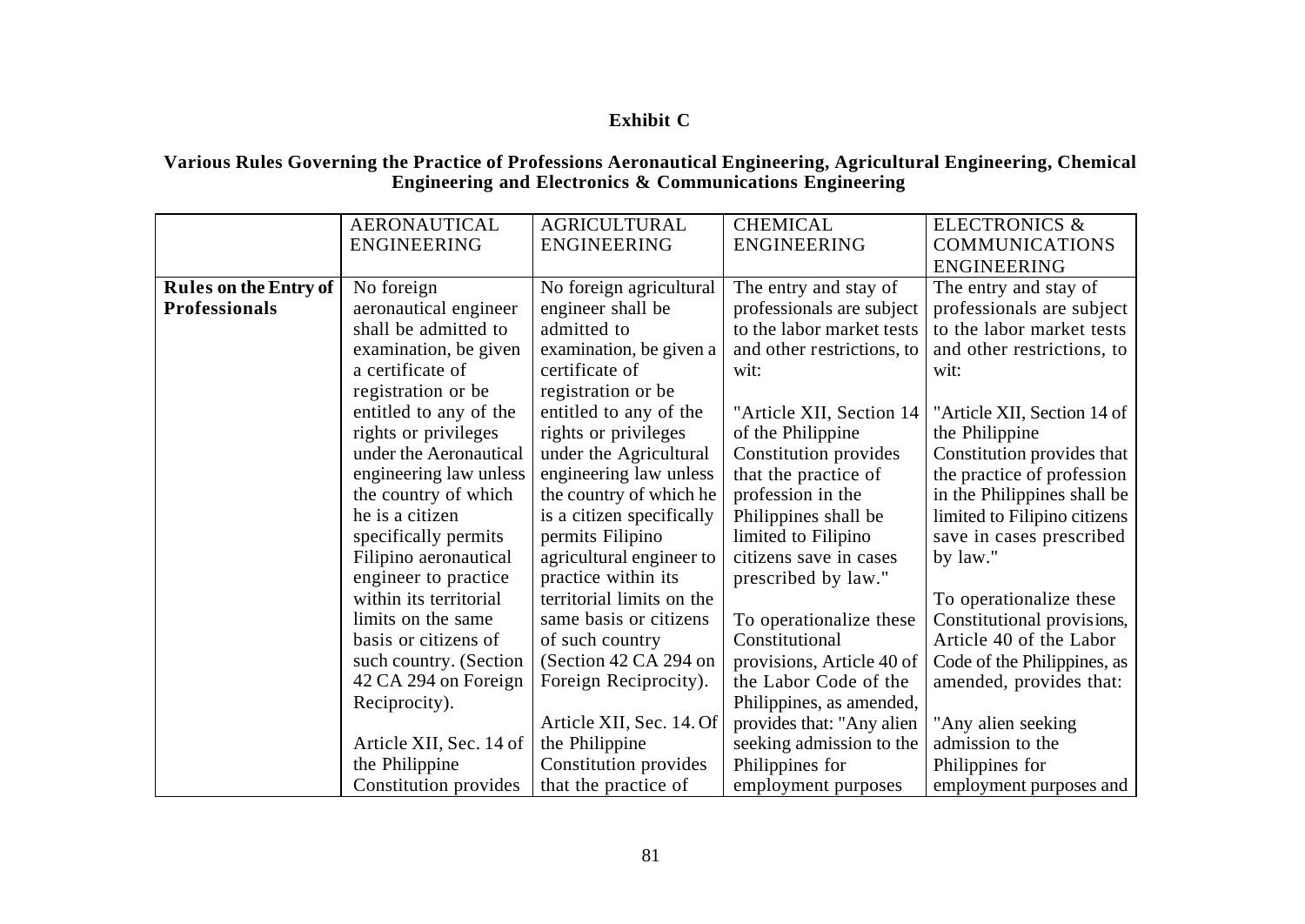| that the practice of     | profession in the         | and any domestic or        | any domestic or foreign       |
|--------------------------|---------------------------|----------------------------|-------------------------------|
| profession in the        | Philippines shall be      | foreign employer who       | employer who desires to       |
| Philippines shall be     | limited to Filipino       | desires to engage an alien | engage an alien for           |
| limited to Filipino      | citizens save in cases    | for employment in the      | employment in the             |
| citizens save in cases   | prescribed by law. To     | Philippines shall obtain   | Philippines shall obtain an   |
| prescribed by law.       | operationalize these      | an employment permit       | employment permit from        |
|                          | constitutional            | from the Department of     | the Department of Labor       |
| To operationalize these  | provisions Article 40     | Labor and Employment.      | and Employment. The           |
| Constitutional           | of the Labor Code, as     | The employment permit      | employment permit             |
| provisions, Article 40   | amemded provides that     | may be issued to a non     |                               |
| of the Labor Code, as    | :admission to the         | resident alien or to the   | may be issued to a non        |
| amended, provides        | Philippines for           | applicant employer after   | resident alien or to the      |
| that: Any alien seeking  | employment purposes       | a determination of the     | applicant employer after a    |
| admission to the         | and any domestic or       | non-availability of a      | determination of the non-     |
| Philippines for          | foreign employer who      | person in the Philippines  | availability of a person in   |
| employment purposes      | desires to engage an      | who is competent, able     | the Philippines who is        |
| and any domestic or      | alien for employment in   | and willing at the time of | competent, able and           |
| foreign employer who     | the Philippines shall     | application to perform     | willing at the time of        |
| desires to engage an     | obtain an employment      | the services for which the | application to perform the    |
| alien for employment     | permit from the           | alien is desired."         | services for which the        |
| in the Philippines shall | department of Labor       |                            | alien is desired."            |
| obtain an employment     | and Employment. The       | Republic Act No. 5181      |                               |
| permit from the          | employment permit         | requires three (3) years   | Republic Act No. 5181         |
| department of Labor      | may be issued to a non-   | of residence in the        | requires three $(3)$ years of |
| and Employment. The      | resident alien or to the  | Philippines before a       | residence in the              |
| employment permit        | applicant employer        | foreigner can practice his | Philippines before a          |
| may be issued to a non-  | after a determination of  | profession.                | foreigner can practice his    |
| resident alien or to the | the non-availability of a |                            | profession.                   |
| applicant employer       | person in the             |                            |                               |
| after a determination of | Philippines who is        |                            |                               |
| the non-availability of  | competent, able and       |                            |                               |
| a person in the          | willing at the time of    |                            |                               |
| Philippines who is       | application to perform    |                            |                               |
|                          |                           |                            |                               |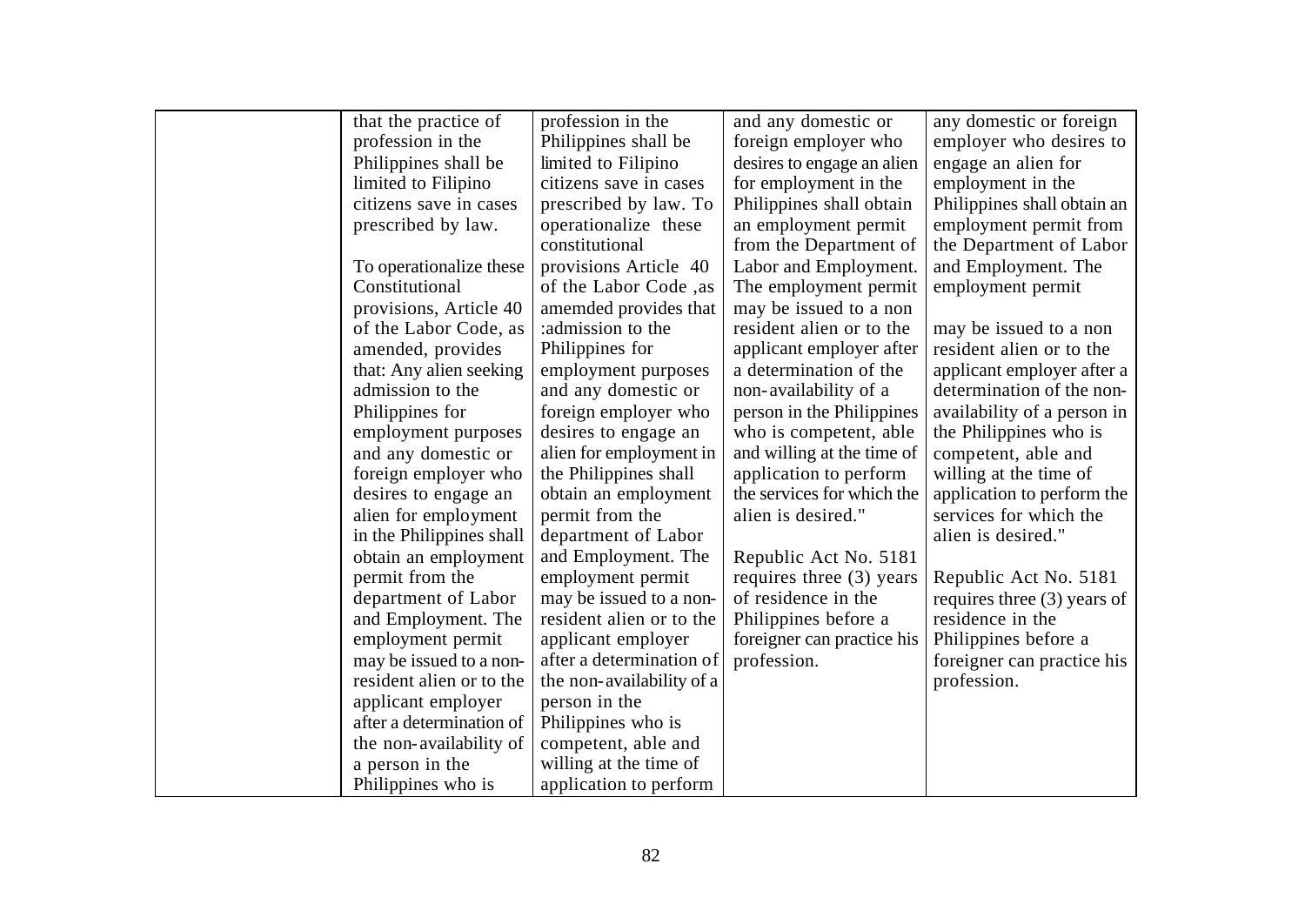| the services for which<br>competent, able and<br>willing at the time of<br>the alien is desired.<br>application to perform<br>the services for which<br>Republic Act No. 5181<br>the alien is desired.<br>requires three (3) years<br>of residence in the<br>Philippines before a<br>Republic Act No. 5181<br>requires three (3) years<br>foreigner can practice<br>of residence in the<br>his profession.<br>Philippines before a<br>foreigner can practice<br>his profession.<br><b>Rules on Registration</b><br>Membership in a<br>Membership of a<br>professional body is not<br>professional body is not<br>Membership in a<br>a requirement for<br>a requirement for<br>professional body is not<br>licensing or<br>a requirement for<br>licensing or registration.<br>registration.<br>licensing or registration.<br>The Board of Chemical<br>Membership of a<br>A certificate of<br>Engineers shall, within<br>A certificate of<br>professional body is not a<br>Registration for<br>Registration for<br>one year after the<br>requirement for licensing<br>approval of Republic<br>aeronautical engineer<br>agricultural engineer<br>or registration.<br>Act No. 318, issue<br>shall be issued to any<br>shall be issued to any<br>certificates of<br>applicant who passes<br>applicant who passes the<br>Registration<br>the examination after<br>registration as chemical<br>examination after the<br>engineer to any<br>the approval of his<br>approval of his ratings<br>A Certificate of<br>applicant who on the<br>ratings and upon<br>and upon payment of the<br><b>Registration as Registered</b> |  |                         |  |
|--------------------------------------------------------------------------------------------------------------------------------------------------------------------------------------------------------------------------------------------------------------------------------------------------------------------------------------------------------------------------------------------------------------------------------------------------------------------------------------------------------------------------------------------------------------------------------------------------------------------------------------------------------------------------------------------------------------------------------------------------------------------------------------------------------------------------------------------------------------------------------------------------------------------------------------------------------------------------------------------------------------------------------------------------------------------------------------------------------------------------------------------------------------------------------------------------------------------------------------------------------------------------------------------------------------------------------------------------------------------------------------------------------------------------------------------------------------------------------------------------------------------------------------------------------------------------------------------------------------------|--|-------------------------|--|
|                                                                                                                                                                                                                                                                                                                                                                                                                                                                                                                                                                                                                                                                                                                                                                                                                                                                                                                                                                                                                                                                                                                                                                                                                                                                                                                                                                                                                                                                                                                                                                                                                    |  |                         |  |
|                                                                                                                                                                                                                                                                                                                                                                                                                                                                                                                                                                                                                                                                                                                                                                                                                                                                                                                                                                                                                                                                                                                                                                                                                                                                                                                                                                                                                                                                                                                                                                                                                    |  |                         |  |
|                                                                                                                                                                                                                                                                                                                                                                                                                                                                                                                                                                                                                                                                                                                                                                                                                                                                                                                                                                                                                                                                                                                                                                                                                                                                                                                                                                                                                                                                                                                                                                                                                    |  |                         |  |
|                                                                                                                                                                                                                                                                                                                                                                                                                                                                                                                                                                                                                                                                                                                                                                                                                                                                                                                                                                                                                                                                                                                                                                                                                                                                                                                                                                                                                                                                                                                                                                                                                    |  |                         |  |
|                                                                                                                                                                                                                                                                                                                                                                                                                                                                                                                                                                                                                                                                                                                                                                                                                                                                                                                                                                                                                                                                                                                                                                                                                                                                                                                                                                                                                                                                                                                                                                                                                    |  |                         |  |
|                                                                                                                                                                                                                                                                                                                                                                                                                                                                                                                                                                                                                                                                                                                                                                                                                                                                                                                                                                                                                                                                                                                                                                                                                                                                                                                                                                                                                                                                                                                                                                                                                    |  |                         |  |
|                                                                                                                                                                                                                                                                                                                                                                                                                                                                                                                                                                                                                                                                                                                                                                                                                                                                                                                                                                                                                                                                                                                                                                                                                                                                                                                                                                                                                                                                                                                                                                                                                    |  |                         |  |
|                                                                                                                                                                                                                                                                                                                                                                                                                                                                                                                                                                                                                                                                                                                                                                                                                                                                                                                                                                                                                                                                                                                                                                                                                                                                                                                                                                                                                                                                                                                                                                                                                    |  |                         |  |
|                                                                                                                                                                                                                                                                                                                                                                                                                                                                                                                                                                                                                                                                                                                                                                                                                                                                                                                                                                                                                                                                                                                                                                                                                                                                                                                                                                                                                                                                                                                                                                                                                    |  |                         |  |
|                                                                                                                                                                                                                                                                                                                                                                                                                                                                                                                                                                                                                                                                                                                                                                                                                                                                                                                                                                                                                                                                                                                                                                                                                                                                                                                                                                                                                                                                                                                                                                                                                    |  |                         |  |
|                                                                                                                                                                                                                                                                                                                                                                                                                                                                                                                                                                                                                                                                                                                                                                                                                                                                                                                                                                                                                                                                                                                                                                                                                                                                                                                                                                                                                                                                                                                                                                                                                    |  |                         |  |
|                                                                                                                                                                                                                                                                                                                                                                                                                                                                                                                                                                                                                                                                                                                                                                                                                                                                                                                                                                                                                                                                                                                                                                                                                                                                                                                                                                                                                                                                                                                                                                                                                    |  |                         |  |
|                                                                                                                                                                                                                                                                                                                                                                                                                                                                                                                                                                                                                                                                                                                                                                                                                                                                                                                                                                                                                                                                                                                                                                                                                                                                                                                                                                                                                                                                                                                                                                                                                    |  |                         |  |
|                                                                                                                                                                                                                                                                                                                                                                                                                                                                                                                                                                                                                                                                                                                                                                                                                                                                                                                                                                                                                                                                                                                                                                                                                                                                                                                                                                                                                                                                                                                                                                                                                    |  |                         |  |
|                                                                                                                                                                                                                                                                                                                                                                                                                                                                                                                                                                                                                                                                                                                                                                                                                                                                                                                                                                                                                                                                                                                                                                                                                                                                                                                                                                                                                                                                                                                                                                                                                    |  |                         |  |
|                                                                                                                                                                                                                                                                                                                                                                                                                                                                                                                                                                                                                                                                                                                                                                                                                                                                                                                                                                                                                                                                                                                                                                                                                                                                                                                                                                                                                                                                                                                                                                                                                    |  |                         |  |
|                                                                                                                                                                                                                                                                                                                                                                                                                                                                                                                                                                                                                                                                                                                                                                                                                                                                                                                                                                                                                                                                                                                                                                                                                                                                                                                                                                                                                                                                                                                                                                                                                    |  |                         |  |
|                                                                                                                                                                                                                                                                                                                                                                                                                                                                                                                                                                                                                                                                                                                                                                                                                                                                                                                                                                                                                                                                                                                                                                                                                                                                                                                                                                                                                                                                                                                                                                                                                    |  |                         |  |
|                                                                                                                                                                                                                                                                                                                                                                                                                                                                                                                                                                                                                                                                                                                                                                                                                                                                                                                                                                                                                                                                                                                                                                                                                                                                                                                                                                                                                                                                                                                                                                                                                    |  |                         |  |
|                                                                                                                                                                                                                                                                                                                                                                                                                                                                                                                                                                                                                                                                                                                                                                                                                                                                                                                                                                                                                                                                                                                                                                                                                                                                                                                                                                                                                                                                                                                                                                                                                    |  |                         |  |
|                                                                                                                                                                                                                                                                                                                                                                                                                                                                                                                                                                                                                                                                                                                                                                                                                                                                                                                                                                                                                                                                                                                                                                                                                                                                                                                                                                                                                                                                                                                                                                                                                    |  |                         |  |
|                                                                                                                                                                                                                                                                                                                                                                                                                                                                                                                                                                                                                                                                                                                                                                                                                                                                                                                                                                                                                                                                                                                                                                                                                                                                                                                                                                                                                                                                                                                                                                                                                    |  |                         |  |
|                                                                                                                                                                                                                                                                                                                                                                                                                                                                                                                                                                                                                                                                                                                                                                                                                                                                                                                                                                                                                                                                                                                                                                                                                                                                                                                                                                                                                                                                                                                                                                                                                    |  |                         |  |
|                                                                                                                                                                                                                                                                                                                                                                                                                                                                                                                                                                                                                                                                                                                                                                                                                                                                                                                                                                                                                                                                                                                                                                                                                                                                                                                                                                                                                                                                                                                                                                                                                    |  |                         |  |
|                                                                                                                                                                                                                                                                                                                                                                                                                                                                                                                                                                                                                                                                                                                                                                                                                                                                                                                                                                                                                                                                                                                                                                                                                                                                                                                                                                                                                                                                                                                                                                                                                    |  |                         |  |
|                                                                                                                                                                                                                                                                                                                                                                                                                                                                                                                                                                                                                                                                                                                                                                                                                                                                                                                                                                                                                                                                                                                                                                                                                                                                                                                                                                                                                                                                                                                                                                                                                    |  |                         |  |
|                                                                                                                                                                                                                                                                                                                                                                                                                                                                                                                                                                                                                                                                                                                                                                                                                                                                                                                                                                                                                                                                                                                                                                                                                                                                                                                                                                                                                                                                                                                                                                                                                    |  |                         |  |
| payment of the required<br>required fees.<br>Electronics and                                                                                                                                                                                                                                                                                                                                                                                                                                                                                                                                                                                                                                                                                                                                                                                                                                                                                                                                                                                                                                                                                                                                                                                                                                                                                                                                                                                                                                                                                                                                                       |  | date of the approval of |  |
| Republic Act No. 318 is:<br>fees.<br>Every certificate                                                                                                                                                                                                                                                                                                                                                                                                                                                                                                                                                                                                                                                                                                                                                                                                                                                                                                                                                                                                                                                                                                                                                                                                                                                                                                                                                                                                                                                                                                                                                             |  |                         |  |
| <b>Communications Engineer</b><br>Every certificate<br>of registration shall                                                                                                                                                                                                                                                                                                                                                                                                                                                                                                                                                                                                                                                                                                                                                                                                                                                                                                                                                                                                                                                                                                                                                                                                                                                                                                                                                                                                                                                                                                                                       |  |                         |  |
| shall be issued to any<br>of registration shall<br>show the full name of<br>A Filipino                                                                                                                                                                                                                                                                                                                                                                                                                                                                                                                                                                                                                                                                                                                                                                                                                                                                                                                                                                                                                                                                                                                                                                                                                                                                                                                                                                                                                                                                                                                             |  |                         |  |
| applicant who passes the<br>show the full name of<br>citizen;<br>the registrant with a<br>examination hereinafter                                                                                                                                                                                                                                                                                                                                                                                                                                                                                                                                                                                                                                                                                                                                                                                                                                                                                                                                                                                                                                                                                                                                                                                                                                                                                                                                                                                                                                                                                                  |  |                         |  |
| the registrant with a<br>serial Number, and shall<br>At least 25 years                                                                                                                                                                                                                                                                                                                                                                                                                                                                                                                                                                                                                                                                                                                                                                                                                                                                                                                                                                                                                                                                                                                                                                                                                                                                                                                                                                                                                                                                                                                                             |  |                         |  |
| provided upon payment of                                                                                                                                                                                                                                                                                                                                                                                                                                                                                                                                                                                                                                                                                                                                                                                                                                                                                                                                                                                                                                                                                                                                                                                                                                                                                                                                                                                                                                                                                                                                                                                           |  |                         |  |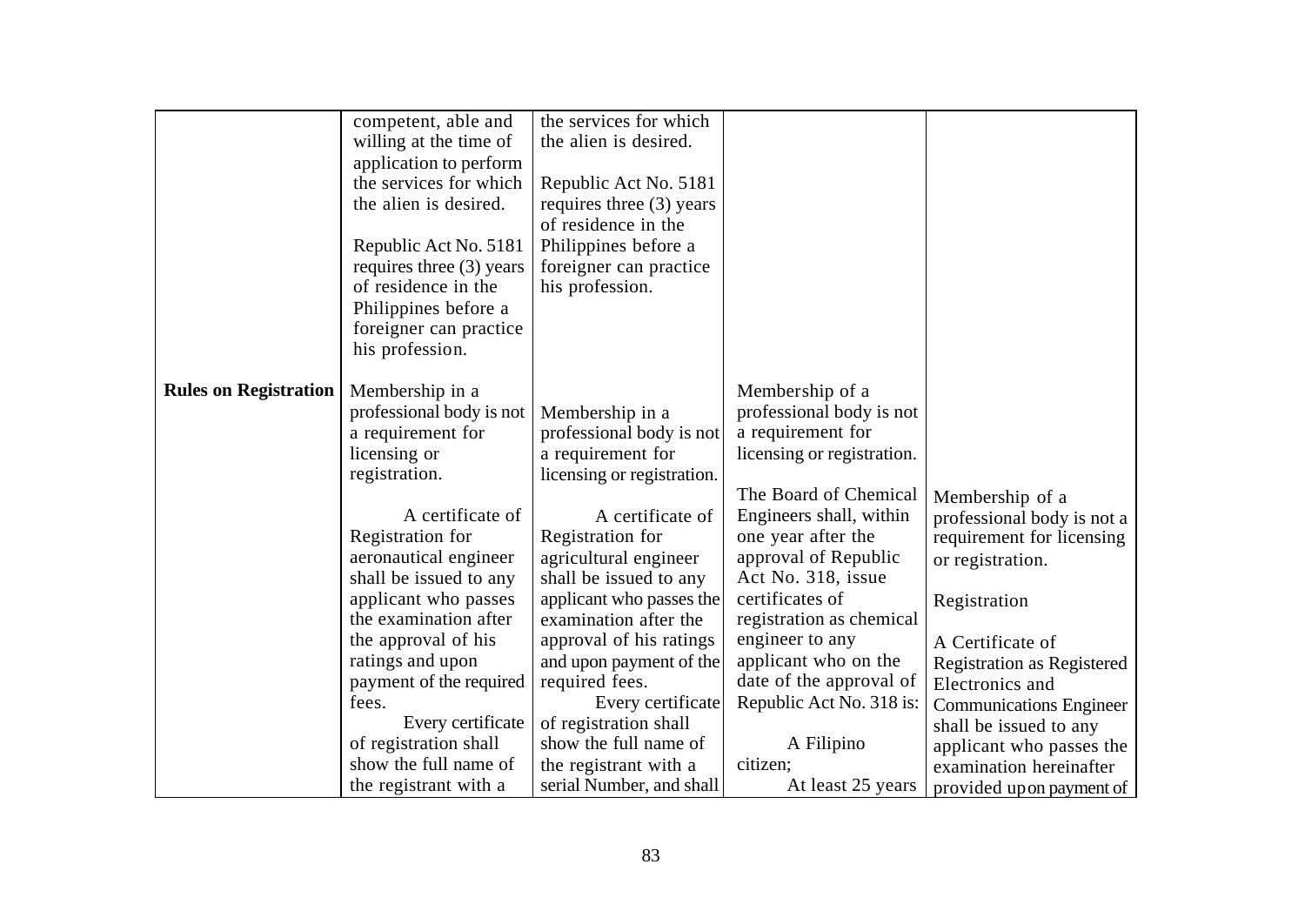| serial Number, and       | be signed by the            | of age;                     | the required fees:           |
|--------------------------|-----------------------------|-----------------------------|------------------------------|
| shall be signed by the   | members of the Board        | Of good moral               | Provided, That, the first    |
| members of the Board     | and duly authenticated      | character; and              | Board may issue within a     |
| and duly authenticated   | by the seal of the Board.   | A holder of a               | period not exceeding two     |
| by the seal of the       | The Board may               | certificate of registration | years from the               |
| Board.                   | refuse to issue             | as chemical engineer        | composition of the said      |
| The Board may            | certificate of registration | under Act Numbered          | Board, a certificate of      |
| refuse to issue          | to any person convicted     | Two Thousand Nine           | registration as electronics  |
| certificate of           | by a court of competent     | Hundred and Eighty          | and communications           |
| registration to any      | jurisdiction of any         | Five, as amended; or a      | engineer, without the        |
| person convicted by a    | criminal offense            | holder of the degree of     | necessity of undergoing      |
| court of competent       | involving moral             | Bachelor of Science in      | the examination herein       |
| jurisdiction of any      | turpitude, or to any        | <b>Chemical Engineering</b> | prescribed to its members    |
| criminal offense         | person guilty of            | $(B.S.Ch.E)$ or its         | and to any applicant who,    |
| involving moral          | unprofessional,             | equivalent, and has         | with his application for     |
| turpitude, or to any     | unethical, immoral or       | practiced the profession    | registration as electronics  |
| person guilty of         | dishonorable conduct, or    | as defined in this Act for  | and communications           |
| unprofessional,          | to any person of            | a period of not less than   | engineer, shall present      |
| unethical, immoral or    | unsound mind.               | five years.                 | evidence or other proof      |
| dishonorable conduct,    | All registrants             |                             | satisfactory to the Board    |
| or to any person of      | under this Act shall be     | Provided, however, That     | showing (a) that he has a    |
| unsound mind.            | required to take a          | persons who on the date     | specific record of at least  |
| All registrants          | professional oath before    | of the approval of          | ten years of active practice |
| under this Act shall be  | the Board or before any     | Republic Act No. 318        | in electronics and/or        |
| required to take a       | person authorized to        | are employed in             | communications               |
| professional oath before | administer oaths, before    | industrial plants and       | engineering, (b) that he is  |
| the Board or before any  | commencing the              | have been engaged in        | of a responsible character   |
| person authorized to     | practice of the             | the practice of chemical    | indicating that he may be    |
| administer oaths, before | profession.                 | engineering service for a   | entrusted to perform or      |
| commencing the           |                             | period of at least five     | render professional          |
| practice of the          | The statement of the        | years without serious       | electronics/communicatio     |
| profession.              | period of validity of the   | accident as certified to    | ns engineering service as    |
|                          | professional license        | by their employers may      | defined in R.A. No. $5734$ , |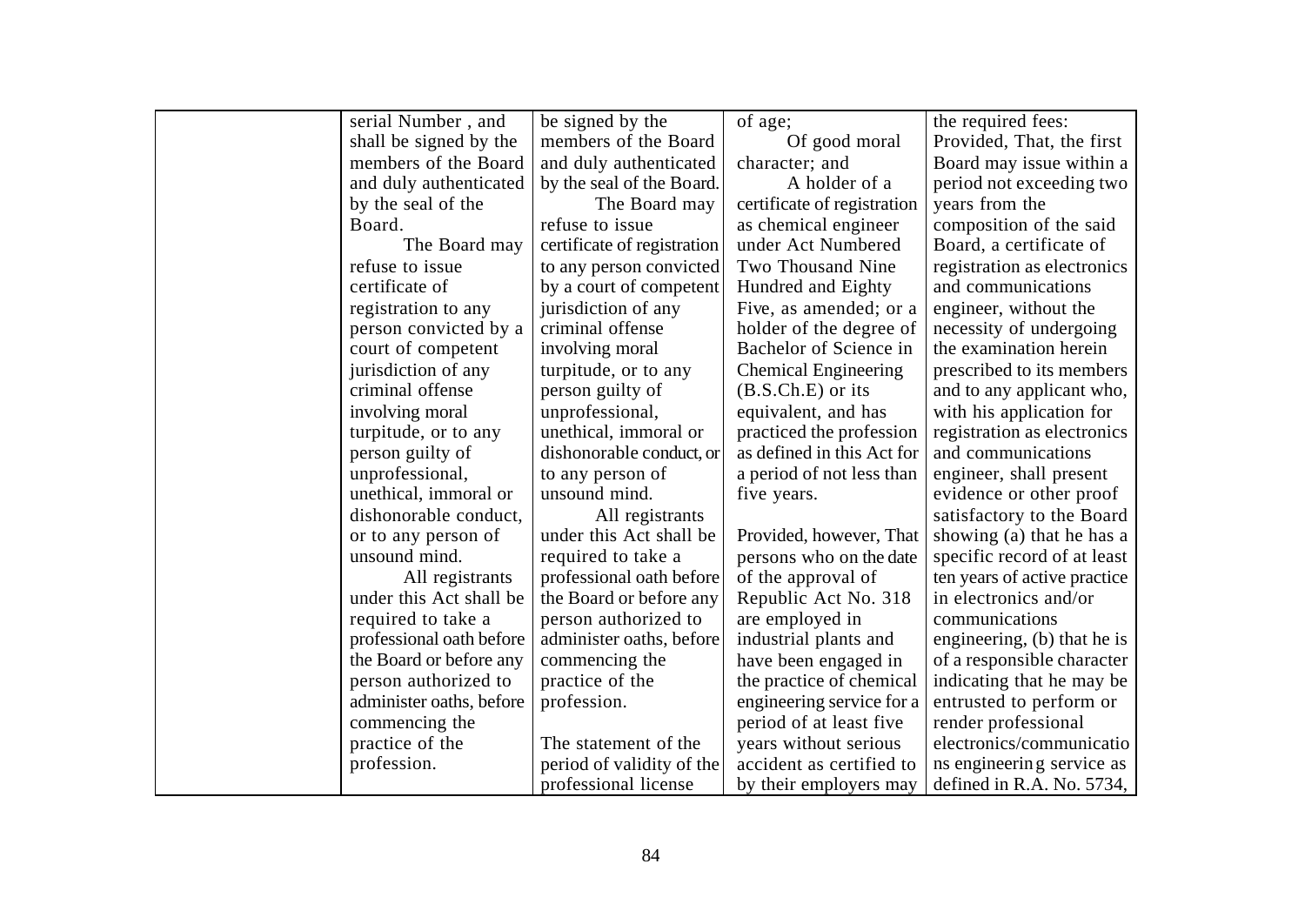| The statement of the          | declares the payment of    | be granted, upon                | and (c) who is a bona fide   |
|-------------------------------|----------------------------|---------------------------------|------------------------------|
| period of validity of the     | the annual registration    | application within one          | member of any officially     |
| professional license          | fees for three $(3)$ years | year after the approval         | registered association of    |
| declares the payment of       | and/or compliance with     | hereof and in the               | electronics and              |
| the annual registration       | the Continuing             | discretion of the Board,        | communications engineers     |
| fees for three $(3)$ years    | Professional Education     | a certificate of                | in the Philippines.          |
| and/or compliance with        | (CPE) and the validity     | proficiency in that             | Every certificate or         |
| the Continuing                | of the Certificate of      | branch of chemical              | registration shall show the  |
| <b>Professional Education</b> | registration.              | engineering wherein he          | full name of the registrant  |
| (CPE) and the validity        |                            | had been practicing.            | with a serial number, and    |
| of the Certificate of         | The license unless         | Such certificate shall          | shall be signed by the       |
| registration.                 | sooner revoked or          | entitle the holder to           | members of the Board,        |
|                               | suspended for cause,       | practice in that branch of      | attested to by the           |
| The license unless            | shall be valid up to the   | chemical engineering for        | Secretary of the Board of    |
| sooner revoked or             | licensee's birth date in   | which he has qualified.         | Examiners and duly           |
| suspended for cause,          | the year indicated and     |                                 | authenticated by the         |
| shall be valid up to the      | shall be renewed           | Every certificate of            | official seal of the Board.  |
| licensee's birth date in      | thereafter but not later   | registration shall show         | The certificate of           |
| the year indicated and        | than the twentieth day of  | the full name of the            | registration issued by the   |
| shall be renewed              | the month following the    | registrant, have a serial       | Board to the registrant      |
| thereafter but not later      | date of expiration.        | number, and be signed           | shall be evidence that the   |
| than the twentieth day        | Otherwise penalties        | by the members of the           | person named therein is      |
| of the month following        | shall be imposed.          | Board, the Chairman of          | entitled to the rights and   |
| the date of expiration.       |                            | the Professional                | privileges of a registered   |
| Otherwise penalties           | Membership to              | <b>Regulation Commission</b>    | electronics and              |
| shall be imposed.             | professional bodies is     | and shall be                    | communications engineer      |
|                               | the main concern of the    | authenticated by the            | while said certificate       |
| Membership to                 | respective accredited      | official seal of the            | remains in force or          |
| professional bodies is        | professional               | Board.                          | unrevoked.                   |
| the main concern of the       | organization (APO).        |                                 | All applicants must be       |
| respective accredited         | Qualification and          | A Certificate of                | filed with the Professional  |
| professional                  | requirements for           | <b>Registration as Chemical</b> | <b>Regulation Commission</b> |
| organization (APO).           | membership are             | Engineer shall be issued        | and shall be subject to the  |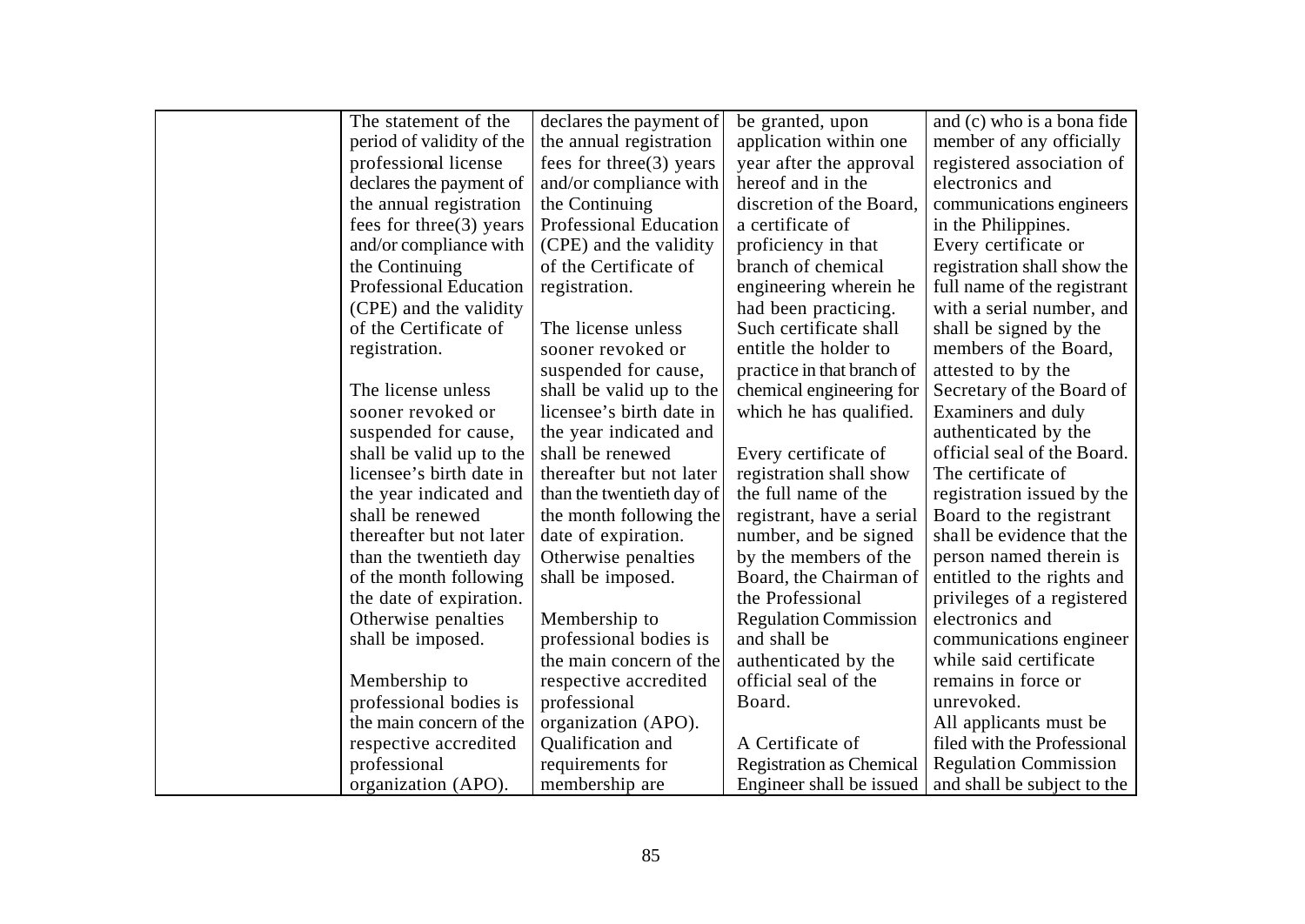| requirements for<br>APO's.<br>passes the examination<br>prescribed by the<br>hereinafter provided<br><b>Professional Regulation</b><br>Professional Firms are<br>Commission.<br>membership are<br>upon payment of the<br>provided for by the<br>required fees.<br>regulated by another<br>APO's.<br>Membership to<br>government agency<br>specifically the<br>professional bodies is the<br>All applicants must be<br>Securities and Exchange<br>filed with the<br>Professional Firms are<br>main concern of the<br>Commission (SEC) and<br><b>Professional Regulation</b><br>respective accredited<br>regulated by another<br>Commission and shall<br>not by the Professional<br>professional organization<br>government agency<br>(APO). Qualifications and<br>Regulations<br>be subject to the<br>specifically the<br>Securities and<br>Commission.<br>requirements for<br>payment of the fees<br><b>Exchange Commission</b><br>prescribed by the<br>membership are provided<br><b>Professional Regulation</b><br>for by the APO's.<br>(SEC) and not by the<br>Commission.<br><b>Professional Regulation</b><br>. Professional firms are<br>Commission.<br>regulated by another<br>The regulated activities<br>can not be carried out by<br>government agency<br>The use of international<br>or foreign firm names is<br>holders of a foreign<br>specially the Securities<br>regulated by another<br>license except, in cases<br>and Exchange<br>where such foreign<br>Commission (SEC) and<br>government agency and<br>not by the Professional<br>professional have been<br>not by the Professional<br>granted Special<br><b>Regulations Commission</b><br>Regulation<br><b>Temporary Permit by</b><br>Commission.<br>$(PRC)$ .<br>the Board of Chemical<br>Engineering and by the<br>The use of international or<br>PRC.<br>foreign names are<br>regulated by the Securities<br>Membership to<br>and Exchange<br>professional bodies is<br>Commission (SEC) and<br>the main concern of the<br>not by the Professional<br>Regulation Commission.<br>respective accredited<br>professional |                   |                     |                      |                     |
|-----------------------------------------------------------------------------------------------------------------------------------------------------------------------------------------------------------------------------------------------------------------------------------------------------------------------------------------------------------------------------------------------------------------------------------------------------------------------------------------------------------------------------------------------------------------------------------------------------------------------------------------------------------------------------------------------------------------------------------------------------------------------------------------------------------------------------------------------------------------------------------------------------------------------------------------------------------------------------------------------------------------------------------------------------------------------------------------------------------------------------------------------------------------------------------------------------------------------------------------------------------------------------------------------------------------------------------------------------------------------------------------------------------------------------------------------------------------------------------------------------------------------------------------------------------------------------------------------------------------------------------------------------------------------------------------------------------------------------------------------------------------------------------------------------------------------------------------------------------------------------------------------------------------------------------------------------------------------------------------------------------------------------------------------------------------------------------------------|-------------------|---------------------|----------------------|---------------------|
|                                                                                                                                                                                                                                                                                                                                                                                                                                                                                                                                                                                                                                                                                                                                                                                                                                                                                                                                                                                                                                                                                                                                                                                                                                                                                                                                                                                                                                                                                                                                                                                                                                                                                                                                                                                                                                                                                                                                                                                                                                                                                               | Qualification and | provided for by the | to any applicant who | payment of the fees |
|                                                                                                                                                                                                                                                                                                                                                                                                                                                                                                                                                                                                                                                                                                                                                                                                                                                                                                                                                                                                                                                                                                                                                                                                                                                                                                                                                                                                                                                                                                                                                                                                                                                                                                                                                                                                                                                                                                                                                                                                                                                                                               |                   |                     |                      |                     |
|                                                                                                                                                                                                                                                                                                                                                                                                                                                                                                                                                                                                                                                                                                                                                                                                                                                                                                                                                                                                                                                                                                                                                                                                                                                                                                                                                                                                                                                                                                                                                                                                                                                                                                                                                                                                                                                                                                                                                                                                                                                                                               |                   |                     |                      |                     |
|                                                                                                                                                                                                                                                                                                                                                                                                                                                                                                                                                                                                                                                                                                                                                                                                                                                                                                                                                                                                                                                                                                                                                                                                                                                                                                                                                                                                                                                                                                                                                                                                                                                                                                                                                                                                                                                                                                                                                                                                                                                                                               |                   |                     |                      |                     |
|                                                                                                                                                                                                                                                                                                                                                                                                                                                                                                                                                                                                                                                                                                                                                                                                                                                                                                                                                                                                                                                                                                                                                                                                                                                                                                                                                                                                                                                                                                                                                                                                                                                                                                                                                                                                                                                                                                                                                                                                                                                                                               |                   |                     |                      |                     |
|                                                                                                                                                                                                                                                                                                                                                                                                                                                                                                                                                                                                                                                                                                                                                                                                                                                                                                                                                                                                                                                                                                                                                                                                                                                                                                                                                                                                                                                                                                                                                                                                                                                                                                                                                                                                                                                                                                                                                                                                                                                                                               |                   |                     |                      |                     |
|                                                                                                                                                                                                                                                                                                                                                                                                                                                                                                                                                                                                                                                                                                                                                                                                                                                                                                                                                                                                                                                                                                                                                                                                                                                                                                                                                                                                                                                                                                                                                                                                                                                                                                                                                                                                                                                                                                                                                                                                                                                                                               |                   |                     |                      |                     |
|                                                                                                                                                                                                                                                                                                                                                                                                                                                                                                                                                                                                                                                                                                                                                                                                                                                                                                                                                                                                                                                                                                                                                                                                                                                                                                                                                                                                                                                                                                                                                                                                                                                                                                                                                                                                                                                                                                                                                                                                                                                                                               |                   |                     |                      |                     |
|                                                                                                                                                                                                                                                                                                                                                                                                                                                                                                                                                                                                                                                                                                                                                                                                                                                                                                                                                                                                                                                                                                                                                                                                                                                                                                                                                                                                                                                                                                                                                                                                                                                                                                                                                                                                                                                                                                                                                                                                                                                                                               |                   |                     |                      |                     |
|                                                                                                                                                                                                                                                                                                                                                                                                                                                                                                                                                                                                                                                                                                                                                                                                                                                                                                                                                                                                                                                                                                                                                                                                                                                                                                                                                                                                                                                                                                                                                                                                                                                                                                                                                                                                                                                                                                                                                                                                                                                                                               |                   |                     |                      |                     |
|                                                                                                                                                                                                                                                                                                                                                                                                                                                                                                                                                                                                                                                                                                                                                                                                                                                                                                                                                                                                                                                                                                                                                                                                                                                                                                                                                                                                                                                                                                                                                                                                                                                                                                                                                                                                                                                                                                                                                                                                                                                                                               |                   |                     |                      |                     |
|                                                                                                                                                                                                                                                                                                                                                                                                                                                                                                                                                                                                                                                                                                                                                                                                                                                                                                                                                                                                                                                                                                                                                                                                                                                                                                                                                                                                                                                                                                                                                                                                                                                                                                                                                                                                                                                                                                                                                                                                                                                                                               |                   |                     |                      |                     |
|                                                                                                                                                                                                                                                                                                                                                                                                                                                                                                                                                                                                                                                                                                                                                                                                                                                                                                                                                                                                                                                                                                                                                                                                                                                                                                                                                                                                                                                                                                                                                                                                                                                                                                                                                                                                                                                                                                                                                                                                                                                                                               |                   |                     |                      |                     |
|                                                                                                                                                                                                                                                                                                                                                                                                                                                                                                                                                                                                                                                                                                                                                                                                                                                                                                                                                                                                                                                                                                                                                                                                                                                                                                                                                                                                                                                                                                                                                                                                                                                                                                                                                                                                                                                                                                                                                                                                                                                                                               |                   |                     |                      |                     |
|                                                                                                                                                                                                                                                                                                                                                                                                                                                                                                                                                                                                                                                                                                                                                                                                                                                                                                                                                                                                                                                                                                                                                                                                                                                                                                                                                                                                                                                                                                                                                                                                                                                                                                                                                                                                                                                                                                                                                                                                                                                                                               |                   |                     |                      |                     |
|                                                                                                                                                                                                                                                                                                                                                                                                                                                                                                                                                                                                                                                                                                                                                                                                                                                                                                                                                                                                                                                                                                                                                                                                                                                                                                                                                                                                                                                                                                                                                                                                                                                                                                                                                                                                                                                                                                                                                                                                                                                                                               |                   |                     |                      |                     |
|                                                                                                                                                                                                                                                                                                                                                                                                                                                                                                                                                                                                                                                                                                                                                                                                                                                                                                                                                                                                                                                                                                                                                                                                                                                                                                                                                                                                                                                                                                                                                                                                                                                                                                                                                                                                                                                                                                                                                                                                                                                                                               |                   |                     |                      |                     |
|                                                                                                                                                                                                                                                                                                                                                                                                                                                                                                                                                                                                                                                                                                                                                                                                                                                                                                                                                                                                                                                                                                                                                                                                                                                                                                                                                                                                                                                                                                                                                                                                                                                                                                                                                                                                                                                                                                                                                                                                                                                                                               |                   |                     |                      |                     |
|                                                                                                                                                                                                                                                                                                                                                                                                                                                                                                                                                                                                                                                                                                                                                                                                                                                                                                                                                                                                                                                                                                                                                                                                                                                                                                                                                                                                                                                                                                                                                                                                                                                                                                                                                                                                                                                                                                                                                                                                                                                                                               |                   |                     |                      |                     |
|                                                                                                                                                                                                                                                                                                                                                                                                                                                                                                                                                                                                                                                                                                                                                                                                                                                                                                                                                                                                                                                                                                                                                                                                                                                                                                                                                                                                                                                                                                                                                                                                                                                                                                                                                                                                                                                                                                                                                                                                                                                                                               |                   |                     |                      |                     |
|                                                                                                                                                                                                                                                                                                                                                                                                                                                                                                                                                                                                                                                                                                                                                                                                                                                                                                                                                                                                                                                                                                                                                                                                                                                                                                                                                                                                                                                                                                                                                                                                                                                                                                                                                                                                                                                                                                                                                                                                                                                                                               |                   |                     |                      |                     |
|                                                                                                                                                                                                                                                                                                                                                                                                                                                                                                                                                                                                                                                                                                                                                                                                                                                                                                                                                                                                                                                                                                                                                                                                                                                                                                                                                                                                                                                                                                                                                                                                                                                                                                                                                                                                                                                                                                                                                                                                                                                                                               |                   |                     |                      |                     |
|                                                                                                                                                                                                                                                                                                                                                                                                                                                                                                                                                                                                                                                                                                                                                                                                                                                                                                                                                                                                                                                                                                                                                                                                                                                                                                                                                                                                                                                                                                                                                                                                                                                                                                                                                                                                                                                                                                                                                                                                                                                                                               |                   |                     |                      |                     |
|                                                                                                                                                                                                                                                                                                                                                                                                                                                                                                                                                                                                                                                                                                                                                                                                                                                                                                                                                                                                                                                                                                                                                                                                                                                                                                                                                                                                                                                                                                                                                                                                                                                                                                                                                                                                                                                                                                                                                                                                                                                                                               |                   |                     |                      |                     |
|                                                                                                                                                                                                                                                                                                                                                                                                                                                                                                                                                                                                                                                                                                                                                                                                                                                                                                                                                                                                                                                                                                                                                                                                                                                                                                                                                                                                                                                                                                                                                                                                                                                                                                                                                                                                                                                                                                                                                                                                                                                                                               |                   |                     |                      |                     |
|                                                                                                                                                                                                                                                                                                                                                                                                                                                                                                                                                                                                                                                                                                                                                                                                                                                                                                                                                                                                                                                                                                                                                                                                                                                                                                                                                                                                                                                                                                                                                                                                                                                                                                                                                                                                                                                                                                                                                                                                                                                                                               |                   |                     |                      |                     |
|                                                                                                                                                                                                                                                                                                                                                                                                                                                                                                                                                                                                                                                                                                                                                                                                                                                                                                                                                                                                                                                                                                                                                                                                                                                                                                                                                                                                                                                                                                                                                                                                                                                                                                                                                                                                                                                                                                                                                                                                                                                                                               |                   |                     |                      |                     |
|                                                                                                                                                                                                                                                                                                                                                                                                                                                                                                                                                                                                                                                                                                                                                                                                                                                                                                                                                                                                                                                                                                                                                                                                                                                                                                                                                                                                                                                                                                                                                                                                                                                                                                                                                                                                                                                                                                                                                                                                                                                                                               |                   |                     |                      |                     |
|                                                                                                                                                                                                                                                                                                                                                                                                                                                                                                                                                                                                                                                                                                                                                                                                                                                                                                                                                                                                                                                                                                                                                                                                                                                                                                                                                                                                                                                                                                                                                                                                                                                                                                                                                                                                                                                                                                                                                                                                                                                                                               |                   |                     |                      |                     |
|                                                                                                                                                                                                                                                                                                                                                                                                                                                                                                                                                                                                                                                                                                                                                                                                                                                                                                                                                                                                                                                                                                                                                                                                                                                                                                                                                                                                                                                                                                                                                                                                                                                                                                                                                                                                                                                                                                                                                                                                                                                                                               |                   |                     |                      |                     |
|                                                                                                                                                                                                                                                                                                                                                                                                                                                                                                                                                                                                                                                                                                                                                                                                                                                                                                                                                                                                                                                                                                                                                                                                                                                                                                                                                                                                                                                                                                                                                                                                                                                                                                                                                                                                                                                                                                                                                                                                                                                                                               |                   |                     |                      |                     |
|                                                                                                                                                                                                                                                                                                                                                                                                                                                                                                                                                                                                                                                                                                                                                                                                                                                                                                                                                                                                                                                                                                                                                                                                                                                                                                                                                                                                                                                                                                                                                                                                                                                                                                                                                                                                                                                                                                                                                                                                                                                                                               |                   |                     |                      |                     |
|                                                                                                                                                                                                                                                                                                                                                                                                                                                                                                                                                                                                                                                                                                                                                                                                                                                                                                                                                                                                                                                                                                                                                                                                                                                                                                                                                                                                                                                                                                                                                                                                                                                                                                                                                                                                                                                                                                                                                                                                                                                                                               |                   |                     |                      |                     |
|                                                                                                                                                                                                                                                                                                                                                                                                                                                                                                                                                                                                                                                                                                                                                                                                                                                                                                                                                                                                                                                                                                                                                                                                                                                                                                                                                                                                                                                                                                                                                                                                                                                                                                                                                                                                                                                                                                                                                                                                                                                                                               |                   |                     |                      |                     |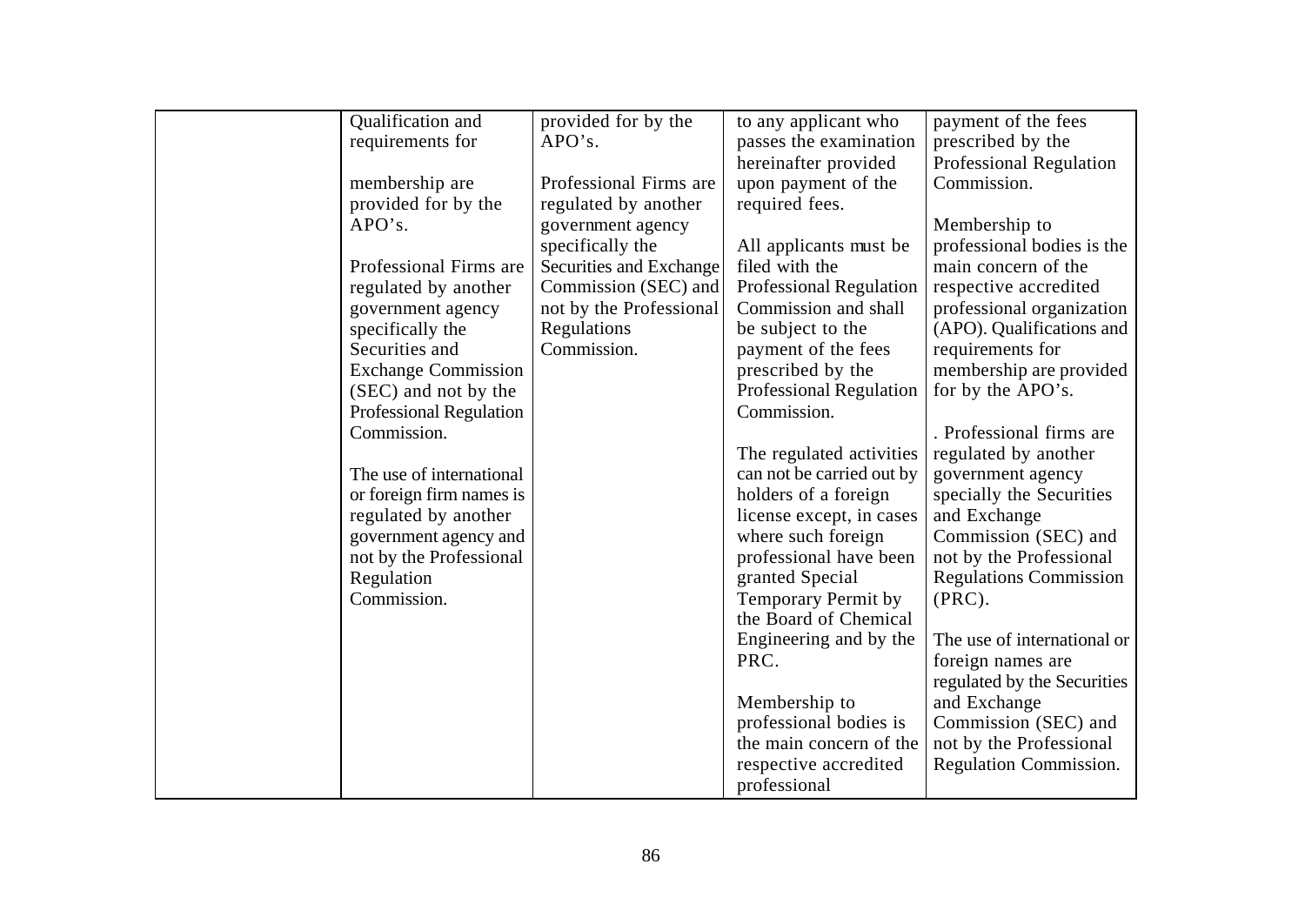|  | organization (APO).         |  |
|--|-----------------------------|--|
|  | Qualifications and          |  |
|  | requirements for            |  |
|  | membership are              |  |
|  | provided for by the         |  |
|  | APO's.                      |  |
|  |                             |  |
|  | Yes. Professional firms     |  |
|  | are regulated by another    |  |
|  | government agency           |  |
|  | specially the Securities    |  |
|  | and Exchange                |  |
|  | Commission (SEC) and        |  |
|  | not by the Professional     |  |
|  | Regulations                 |  |
|  | Commission (PRC).           |  |
|  | However, under the          |  |
|  | <b>Chemical Engineering</b> |  |
|  | Law, it provides that a     |  |
|  | firm, co-partnership,       |  |
|  | company, corporation,       |  |
|  |                             |  |
|  | or association can          |  |
|  | engage in the practice of   |  |
|  | chemical engineering in     |  |
|  | the Philippines, provided   |  |
|  | only that such practice is  |  |
|  | carried out by chemical     |  |
|  | engineers holding valid     |  |
|  | certificates of             |  |
|  | registration and in the     |  |
|  | regular employ of said      |  |
|  | firm, co-partnership,       |  |
|  | company, corporation or     |  |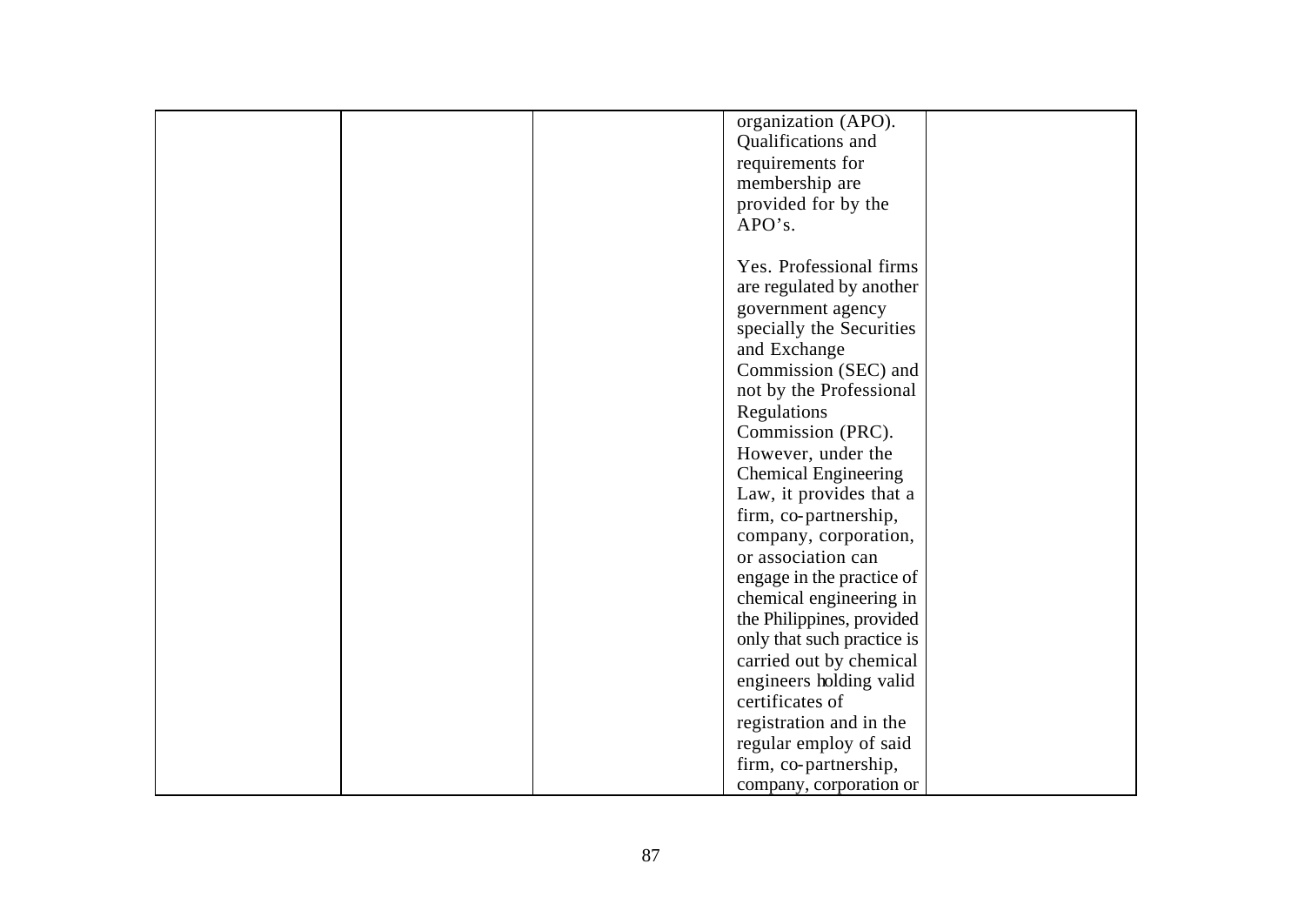|  | association, or by<br>persons holding valid<br>certificates of<br>proficiency issued by the<br>Board for the particular                                                      |  |
|--|------------------------------------------------------------------------------------------------------------------------------------------------------------------------------|--|
|  | branch of chemical<br>engineering involved in<br>such practice.                                                                                                              |  |
|  | In case of a firm, co-<br>partnership, company,<br>corporation or<br>association, the<br>manager, administrator<br>or the person who has                                     |  |
|  | charge of the<br>management or<br>administration of the<br>business shall be held<br>personally liable for any<br>violation of R.A. No.<br>318.                              |  |
|  | The use of international<br>or foreign names are<br>regulated by the<br>Securities and Exchange<br>Commission (SEC) and<br>not by the Professional<br>Regulation Commission. |  |
|  |                                                                                                                                                                              |  |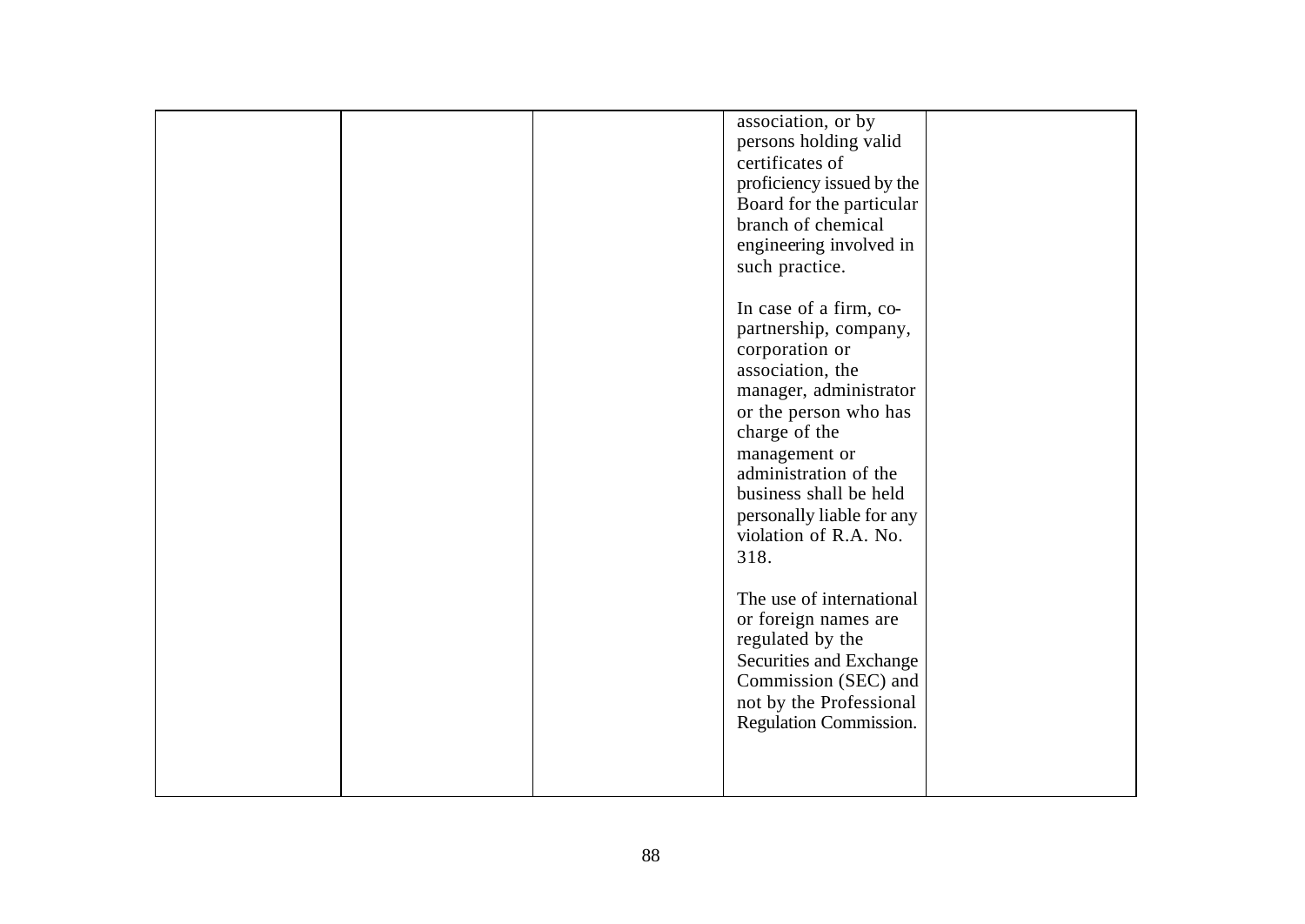|  |                          | The mechanism to take        |  |
|--|--------------------------|------------------------------|--|
|  |                          | account of qualifications,   |  |
|  |                          | experience, expertise        |  |
|  |                          | acquired by foreign          |  |
|  |                          | professionals in another     |  |
|  |                          | economy is the provision     |  |
|  |                          | on reciprocity. Under        |  |
|  |                          | Republic Act No. 318,        |  |
|  | <i>Exemption from</i>    | "Chemical Engineering        |  |
|  | Registration -           | Law" specifically            |  |
|  | Registration for         | <b>Section 26 on Foreign</b> |  |
|  | practice as agricultural | <b>Reciprocity provides:</b> |  |
|  | engineers shall not be   | "Except in the case of       |  |
|  | required of the          | persons otherwise            |  |
|  | following:               | exempt under the             |  |
|  |                          | provisions of this Act, no   |  |
|  | Agricultural engineers   | foreign chemical             |  |
|  | from other countries     | engineer shall be granted    |  |
|  | called in consultation   | any of the rights or         |  |
|  | only and exclusively in  | privileges under this Act,   |  |
|  | specific cases. And      | unless the country of        |  |
|  | those who are attached   | which he is a subject or     |  |
|  | and organizations and    | citizen permits Filipino     |  |
|  | assigned to perform      | chemical engineers to        |  |
|  | certain definite work in | practice within its          |  |
|  | the Philippines,         | territorial limits on the    |  |
|  | provided they do not     | same basis as the            |  |
|  | engaged in private       | subjects or citizens of      |  |
|  | practice on their own    | such country.                |  |
|  | accounts agricultural    |                              |  |
|  | engineers in the         | <b>Exemption from</b>        |  |
|  | Philippines;             | <b>Registration:</b>         |  |
|  | Agricultural engineers   | Registration shall not       |  |
|  |                          |                              |  |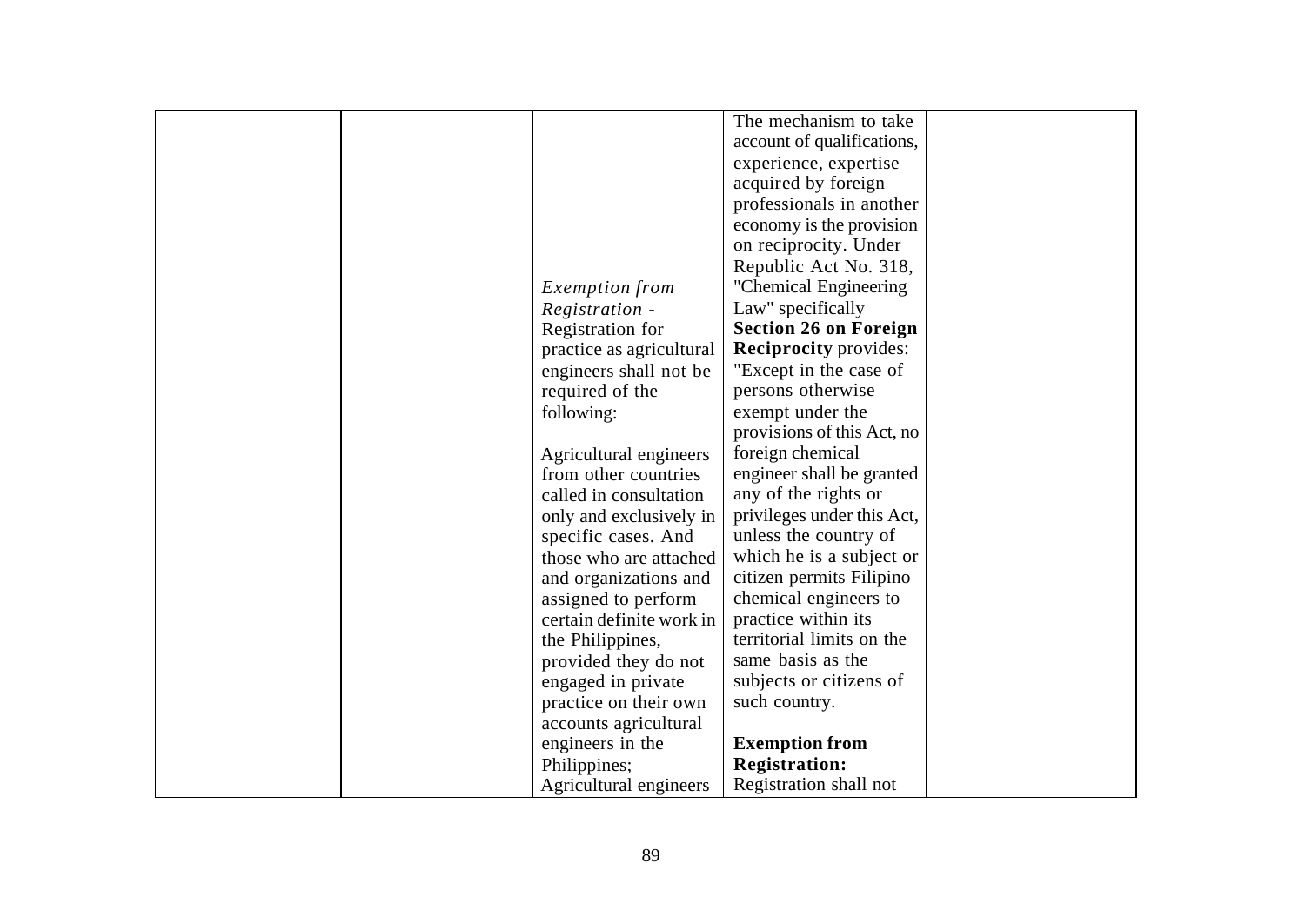|                             |                           | attached to the Armed    | be required of the         |                             |
|-----------------------------|---------------------------|--------------------------|----------------------------|-----------------------------|
|                             |                           | Forces of the United     | following classes of       |                             |
|                             |                           | States stationed in the  | persons upon proper        |                             |
|                             |                           | Philippines whose        | application for            |                             |
|                             |                           | rendering services as    | exemption with the         |                             |
|                             |                           | such only for the said   | <b>Board of Chemical</b>   | The mechanism to take       |
|                             |                           | armed forces and         | Engineering:               | account of qualifications,  |
|                             |                           | within the limits of     |                            | experience, expertise       |
|                             |                           | their territorial        | Foreign chemical           | acquired by foreign         |
|                             |                           | jurisdiction; and        | engineers called in by the | professionals in another    |
|                             |                           | Foreign agricultural     | Republic of the            | economy is the provision    |
|                             |                           | engineers employed as    | Philippines for            | on reciprocity. Under R.A.  |
|                             |                           | exchange professors or   | consultation or for a      | No. 5734, "The              |
|                             |                           | instructors in           | specific design or         | Electronics and             |
|                             | Upon application and      | recognized local         | installation, or project:  | Communications              |
| <b>Rules on Recognition</b> | payment of the required   | schools, institutes,     | Provided, That their       | Engineering Act of the      |
|                             | fee, and subject to       | colleges or universities | practice shall be confined | Philippines" specifically   |
|                             | approval of the           | where a regular course   | to such work: And          | Section 23 on Foreign       |
|                             | Commission, the           | in agricultural          | provided, further, That    | Reciprocity provides: "No   |
|                             | following may be          | engineering is taught.   | said engineers are legally | foreigner shall be admitted |
|                             | granted temporary         | (Sec. 10 R.A. No.        | qualified to practice      | to an examination or        |
|                             | certificates of           | 3927)                    | chemical engineering in    | registration as electronics |
|                             | registration as           |                          | their own state or country | and communications          |
|                             | aeronautical engineering  | Foreign Reciprocity -    | and that the requirements  | engineer under this Act     |
|                             | in the Philippines;       | Notwithstanding the      | and qualifications for     | unless he proves in the     |
|                             |                           | requirement of section   | obtaining a certificate of | manner as provided by the   |
|                             | Aeronautical engineers    | 12 of R.A. No. 3927,     | registration in said state | Board that, by specific     |
|                             | from foreign countries    | that the applicant for   | or country are not lower   | provisions of law, the      |
|                             | called for consultation   | examination for the      | than those specified in    | country, state or province  |
|                             | or for a specific design, | practice of agricultural | Republic Act No. 318.      | of which he is a citizen,   |
|                             | construction or project,  | engineer must be a       | Foreigners                 | subject, or national admits |
|                             | whose services in the     | Filipino citizen, any    | employed as technical      | Filipino citizens to the    |
|                             | Philippines shall be      | foreigner who meets      | officers, professors, or   | practice of electronics and |
|                             |                           |                          |                            |                             |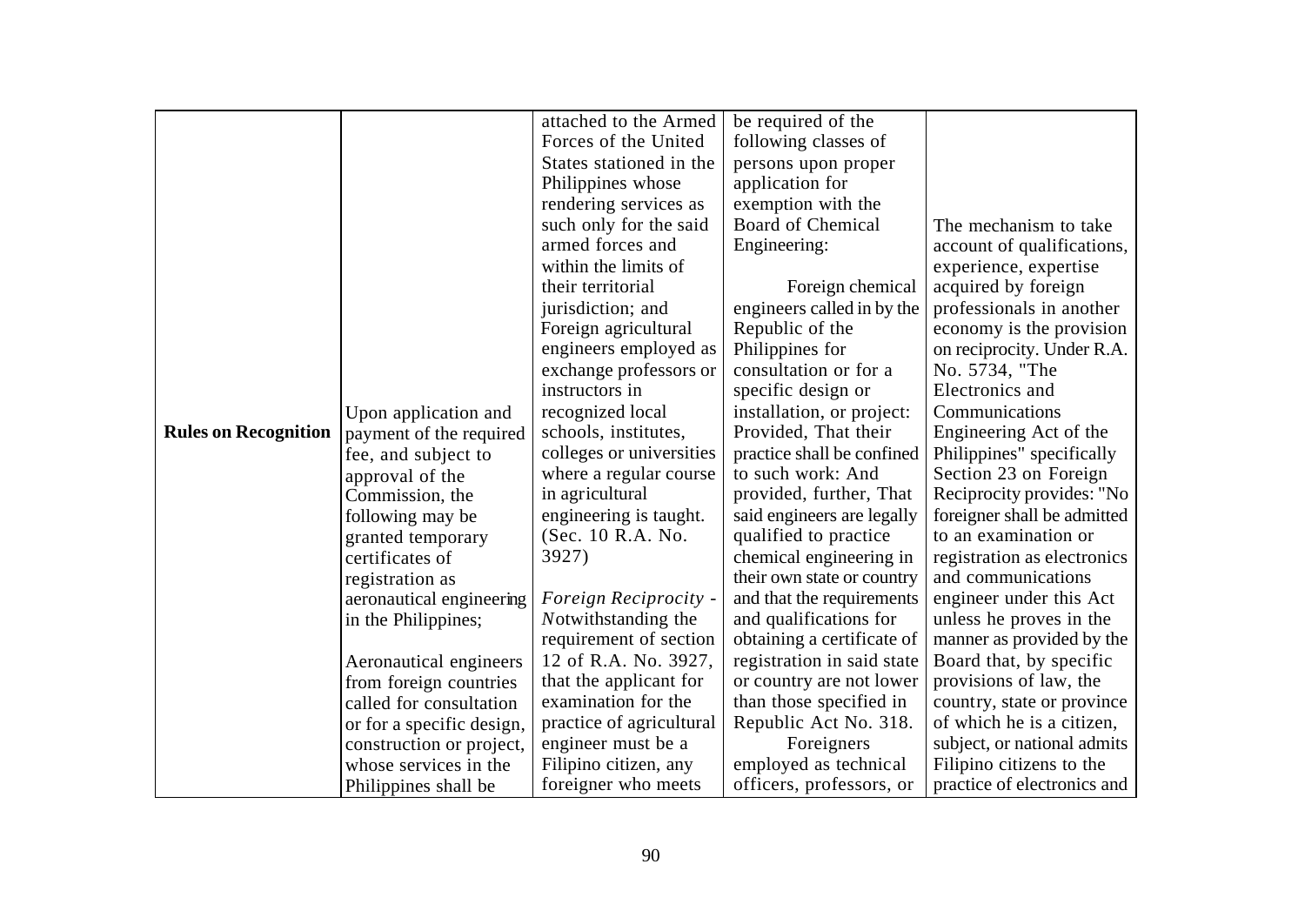| limited only to such     | other requirements of     | consultants in such     | communications               |
|--------------------------|---------------------------|-------------------------|------------------------------|
| particular work, and     | said Act may be           | special branches of     | engineering after an         |
| such engineers are       | admitted for              | chemical engineering as | examination on terms of      |
| legally or technically   | examination if he         | may, upon the           | strict and absolute equality |
| qualified to practice    | proves to the             | recommendation of the   | with the citizens, subjects, |
| aeronautical engineering | satisfaction of the       | Board and in the        | or national of said          |
| in their own country,    | Board, that by specific   | judgment of the         | country, including the       |
| and                      | provision of law, the     | Chairman of the         | unconditional recognition    |
|                          | country of which he is a  | Professional Regulation | of pre-requisite degrees     |
| Any person from foreign  | citizen, either admits    | Commission (PRC), be    | issued by institutions of    |
| countries employed as    | Filipino citizen to the   | necessary and           | learning duly recognized     |
| technical officers or    | practice of agricultural  | indispensable for the   | by the Government of the     |
| professors in such       | engineering without       | country: Provided,      | Philippines.                 |
| specialized branches of  | restriction or allows     | however, That they do   |                              |
| aeronautical engineering | them to practice          | not engage in private   |                              |
| as may, in the           | agricultural engineering  | practice at their own   |                              |
| judgement of the         | after passing and         | account as chemical     |                              |
| Commission be            | examination on terms      | engineers.              |                              |
| necessary and            | of strict and absolute    | Foreigners              |                              |
| indispensable for the    | equality with citizens,   | who, on the date        |                              |
| country.                 | subjects, or nationals of | of the approval of      |                              |
|                          | said country, including   | Republic Act No.        |                              |
| Subject to approval of   | the unconditional         | 318, had been in        |                              |
| the Commission, the      | recognition of pre-       | the actual and          |                              |
| Board may issue a        | requisite degrees         | bona fide practice      |                              |
| special permit,          | granted by institutions   | of chemical             |                              |
| renewable every year, to | of learning duly          | engineering for at      |                              |
| any person specified     | recognized by the         | least five $(5)$        |                              |
| under this section who   | Government of the         | years in the            |                              |
| shall file with it an    | Philippines. (Sec.26)     | Philippines as          |                              |
| application for the      | R.A. 3927)                | certified by the        |                              |
| issuance of such permit, |                           | Chairman of the         |                              |
| accompanied by           |                           | Professional            |                              |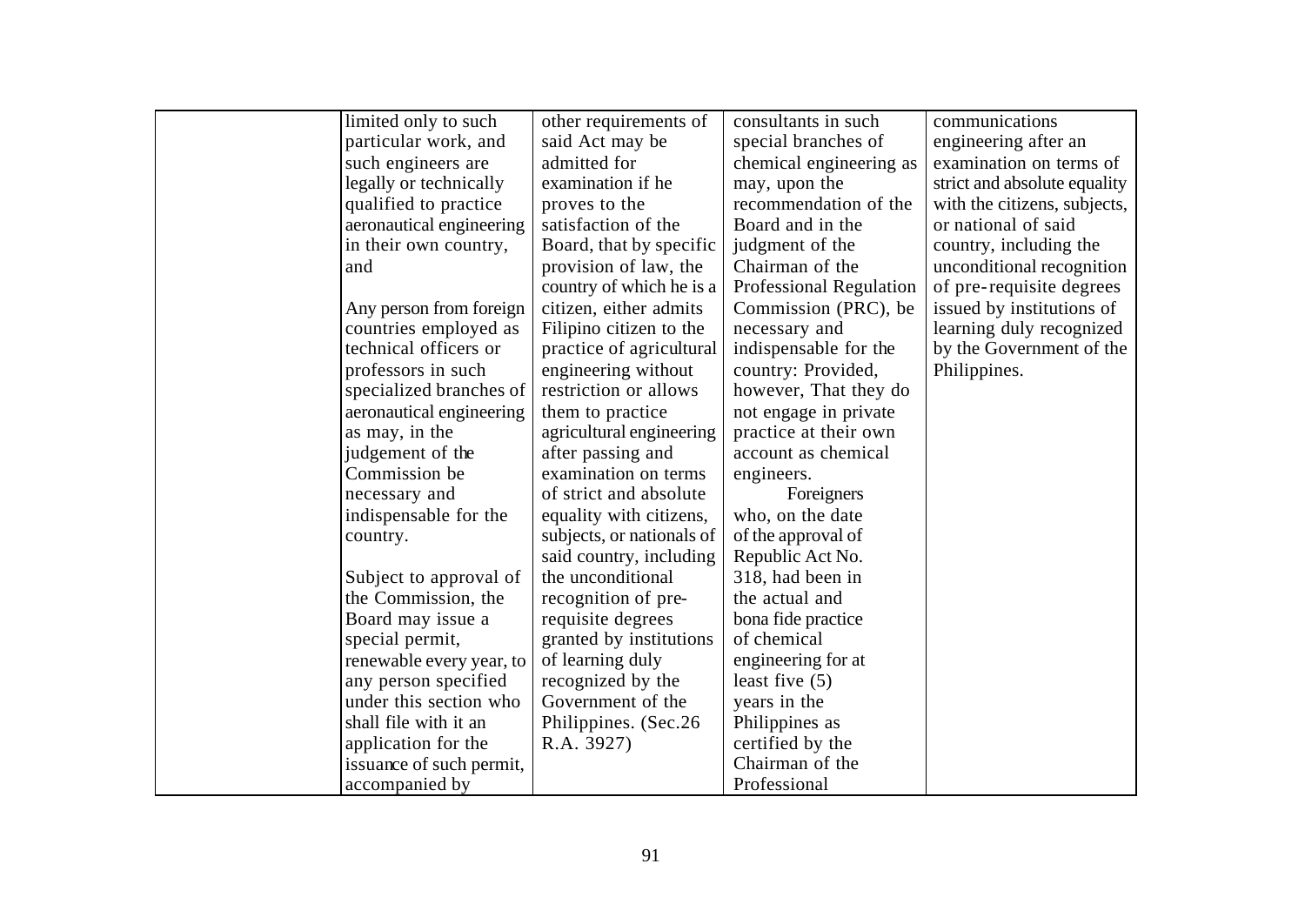| evidence or other proof    | Regulation                   |
|----------------------------|------------------------------|
| satisfactory to the Board  | Commission.                  |
| showing that the           |                              |
| applicant is competent     | Foreigners who, on the       |
| to perform the service or  | date of the approval of      |
| activity for which said    | Republic Act No. 318,        |
| permit is sought, and      | had been in the actual       |
| that the issuance of such  | and bona fide practice of    |
| permit will not            | chemical engineering in      |
| jeopardize the interest of | their respective countries   |
| any citizen of the         | for at least five (5) years: |
| Philippines duly           | Provided, That no            |
| registered as              | foreign chemical             |
| aeronautical engineer      | engineer shall be allowed    |
| under this Decree:         | to practice his profession   |
| Provided, that such        | in the Philippines unless    |
| permit shall be subject    | the country of which he      |
| to the rules and           | is a citizen or subject      |
| regulations of the Board,  | permits Filipino chemical    |
| and may be suspended,      | engineers to practice        |
| revoked, or reissued by    | their profession within its  |
| the Board in the manner    | territorial limits           |
| prescribed for the         |                              |
| suspension, revocation     |                              |
| and reissuance of the      |                              |
| certificate of             |                              |
| registration. (Section 21, |                              |
| RA No. 1570)               |                              |
|                            |                              |
| The Commission may,        |                              |
| upon recommendation        |                              |
| of the Board concerned.    |                              |
| approve the registration   |                              |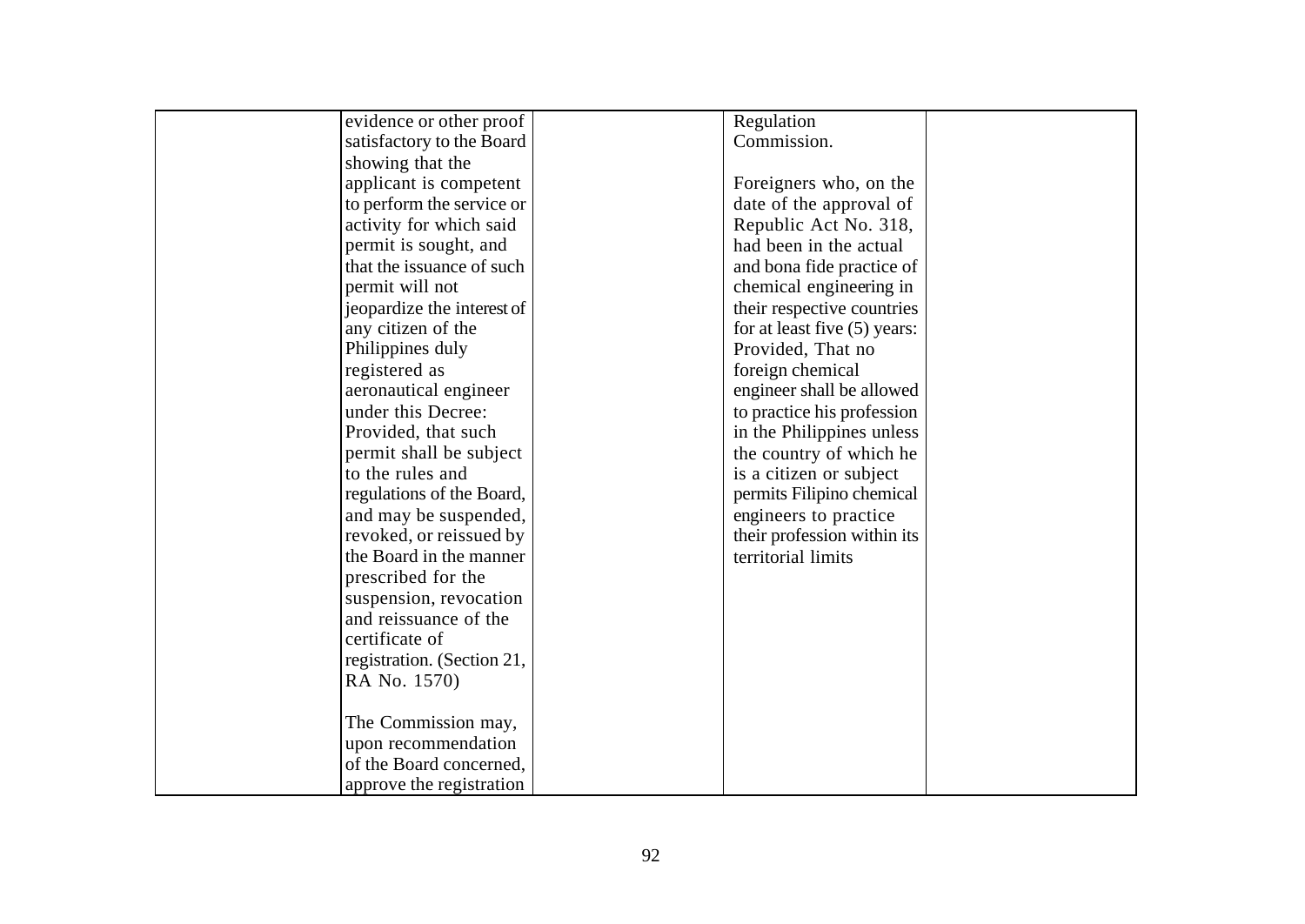| and authorize the         |  |  |
|---------------------------|--|--|
| issuance of a certificate |  |  |
| of registration with or   |  |  |
| without examination to a  |  |  |
| foreigner who is          |  |  |
| registered under the      |  |  |
| laws of his country:      |  |  |
| Provided, That the        |  |  |
| requirements for the      |  |  |
| registration or licensing |  |  |
| in said foreign state or  |  |  |
| country are substantially |  |  |
| the same as those         |  |  |
| required and              |  |  |
| contemplated by the       |  |  |
| laws of the Philippines   |  |  |
| and that the laws of such |  |  |
| foreign country or state  |  |  |
| allow the citizens of the |  |  |
| Philippines to practice   |  |  |
| the profession on the     |  |  |
| same basis and grant the  |  |  |
| same privileges as the    |  |  |
| subjects or citizens of   |  |  |
| such foreign state or     |  |  |
| country: Provided,        |  |  |
| further, That the         |  |  |
| applicant shall submit    |  |  |
| competent and             |  |  |
| conclusive documentary    |  |  |
| evidence, confirmed by    |  |  |
| the Department of         |  |  |
| Foreign Affairs showing   |  |  |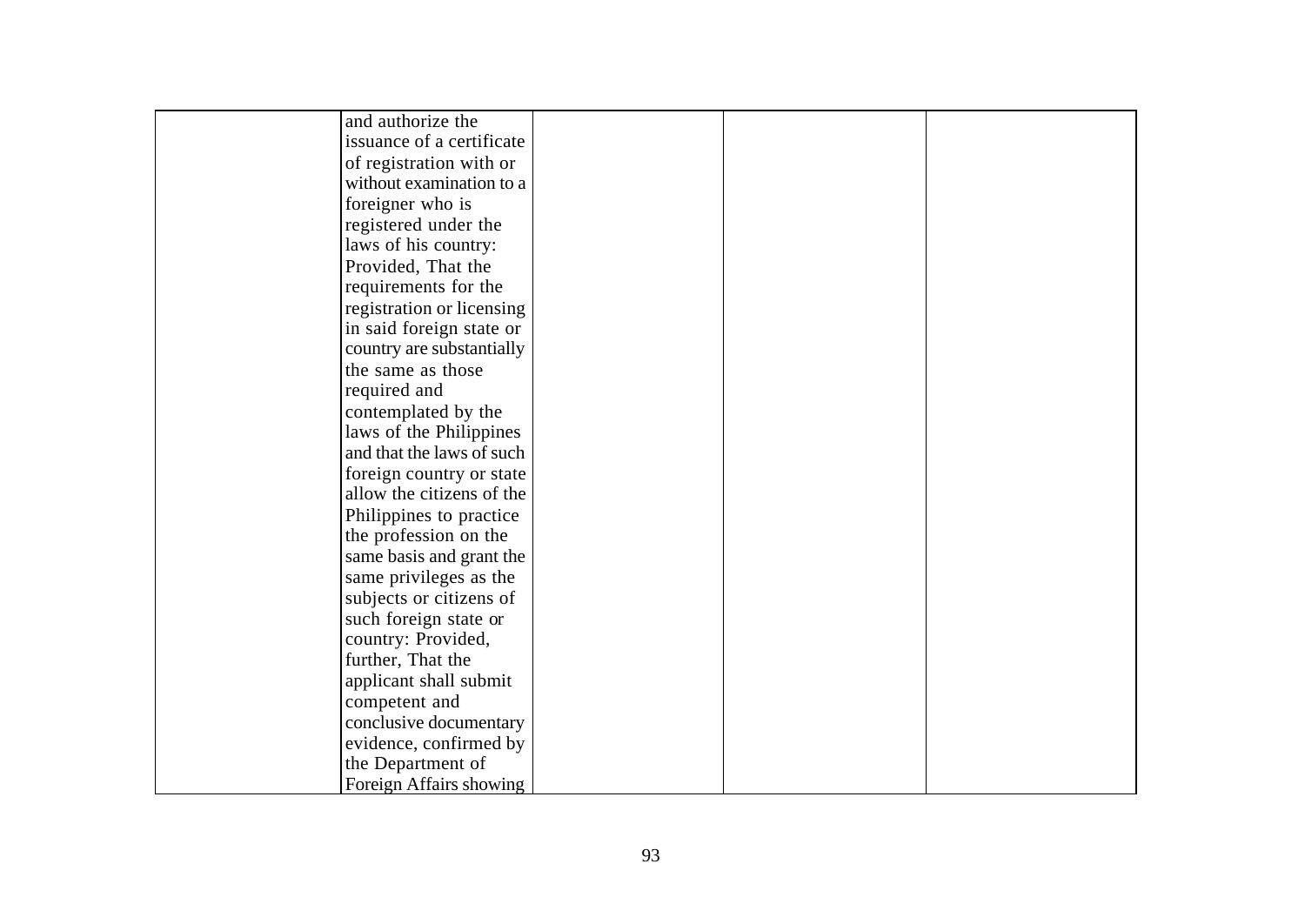| that his country's         |                         |  |
|----------------------------|-------------------------|--|
| existing laws permit       |                         |  |
| citizens of the Philippine |                         |  |
| to practice the            |                         |  |
| profession under the       |                         |  |
| rules and regulations      |                         |  |
| governing citizens         |                         |  |
| thereof: Provided,         |                         |  |
| finally, That the          |                         |  |
| Commission may, upon       |                         |  |
| recommendation of the      |                         |  |
| Board concerned, and       |                         |  |
| approval of the            | There is no restriction |  |
| President, authorize the   | on advertising          |  |
| issuance of a certificate  | ,soliciting and         |  |
| of registration without    | marketing               |  |
| examination or a           |                         |  |
| temporary special          |                         |  |
| permit to practice the     |                         |  |
| profession to any          |                         |  |
| foreigner regardless of    |                         |  |
| whether or not             |                         |  |
| reciprocity exists in the  |                         |  |
| practice of his            |                         |  |
| profession between his     |                         |  |
| country and the            |                         |  |
| Philippines and under      |                         |  |
| such conditions as may     |                         |  |
| be determined by the       |                         |  |
| Commission, if such        |                         |  |
| foreigner is               |                         |  |
| internationally known to   |                         |  |
| be an outstanding expert   |                         |  |
|                            |                         |  |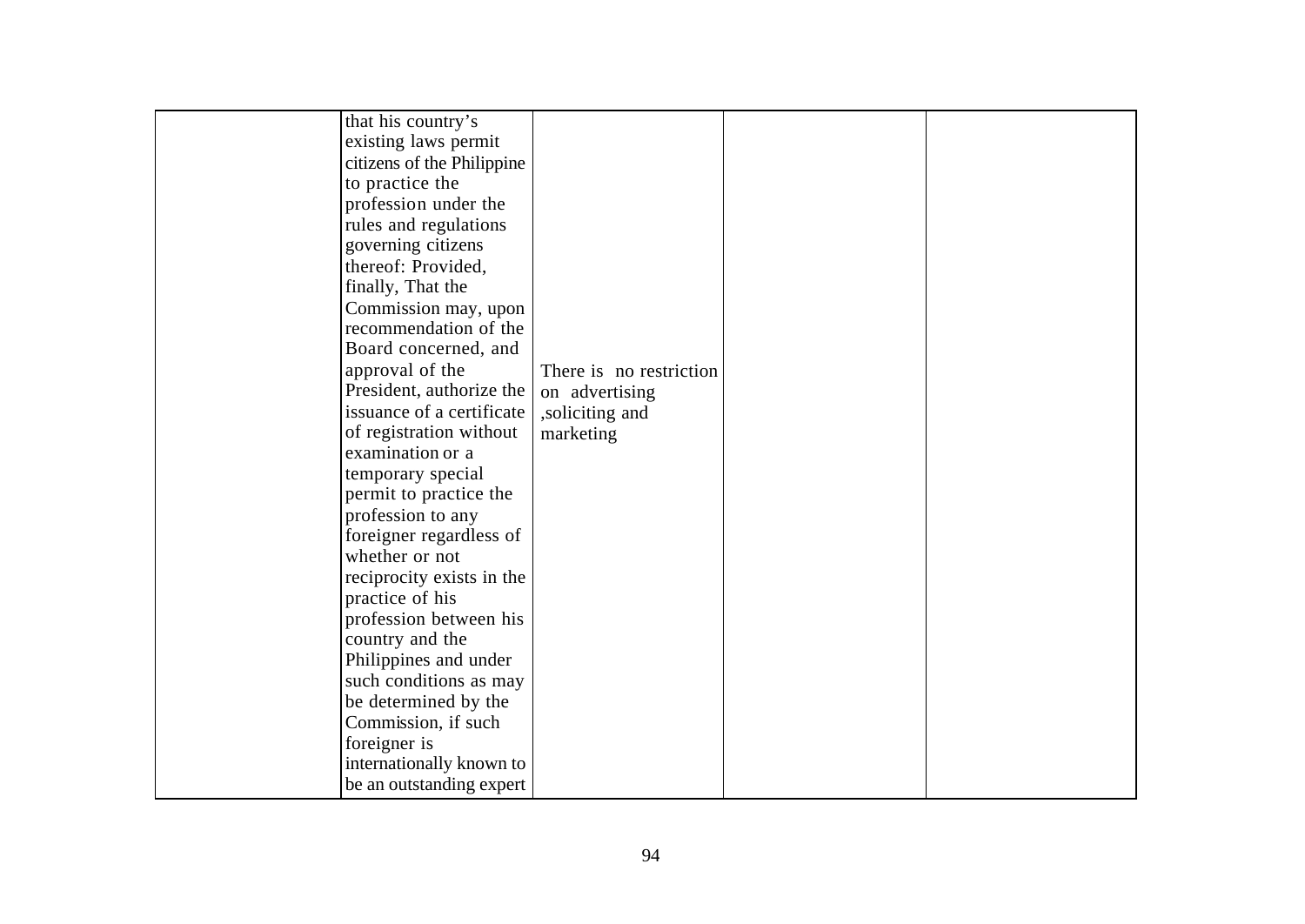|                        | in his chosen profession   |                          |                            |                                |
|------------------------|----------------------------|--------------------------|----------------------------|--------------------------------|
|                        | or a well known            |                          |                            |                                |
|                        | specialist in any of its   |                          |                            |                                |
|                        | branches, and that his     |                          |                            |                                |
|                        | services are urgently      |                          |                            |                                |
|                        | necessary either for lack  |                          |                            |                                |
|                        | of inadequacy of local     |                          |                            |                                |
|                        | experts or if his services |                          |                            |                                |
|                        | will promote the           |                          |                            |                                |
|                        | advancement of the         |                          |                            |                                |
|                        | profession in the          |                          |                            |                                |
|                        | Philippines. (Section 5)   |                          |                            |                                |
|                        | j), Presidential Decree    |                          |                            |                                |
|                        | No. 223)                   |                          |                            |                                |
|                        |                            | He should, in            |                            |                                |
|                        |                            | the public interest and  |                            |                                |
|                        |                            | to maintain the          |                            |                                |
|                        |                            | standards of the         |                            |                                |
|                        |                            | profession, observe the  |                            |                                |
| Limitations and        | Restriction on             | principles of reasonable | A Chemical Engineer        | An Electronics and             |
| restrictions on the    | Advertising                | or adequate              | shall not indulge in self- | <b>Communications Engineer</b> |
| Practice of Profession |                            | compensation for those   | laudatory advertisement    | shall not accept any other     |
|                        | - He shall be dignified    | engaged in agricultural  | nor make exaggerated       | compensation, financial or     |
|                        | in explaining and          | engineering work,        | untrue, or misleading      | otherwise, except from one     |
|                        | discussing his work and    | including those          | statements in media or     | interested party for a         |
|                        | shall refrain from self-   | employed in              | any public forum.          | particular service or other    |
|                        | laudatory advertising or   | subordinate capacities   |                            | services related therewith     |
|                        | propaganda.                | (Sec. 5 c Code of        |                            | without the consent of all     |
|                        |                            | Ethics)                  |                            | parties concerned.             |
|                        |                            | He should not            |                            |                                |
|                        |                            | take away from another   |                            | An Electronics and             |
|                        |                            | engineer a prospective   |                            | <b>Communications Engineer</b> |
|                        |                            | employment after         |                            | shall not accept               |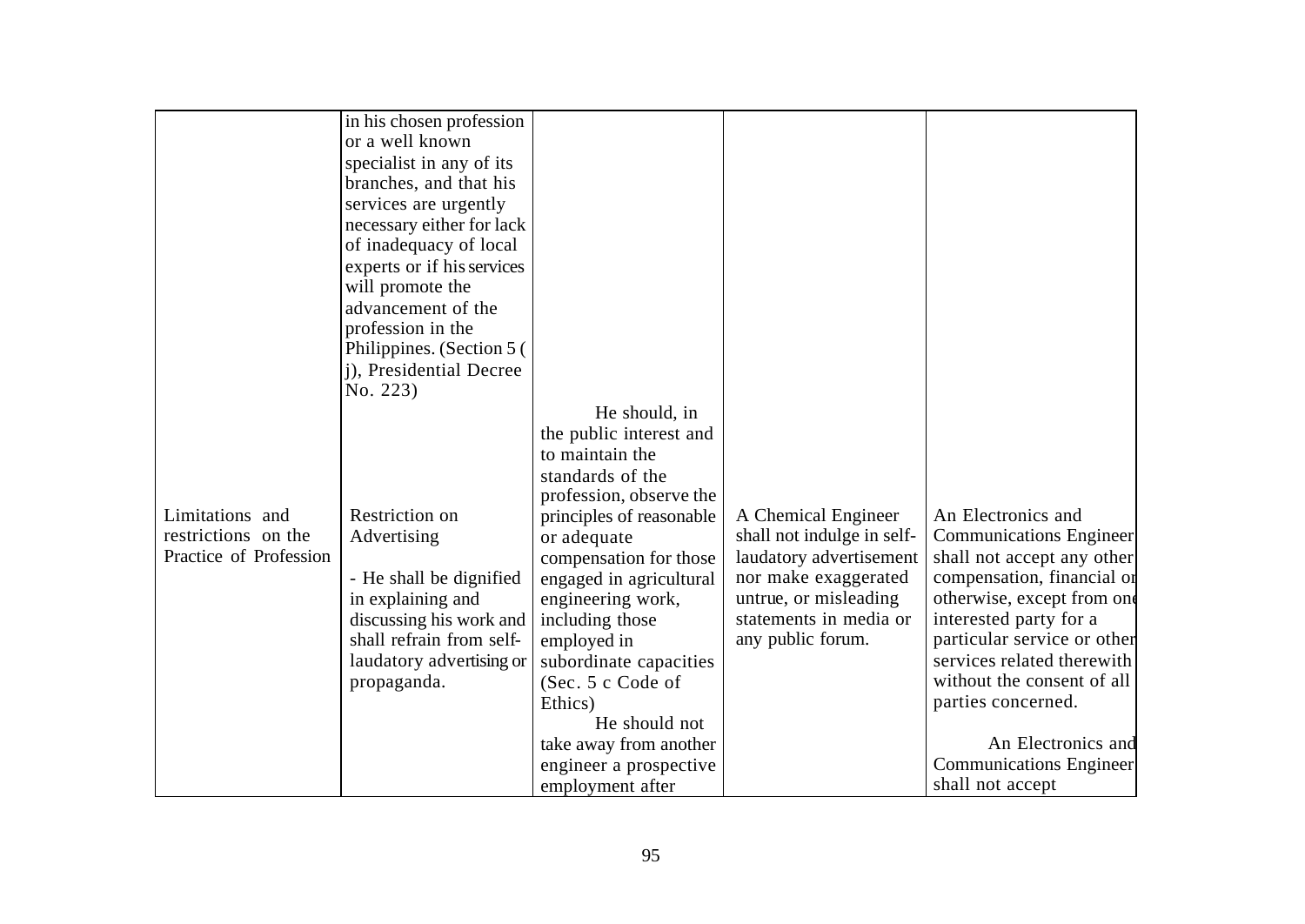|                    |                           |                           |                             | commissions or allowances      |
|--------------------|---------------------------|---------------------------|-----------------------------|--------------------------------|
|                    |                           | becoming aware that       |                             |                                |
|                    |                           | definite steps have been  |                             | directly or indirectly, from   |
|                    |                           | taken by the latter       |                             | contractors, suppliers and all |
|                    |                           | toward consummation.      |                             | other parties dealing with     |
|                    |                           | (Sec. $5 g$ Code of       |                             | his clients and/or employers   |
|                    |                           | Ethics)                   |                             | in connection with the worl    |
|                    |                           | He should not             |                             | for which he is responsible    |
|                    |                           | resort to unfair          |                             | An Electronics and             |
|                    |                           | competition by            |                             | <b>Communications Engineer</b> |
|                    |                           | underbidding or           |                             | shall not be financially       |
|                    |                           | reducing the usual fees   |                             | interested in the bid or bids  |
|                    |                           | after acquiring           |                             | of contractors, suppliers and  |
|                    |                           | information as to the     |                             | other interested parties       |
|                    |                           | fees offered by the       |                             | participating in a             |
|                    |                           | other engineers from      |                             | competitive work or job or     |
|                    |                           | similar services. (Sec. 5 |                             | which he has been              |
|                    |                           | h Code of Ethics)         |                             | employed as engineer           |
|                    |                           |                           |                             | without full knowledge and     |
|                    |                           |                           |                             | consent of his clients or      |
|                    |                           |                           |                             | employers.                     |
|                    |                           |                           |                             |                                |
|                    |                           |                           |                             |                                |
| Restriction on Fee | He shall uphold           |                           | A Chemical Engineer         |                                |
| setting            | the principle of          |                           | shall not accept            | Electronics and                |
|                    | appropriate and           |                           | compensation, financial     | <b>Communications Engineer</b> |
|                    | adequate compensation     |                           | or otherwise from more      | shall uphold the principle of  |
|                    | for those engaged in      |                           | than one client or          | appropriate and adequate       |
|                    | engineering profession,   |                           | employer who is in the      | compensation for those         |
|                    |                           |                           | same line of business or    | engaged in the engineering     |
|                    | including those in the    |                           |                             | profession, including those    |
|                    | subordinate capabilities  |                           | has conflicting interest    | in the subordinate             |
|                    | in the interest of public |                           | with the others, without    |                                |
|                    | service and maintain the  |                           | the consent of all parties; | capacities, in the interest of |
|                    | standards of profession.  |                           |                             | public service and             |
|                    |                           |                           |                             |                                |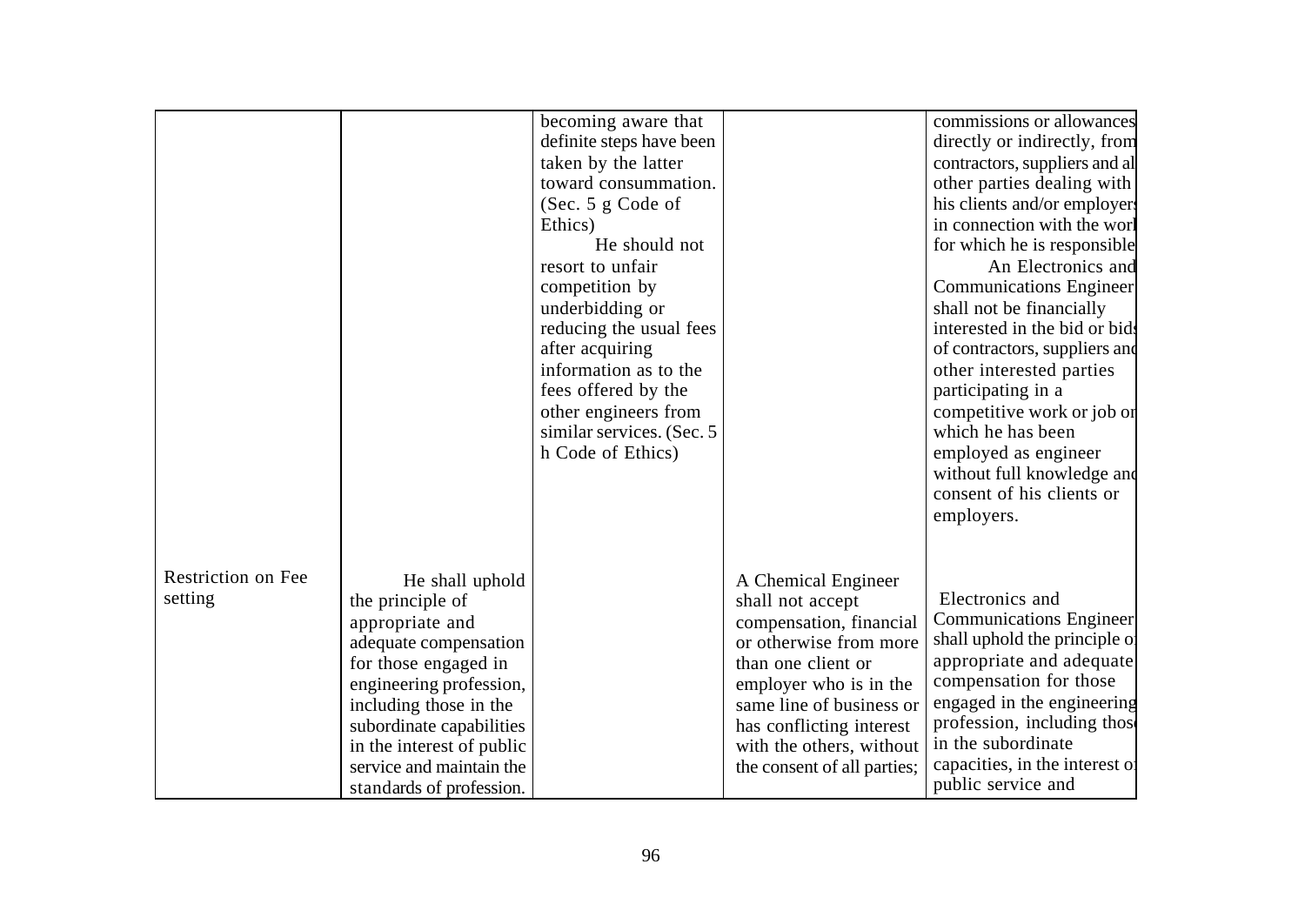| He shall not            | - He shall not             | maintenance of the             |
|-------------------------|----------------------------|--------------------------------|
| compete, by             | accept compensation        | standards of the profession.   |
| underbidding through    | directly or indirectly     |                                |
| reduction in his normal | from parties dealing with  | An Electronics and             |
| fees on the basis of    | his client or employer     | <b>Communications Engineer</b> |
| charges for work, after | except with the consent    | shall not compete, by          |
| having been informed    | of his client or employer. | underbidding, through          |
| of the charges          | - Fees are not             | reduction in his normal fee.   |
| submitted by another    | regarded as being          | on the basis of charges fo     |
| engineer.               | contingent if fined by     | work, after having been        |
|                         | courts or other public     | informed of the charges        |
|                         | authorities as in the tax  | submitted by another           |
|                         | matters, or if determined  | engineer.                      |
|                         | based on the results of    |                                |
|                         | judicial proceedings or    | Fees are not regarded as       |
|                         | the findings of the        | being contingent if fined by   |
|                         | governmental agencies.     | courts or other public         |
|                         |                            | authorities as in the tax      |
|                         |                            | matters, or if determined      |
|                         |                            | based                          |
|                         |                            |                                |
|                         |                            |                                |
|                         |                            |                                |
|                         |                            |                                |
|                         |                            |                                |
|                         |                            |                                |
|                         |                            |                                |
|                         |                            |                                |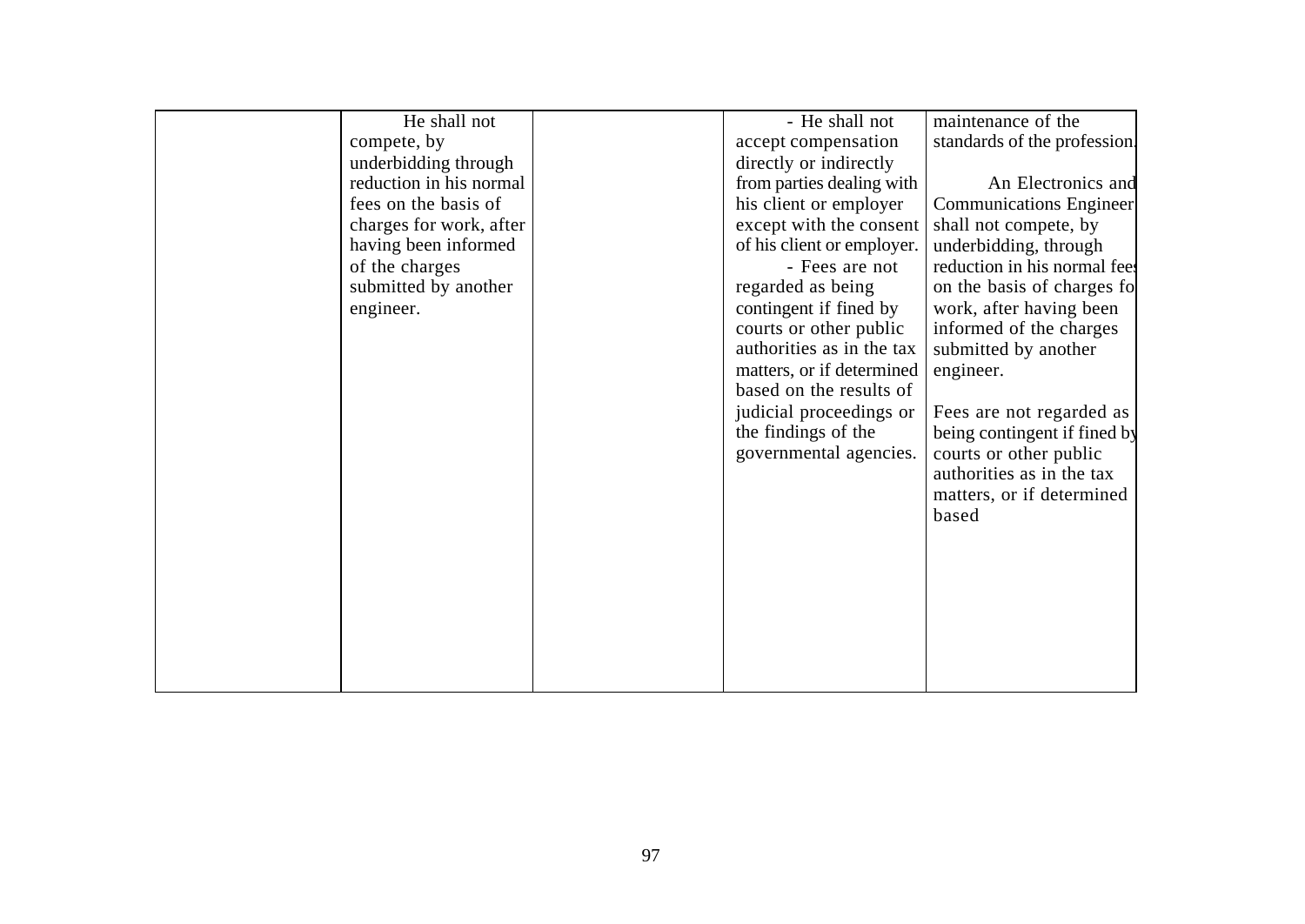**Exhibit D Various Rules Governing the Practice of Professions Geodetic Engineering, Mechanical Engineering, Metallurgical Engineering, and Mining Engineering**

|               | <b>GEODETIC</b>           | <b>MECHANICAL</b>              | <b>METALLURGICAL</b>           | <b>MINING</b>            |
|---------------|---------------------------|--------------------------------|--------------------------------|--------------------------|
|               | <b>ENGINEERING</b>        | <b>ENGINEERING</b>             | <b>ENGINEERING</b>             | <b>ENGINEERING</b>       |
|               | No foreign geodetic       | No foreign mechanical          | No foreign metallurgical       | No foreign mining        |
| Rules on the  | engineer shall be         | engineer shall be admitted     | engineer shall be admitted     | engineer shall be        |
| Entry of      | admitted to               | to examination, be given a     | to examination, be given a     | admitted to              |
| Professionals | examination, be given     | certificate of registration or | certificate of registration or | examination, be given a  |
|               | a certificate of          | be entitled to any of the      | be entitled to any of the      | certificate of           |
|               | registration or be        | rights or privileges under     | rights or privileges under     | registration or be       |
|               | entitled to any of the    | the Board of Mechanical        | the Metallurgical              | entitled to any of the   |
|               | rights or privileges      | Engineering law unless the     | engineering law unless the     | rights or privileges     |
|               | under the Board of        | country of which he is a       | country of which he is a       | under the Mining         |
|               | Geodetic Engineering      | citizen specifically permits   | citizen specifically permits   | Engineering Law of the   |
|               | law unless the country    | Filipino mechanical            | Filipino metallurgical         | Philippines unless the   |
|               | of which he is a          | engineers to practice within   | engineer to practice within    | country of which he is a |
|               | citizen specifically      | its territorial limits on the  | its territorial limits on the  | citizen specifically     |
|               | permits Filipino          | same basis or citizens of      | same basis or citizens of      | permits Filipino mining  |
|               | geodetic engineers to     | such country (Section 42)      | such country (Section 42)      | engineer to practice     |
|               | practice within its       | CA 294 on Foreign              | CA 294 on Foreign              | within its territorial   |
|               | territorial limits on the | Reciprocity).                  | Reciprocity).                  | limits on the same basis |
|               | same basis or citizens    |                                |                                | or citizens of such      |
|               | of such country           | The entry and stay of          | Article XII, Sec. 14. Of the   | country (Section 42 CA   |
|               | (Section 42 CA 294        | professionals are subject to   | Philippine Constitution        | 294 on Foreign           |
|               | on Foreign                | the labor market tests and     | provides that the practice of  | Reciprocity).            |
|               | Reciprocity).             | other restrictions, to wit:    | profession in the Philippines  |                          |
|               |                           |                                | shall be limited to Filipino   | Article XII, Sec. 14. Of |
|               | The entry and stay of     | Article XII, Sec. 14. Of the   | citizens save in cases         | Philippine<br>the        |
|               | professionals are         | Philippine Constitution        | prescribed by law.             | Constitution provides    |
|               | subject to the labor      | provides that the practice of  |                                | that the practice of     |
|               | market tests and other    | profession in the              | To operationalize these        | profession<br>the<br>in  |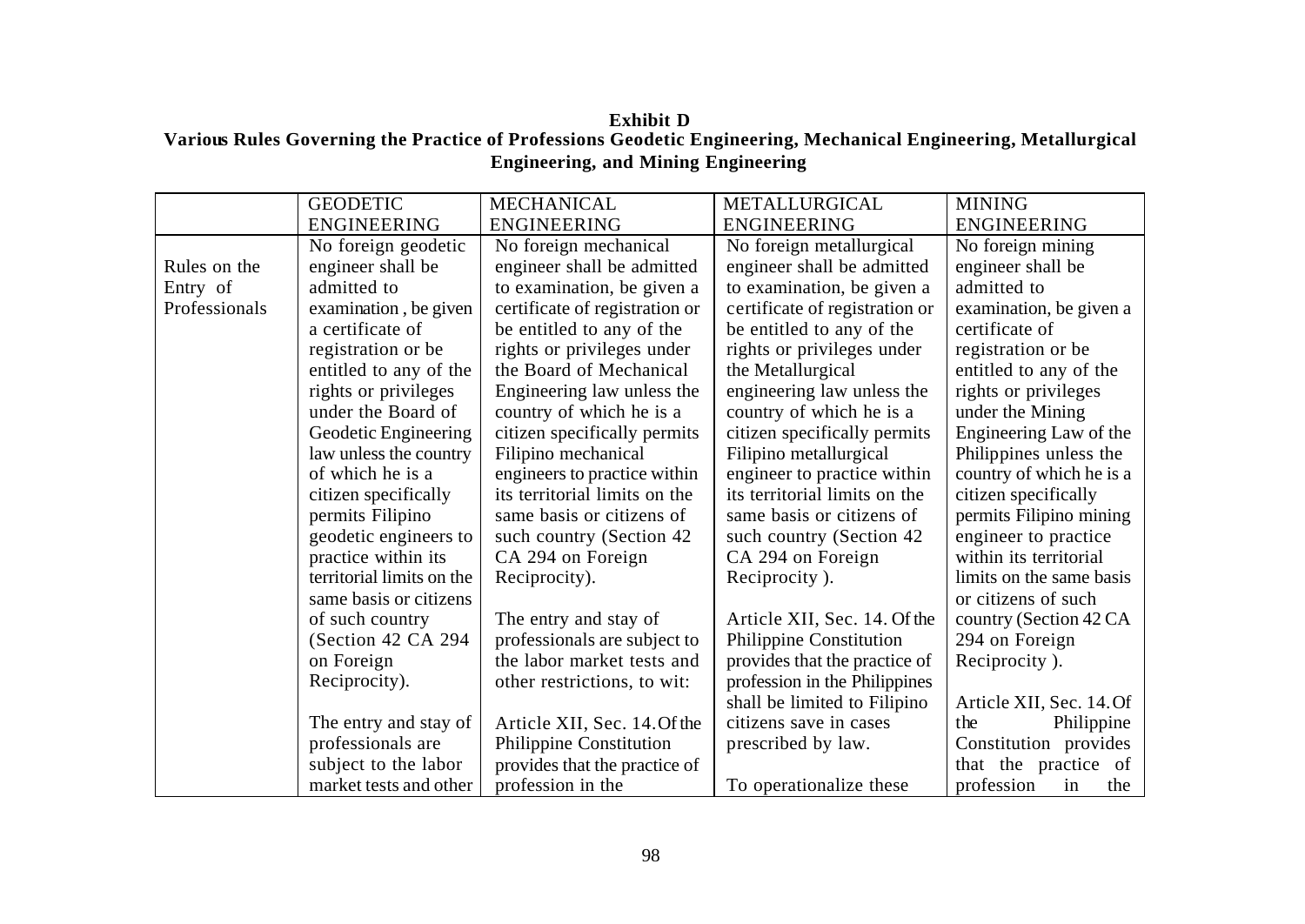| restrictions, to wit:    | Philippines shall be limited  | Constitutional provisions,    | Philippines<br>shall be   |
|--------------------------|-------------------------------|-------------------------------|---------------------------|
|                          | to Filipino citizens save in  | Article 40 of the Labor       | Filipino<br>limited<br>to |
| "Article XII, Section    | cases prescribed by law.      | Code, as amended, provides    | citizens save in cases    |
| 14 of the Philippine     |                               | that: Any alien seeking       | prescribed by law.        |
| Constitution provides    | To operationalize these       | admission to the Philippines  |                           |
| that the practice of     | Constitutional provisions     | for employment purposes       | To operationalize these   |
| profession in the        | Article 40 of the Labor       | and any domestic or foreign   | Constitutional            |
| Philippines shall be     | Code, as amended, provides    | employer who desires to       | provisions, Article 40 of |
| limited to Filipino      | that: Any alien seeking       | engage an alien for           | the Labor Code, as        |
| citizens save in cases   | admission to the Philippines  | employment in the             | amended, provides that:   |
| prescribed by law."      | for employment purposes       | Philippines shall obtain an   | Any alien seeking         |
|                          | and any domestic or foreign   | employment permit from        | admission to the          |
| To operationalize        | employer who desires to       | the department of Labor and   | Philippines for           |
| these Constitutional     | engage an alien for           | Employment. The               | employment purposes       |
| provisions, Article 40   | employment in the             | employment permit may be      | and any domestic or       |
| of the Labor Code of     | Philippines shall obtain an   | issued to a non-resident      | foreign employer who      |
| the Philippines, as      | employment permit from        | alien or to the applicant     | desires to engage an      |
| amended, provides        | the department of Labor and   | employer after a              | alien for employment in   |
| that:                    | Employment. The               | determination of the non-     | the Philippines shall     |
|                          | employment permit may be      | availability of a person in   | obtain an employment      |
| "Any alien seeking       | issued to a non-resident      | the Philippines who is        | permit from the           |
| admission to the         | alien or to the applicant     | competent, able and willing   | department of Labor       |
| Philippines for          | employer after a              | at the time of application to | and Employment. The       |
| employment purposes      | determination of the non-     | perform the services for      | employment permit         |
| and any domestic or      | availability of a person in   | which the alien is desired.   | may be issued to a non-   |
| foreign employer who     | the Philippines who is        |                               | resident alien or to the  |
| desires to engage an     | competent, able and willing   | Republic Act No. 5181         | applicant employer after  |
| alien for employment     | at the time of application to | requires three (3) years of   | a determination of the    |
| in the Philippines shall | perform the services for      | residence in the Philippines  | non-availability of a     |
| obtain an employment     | which the alien is desired.   | before a foreigner can        | person in the             |
| permit from the          |                               | practice his profession.      | Philippines who is        |
| Department of Labor      | Republic Act No, 5181         |                               | competent, able and       |
| and Employment. The      | requires three (3) years of   |                               | willing at the time of    |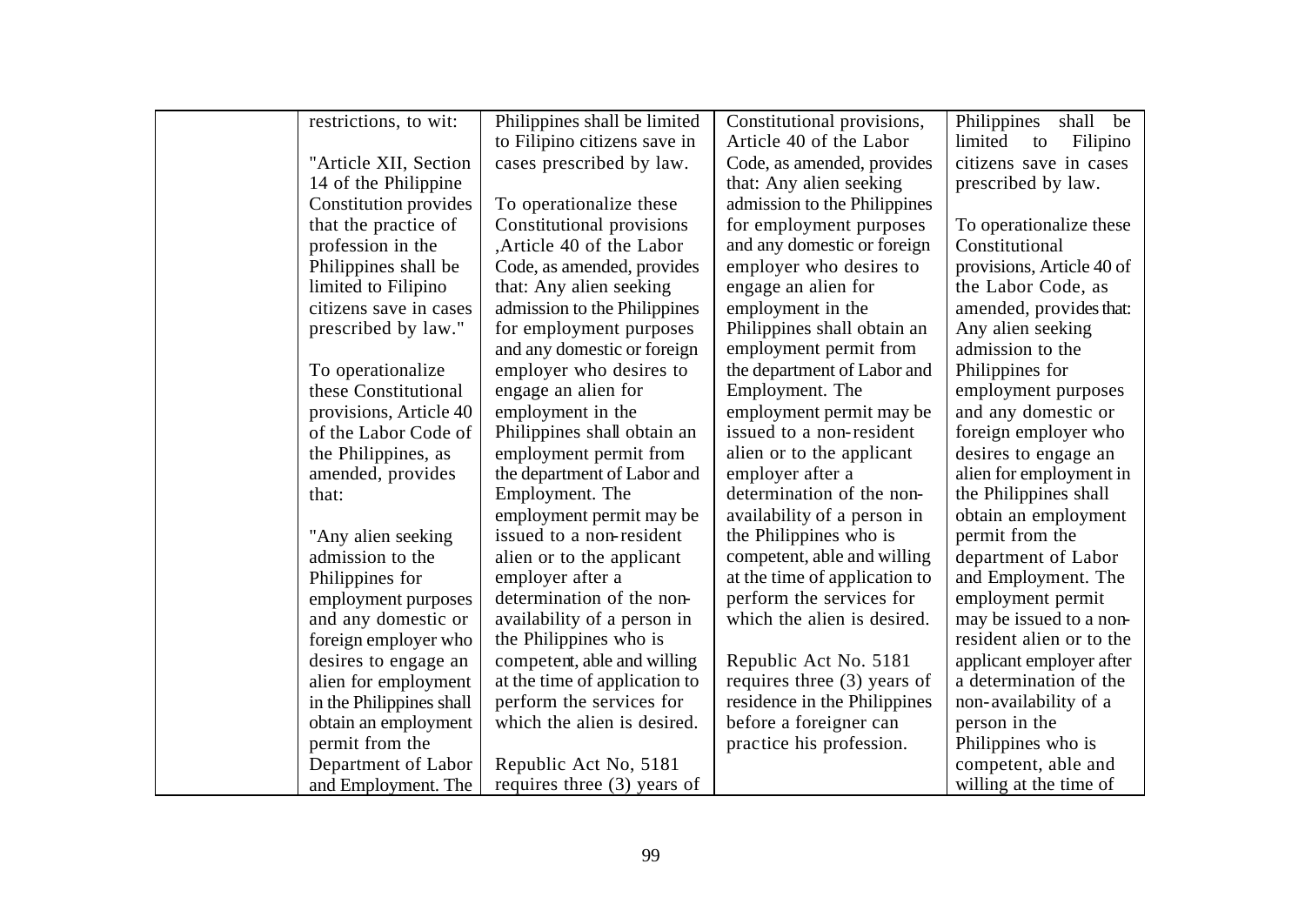|                | employment permit        | residence in the Philippines   |                                | application to perform   |
|----------------|--------------------------|--------------------------------|--------------------------------|--------------------------|
|                | may be issued to a non   | before a foreigner can         |                                | the services for which   |
|                | resident alien or to the | practice his profession.       |                                | the alien is desired.    |
|                | applicant employer       |                                |                                |                          |
|                | after a determination    |                                |                                | Republic Act No. 5181    |
|                | of the non-availability  |                                |                                | requires three (3) years |
|                | of a person in the       |                                |                                | of residence in the      |
|                | Philippines who is       |                                |                                | Philippines before a     |
|                | competent, able and      |                                |                                | foreigner can practice   |
|                | willing at the time of   |                                |                                | his profession.          |
|                | application to perform   |                                |                                |                          |
|                | the services for which   |                                |                                |                          |
|                | the alien is desired."   |                                |                                |                          |
|                |                          |                                |                                |                          |
|                | Republic Act No.         |                                |                                |                          |
|                | 5181 requires three (3)  |                                |                                |                          |
|                | years of residence in    |                                |                                |                          |
|                | the Philippines before   |                                |                                |                          |
|                | foreigner<br>a<br>can    |                                |                                |                          |
|                | his<br>practice          |                                |                                |                          |
|                | profession.              |                                |                                |                          |
|                |                          |                                |                                |                          |
|                |                          |                                |                                |                          |
|                |                          |                                |                                |                          |
| Regulations on | No foreigner shall be    | No foreign mechanical          | Registration shall be required |                          |
| Recognition    | admitted to              | engineer or mechanic shall be  | of the following classes of    | Practitioners in mining  |
|                | examination or           | allowed to practice            | persons upon proper            | engineering engaged by   |
|                | registration as          | mechanical engineering or be   | application for exemption      | the Republic of the      |
|                | geodetic engineer        | given a certificate of         | with the Board of              | Philippines for          |
|                | under this Act unless    | registration or be entitled to | Metallurgical Engineering:     | consultation or for      |
|                | he proves in the         | any of the privileges under    |                                | specific purposes        |
|                | manner provided for      | this Act unless he can prove   | Foreign consultants,           | regarding the mining     |
|                | by the Rules of Court    | in the manner provided by the  | engineers and technicians      | industry: Provided' That |
|                |                          |                                |                                |                          |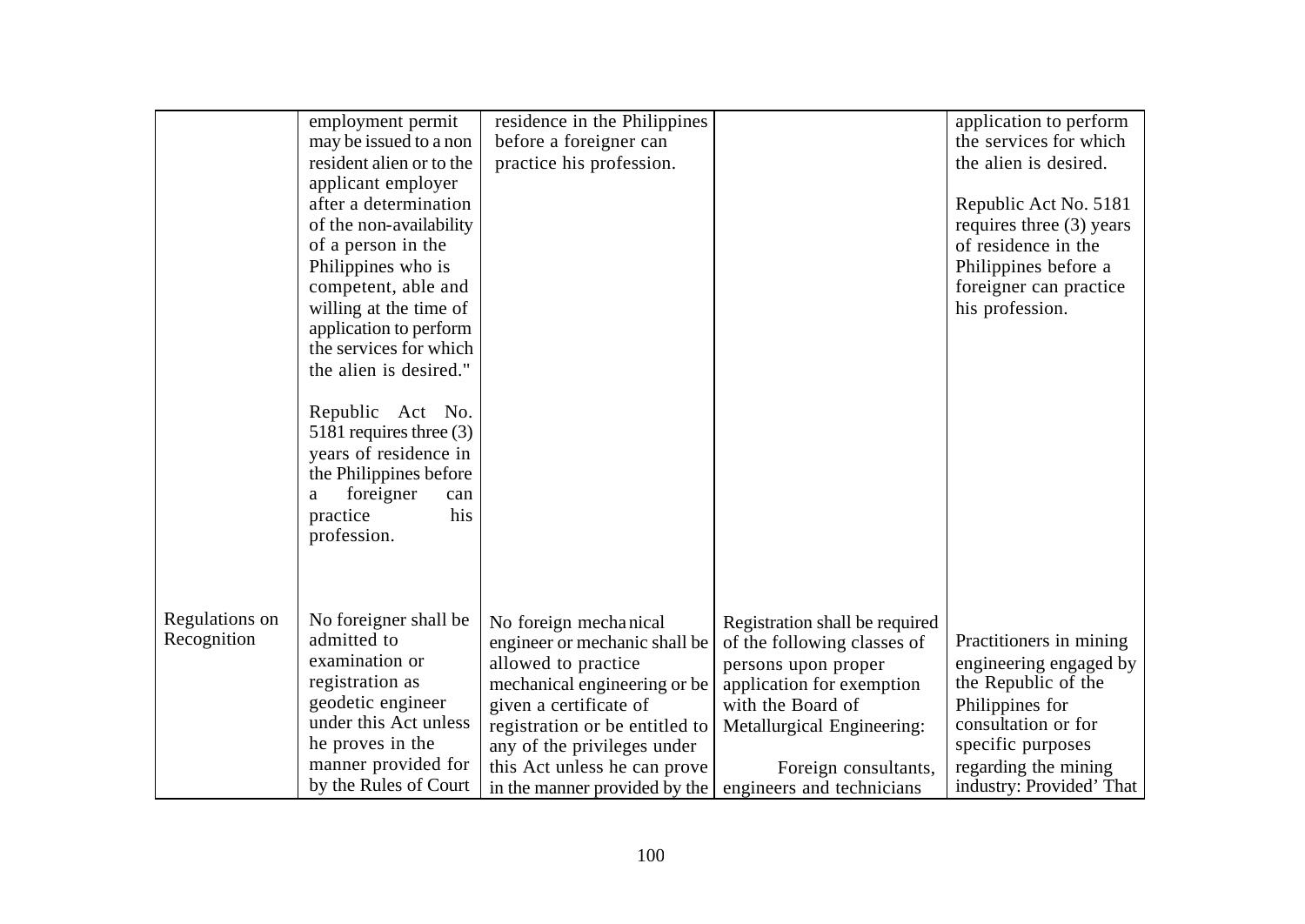| that, by specific        | rules of Court or by specific                          | called in by the Republic of                            | heir practice shall b3e     |
|--------------------------|--------------------------------------------------------|---------------------------------------------------------|-----------------------------|
| provisions of law, the   | provisions of law or                                   | the Philippines for                                     | confined to such work       |
| country of which he      | regulations, that the country                          | consultation or for specific                            | only.                       |
| is a citizen, subject or | of which he is a subject or                            | assignment or project;                                  |                             |
| national, admit          | citizen, in the spirit of                              | Foreign consultants,                                    | Foreigners employed by      |
| Filipino citizens to     | reciprocity, permits Filipino                          | engineers and technicians                               | private firms as technical  |
| the practice of          | mechanical engineers and/or                            | employed by private firms                               | consultants in branches     |
| geodetic engineering     | mechanics to practice within                           | for which the pertinent                                 | of mining engineering,      |
| after an examination     | its territorial limits on the                          | profession society certifies                            | for which the pertinent     |
| on terms of strict and   | same basis as the subject or                           | that no qualified Filipino is                           | professional society        |
| absolute equality with   | citizens of such country or                            | available, in which case the                            | certifies that no qualified |
| the citizens, subjects   | state.(Sec. 39, RA No. 8495)                           | court may, in its discretion,                           | Filipino is available, the  |
| or national of said      |                                                        | allow them to practice                                  | Board may, at its           |
| country, including the   | The following shall be                                 | without registration:                                   | discretion, allow them to   |
| unconditional            | required to secure a                                   | Provided, That the private                              | practice without            |
| recognition or           | Temporary/Special Permit                               | firm shows justification for                            | registration subject to     |
| prerequisite degrees     | from the Board subject to the                          | the need of said consultants,                           | the following conditions:   |
| issued by institutions   | approval by the Commission:                            | engineers, technician to the                            | That the applicant's        |
| of learning duly         |                                                        | satisfaction of the Board:                              | curriculum vitae shall be   |
| recognized by the        | Mechanical engineers,                                  | Provided further, That the                              | submitted to the Board      |
| Government of the        | installation, commission or                            | period of employment shall                              | on or before arrival in     |
| Philippines. (Section    | guarantee engineers from                               | be for one $(1)$ year                                   | the country; That the       |
| 31, RA No. 4374)         | other countries called in for                          | extendable for another year                             | applicant will not          |
|                          | consultation or for a specific                         | but not to exceed three (3)                             | engage in private           |
|                          | design or installation, project                        | years for any one individual.                           | practice on his own         |
|                          | not requiring more than                                |                                                         | account;                    |
|                          | $three(3)$ months residence in<br>the Philippines in a | <b>Employment of foreigners</b>                         | $\mathbf{i}$ .              |
|                          |                                                        | under paragraphs (a) and (b)<br>shall be subject to the | That for every              |
|                          | twelve $(12)$ month period:<br>Provided, That such     | following conditions:                                   | applicant one<br>Filipino   |
|                          | engineers are legally qualified                        |                                                         | understudy who is           |
|                          | to practice mechanical                                 | That the applicant is                                   | registered under            |
|                          | engineering in their own                               | of good reputation and moral                            | the provision of            |
|                          |                                                        |                                                         |                             |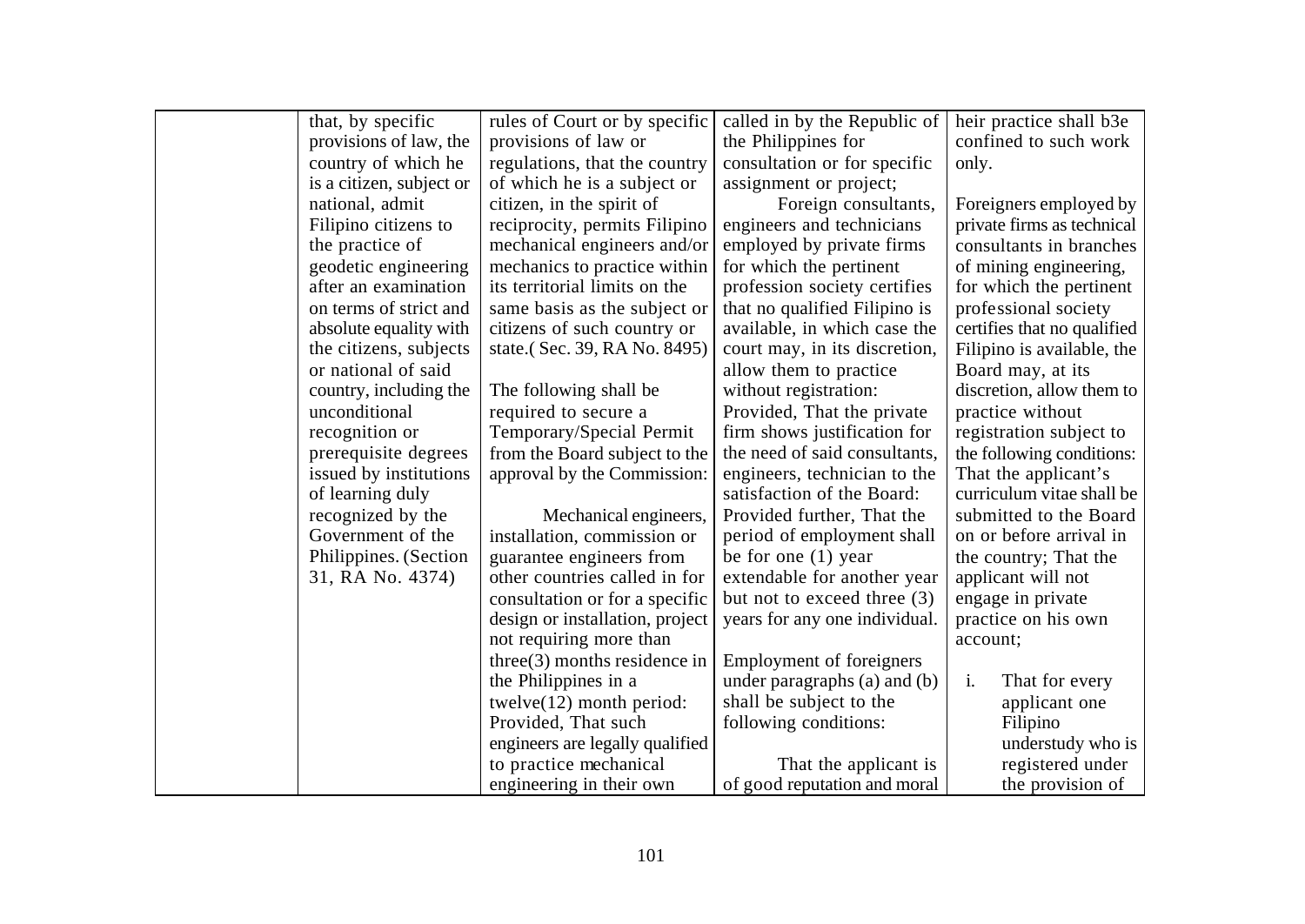|  | country or state in which the   | character;                     |     | this Act be         |
|--|---------------------------------|--------------------------------|-----|---------------------|
|  | requirements and                | That the applicant's           |     | employed by the     |
|  | qualifications for obtaining a  | curriculum vitae and detailed  |     | private firm        |
|  | certificate of registration are | description of his assignment  |     | utilizing the       |
|  | at least equal to or more than  | shall be submitted to the      |     | services of such    |
|  | those specified in this Act as  | Board together with his        |     | applicant for at    |
|  | certified by the Board;         | application for exemption;     |     | least the duration  |
|  | Foreigners employed             | That the applicant             |     | of the alien        |
|  | as technical officers, training | will not engaged in private    |     | expert's tenure     |
|  | officers or consultants in such | practice on his own account;   |     | with said firm;     |
|  | special branches of             | That for every                 |     | and                 |
|  | mechanical engineering who,     | applicant one Filipino         | ii. | That the            |
|  | in the judgment of the Board    | understudy who is registered   |     | exemption shall     |
|  | are necessary and               | under P.D. No 1536 shall be    |     | be good only for    |
|  | advantageous for the country    | employed by the private firm   |     | six months          |
|  | particularly in the aspect of   | utilizing the services of such |     | renewable for       |
|  | technology transfer, may be     | applicant for at least the     |     | another six         |
|  | issued temporary permits:       | duration of the foreign        |     | months at the       |
|  | Provided, That such             | expert's tenure with said      |     | discretions of the  |
|  | engagements have satisfied      | firm; and                      |     | Board: Provided,    |
|  | conditions, as may be deemed    | That the applicant is          |     | That in case the    |
|  | necessary as follows:           | legally qualified to practice  |     | applicant ceases to |
|  |                                 | his profession in his own      |     | be employed in      |
|  | Non-availability of a<br>a.     | state or country and that the  |     | the categories      |
|  | mechanical engineer             | country of which he is a       |     | provided in         |
|  | and/or mechanic in the          | citizen or subject permits     |     | paragraphs $(A)$    |
|  | country who is                  | Filipino Metallurgical         |     | and $(B)$ hereof,   |
|  | competent, able and             | engineers and metallurgist to  |     | and engages in an   |
|  | willing at the time of          | practice their profession      |     | occupation          |
|  | engagement to                   | within its territorial limits. |     | requiring           |
|  | perform the service             | (Section 13, P.D. No. 1536)    |     | registration as     |
|  | for which the                   |                                |     | mining engineer,    |
|  | foreigner is desired            | The Commission may, upon       |     | such person must    |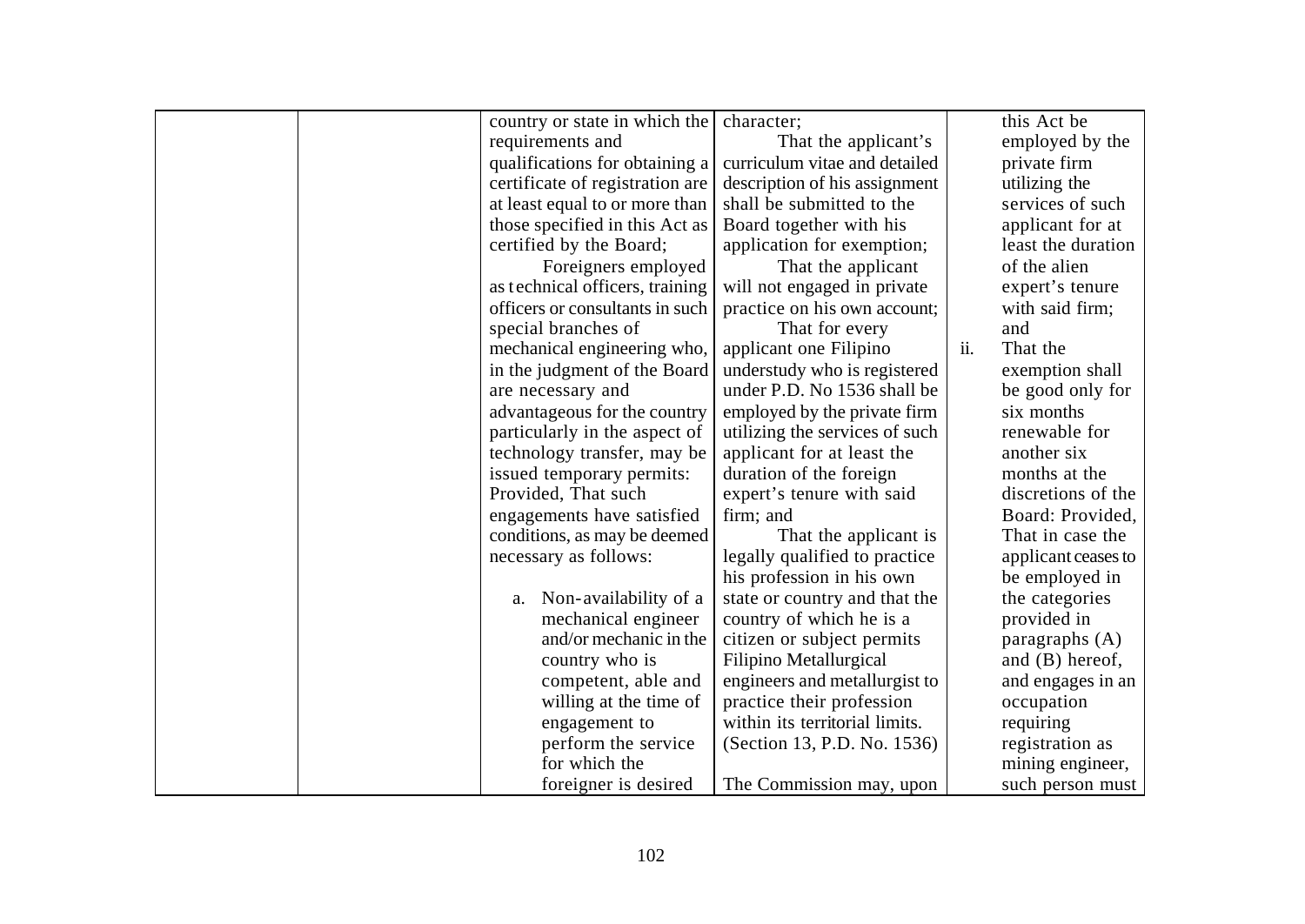|    | for;                          | recommendation of the           | be registered              |
|----|-------------------------------|---------------------------------|----------------------------|
|    | b. The foreigner must         | Board concerned, approve        | under the                  |
|    | have been in prior            | the registration and authorize  | provisions of this         |
|    | employ of the                 | the issuance of a certificate   | Act: Provided,             |
|    | engaging firm, or its         | of registration with or         | further, That those        |
|    | foreign business              | without examination to a        | falling under              |
|    | partner, outside of the       | foreigner who is registered     | paragraphs $(A)$           |
|    | Philippines for a             | under the laws of his country:  | and $(B)$ of this          |
|    | period of not less than       | Provided, That the              | section should             |
|    | $one(1)$ year                 | requirements for the            | first secure a             |
|    | immediately                   | registration or licensing in    | certificate of             |
|    | preceding the date of         | said foreign state or country   | exemption from             |
|    | his engagement;               | are substantially the same as   | the Board: And,            |
| c. | Any particular or             | those required and              | provided, finally,         |
|    | specific engagement           | contemplated by the laws of     | That each private          |
|    | shall not be in excess        | the Philippines and that the    | firm shall be              |
|    | of $\text{six}(6)$ months but | laws of such foreign country    | allowed a                  |
|    | may be renewed once,          | or state allow the citizens of  | maximum of three           |
|    | if necessary, except          | the Philippines to practice the | consultants at any         |
|    | when such                     | profession on the same basis    | one time.                  |
|    | engagement is for a           | and grant the same privileges   |                            |
|    | newly established firm        | as the subjects or citizens of  | Petitioners who are        |
|    | in which case the             | such foreign state or country:  | registered mining          |
|    | period of engagement          | Provided, further, That the     | engineers or are certified |
|    | may be for a longer           | applicant shall submit          | as mine, mill or quarry    |
|    | term but not to exceed        | competent and conclusive        | foreman under Act          |
|    | a total term of $two(2)$      | documentary evidence,           | Number Two thousand        |
|    | years.(Sec.31, RA No.         | confirmed by the Department     | nine hundred eighty-       |
|    | 8495)                         | of Foreign Affairs showing      | five, as amended, and      |
|    |                               | that his country's existing     | under the rules and        |
|    |                               | laws permit citizens of the     | regulations promulgated    |
|    |                               | Philippine to practice the      | thereunder, shall ipso-    |
|    |                               | profession under the rules      | facto be recognized and    |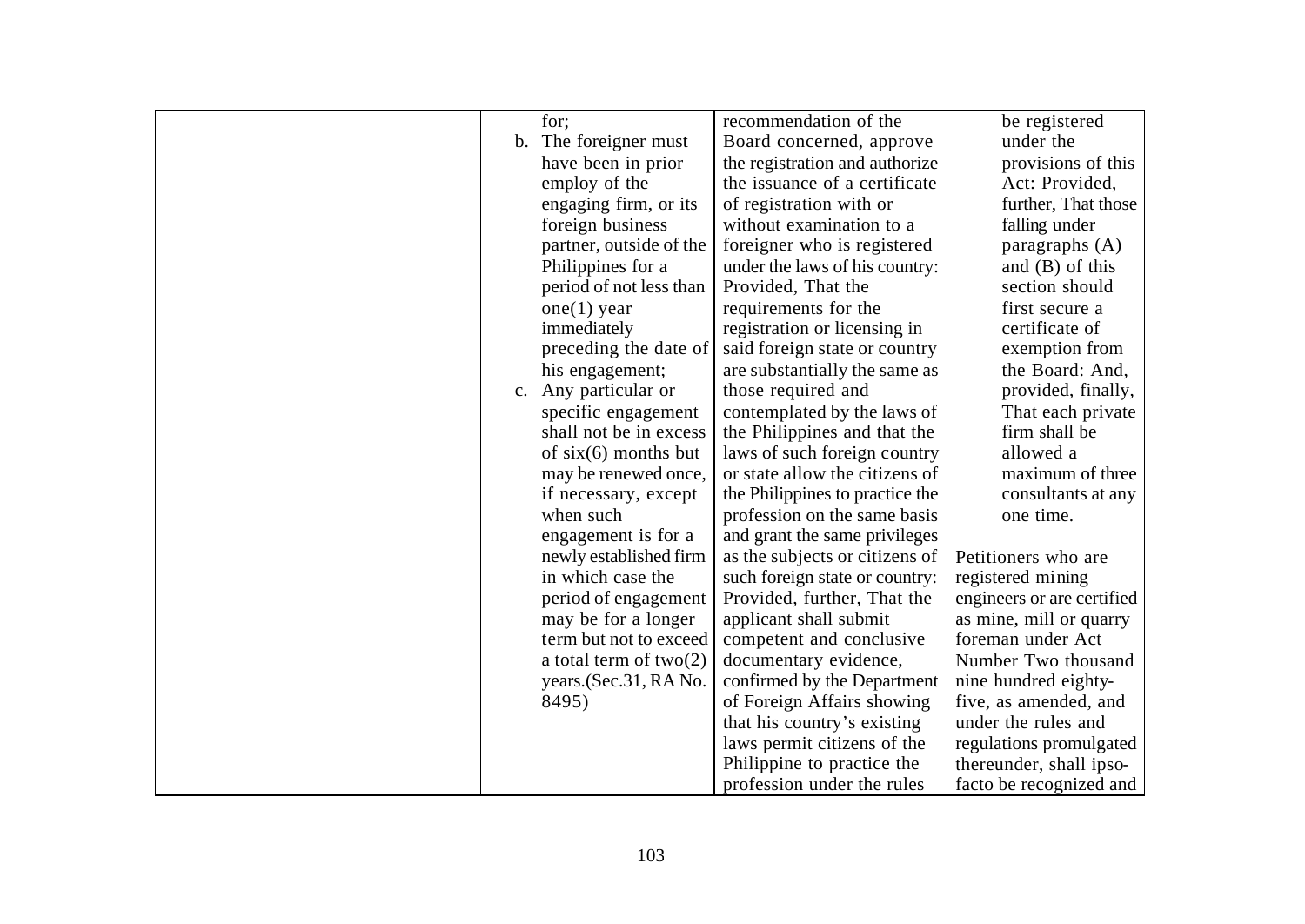|  | and regulations governing      | registered under this      |
|--|--------------------------------|----------------------------|
|  | citizens thereof: Provided,    | Act, and shall be          |
|  | finally, That the Commission   | allowed to retain their    |
|  | may, upon recommendation       | certificates issued by the |
|  | of the Board concerned, and    | former Boards of           |
|  | approval of the President,     | Examiners.                 |
|  | authorize the issuance of a    |                            |
|  | certificate of registration    | The Commission may,        |
|  | without examination or a       | upon recommendation of     |
|  | temporary special permit to    | the Board concerned,       |
|  | practice the profession to any | approve the registration   |
|  | foreigner regardless of        | and authorize the          |
|  | whether or not reciprocity     | issuance of a certificate  |
|  | exists in the practice of his  | of registration with or    |
|  | profession between his         | without examination to a   |
|  | country and the Philippines    | foreigner who is           |
|  | and under such conditions as   | registered under the laws  |
|  | may be determined by the       | of his country: Provided,  |
|  | Commission, if such            | That the requirements      |
|  | foreigner is internationally   | for the registration or    |
|  | known to be an outstanding     | licensing in said foreign  |
|  | expert in his chosen           | state or country are       |
|  | profession or a well known     | substantially the same as  |
|  | specialist in any of its       | those required and         |
|  | branches, and that his         | contemplated by the        |
|  | services are urgently          | laws of the Philippines    |
|  | necessary either for lack of   | and that the laws of such  |
|  | inadequacy of local experts    | foreign country or state   |
|  | or if his services will        | allow the citizens of the  |
|  | promote the advancement of     | Philippines to practice    |
|  | the profession in the          | the profession on the      |
|  | Philippines. (Section $5$ (j), | same basis and grant the   |
|  | Presidential Decree No. 223)   | same privileges as the     |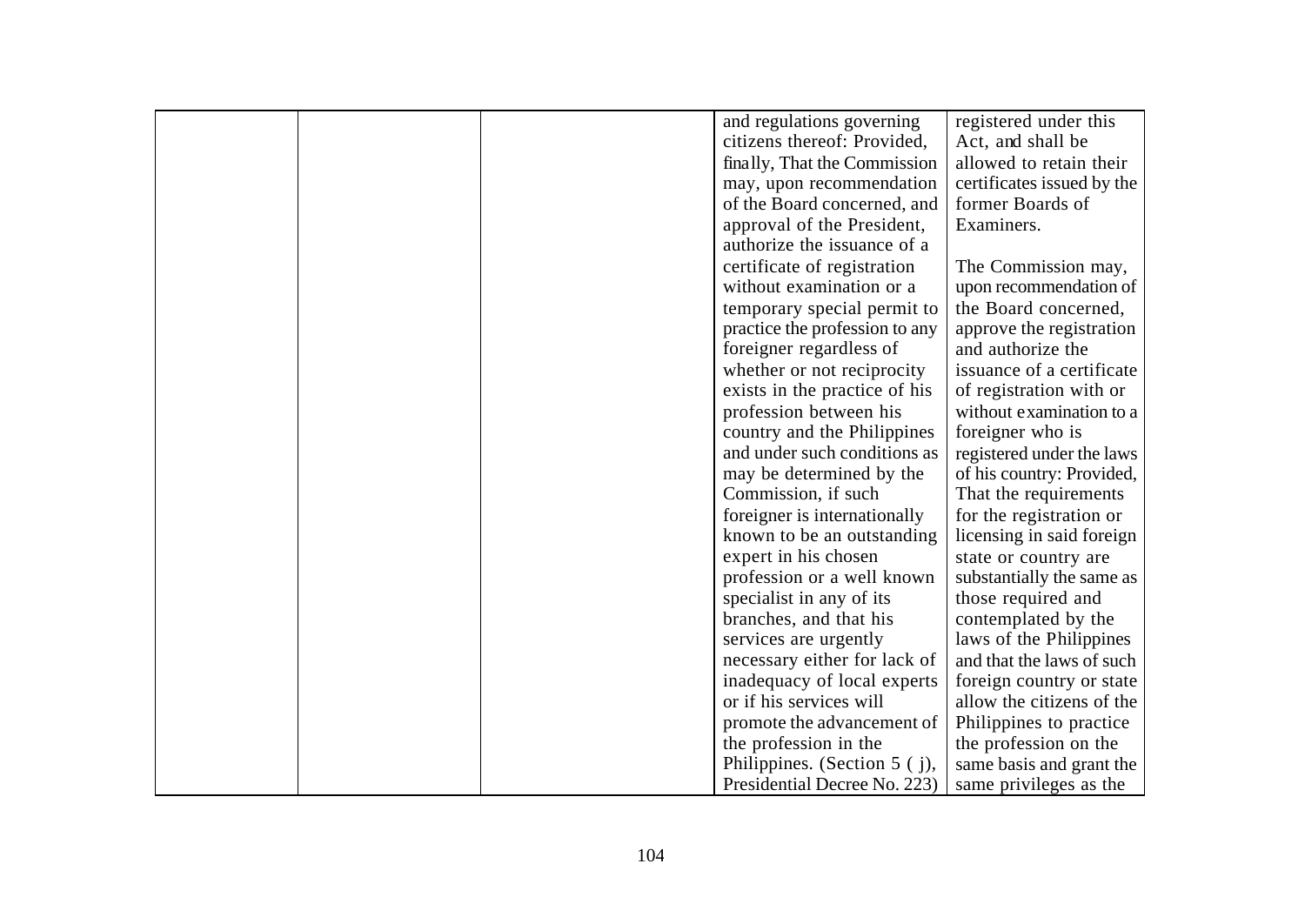| such foreign state or<br>country: Provided,<br>further, That the<br>applicant shall submit<br>competent and<br>conclusive documentary<br>evidence, confirmed by<br>the Department of<br>Foreign Affairs showing<br>that his country's<br>existing laws permit<br>citizens of the Philippine<br>to practice the<br>profession under the<br>rules and regulations<br>governing citizens<br>thereof: Provided,<br>Rules on<br>Membership of a<br>professional body is<br>finally, That the<br>Registration<br>Membership in a professional<br>Membership in a<br>not a requirement for<br>Commission may, upon<br>body is not a requirement for<br>professional body is not a<br>licensing or<br>recommendation of the<br>requirement for licensing or<br>licensing or registration<br>Board concerned, and<br>registration.<br>registration.<br>approval of the<br><b>Issuance of Certificate of</b><br>President, authorize the<br><b>Issuance of</b><br><b>Issuance of Certificate of</b><br>registration<br>issuance of a certificate<br>Certificate of<br>registration - The Board of<br>registration<br>of registration without<br>Certificate of<br><b>Metallurgical Engineers</b><br>examination or a<br>shall issue certificates of<br>registration shall be issued<br>A certificate of<br>temporary special permit<br>registration to:<br>upon payment of the<br>to practice the<br>Registration for<br>registration fee to any<br>geodetic engineer<br>profession to any<br>Examinees who have<br>applicant who has<br>shall be issued to any<br>foreigner regardless of<br>successfully passed the<br>satisfactorily met all the<br>whether or not<br>applicant who passes<br>requirements for the<br>board examinations for<br>the examination after |  |                        | Presidential Decree No. 223) | subjects or citizens of   |
|----------------------------------------------------------------------------------------------------------------------------------------------------------------------------------------------------------------------------------------------------------------------------------------------------------------------------------------------------------------------------------------------------------------------------------------------------------------------------------------------------------------------------------------------------------------------------------------------------------------------------------------------------------------------------------------------------------------------------------------------------------------------------------------------------------------------------------------------------------------------------------------------------------------------------------------------------------------------------------------------------------------------------------------------------------------------------------------------------------------------------------------------------------------------------------------------------------------------------------------------------------------------------------------------------------------------------------------------------------------------------------------------------------------------------------------------------------------------------------------------------------------------------------------------------------------------------------------------------------------------------------------------------------------------------------------------------------------------------------------------------------------|--|------------------------|------------------------------|---------------------------|
|                                                                                                                                                                                                                                                                                                                                                                                                                                                                                                                                                                                                                                                                                                                                                                                                                                                                                                                                                                                                                                                                                                                                                                                                                                                                                                                                                                                                                                                                                                                                                                                                                                                                                                                                                                |  |                        |                              |                           |
|                                                                                                                                                                                                                                                                                                                                                                                                                                                                                                                                                                                                                                                                                                                                                                                                                                                                                                                                                                                                                                                                                                                                                                                                                                                                                                                                                                                                                                                                                                                                                                                                                                                                                                                                                                |  |                        |                              |                           |
|                                                                                                                                                                                                                                                                                                                                                                                                                                                                                                                                                                                                                                                                                                                                                                                                                                                                                                                                                                                                                                                                                                                                                                                                                                                                                                                                                                                                                                                                                                                                                                                                                                                                                                                                                                |  |                        |                              |                           |
|                                                                                                                                                                                                                                                                                                                                                                                                                                                                                                                                                                                                                                                                                                                                                                                                                                                                                                                                                                                                                                                                                                                                                                                                                                                                                                                                                                                                                                                                                                                                                                                                                                                                                                                                                                |  |                        |                              |                           |
|                                                                                                                                                                                                                                                                                                                                                                                                                                                                                                                                                                                                                                                                                                                                                                                                                                                                                                                                                                                                                                                                                                                                                                                                                                                                                                                                                                                                                                                                                                                                                                                                                                                                                                                                                                |  |                        |                              |                           |
|                                                                                                                                                                                                                                                                                                                                                                                                                                                                                                                                                                                                                                                                                                                                                                                                                                                                                                                                                                                                                                                                                                                                                                                                                                                                                                                                                                                                                                                                                                                                                                                                                                                                                                                                                                |  |                        |                              |                           |
|                                                                                                                                                                                                                                                                                                                                                                                                                                                                                                                                                                                                                                                                                                                                                                                                                                                                                                                                                                                                                                                                                                                                                                                                                                                                                                                                                                                                                                                                                                                                                                                                                                                                                                                                                                |  |                        |                              |                           |
|                                                                                                                                                                                                                                                                                                                                                                                                                                                                                                                                                                                                                                                                                                                                                                                                                                                                                                                                                                                                                                                                                                                                                                                                                                                                                                                                                                                                                                                                                                                                                                                                                                                                                                                                                                |  |                        |                              |                           |
|                                                                                                                                                                                                                                                                                                                                                                                                                                                                                                                                                                                                                                                                                                                                                                                                                                                                                                                                                                                                                                                                                                                                                                                                                                                                                                                                                                                                                                                                                                                                                                                                                                                                                                                                                                |  |                        |                              |                           |
|                                                                                                                                                                                                                                                                                                                                                                                                                                                                                                                                                                                                                                                                                                                                                                                                                                                                                                                                                                                                                                                                                                                                                                                                                                                                                                                                                                                                                                                                                                                                                                                                                                                                                                                                                                |  |                        |                              |                           |
|                                                                                                                                                                                                                                                                                                                                                                                                                                                                                                                                                                                                                                                                                                                                                                                                                                                                                                                                                                                                                                                                                                                                                                                                                                                                                                                                                                                                                                                                                                                                                                                                                                                                                                                                                                |  |                        |                              |                           |
|                                                                                                                                                                                                                                                                                                                                                                                                                                                                                                                                                                                                                                                                                                                                                                                                                                                                                                                                                                                                                                                                                                                                                                                                                                                                                                                                                                                                                                                                                                                                                                                                                                                                                                                                                                |  |                        |                              |                           |
|                                                                                                                                                                                                                                                                                                                                                                                                                                                                                                                                                                                                                                                                                                                                                                                                                                                                                                                                                                                                                                                                                                                                                                                                                                                                                                                                                                                                                                                                                                                                                                                                                                                                                                                                                                |  |                        |                              |                           |
|                                                                                                                                                                                                                                                                                                                                                                                                                                                                                                                                                                                                                                                                                                                                                                                                                                                                                                                                                                                                                                                                                                                                                                                                                                                                                                                                                                                                                                                                                                                                                                                                                                                                                                                                                                |  |                        |                              |                           |
|                                                                                                                                                                                                                                                                                                                                                                                                                                                                                                                                                                                                                                                                                                                                                                                                                                                                                                                                                                                                                                                                                                                                                                                                                                                                                                                                                                                                                                                                                                                                                                                                                                                                                                                                                                |  |                        |                              |                           |
|                                                                                                                                                                                                                                                                                                                                                                                                                                                                                                                                                                                                                                                                                                                                                                                                                                                                                                                                                                                                                                                                                                                                                                                                                                                                                                                                                                                                                                                                                                                                                                                                                                                                                                                                                                |  |                        |                              |                           |
|                                                                                                                                                                                                                                                                                                                                                                                                                                                                                                                                                                                                                                                                                                                                                                                                                                                                                                                                                                                                                                                                                                                                                                                                                                                                                                                                                                                                                                                                                                                                                                                                                                                                                                                                                                |  |                        |                              |                           |
|                                                                                                                                                                                                                                                                                                                                                                                                                                                                                                                                                                                                                                                                                                                                                                                                                                                                                                                                                                                                                                                                                                                                                                                                                                                                                                                                                                                                                                                                                                                                                                                                                                                                                                                                                                |  |                        |                              |                           |
|                                                                                                                                                                                                                                                                                                                                                                                                                                                                                                                                                                                                                                                                                                                                                                                                                                                                                                                                                                                                                                                                                                                                                                                                                                                                                                                                                                                                                                                                                                                                                                                                                                                                                                                                                                |  |                        |                              |                           |
|                                                                                                                                                                                                                                                                                                                                                                                                                                                                                                                                                                                                                                                                                                                                                                                                                                                                                                                                                                                                                                                                                                                                                                                                                                                                                                                                                                                                                                                                                                                                                                                                                                                                                                                                                                |  |                        |                              |                           |
|                                                                                                                                                                                                                                                                                                                                                                                                                                                                                                                                                                                                                                                                                                                                                                                                                                                                                                                                                                                                                                                                                                                                                                                                                                                                                                                                                                                                                                                                                                                                                                                                                                                                                                                                                                |  |                        |                              |                           |
|                                                                                                                                                                                                                                                                                                                                                                                                                                                                                                                                                                                                                                                                                                                                                                                                                                                                                                                                                                                                                                                                                                                                                                                                                                                                                                                                                                                                                                                                                                                                                                                                                                                                                                                                                                |  |                        |                              |                           |
|                                                                                                                                                                                                                                                                                                                                                                                                                                                                                                                                                                                                                                                                                                                                                                                                                                                                                                                                                                                                                                                                                                                                                                                                                                                                                                                                                                                                                                                                                                                                                                                                                                                                                                                                                                |  |                        |                              |                           |
|                                                                                                                                                                                                                                                                                                                                                                                                                                                                                                                                                                                                                                                                                                                                                                                                                                                                                                                                                                                                                                                                                                                                                                                                                                                                                                                                                                                                                                                                                                                                                                                                                                                                                                                                                                |  |                        |                              |                           |
|                                                                                                                                                                                                                                                                                                                                                                                                                                                                                                                                                                                                                                                                                                                                                                                                                                                                                                                                                                                                                                                                                                                                                                                                                                                                                                                                                                                                                                                                                                                                                                                                                                                                                                                                                                |  |                        |                              |                           |
|                                                                                                                                                                                                                                                                                                                                                                                                                                                                                                                                                                                                                                                                                                                                                                                                                                                                                                                                                                                                                                                                                                                                                                                                                                                                                                                                                                                                                                                                                                                                                                                                                                                                                                                                                                |  |                        |                              |                           |
|                                                                                                                                                                                                                                                                                                                                                                                                                                                                                                                                                                                                                                                                                                                                                                                                                                                                                                                                                                                                                                                                                                                                                                                                                                                                                                                                                                                                                                                                                                                                                                                                                                                                                                                                                                |  |                        |                              |                           |
|                                                                                                                                                                                                                                                                                                                                                                                                                                                                                                                                                                                                                                                                                                                                                                                                                                                                                                                                                                                                                                                                                                                                                                                                                                                                                                                                                                                                                                                                                                                                                                                                                                                                                                                                                                |  |                        |                              |                           |
|                                                                                                                                                                                                                                                                                                                                                                                                                                                                                                                                                                                                                                                                                                                                                                                                                                                                                                                                                                                                                                                                                                                                                                                                                                                                                                                                                                                                                                                                                                                                                                                                                                                                                                                                                                |  |                        |                              |                           |
|                                                                                                                                                                                                                                                                                                                                                                                                                                                                                                                                                                                                                                                                                                                                                                                                                                                                                                                                                                                                                                                                                                                                                                                                                                                                                                                                                                                                                                                                                                                                                                                                                                                                                                                                                                |  |                        |                              |                           |
|                                                                                                                                                                                                                                                                                                                                                                                                                                                                                                                                                                                                                                                                                                                                                                                                                                                                                                                                                                                                                                                                                                                                                                                                                                                                                                                                                                                                                                                                                                                                                                                                                                                                                                                                                                |  |                        |                              |                           |
|                                                                                                                                                                                                                                                                                                                                                                                                                                                                                                                                                                                                                                                                                                                                                                                                                                                                                                                                                                                                                                                                                                                                                                                                                                                                                                                                                                                                                                                                                                                                                                                                                                                                                                                                                                |  | particular grade he is | metallurgical engineers and  | reciprocity exists in the |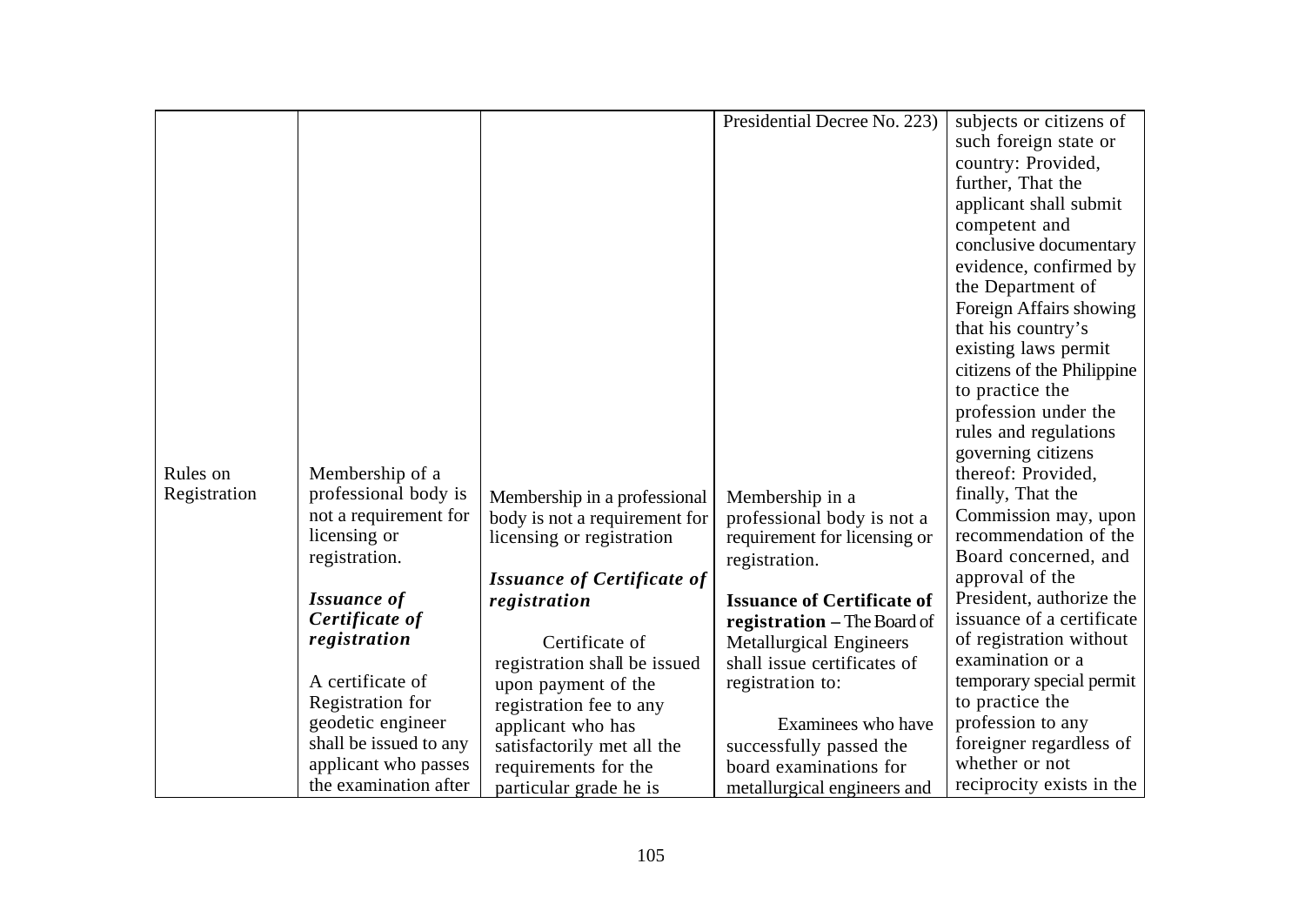| the approval of his     | registering.                   | have complied with the         | practice of his            |
|-------------------------|--------------------------------|--------------------------------|----------------------------|
| ratings and upon        | All certificate of             | requirements of the rules      | profession between his     |
| payment of the          | registration shall show the    | and regulations prescribed     | country and the            |
| required fees:          | full name of the registrant,   | by the Board:                  | Philippines and under      |
| Provided, That upon     | shall have a serial number,    | Persons who have               | such conditions as may     |
| payment of the          | and shall be signed by all     | applied for registration       | be determined by the       |
| required fees, the      | the members of the Board       | without examination and        | Commission, if such        |
| Board may issue         | and shall be attested by the   | who posses the                 | foreigner is               |
| within a period of not  | official seal. The issuance of | qualifications listed in       | internationally known to   |
| exceeding two years     | a certificate of registration  | Section 16 P.D. No. 1536       | be an outstanding expert   |
| after the approval of   | by the Board shall be          | and have complied with the     | in his chosen profession   |
| this act, a certificate | evidence that the person       | requirements of the rules      | or a well known            |
| of registration as      | named therein is entitled to   | and regulations prescribed     | specialist in any of its   |
| geodetic engineer,      | all he privileges of a         | by the Board; and              | branches, and that his     |
| without the necessity   | registered mechanical          | Applicants for                 | services are urgently      |
| of undergoing the       | engineer, certified plant      | <b>Metallurgical Plant</b>     | necessary either for lack  |
| examination herein      | mechanic, as the case          | Foreman as approved by the     | of inadequacy of local     |
| prescribed, to any      | maybe, while the said          | Board. All certificates of     | experts or if his services |
| applicant, who:         | certificate remains unnerved   | registration shall state the   | will promote the           |
|                         | or unsuspended.                | full name of the registrant,   | advancement of the         |
| Is a holder of          | The Board shall not            | shall have a serial number     | profession in the          |
| a registration          | issue a certificate of         | and shall be signed by all     | Philippines. (Section 5)   |
| certificate as private, | registration to any person     | members of the Board, the      | j), Presidential Decree    |
| or mineral or           | convicted by court of          | Commissioner of the PRC,       | No. 223)                   |
| cadastral land          | competent jurisdiction of      | and shall be attested to by    |                            |
| surveyor;               | any crime involving moral      | the official seal of the       |                            |
| Is a graduate           | turpitude, or immoral or       | Board: Provided, that the      |                            |
| of recognized course    | dishonorable conduct or any    | issuance of certificate of     | Membership in a            |
| in surveying and has    | person of unsound mind         | registration by the Board to   | professional body is       |
| passed the Civil        | declared by a court of         | a registrant shall be          | not a requirement for      |
| Service examination     | competent jurisdiction.        | evidence that the person       | licensing or               |
| as assistant surveyor,  | All registrants under          | named therein is entitled to   | registration.              |
| or assistant mineral    | this Act shall be required to  | all rights and privileges of a |                            |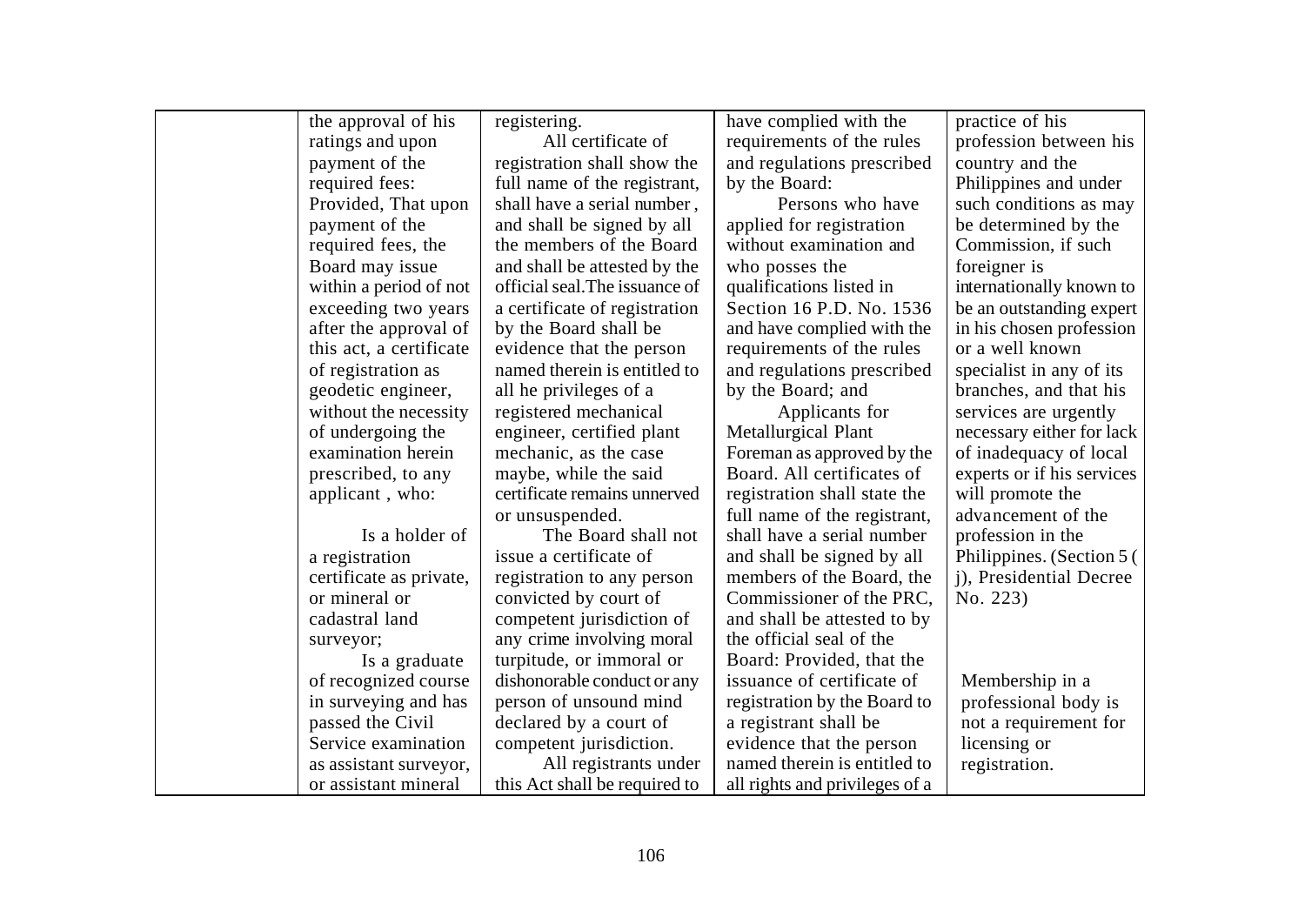| land surveyor, or       | take professional oath         | <b>Registered Metallurgical</b>  | <b>Issuance of Certificate</b> |
|-------------------------|--------------------------------|----------------------------------|--------------------------------|
| mineral land            | before the Board or before     | <b>Engineer or Metallurgical</b> | of registration                |
| surveyor, or senior     | any person authorized to       | Plant Foreman while said         |                                |
| cartographer,           | administer oaths, before       | certificate remains              | A certificate of               |
| supervising             | commencing the practice of     | unrevoked or unsuspended.        | Registration for mining        |
| computer, and has       | profession.                    | (Sec. 20 P.D. No. 1536)          | engineer shall be              |
| practiced field         |                                |                                  | issued to any applicant        |
| surveying for at least  | Period of validity of a        | Every certificate of             | who passes the                 |
| twenty years in         | <b>Professional license</b>    | registration shall show the      | examination after the          |
| and/or out of the       |                                | full name of the registrant      | approval of his ratings        |
| government service;     | The statement of the period    | with a serial number, and        | and upon payment of            |
| <b>or</b>               | of validity of the             | shall be signed by the           | the required fees.             |
| Is a                    | professional license           | members of the Board and         | Every certificate              |
| commissioned line       | declares the payment of the    | duly authenticated by the        | of registration shall          |
| officer of the Bureau   | annual registration fees for   | seal of the Board.               | show the full name of          |
| of coast and geodetic   | three $(3)$ years and/or       |                                  | the registrant with a          |
| Survey or a retired     | compliance with the            | All registrants under            | serial number, and             |
| offer of the said       | continuing Professional        | this Act shall be required to    | shall be signed by the         |
| Bureau who has at       | Education (CPE) and the        | take a professional oath         | members of the Board           |
| least five (5) years of | validity of the Certificate of | before the Board or before       | and duly authenticated         |
| continuous practice     | registration.                  | any person authorized to         | by the seal of the             |
| service as a            |                                | administer oaths, before         | Board.                         |
| commissioned line       | The license unless sooner      | commencing the practice of       | The Board may                  |
| officer at the time of  | revoked or suspended for       | the profession.                  | refuse to issue                |
| retirement.             | cause, shall be valid up to    |                                  | certificate of                 |
|                         | the licensee's birth date in   | Period of validity of a          | registration to any            |
| Every certificate of    | the year indicated and shall   | <b>Professional license</b>      | person convicted by a          |
| registration shall      | be renewed thereafter but      |                                  | court of competent             |
| show the full name of   | not later than the twentieth   | The statement of the period      | jurisdiction of any            |
| the registrant with a   | day of the month following     | of validity of the               | criminal offense               |
| serial Number and       | the date of expiration.        | professional license             | involving moral                |
| shall be signed by the  | Otherwise penalties shall be   | declares the payment of the      | turpitude, or to any           |
| members of the          | imposed.                       | annual registration fees for     | person guilty of               |
|                         |                                |                                  |                                |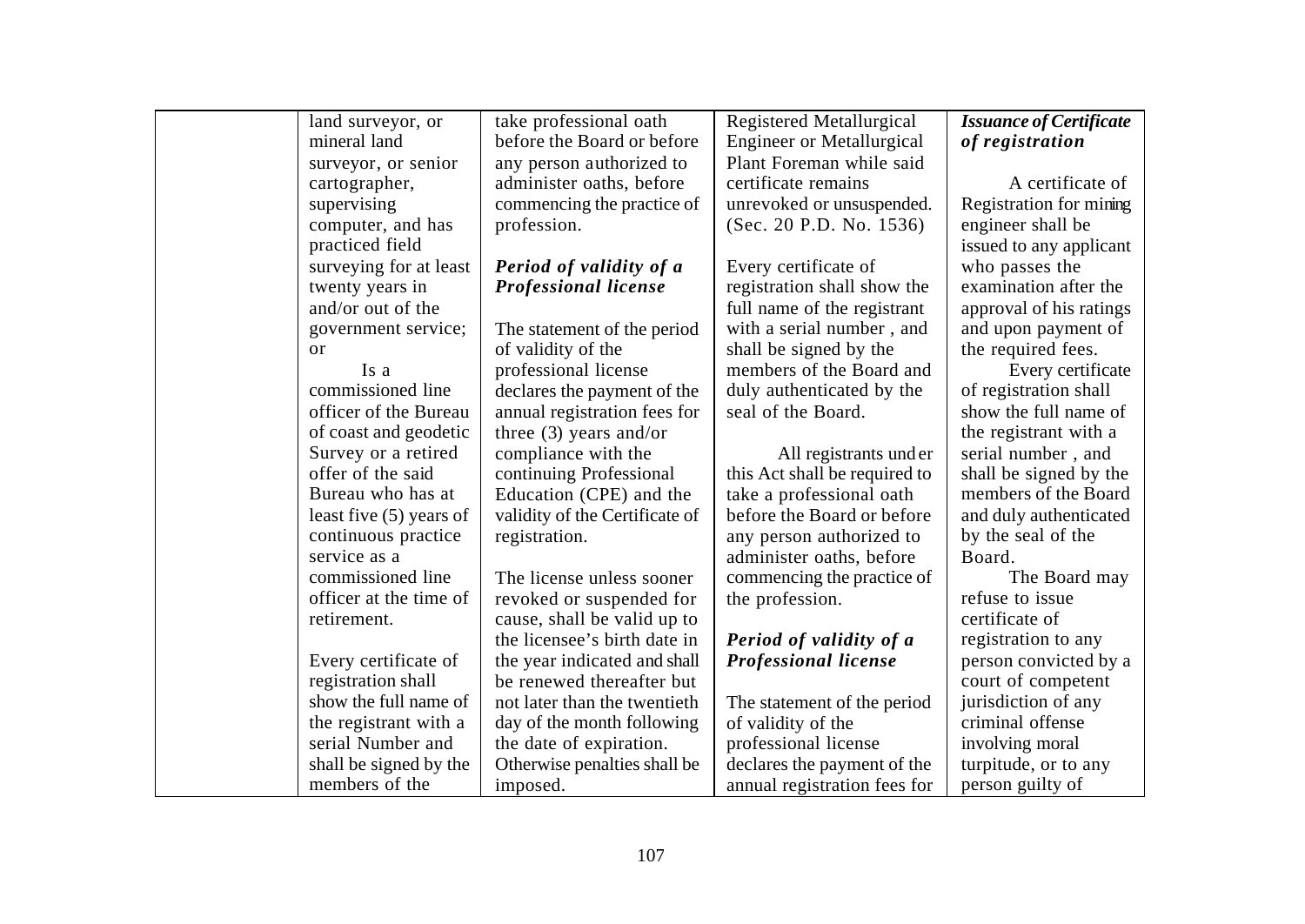| Board and duly               | imposed.                      | three $(3)$ years and/or       | unprofessional,               |
|------------------------------|-------------------------------|--------------------------------|-------------------------------|
| authenticated by the         |                               | compliance with the            | unethical, immoral or         |
| seal of the Board.           | Membership to professional    | <b>Continuing Professional</b> | dishonorable conduct,         |
|                              | bodies is the main concern    | Education (CPE) and the        | or to any person of           |
| All registrants under        | of the respective accredited  | validity of the Certificate of | unsound mind.                 |
| this Act shall be            | professional organization     | registration.                  | All registrants               |
| required to take a           | (APO). Qualification and      |                                | under this Act shall be       |
| professional oath            | requirements for              | The license unless sooner      | required to take a            |
| before the Board or          | membership are provided       | revoked or suspended for       | professional oath             |
| before any person            | by the APO's.                 | cause, shall be valid up to    | before the Board or           |
| authorized to                |                               | the licensee's birth date in   | before any person             |
| administer oaths,            | No firm, company,             | the year indicated and shall   | authorized to                 |
| before commencing            | partnership, association or   | be renewed thereafter but      | administer oaths,             |
| the practice of the          | corporation may be            | not later than the twentieth   | before commencing the         |
| profession.                  | registered or licensed as     | day of the month following     | practice of the               |
|                              | such for the practice of      | the date of expiration.        | profession.                   |
| <b>Period of validity of</b> | mechanical engineering:       | Otherwise penalties shall be   |                               |
| a Professional               | Provided, however, That       | imposed.                       | Period of validity of a       |
| license                      | persons properly registered   |                                | <b>Professional license</b>   |
|                              | and licensed as mechanical    | Membership to professional     |                               |
| The statement of the         | engineers may form and        | bodies is the main concern     | The statement of the          |
| period of validity of        | obtain registration with      | of the respective accredited   | period of validity of         |
| the professional             | Security and Exchange         | professional organization      | the professional license      |
| license declares the         | Commission of a firm,         | (APO). Qualification and       | declares the payment          |
| payment of the               | partnership or association    | requirements for               | of the annual                 |
| annual registration          | using the term "Mechanical    | membership are provided        | registration fees for         |
| fees for three $(3)$ years   | Engineers" and or             | for by the APO's.              | $three(3)$ years and/or       |
| and/or compliance            | "Architect and Mechanical     |                                | compliance with the           |
| with the Continuing          | Engineers" but nobody shall   | A firm, co-partnership,        | Continuing                    |
| Professional                 | be a member, partner or       | company, corporation or        | <b>Professional Education</b> |
| Education (CPE) and          | associate unless he is a duly | association can practice       | CPE) and the validity         |
| the validity of the          | registered and licensed       | metallurgical engineering in   | of the Certificate of         |
| Certificate of               | mechanical engineer, and      | the Philippines, Provided      | registration.                 |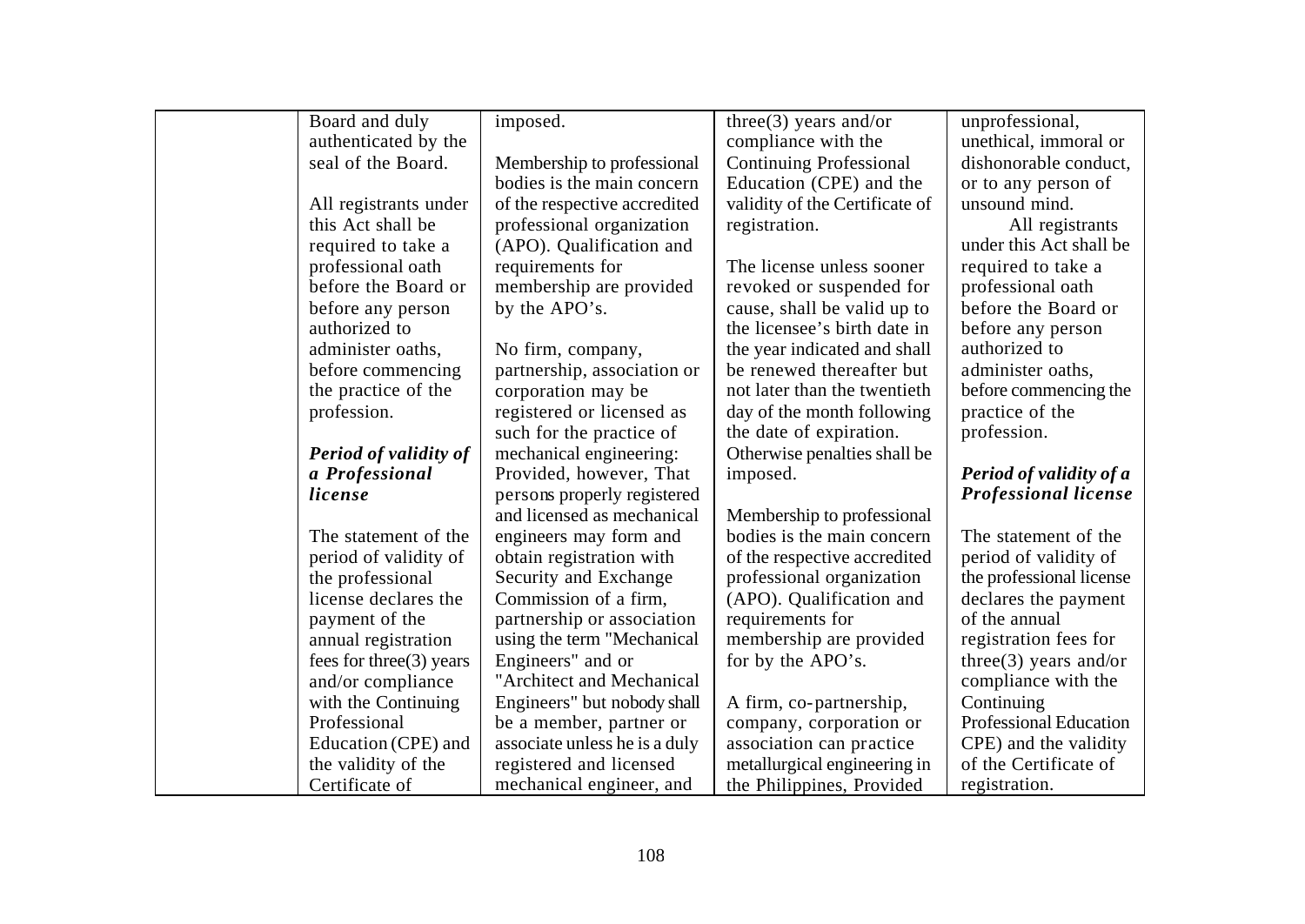| registration.          | the members who are         | that such practice is carried            | registration.            |
|------------------------|-----------------------------|------------------------------------------|--------------------------|
|                        | mechanical engineers shall  | out by metallurgical                     |                          |
| The license unless     | only render work and        | engineer holding valid                   | The license unless       |
| sooner revoked or      | services proper for         | certificates of registration             | sooner revoked or        |
| suspended for cause,   | mechanical engineers as     | issued bu the Board and in               | suspended for cause,     |
| shall be valid up to   | defined in this Act.        | the Regular employ of said               | shall be valid up to the |
| the licensee's         |                             | firm, co-partnership,                    | licensee's birth date in |
| birthdate in the year  | Professional firms are      | company, corporation or                  | the year indicated and   |
| indicated and shall be | regulated by another        | association. (Sec.25 P.D.                | shall be renewed         |
| renewed thereafter     | government agency           | No. 1536)                                | thereafter but not later |
| but not later than the | specifically the Securities |                                          | than the twentieth day   |
| twentieth day of the   | and Exchange Commission     | Professional Firms are                   | of the month following   |
| month following the    | (SEC) and not by the        | regulated by another                     | the date of expiration.  |
| date of expiration.    | Professional Regulation     | government agency                        | Otherwise penalties      |
| Otherwise penalties    | Commission.                 | specifically the Securities              | shall be imposed.        |
| shall be imposed.      |                             | and Exchange Commission                  |                          |
|                        | The use of international or | (SEC) and not by the                     | Membership to            |
|                        | foreign firm names is       | <b>Professional Regulations</b>          | professional bodies is   |
|                        | regulated by another        | Commission.                              | the main concern of the  |
| Membership to          | government agency and not   |                                          | respective accredited    |
| professional bodies is | by the Professional         | The use of international or              | professional             |
| the main concern of    | Regulation Commission.      | foreign firm names are                   | organization (APO).      |
| the respective         |                             | regulated by another                     | Qualification and        |
| accredited             |                             |                                          | requirements for         |
| professional           |                             | government agency and not<br>by the PRC. | membership are           |
|                        |                             |                                          | provided for by the      |
| organization (APO).    |                             |                                          | APO's.                   |
| Qualification and      |                             |                                          |                          |
| requirements for       |                             |                                          |                          |
| membership are         |                             |                                          | Professional Firms are   |
| provided for by the    |                             |                                          | regulated by another     |
| APO's.                 |                             |                                          | government agency        |
|                        |                             |                                          | specifically the         |
|                        |                             |                                          | Securities and           |
|                        |                             |                                          |                          |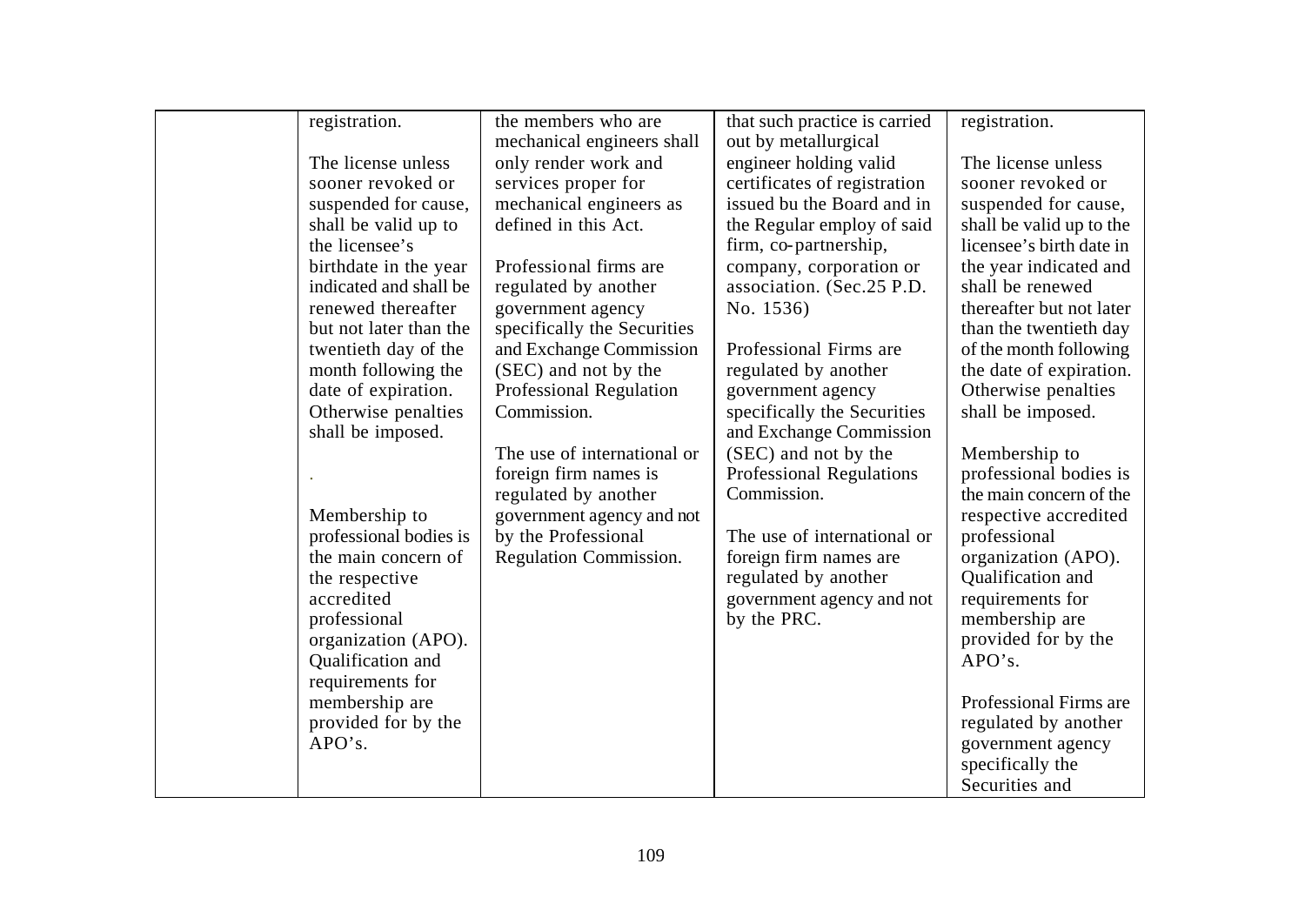|                        |  | <b>Exchange Commission</b> |
|------------------------|--|----------------------------|
|                        |  | (SEC) and not by the       |
| The practice of        |  | Professional               |
| geodetic engineering   |  | Regulations                |
| is a professional      |  | Commission.                |
| service, admission to  |  |                            |
| which shall be         |  | The use of                 |
| determined upon the    |  | international or foreign   |
| basis of individual    |  | firm names is regulated    |
| and personal           |  | by another government      |
| qualifications. No     |  | agency and not by the      |
| firm, company,         |  | Professional               |
| partnership,           |  | Regulation                 |
| association or         |  | Commission.                |
| corporation may be     |  |                            |
| registered or licensed |  |                            |
| as such for the        |  |                            |
| practice of geodetic   |  |                            |
| engineering;           |  |                            |
| Provided:              |  |                            |
|                        |  |                            |
| That this will not be  |  |                            |
| construed as           |  |                            |
| preventing any         |  |                            |
| combination of         |  |                            |
| geodetic engineers     |  |                            |
| from using the term    |  |                            |
| "Geodetic Engineer";   |  |                            |
| Provided, further,     |  |                            |
| That the majority of   |  |                            |
| the members of the     |  |                            |
| partnership, firm or   |  |                            |
| association are        |  |                            |
|                        |  |                            |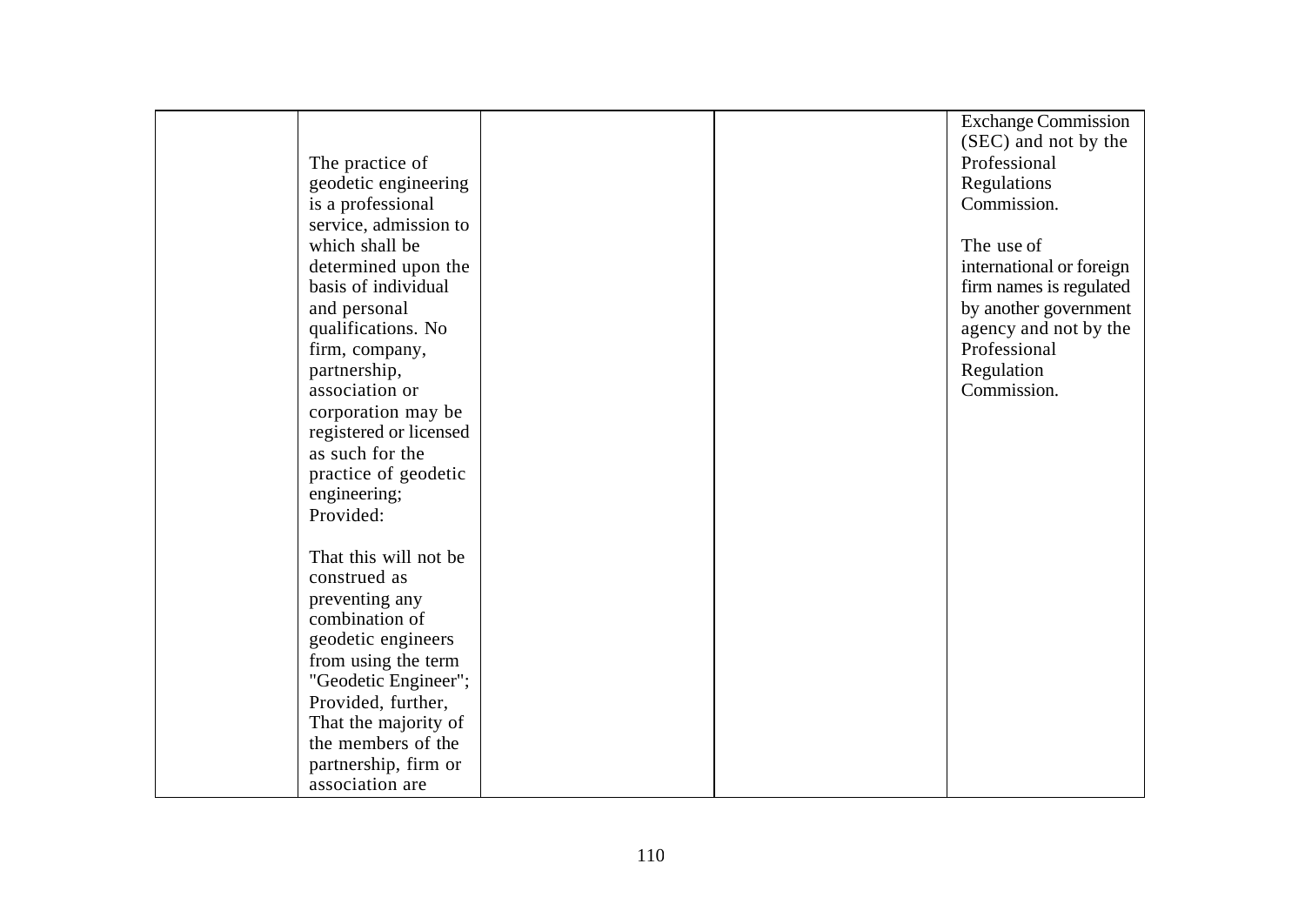| properly registered<br>and licensed geodetic |  |  |
|----------------------------------------------|--|--|
|                                              |  |  |
| engineers.                                   |  |  |
| Members of the                               |  |  |
|                                              |  |  |
| partnership, firm or                         |  |  |
| association are                              |  |  |
| responsible for their                        |  |  |
| individual acts.                             |  |  |
| (Section 28, RA                              |  |  |
| No.4374)                                     |  |  |
|                                              |  |  |
| Professional firms are                       |  |  |
| regulated by another                         |  |  |
| government agency                            |  |  |
| specifically the                             |  |  |
| Securities and                               |  |  |
| Exchange                                     |  |  |
| Commission (SEC)                             |  |  |
| and not by the                               |  |  |
| Professional                                 |  |  |
| Regulation                                   |  |  |
| Commission.                                  |  |  |
|                                              |  |  |
| The use of                                   |  |  |
| international or                             |  |  |
| foreign firm names is                        |  |  |
| regulated by another                         |  |  |
| government agency                            |  |  |
| and not by the                               |  |  |
| Professional                                 |  |  |
| Regulation                                   |  |  |
| Commission.                                  |  |  |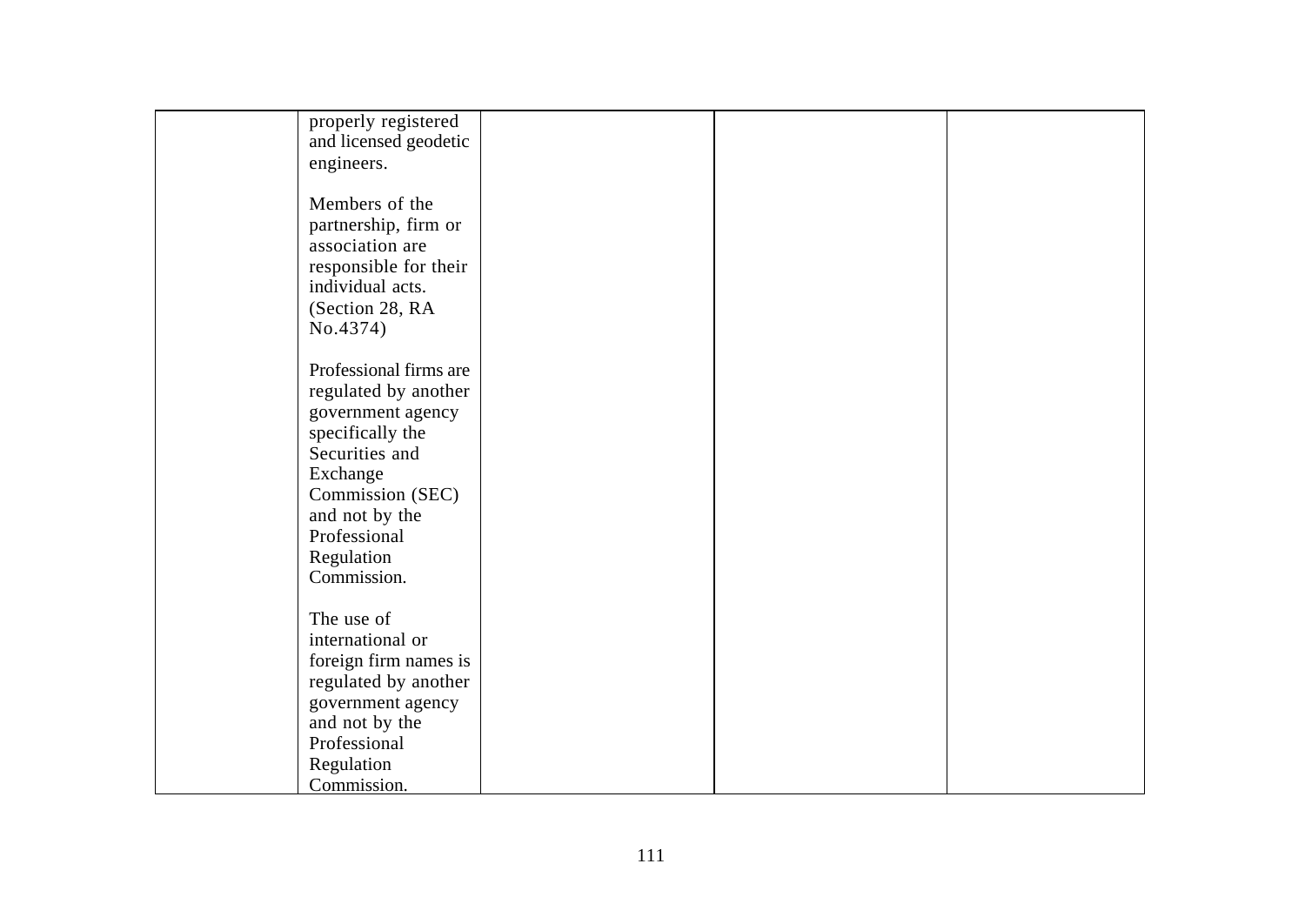|                  | Commission. |                                                                                                                                                                                                                                                                                                                                        |                                                                                                                                                                                                                                                                                                                                                                                                                                       |  |
|------------------|-------------|----------------------------------------------------------------------------------------------------------------------------------------------------------------------------------------------------------------------------------------------------------------------------------------------------------------------------------------|---------------------------------------------------------------------------------------------------------------------------------------------------------------------------------------------------------------------------------------------------------------------------------------------------------------------------------------------------------------------------------------------------------------------------------------|--|
|                  |             |                                                                                                                                                                                                                                                                                                                                        |                                                                                                                                                                                                                                                                                                                                                                                                                                       |  |
|                  |             |                                                                                                                                                                                                                                                                                                                                        |                                                                                                                                                                                                                                                                                                                                                                                                                                       |  |
| Regulations for  |             |                                                                                                                                                                                                                                                                                                                                        |                                                                                                                                                                                                                                                                                                                                                                                                                                       |  |
| Practice         |             |                                                                                                                                                                                                                                                                                                                                        |                                                                                                                                                                                                                                                                                                                                                                                                                                       |  |
| Restrictions on  |             |                                                                                                                                                                                                                                                                                                                                        |                                                                                                                                                                                                                                                                                                                                                                                                                                       |  |
| advertising      |             |                                                                                                                                                                                                                                                                                                                                        |                                                                                                                                                                                                                                                                                                                                                                                                                                       |  |
| solicitation and |             |                                                                                                                                                                                                                                                                                                                                        |                                                                                                                                                                                                                                                                                                                                                                                                                                       |  |
| marketing        |             |                                                                                                                                                                                                                                                                                                                                        |                                                                                                                                                                                                                                                                                                                                                                                                                                       |  |
|                  |             | He shall not advertise in                                                                                                                                                                                                                                                                                                              | He should be entitled to a                                                                                                                                                                                                                                                                                                                                                                                                            |  |
|                  |             | self-laudatory language, or                                                                                                                                                                                                                                                                                                            | just and fair compensation                                                                                                                                                                                                                                                                                                                                                                                                            |  |
|                  |             | in any other manner                                                                                                                                                                                                                                                                                                                    | for services rendered. In the                                                                                                                                                                                                                                                                                                                                                                                                         |  |
|                  |             | derogatory to the dignity of                                                                                                                                                                                                                                                                                                           | computation of such                                                                                                                                                                                                                                                                                                                                                                                                                   |  |
|                  |             |                                                                                                                                                                                                                                                                                                                                        |                                                                                                                                                                                                                                                                                                                                                                                                                                       |  |
|                  |             |                                                                                                                                                                                                                                                                                                                                        |                                                                                                                                                                                                                                                                                                                                                                                                                                       |  |
|                  |             |                                                                                                                                                                                                                                                                                                                                        |                                                                                                                                                                                                                                                                                                                                                                                                                                       |  |
|                  |             |                                                                                                                                                                                                                                                                                                                                        |                                                                                                                                                                                                                                                                                                                                                                                                                                       |  |
|                  |             |                                                                                                                                                                                                                                                                                                                                        |                                                                                                                                                                                                                                                                                                                                                                                                                                       |  |
|                  |             |                                                                                                                                                                                                                                                                                                                                        |                                                                                                                                                                                                                                                                                                                                                                                                                                       |  |
|                  |             |                                                                                                                                                                                                                                                                                                                                        |                                                                                                                                                                                                                                                                                                                                                                                                                                       |  |
|                  |             |                                                                                                                                                                                                                                                                                                                                        | and reasonable in each                                                                                                                                                                                                                                                                                                                                                                                                                |  |
|                  |             | engineering work without                                                                                                                                                                                                                                                                                                               |                                                                                                                                                                                                                                                                                                                                                                                                                                       |  |
|                  |             | actually or actively                                                                                                                                                                                                                                                                                                                   | of Ethics)                                                                                                                                                                                                                                                                                                                                                                                                                            |  |
|                  |             | practicing geodetic                                                                                                                                                                                                                                                                                                                    |                                                                                                                                                                                                                                                                                                                                                                                                                                       |  |
|                  |             | engineering in or in behalf                                                                                                                                                                                                                                                                                                            | He shall uphold the                                                                                                                                                                                                                                                                                                                                                                                                                   |  |
|                  |             |                                                                                                                                                                                                                                                                                                                                        |                                                                                                                                                                                                                                                                                                                                                                                                                                       |  |
|                  |             |                                                                                                                                                                                                                                                                                                                                        |                                                                                                                                                                                                                                                                                                                                                                                                                                       |  |
|                  |             |                                                                                                                                                                                                                                                                                                                                        |                                                                                                                                                                                                                                                                                                                                                                                                                                       |  |
|                  |             |                                                                                                                                                                                                                                                                                                                                        |                                                                                                                                                                                                                                                                                                                                                                                                                                       |  |
|                  |             |                                                                                                                                                                                                                                                                                                                                        |                                                                                                                                                                                                                                                                                                                                                                                                                                       |  |
|                  |             | the profession.<br>He shall not be joining a<br>firm, partnership,<br>association, or corporation<br>registered prior to the<br>approval of R.A. 4374, one<br>of whose purposes is to<br>engage in geodetic<br>of said firm, partnership,<br>association or corporation,<br>when the same is in actual<br>prosecution of said purpose. | compensation, the period of<br>time consumed, the<br>knowledge, experience,<br>ability and reputation<br>brought into plan shall be<br>taken into consideration,<br>every factor to be accorded<br>such weight as shall be jest<br>specific case. (Rule 9 Code<br>principle of appropriate and<br>adequate compensation for<br>those engaged in<br>engineering profession,<br>including those in the<br>subordinate capacities in the |  |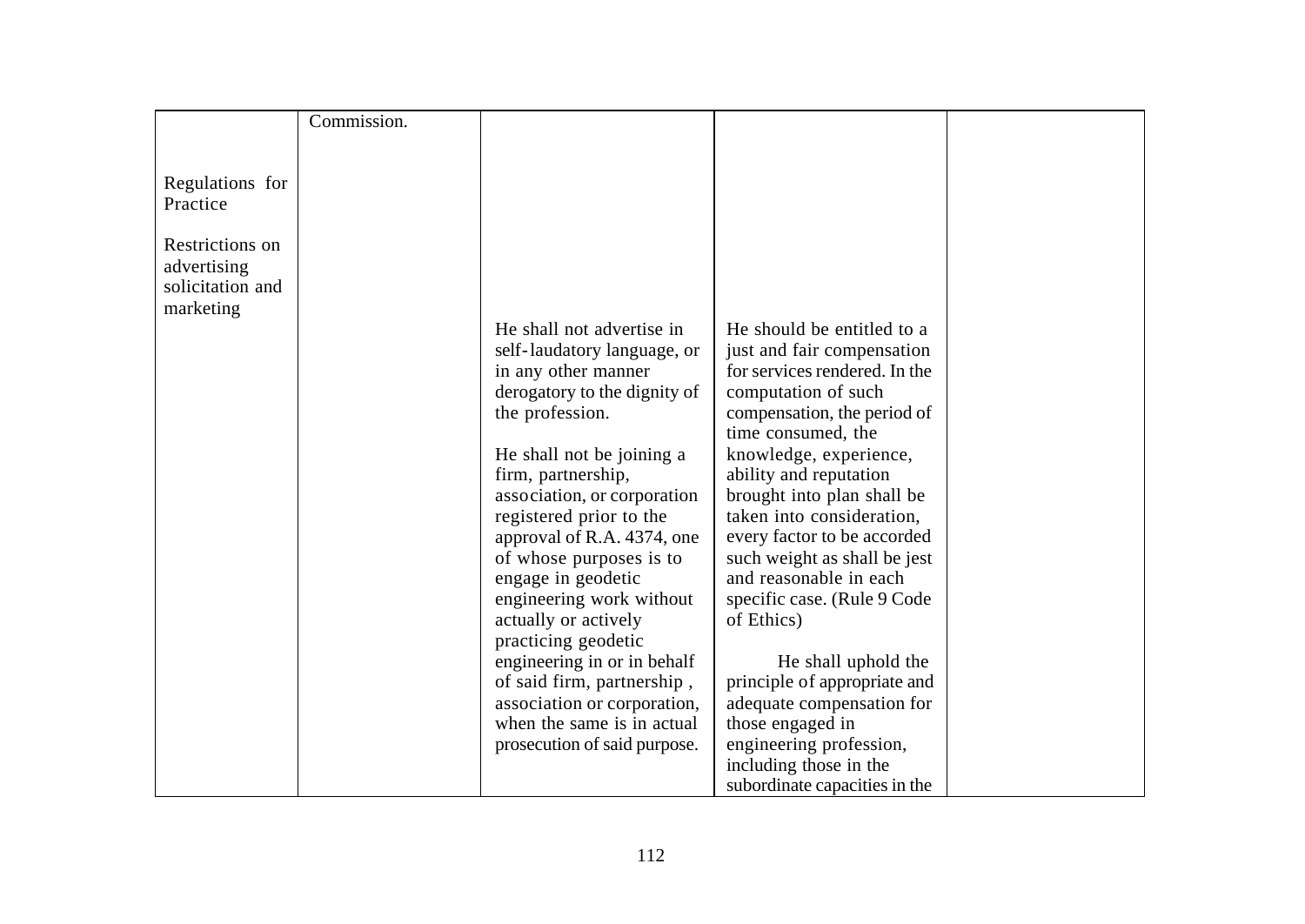| Restrictions on<br>fee setting | He shall not<br>advertise in self-<br>laudatory language,<br>or in any other<br>manner derogatory<br>to the dignity of the<br>profession.<br>He shall not be<br>joining a firm,<br>partnership,<br>association, or<br>corporation | Mechanical engineer<br>$\bullet$<br>shall not attempt to<br>compete with another<br>geodetic engineers or<br>junior engineers for<br>employment on the<br>basis of professional<br>charges, by reducing<br>his usual rate and in<br>this manner,<br>attempting to<br>underbid him after<br>knowing the rate<br>offered by another<br>geodetic engineer or<br>junior engineer.<br>He shall not join a | interest of public service<br>and maintain the standards<br>of profession.<br>He shall not<br>compete, by underbidding<br>through reduction in his<br>normal fees on the basis of<br>charges for work, after<br>having been informed of the<br>charges submitted by<br>another engineer.<br>He shall exercise<br>fairness, justice and<br>integrity, when negotiating<br>and/ or executing contracts<br>between his clients and/or<br>employer and the<br>contractors and other parties<br>shall not be financially<br>interested in any bid or bids<br>of contractors, suppliers or<br>other interested parties in<br>the performance of work<br>which he is responsible. |  |
|--------------------------------|-----------------------------------------------------------------------------------------------------------------------------------------------------------------------------------------------------------------------------------|------------------------------------------------------------------------------------------------------------------------------------------------------------------------------------------------------------------------------------------------------------------------------------------------------------------------------------------------------------------------------------------------------|----------------------------------------------------------------------------------------------------------------------------------------------------------------------------------------------------------------------------------------------------------------------------------------------------------------------------------------------------------------------------------------------------------------------------------------------------------------------------------------------------------------------------------------------------------------------------------------------------------------------------------------------------------------------------|--|
|                                |                                                                                                                                                                                                                                   |                                                                                                                                                                                                                                                                                                                                                                                                      |                                                                                                                                                                                                                                                                                                                                                                                                                                                                                                                                                                                                                                                                            |  |
|                                |                                                                                                                                                                                                                                   |                                                                                                                                                                                                                                                                                                                                                                                                      |                                                                                                                                                                                                                                                                                                                                                                                                                                                                                                                                                                                                                                                                            |  |
|                                | registered prior to                                                                                                                                                                                                               | firm, partnership,                                                                                                                                                                                                                                                                                                                                                                                   |                                                                                                                                                                                                                                                                                                                                                                                                                                                                                                                                                                                                                                                                            |  |
|                                | the approval of                                                                                                                                                                                                                   | association, or                                                                                                                                                                                                                                                                                                                                                                                      |                                                                                                                                                                                                                                                                                                                                                                                                                                                                                                                                                                                                                                                                            |  |
|                                | R.A. 4374, one of                                                                                                                                                                                                                 | corporation                                                                                                                                                                                                                                                                                                                                                                                          | He should be entitled                                                                                                                                                                                                                                                                                                                                                                                                                                                                                                                                                                                                                                                      |  |
|                                | whose purposes is                                                                                                                                                                                                                 | registered prior to the                                                                                                                                                                                                                                                                                                                                                                              | to a just and fair                                                                                                                                                                                                                                                                                                                                                                                                                                                                                                                                                                                                                                                         |  |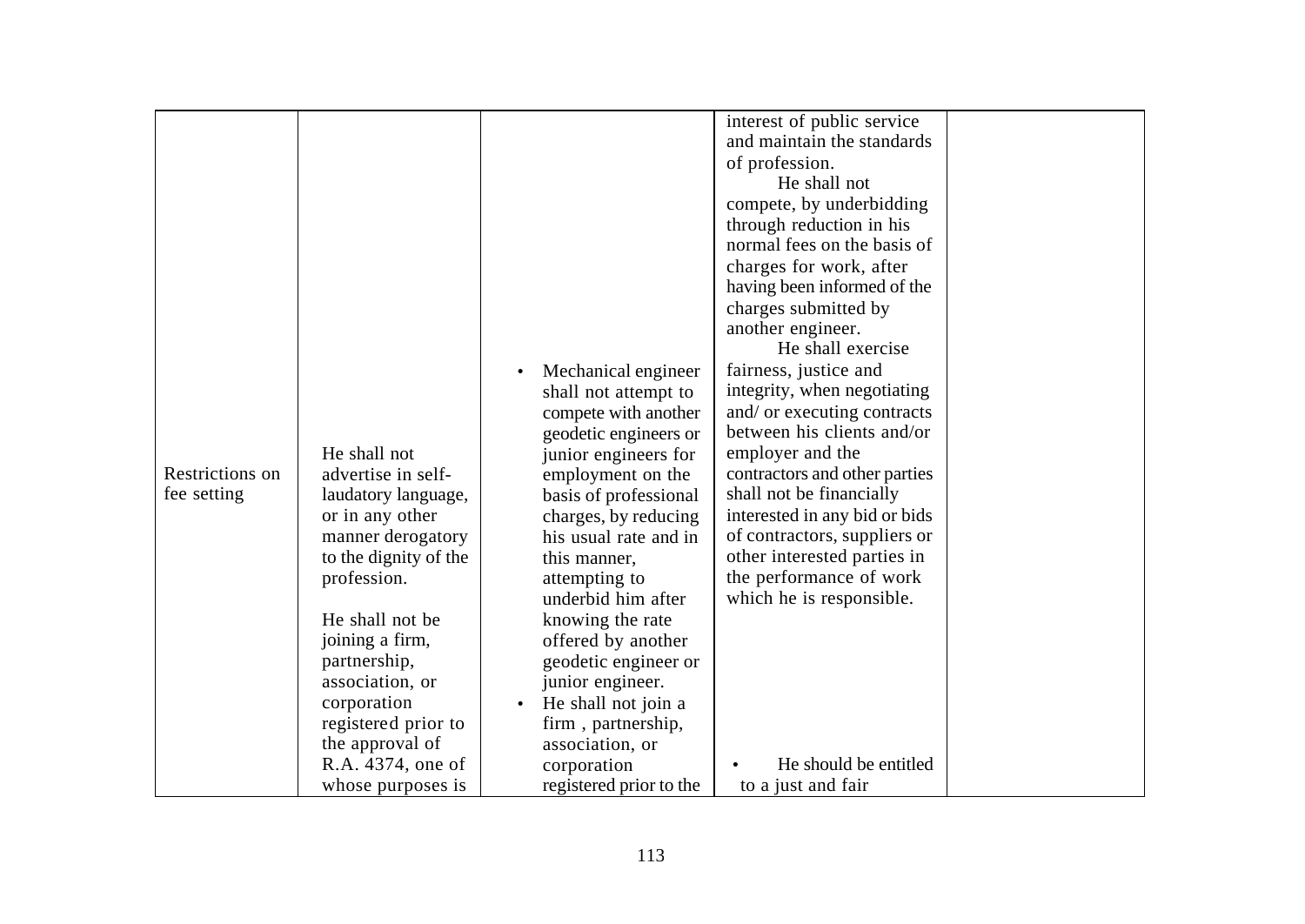| to engage in          | approval of R.A.      | compensation for services                |                         |
|-----------------------|-----------------------|------------------------------------------|-------------------------|
| geodetic              | 4374, one of whose    | rendered. In the                         |                         |
| engineering work      | purposes is to engage | computation of such                      |                         |
| without actually or   | in geodetic           | compensation, the period                 |                         |
| actively practicing   | engineering in or in  | of time consumed, the                    |                         |
| geodetic              | behalf of said firm,  | knowledge, experience,                   |                         |
| engineering in or in  | partnership,          | ability and reputation                   | The mining engineer     |
| behalf of said firm,  | association, or       | brought into plan shall be               | may publish or          |
| partnership,          | corporation, when     | taken into consideration,                | disseminate             |
| association or        | the same is in actual | every factor to be                       | professional calling    |
| corporation, when     | prosecution of said   | accorded such weight as                  | cards or advertise his  |
| the same is in actual | purpose.              | shall be jest and                        | expertise provided that |
| prosecution of said   |                       | reasonable in each                       | the content and         |
| purpose.              |                       | specific case. (Rule 9)                  | information is true and |
|                       |                       | Code of Ethics)                          | not exaggerated.        |
|                       |                       | He shall uphold the                      |                         |
|                       |                       | principle of appropriate<br>and adequate |                         |
|                       |                       | compensation for those                   |                         |
|                       |                       | engaged in engineering                   |                         |
|                       |                       | profession, including                    |                         |
|                       |                       | those in the subordinate                 |                         |
|                       |                       | capacities in the interest               |                         |
|                       |                       | of public service and                    |                         |
|                       |                       | maintain the standards of                |                         |
|                       |                       | profession.                              |                         |
|                       |                       | He shall not                             |                         |
|                       |                       | compete, by underbidding                 |                         |
|                       |                       | through reduction in his                 |                         |
|                       |                       | normal fees on the basis                 |                         |
|                       |                       | of charges for work, after               |                         |
|                       |                       | having been informed of                  |                         |
|                       |                       | the charges submitted by                 |                         |

another engineer.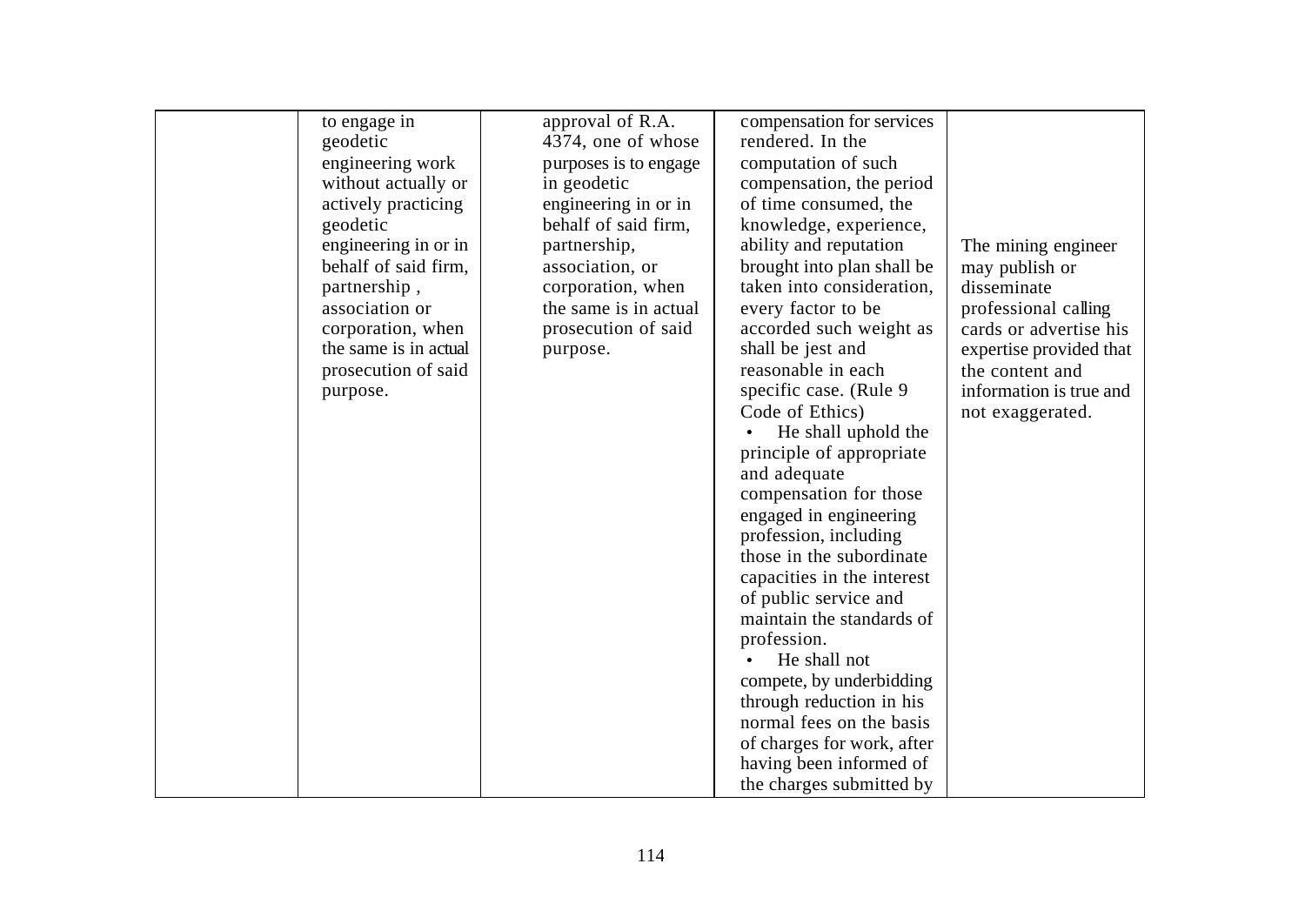| The geodetic          | another engineer.           |                          |
|-----------------------|-----------------------------|--------------------------|
| engineer is entitled  | He shall exercise           |                          |
| to a just and fair    | fairness, justice and       |                          |
| compensation for      | integrity, when             |                          |
| his services. In the  | negotiating and/ or         |                          |
| computation of        | executing contracts         |                          |
| such                  | between his clients and/or  |                          |
| compensation., the    | employer and the            |                          |
| period of time        | contractors and other       |                          |
| consumed, his         | parties shall not be        |                          |
| knowledge, skill,     | financially interested in   |                          |
| experience, and       | any bid or bids of          |                          |
| reputation, and the   | contractors, suppliers or   |                          |
| depreciation of       | other interested parties in |                          |
| instruments and       | the performance of work     |                          |
| materials used shall  | which he is responsible.    |                          |
| be considered and     |                             |                          |
| accorded such         |                             |                          |
| weight as is just and |                             |                          |
| reasonable.           |                             |                          |
|                       |                             |                          |
| He shall accept       |                             |                          |
| compensation,         |                             | He shall uphold the      |
| financial or          |                             | principle of appropriate |
| otherwise, for his    |                             | and adequate             |
| services from his     |                             | compensation for those   |
| client or employer    |                             | engaged in engineering   |
| only.                 |                             | profession, including    |
|                       |                             | those in the subordinate |
| He shall not          |                             | capabilities in the      |
| compete with          |                             | interest of public       |
| another geodetic      |                             | service and maintain the |
| engineers or junior   |                             |                          |
|                       |                             | standards of profession. |